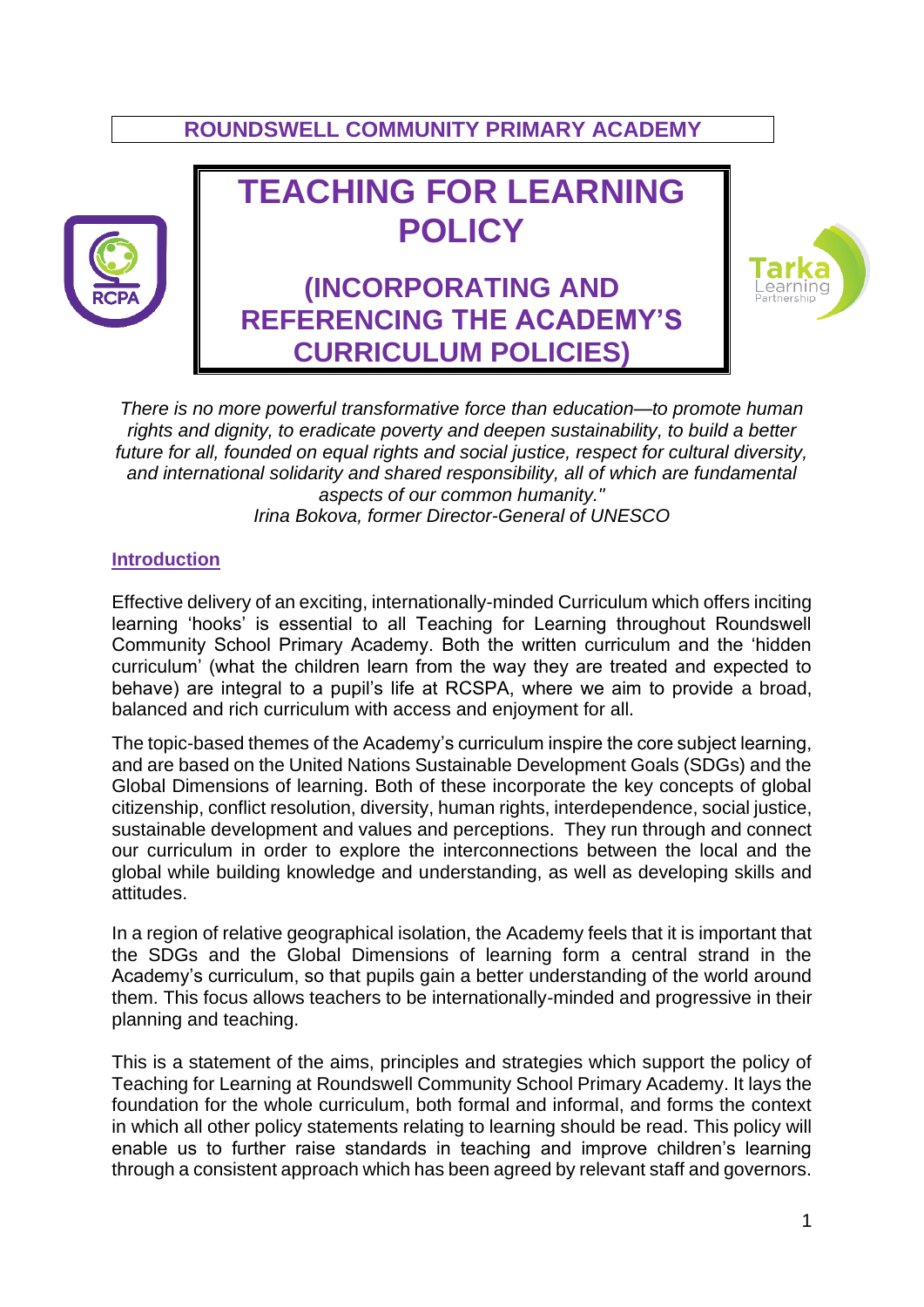Teaching for Learning in the Foundation Stage is covered in the Academy's Policy, *Early Years Foundation Stage,* which reflects the unique curriculum and the differences between the stages of child development. Nevertheless, there are similarities between the skills needed to foster learning in Early Years and in KS1 and KS2 and both policies should be read in conjunction with one another.

# **Definition of the Academy's Curriculum**

We support the definitions of learning of both J. Abbot and J. West-Burnham:

"*Learning is the process by which individuals develop understanding and the ability to apply knowledge in an independent way. Teaching is one of the means by which understanding is achieved. Learning is an individual and subjective phenomenon."*  (J. West-Burnham)

"*Learning is that reflective activity which enables the learner to draw upon previous experience to understand and evaluate the present, so as to shape future action and formulate new knowledge. Approach to learning is learned, alongside and linked to other aspects, gender and cultural experience. It is shaped by the prevalent ways of talking about learners and learning in school, family and society*."

#### (J. Abbott)

In order to promote personal growth and development, our curriculum is made up of the planned learning (skills, knowledge and understanding) opportunities, including a stimulating learning environment and learning how to learn. Integral to the Academy's curriculum is the child's response to the curriculum, which is reflected in child initiated and peer to peer learning. The curriculum includes not only the formal requirements of the Academy's Curriculum, but also the range of extra-curricular activities and experiences, including home-school learning, which provide enrichment. It also includes the Academy's ethos, or what the children learn from the relationships both within the school community, the local area and the wider world.

# **Aims of the Academy's Curriculum**

- To enable all children to achieve or exceed their potential through learning how to learn and developing their skills, knowledge and understanding
- To teach children the basic skills and knowledge of literacy, mathematics, science and information technology (IT)
- To learn how to lead a healthy life by making decisions that support their future health
- To enable children to be creative and to develop their own thinking skills
- To help children understand the breadth of Britain's cultural heritage
- To enable children to have a voice and be a positive responsible citizen in their community and wider world
- To foster children's understanding of the importance of truth and fairness, so that they grow up with a commitment to respect and show empathy for all
- To help children to have a respect for themselves and high self-esteem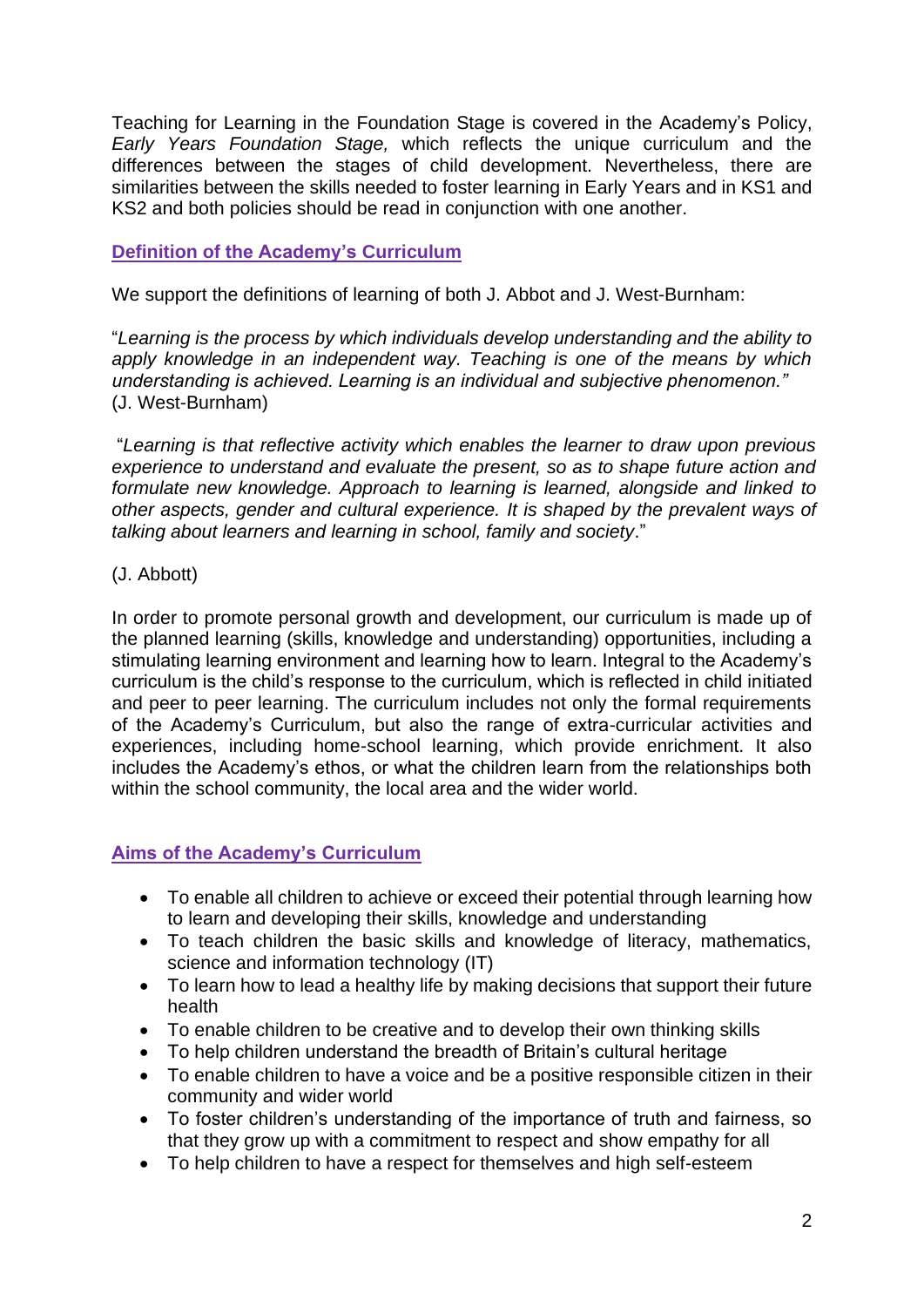# **Principles**

At Roundswell Community School Primary Academy we want to encourage an active learning orientation for all pupils through the following:

- **Belief that** *effort* leads to success
- Helping children to use their *creative skills*
- Enabling children to be confident in *making mistakes and taking risks*
- Allowing children to have *involvement* at times in the direction of their learning
- Equipping children with the *belief in their ability to improve and learn*
- Preference for providing challenging tasks the *learning struggle*
- Encouraging *personal satisfaction* from success at difficult tasks
- Providing opportunities for children to use *problem solving and self-instruction* when engaged in tasks
- Ensuring children have *concern for improving their own competence*
- Developing children's skills of *self-discipline*
- *Staff engagement for themselves* in all of the above.

#### **Overview of the Academy's Curriculum**

- The core areas of learning at RCSPA are mathematics, literacy, science and technology (including IT and Computing), and physical health and well-being. These are supplemented by the foundation areas of learning of primary languages, humanities, the creative arts and faith and belief. Creativity, IT, literacy skills, oracy and global learning run through all areas of learning and are encompass the planned curriculum.
- The following diagram details the way in which we strive to present the curriculum as a whole to the learners of RCSPA:

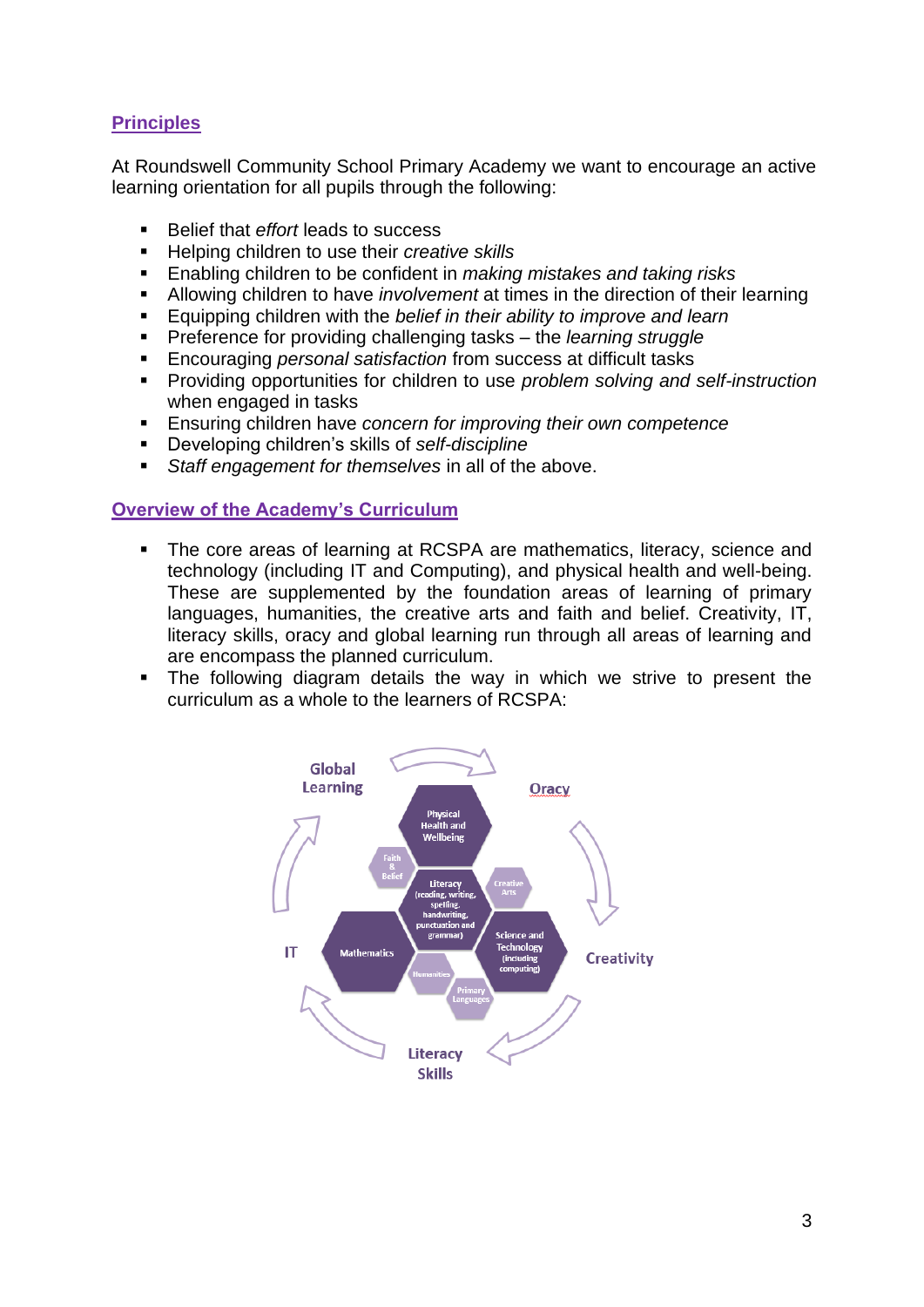# **Creativity and Learning**

Creativity is a key part of the Academy's curriculum. We emphasise that encouraging creativity in pupils' learning is about two equally important factors:

- creative teaching which will inspire, engage and motivate pupils,
- developing creativity within the child.

The strand is broken down into three parts:

- the *skills* of learning which should be taught
- the *attributes* of children which should be nurtured
- the *learning environment* which should be provided

The following tables show the *skills*, *attributes* and *environmental features* which aid creativity in all areas of the school:

| <b>SKILLS</b>                                                    | <b>NURTURED BY ACTIVITIES WHICH ASK PUPILS TO:</b>                                              |  |
|------------------------------------------------------------------|-------------------------------------------------------------------------------------------------|--|
| Enquiry                                                          | Investigate objects and materials by using all senses<br>$\bullet$                              |  |
|                                                                  | Ask relevant questions about why things happen and how things work<br>$\bullet$                 |  |
|                                                                  | Explore materials to test their ideas about cause and effect<br>$\bullet$                       |  |
|                                                                  | Ask different types of question and decide how to find answers<br>$\bullet$                     |  |
|                                                                  | Use techniques to collect and organise information<br>$\bullet$                                 |  |
|                                                                  | Ask and answer questions, select and record relevant information<br>$\bullet$                   |  |
|                                                                  | Use a range of data gathering techniques<br>$\bullet$                                           |  |
|                                                                  | Plan the steps and strategies for an enquiry<br>$\bullet$                                       |  |
|                                                                  | Draw conclusions and evaluate outcomes<br>$\bullet$                                             |  |
| Problem-solving                                                  | Understand the concept of cause and effect<br>$\bullet$                                         |  |
|                                                                  | Apply prior learning to a problem<br>$\bullet$                                                  |  |
|                                                                  | Recognise and talk about a problem<br>$\bullet$                                                 |  |
|                                                                  | Consider a range of possible solutions<br>$\bullet$                                             |  |
|                                                                  | Ask questions and select and record information relevant to the problem<br>$\bullet$            |  |
|                                                                  | Plan the steps and strategies they will use<br>$\bullet$                                        |  |
|                                                                  | Predict possible effects of different solutions or modifications<br>$\bullet$                   |  |
|                                                                  | Respond to a problem or task using trial and error<br>$\bullet$                                 |  |
|                                                                  | Use a cycle of trial, error and improvement<br>$\bullet$                                        |  |
|                                                                  | Review what has been done and recognise the outcome<br>$\bullet$                                |  |
| Creative thinking                                                | Generate imaginative ideas in response to stimuli<br>$\bullet$                                  |  |
|                                                                  | Discover and make connections through play and experimentation<br>$\bullet$                     |  |
| Explore and experiment with resources and materials<br>$\bullet$ |                                                                                                 |  |
|                                                                  | Ask "why", "how", "what if" or unusual questions<br>$\bullet$                                   |  |
|                                                                  | Try alternatives or different approaches<br>$\bullet$                                           |  |
|                                                                  | Look at and think about things differently and from other points of view<br>$\bullet$           |  |
|                                                                  | Respond to ideas, tasks and problems in surprising ways<br>$\bullet$                            |  |
|                                                                  | Apply imaginative thinking to achieve an objective<br>$\bullet$                                 |  |
|                                                                  | Make connections and see relationships<br>$\bullet$                                             |  |
|                                                                  | Reflect critically on ideas, actions and outcomes<br>$\bullet$                                  |  |
| Information                                                      | Use first-hand experiences and simple information sources to answer questions<br>$\bullet$      |  |
| processing                                                       | Know where to find information<br>$\bullet$                                                     |  |
|                                                                  | Understand what relevant information is and locate this within sources<br>$\bullet$             |  |
|                                                                  | Use strategies such as scanning, skimming and using an index to locate information<br>$\bullet$ |  |
|                                                                  | Sort and classify information using a given structure<br>$\bullet$                              |  |
|                                                                  | Talk about and recognise patterns, similarities, differences and time sequences<br>$\bullet$    |  |
|                                                                  | Summarise information<br>$\bullet$                                                              |  |
|                                                                  | Record information using a given format                                                         |  |
|                                                                  | Record information using formats they have devised<br>$\bullet$                                 |  |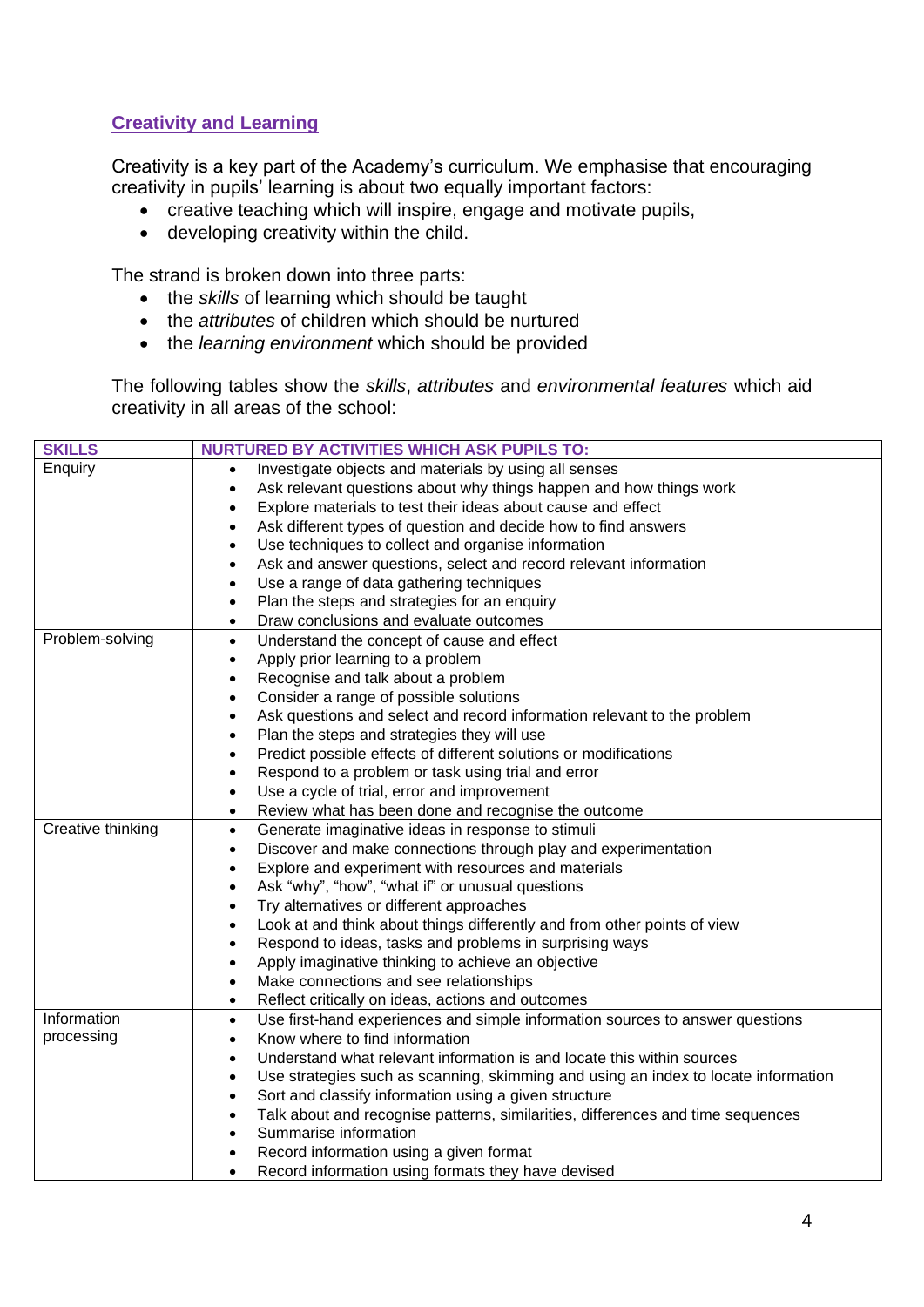| Reasoning     | Predict and anticipate events<br>$\bullet$                                                              |
|---------------|---------------------------------------------------------------------------------------------------------|
|               | Communicate about actions and their consequences based on practical activities and<br>$\bullet$         |
|               | experiences                                                                                             |
|               | Explain what they have done and why and the conclusions they have reached as a result<br>$\bullet$      |
|               | Use the language of sequence<br>$\bullet$                                                               |
|               | Use the language of similarity and difference<br>$\bullet$                                              |
|               | Use the language of cause and effect<br>$\bullet$                                                       |
|               | Recognise that conclusions can be tentative or definitive and that judgements reflect this<br>$\bullet$ |
|               | Offer evidence to support reasoning<br>$\bullet$                                                        |
|               | Recognise that conclusions can draw on explicit and implicit evidence<br>$\bullet$                      |
|               | Recognise and challenge assumptions<br>٠                                                                |
| Evaluation    | Express their own views, opinions and preferences<br>$\bullet$                                          |
|               | Justify their own views, opinions and preferences<br>$\bullet$                                          |
|               | Use given criteria to make judgements<br>$\bullet$                                                      |
|               | Develop their own criteria and use them to make judgements<br>$\bullet$                                 |
|               | Support judgements with their own evidence<br>$\bullet$                                                 |
|               | Draw on a range of evidence sources to support evaluation<br>$\bullet$                                  |
|               | Use more than one criterion when making judgements<br>$\bullet$                                         |
|               | Evaluate the quality of an outcome<br>$\bullet$                                                         |
|               | Develop criteria to evaluate the quality of an outcome or support an argument                           |
| Communication | Explanation<br>$\bullet$                                                                                |
|               | Questions<br>$\bullet$                                                                                  |
|               | Reasoning<br>$\bullet$                                                                                  |
|               | Evaluating<br>$\bullet$                                                                                 |
|               | Audibility<br>$\bullet$                                                                                 |
|               | Body language<br>$\bullet$                                                                              |
|               | Sign language                                                                                           |
|               | Visual aids                                                                                             |
|               | Hypothesising                                                                                           |
|               |                                                                                                         |

| <b>ATTRIBUTES</b>            | <b>NURTURED BY ACTIVITIES WHICH ASK PUPILS TO:</b>                                                                                                                          |  |  |  |
|------------------------------|-----------------------------------------------------------------------------------------------------------------------------------------------------------------------------|--|--|--|
| Self-awareness               | Identify what they know and can do<br>$\bullet$                                                                                                                             |  |  |  |
|                              | Identify how they feel and identify when to communicate this to others                                                                                                      |  |  |  |
|                              | Identify ways in which they are influenced by others                                                                                                                        |  |  |  |
|                              | Work and learn independently knowing when to seek help, when they have completed a<br>task and when to change activity                                                      |  |  |  |
|                              | Anticipate how they will respond and feel in a situation by referring to past experience<br>Identify situations in which they learn best and feel most at ease<br>$\bullet$ |  |  |  |
|                              | Reflect on the outcome of their behaviour or learning and use this self-awareness to modify<br>$\bullet$<br>their future behaviour or approach to learning                  |  |  |  |
|                              | Reflect on their successes as a learner and identify how this might be improved<br>$\bullet$                                                                                |  |  |  |
|                              | Identify any particular barriers to their learning, including emotional and social barriers and<br>$\bullet$<br>seek to overcome them                                       |  |  |  |
| Managing feelings            | Express emotions through facial expressions and their behaviour<br>٠                                                                                                        |  |  |  |
|                              | Recognise, label and think about their feelings<br>$\bullet$                                                                                                                |  |  |  |
|                              | Identify triggers to feelings<br>$\bullet$                                                                                                                                  |  |  |  |
| Stop and think before acting |                                                                                                                                                                             |  |  |  |
|                              | Manage feelings (including anxiety, anger and fear) by using appropriate strategies                                                                                         |  |  |  |
|                              | Recognise that managing some feelings requires short-term and long-term strategies                                                                                          |  |  |  |
|                              | Reflect on their past feelings and experience                                                                                                                               |  |  |  |
|                              | Learn from past experience and reflection to manage their future feelings, learning and<br>$\bullet$<br>behaviour                                                           |  |  |  |
| Motivation                   | Sustain an activity for the intrinsic pleasure it provides<br>$\bullet$                                                                                                     |  |  |  |
|                              | Carry out an activity to achieve an anticipated outcome<br>$\bullet$                                                                                                        |  |  |  |
|                              | Plan, execute and finish an activity for the satisfaction of having created or learned<br>something                                                                         |  |  |  |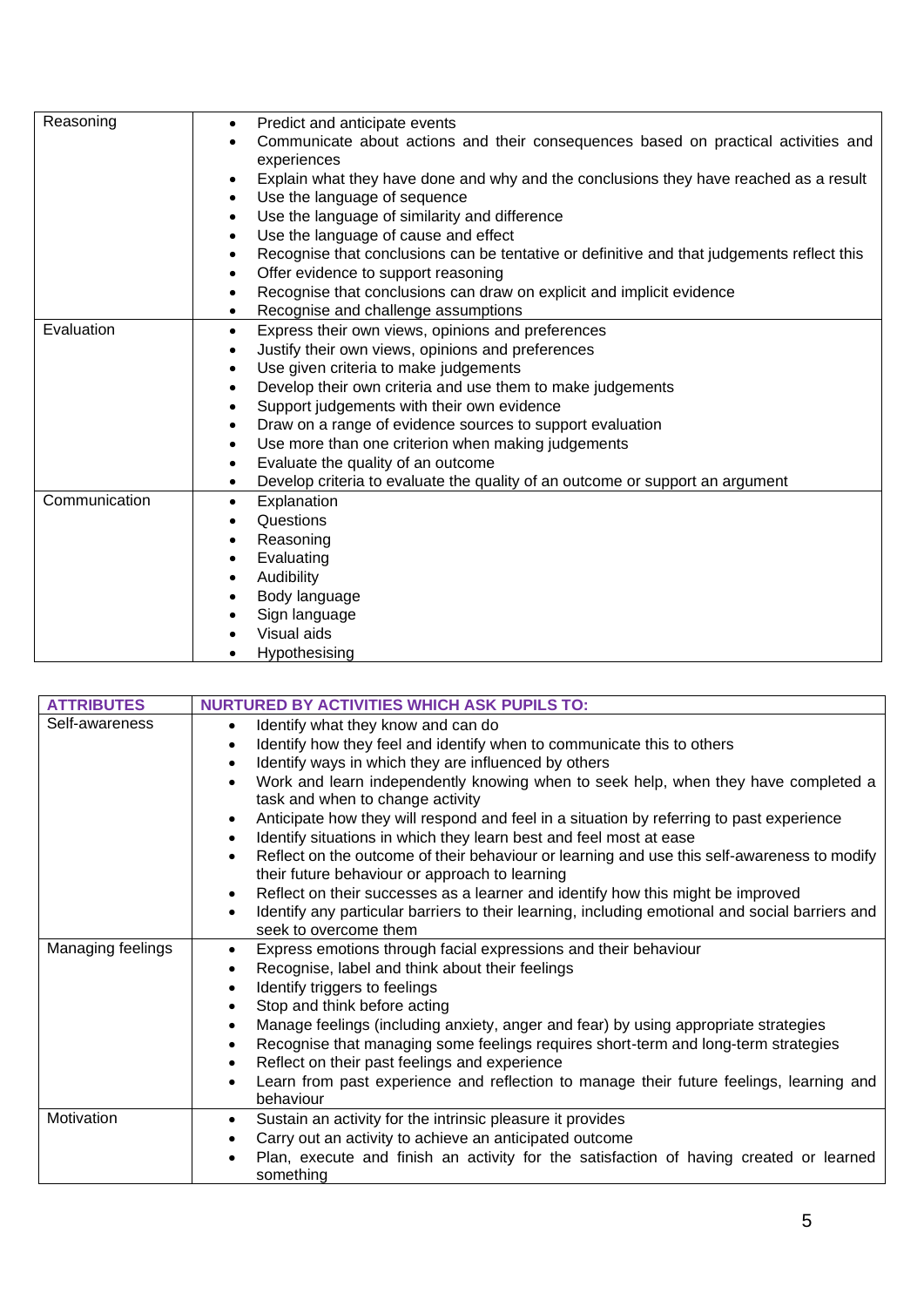|               | Work for a reward                                                                                                               |  |
|---------------|---------------------------------------------------------------------------------------------------------------------------------|--|
|               | Set their own rewards                                                                                                           |  |
|               | Recognise their achievements and celebrate them                                                                                 |  |
|               | Focus, shift and sustain their attention, resisting distractions where appropriate                                              |  |
|               | Organise the resources they need to complete a task                                                                             |  |
|               | Recognise how different learning opportunities or contexts affect their motivation<br>٠                                         |  |
| Empathy       | Recognise similarities and differences between themselves and other people<br>$\bullet$                                         |  |
|               | Take an interest in, watch and listen to other people                                                                           |  |
|               | Recognise and label the feelings and behaviours of others                                                                       |  |
|               | Understand the perspectives of another person                                                                                   |  |
|               | Recognise and anticipate the thoughts and feelings and others in different situations, basing                                   |  |
|               | this on their own experience                                                                                                    |  |
|               | Identify triggers or causes of other people's emotions and actions, taking account of their<br>knowledge of the person involved |  |
| Social-skills | Listen to, respond to and interact with others                                                                                  |  |
|               | Participate in shared activities with an adult or another child, taking turns and sharing when                                  |  |
|               | appropriate                                                                                                                     |  |
|               | Direct others or follow the directions of others                                                                                |  |
|               | Play and learn co-operatively, sharing roles, responsibilities and tasks                                                        |  |
|               | Recognise when a situation is unfair and suggest how to make it fair                                                            |  |
|               | Recognise when there is conflict and suggest possible solutions                                                                 |  |
|               | State their own views and needs                                                                                                 |  |
|               | Respond to others' views when these are different from their own                                                                |  |

| <b>ENVIRONMENT</b>        | SUPPORTIVE OF LEARNING WHEN THESE FEATURES ARE EVIDENT                                                                                    |  |  |
|---------------------------|-------------------------------------------------------------------------------------------------------------------------------------------|--|--|
| Ethos                     | An expectation on the part of both adults and children that learning is important and<br>$\bullet$<br>enjoyable and everyone can achieve. |  |  |
|                           | Range of teaching approaches and a culture of collaborative learning<br>$\bullet$                                                         |  |  |
|                           | Teachers and practitioners are ambitious for children and expectations of learning are high<br>٠                                          |  |  |
|                           | Children are motivated to be "the best that I can be"<br>$\bullet$                                                                        |  |  |
|                           | Policy and practice is guided by values, beliefs and principles<br>$\bullet$                                                              |  |  |
|                           | Learning community has emotional well-being<br>$\bullet$                                                                                  |  |  |
|                           | Relationships are good<br>$\bullet$                                                                                                       |  |  |
|                           | There is a shared understanding of the rights and responsibilities of all members of the<br>$\bullet$<br>learning community               |  |  |
|                           | Relationships with the wider community are good<br>$\bullet$                                                                              |  |  |
|                           | Systems promote good behaviour and attendance<br>$\bullet$                                                                                |  |  |
|                           | Systems combat bullying and discrimination                                                                                                |  |  |
|                           | Environment is organised and well cared for                                                                                               |  |  |
|                           | Adults speak and listen to pupils appropriately<br>٠                                                                                      |  |  |
|                           | Attitudes towards community languages and culture are positive<br>$\bullet$                                                               |  |  |
|                           | Teachers use language which gives confidence and "takes the blame" e.g. "which part<br>$\bullet$<br>didn't I explain well enough?"        |  |  |
| <b>Classroom</b> routines | Systems establish a sense of security for children<br>$\bullet$                                                                           |  |  |
|                           | Systems support social interaction<br>$\bullet$                                                                                           |  |  |
|                           | Systems support learning<br>$\bullet$                                                                                                     |  |  |
|                           | Rules and routines are established by actively teaching them to the children after agreeing                                               |  |  |
|                           | them within the class                                                                                                                     |  |  |
|                           | Clear expectations of appropriate behaviour, attitude and work effort are set out<br>$\bullet$                                            |  |  |
|                           | These expectations are continually revisited and reinforced<br>$\bullet$                                                                  |  |  |
|                           | Familiar routines and procedures are built into lesson planning<br>$\bullet$                                                              |  |  |
|                           | Staff share successful strategies<br>$\bullet$                                                                                            |  |  |
|                           | Whole-school routines are agreed by the staff<br>$\bullet$                                                                                |  |  |
| Physical                  | Learning objectives, key questions and vocabulary are displayed and used.<br>$\bullet$                                                    |  |  |
| environment               | Prompts and scaffolds support talking and thinking about learning                                                                         |  |  |
|                           | Displays include statements and questions to highlight key learning points                                                                |  |  |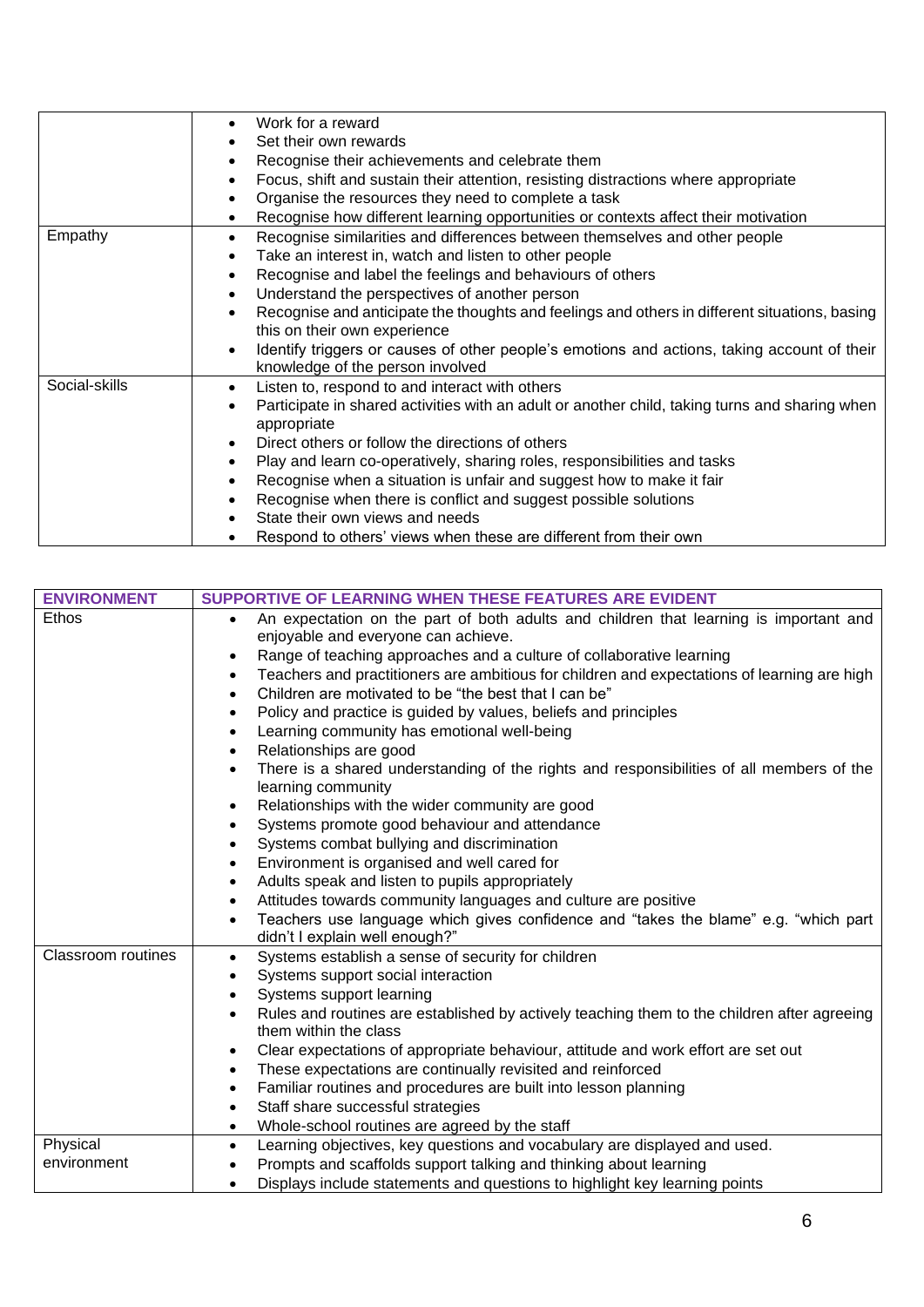|                                                                                   | Layout of classroom supports interactive teaching approach and is clean and tidy to<br>$\bullet$                                 |
|-----------------------------------------------------------------------------------|----------------------------------------------------------------------------------------------------------------------------------|
|                                                                                   | promote good work habits                                                                                                         |
|                                                                                   | Pupils are responsible for looking after their work environment<br>٠                                                             |
|                                                                                   | Layout of seating and tables is used flexibly                                                                                    |
|                                                                                   | Classroom layout and provision or resources support collaborative learning                                                       |
|                                                                                   | Displays reflect the learning process not just finished work                                                                     |
|                                                                                   | Prompt posters remind children 'how to'                                                                                          |
|                                                                                   | Positive affirmations are displayed and referred to                                                                              |
|                                                                                   | Tools and resources are organised labelled and accessible                                                                        |
|                                                                                   | Wide range of attractive books, well-organised and accessible                                                                    |
|                                                                                   | Outdoor environment is used as well as indoor                                                                                    |
| Resources reflect all communities in an inclusive way<br>$\bullet$                |                                                                                                                                  |
|                                                                                   | ICT resources are organised to promote use of IT within the curriculum as a tool for<br>$\bullet$<br>learning.                   |
| Teaching                                                                          | Research suggests teachers should ask fewer and better questions. Too many questions<br>$\bullet$                                |
| (questioning)                                                                     | from teachers often leads to domination of the interaction and discourages pupils from                                           |
|                                                                                   | giving more elaborate and thoughtful answers.                                                                                    |
|                                                                                   | Research suggests children's natural tendency to ask questions is curbed in school instead<br>$\bullet$                          |
|                                                                                   | of encouraged                                                                                                                    |
|                                                                                   | Responses improve when pupils are given "wait time" both before an answer and after it<br>$\bullet$                              |
|                                                                                   | High quality questions (Socratic) move on pupils' thinking                                                                       |
|                                                                                   | Prompting, probing and adoption of a "puzzled listener" role by the teacher are often                                            |
|                                                                                   | effective. Disagreeing or putting an opposing argument is often more extending than simply                                       |
|                                                                                   | rewarding pupils for a response                                                                                                  |
|                                                                                   | Asking pupils to respond to a partner first and then responding as a pair after brief dialogue<br>$\bullet$                      |
|                                                                                   | (think-pair-share) dramatically lifts the quality of response                                                                    |
|                                                                                   | Teachers' awareness of higher order questions (e.g. Bloom's analysis, synthesis and                                              |
|                                                                                   | evaluation) can improve the quality of tasks                                                                                     |
| Teaching<br>Features of effective explanations to pupils include:<br>(explaining) |                                                                                                                                  |
|                                                                                   | The context is made clear and ideas are broken down into sections and linked together<br>logically                               |
|                                                                                   | Good subject knowledge is evident<br>$\bullet$                                                                                   |
|                                                                                   | Teacher adapts the material to the audience<br>$\bullet$                                                                         |
|                                                                                   | Examples are given, ideally linked to pupils existing knowledge and interests                                                    |
|                                                                                   | Understanding is supported by a range of strategies, eg analogies, metaphors, graphic                                            |
|                                                                                   | organisers etc.                                                                                                                  |
|                                                                                   | Interaction is encouraged and feedback from the learner is responded to                                                          |
|                                                                                   | Effective use of voice, relationships and body language<br>$\bullet$                                                             |
|                                                                                   | Brief and to the point                                                                                                           |
|                                                                                   | Understanding checked by questions                                                                                               |
| Teaching                                                                          | Effective teachers use scaffolding but know when to gradually withdraw it<br>$\bullet$                                           |
| (scaffolding)                                                                     | Effective teachers ask pupils to reflect on their own learning and need for scaffolding                                          |
| Teaching                                                                          | Teachers should:                                                                                                                 |
| (demonstration and                                                                | make explicit the underlying structures and elements of what is being taught<br>$\bullet$                                        |
| modelling)                                                                        | provide a supporting structure which can be extended and used to apply the objective that                                        |
|                                                                                   | has been taught                                                                                                                  |
|                                                                                   | Pupils should:                                                                                                                   |
|                                                                                   | see and hear the process                                                                                                         |
|                                                                                   | ask questions if something is unclear<br>$\bullet$<br>discuss what they have seen and heard with other learners and the "expert" |
|                                                                                   | see that expert learners may modify or correct a process as they undertake it                                                    |
| Teaching<br>(using                                                                | Successful use of ICT can:                                                                                                       |
| ICT)                                                                              | reduce planning time<br>$\bullet$                                                                                                |
|                                                                                   | introduce greater variety and stimuli into lessons<br>$\bullet$                                                                  |
|                                                                                   | provide access to different media and resources                                                                                  |
|                                                                                   | overcome barriers for children with disabilities                                                                                 |
|                                                                                   | accelerate the pace of a lesson                                                                                                  |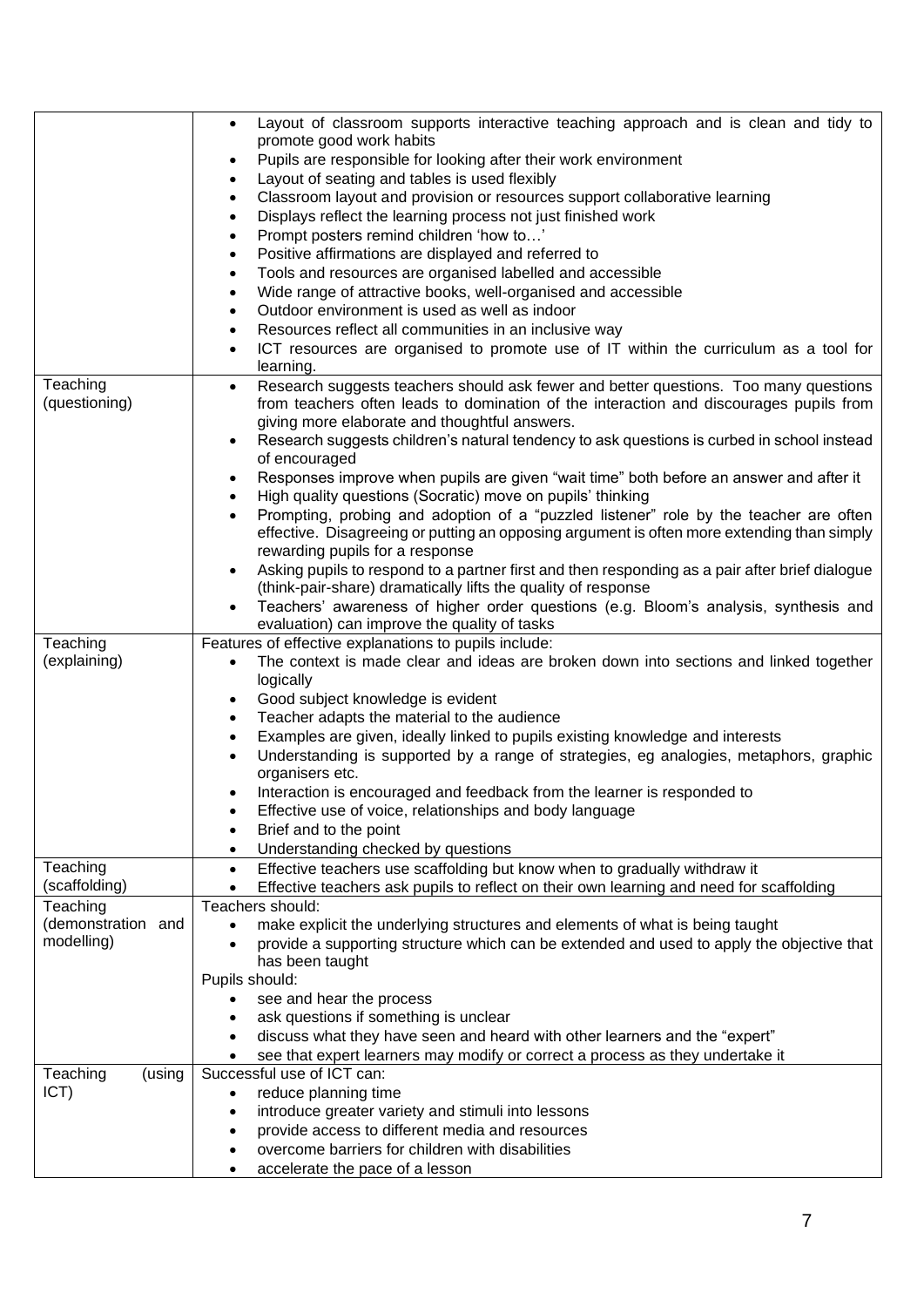| ICT can be used as a teaching tool in:      |
|---------------------------------------------|
| demonstrating                               |
| modelling                                   |
| accessing and analysing                     |
| presenting, re-presenting and communicating |
| testing and confirming                      |

*(Taken and adapted from the Primary National Strategy Materials, 2006)*

#### **The roles of the Teachers, Subject Leaders and Curriculum Leader**

It is the role of the teacher to provide effective classroom provision that enables all children to reach their full potential through appropriate progression through the curriculum. They produce medium-term and weekly planning from the long term plans provided by the Subject Leaders and Curriculum Leader, ensuring that their planning is kept up to date and available to all school leaders on the electronic drives.

It is the role of each subject leader to keep up to date with developments in their subject(s), at both local and national level. They review the position of their subject(s) in the school and plan for improvement through Self Evaluation Forms (SEFs) and Subject Improvement Plans, both of which are produced and provided to the Head Teacher according to the dates on the academy calendar. Where appropriate, a pair or team of teachers may share responsibility for a subject area, or where subjects are closely linked, work together for improved cross-curricular implementation of the curriculum. Working in conjunction with the Curriculum Leader and other School Leaders, Subject Leaders review the ways in which their subject is taught in the school and ensure the subject Progression of Skills document is kept relevant and up to date so that teachers throughout the school are planning for appropriate progression in that subject area.

It is the role of the Curriculum Leader to provide a strategic lead and direction of Curriculum Development. As part of this, they will monitor teachers' planning of the wider curriculum and topic, ensuring that the internationally-minded aspect is being addressed.

The Teacher should:

- inspire children through the teaching and learning process;
- provide a secure, caring and happy environment for all children;
- be a good role model punctual, well prepared and organised;
- work collaboratively with other teachers and support staff, sharing philosophy and commonality of practice;
- plan and implement a challenging, stimulating and exciting curriculum based on the teacher's creative thinking, school's policies, schemes of work and the individual needs and response of all children;
- plan lessons which have clear objectives which are communicated effectively to pupils and that respond to their current understanding;
- differentiate the learning so that is accessible to all pupils and builds on previous experiences;
- establish clear expectations for behaviour;
- use a range of teaching styles which take into account the social and academic needs of the children and the intended learning outcomes;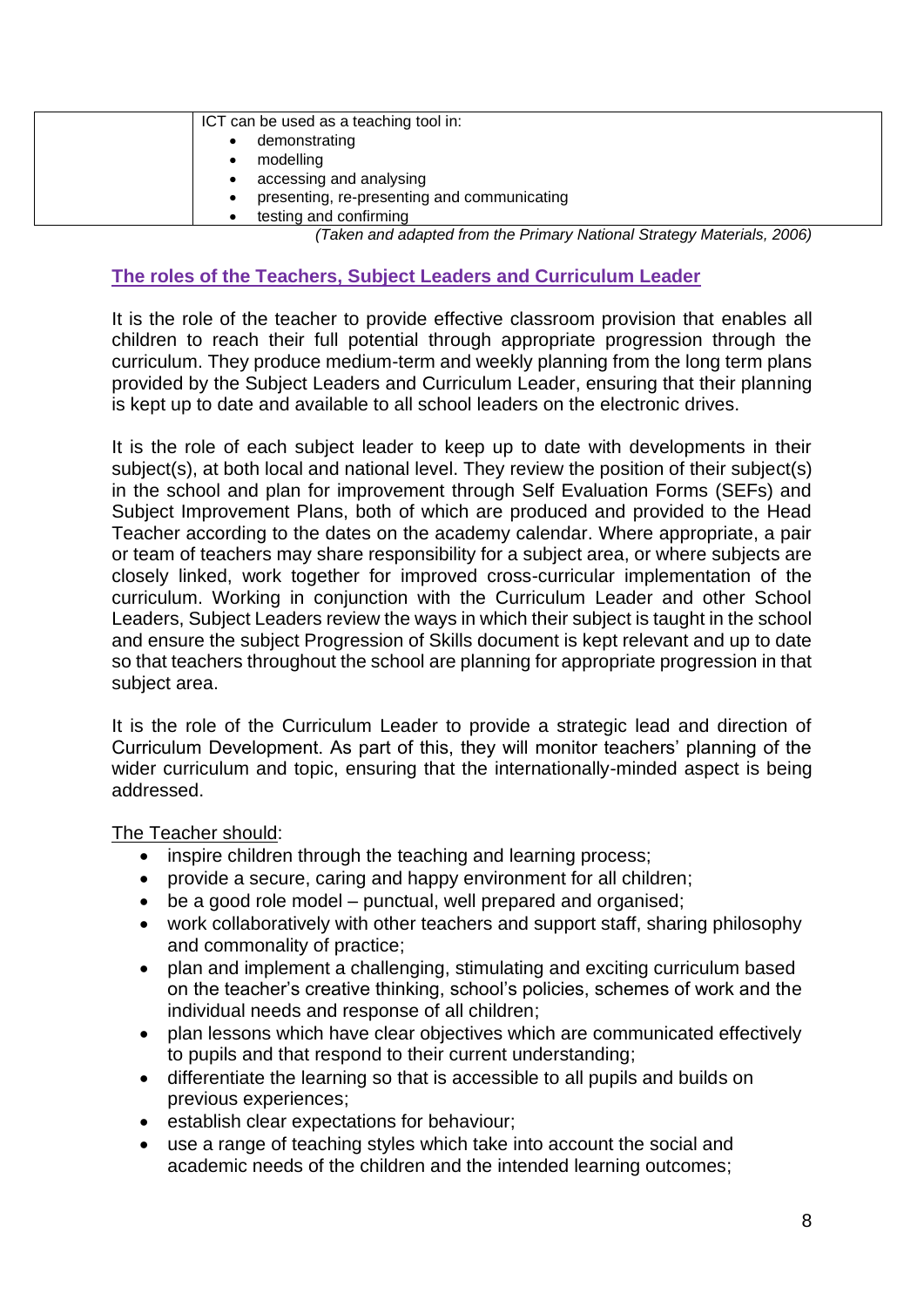- promote effective and positive interaction with and between pupils;
- provide opportunities for pupils to engage in all aspects of learning;
- promote high expectations of effort, accuracy and presentation;
- recognise and praise achievement and positive behaviour;
- use a range of questioning see suggestions further in this policy;
- provide opportunities for pupils to work collaboratively and reflect on their learning;
- recognise and manage effectively the support of other adults in the classroom;
- use well timed interventions to help the pupils make good progress;
- provide feedback to pupils about their progress;
- celebrate children's work through effective displays in the classroom and around the school;
- ensure that assessment strategies are implemented and records kept;
- promote effective and positive interaction parents and carers;
- acknowledge and make the best use of the contribution of parents and carers, the community and work carried out at home.

# The Subject Leader should:

- provide an informed direction for their subject;
- support and offer advice to colleagues on issues related to their subject;
- monitor pupil progress in that subject area alongside the Curriculum Leader and other School Leaders using school procedures according to the Academy calendar;
- keep themselves and other staff up to date with developments in their subject by relevant reading, INSET and subject updates;
- liaise with appropriate bodies e.g. other schools, governors etc., about matters relating to their subject;
- provide efficient resource management for the subject;
- work with the Curriculum Leader to ensure consistency across the curriculum.

# The Curriculum Leader should:

- support SLT in informing Teacher planning and holding staff to account;
- source and attend relevant CPD;
- use external sources, including visits to schools, to widen knowledge;
- keep up to date with current curriculum matters;
- keep staff and SLT informed of developments;
- lead on the day to day organisation and teaching of the curriculum;
- lead on the strategic development of the wider curriculum;
- monitor provision of the Non-Core curriculum, ensuring that all teachers are planning in an internationally-minded, cross-curricular way the requirements of each subject;
- work with Subject Leaders where appropriate, to ensure support is there for teachers in planning and teaching the wider curriculum;
- communicate with other School Leaders on planning and teaching of the wider curriculum;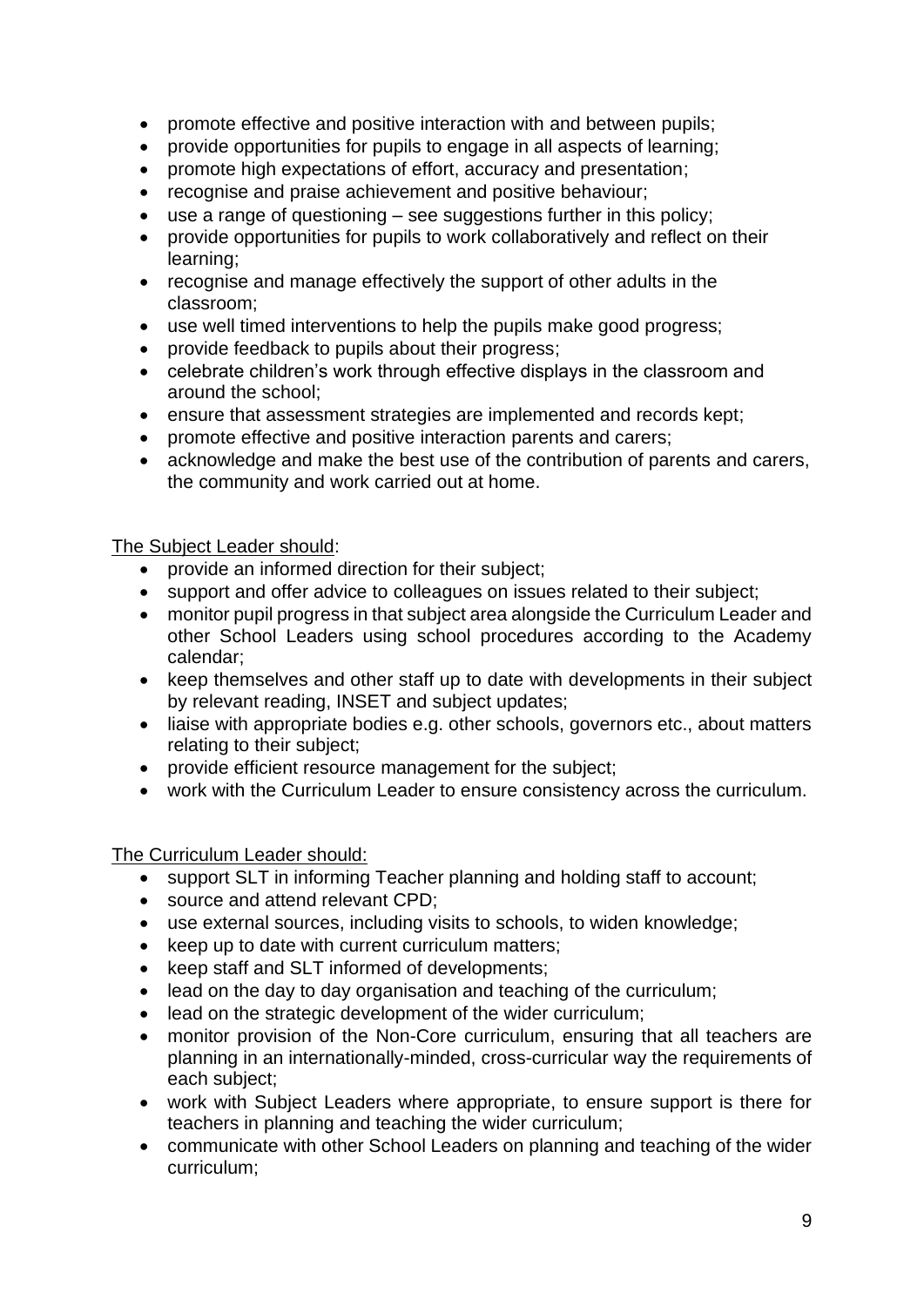- provide support to Subject Leaders and teachers on the provision of the wider curriculum;
- ensure consistency across all areas of the wider curriculum.

# **Planning the Academy's Curriculum**

Teachers at RCSPA are expected to plan the curriculum in a cross-curricular way that supports connectivity through all areas of learning. There should be a reasonable balance of subjects, guidance on which can be found as Appendix A in this document. Planning occurs in three phases:

#### 1. Long Term Curriculum Overview (Long-Term/Strategic Planning)

This details the cross-curricular topic which underpins all areas of learning for each year group. This is collated by the Curriculum Leader for the teachers from the Progression of Skills documents from subjects except Literacy and Maths.

Teachers are able to move topics to differing terms within the year group if they feel the need, although the reasoning behind this should first be discussed with the Curriculum Leader or other school Leaders. The Long Term Curriculum Overview and Termly Curriculum Overview documents are housed on the electronic drives, with The Long Term Curriculum Overview and an example Termly Curriculum Overview document as Appendix B in this document.

#### 2. Termly Curriculum Overview (Medium-Term Planning)

Each term's work is based on a Termly Curriculum Overview (housed on the electronic drives and as Appendix B in this document), provided for the teachers by the Curriculum Leader. The objectives for all subjects, except Literacy and Maths, are included on this document.

Maths Medium-Term plans are detailed on the Maths documents (housed on the electronic drives and as Appendix C in this document) by the Maths Leader.

Literacy Medium-Term plans are put together as a Teaching Sequence by teachers from the Literacy documents (housed on the electronic drives and examples of which can be found as Appendix D and E in this document) and are based upon a 'Cold Write' which takes place at the beginning of each sequence. Whilst ideas from Teaching Sequences may be used in subsequent years, the Teaching Sequences themselves cannot be recycled due to the diversity and needs of different cohorts, as demonstrated by the 'Cold Write'.

Teachers are expected to link their Literacy and Maths objectives, found in the Literacy and Maths Overview documents, to the topic wherever possible.

#### 3. Weekly Planning (Short-Term Planning)

Each week, teachers are expected to plan from Literacy and Maths Sequence documents and the topic Termly Curriculum Overview onto weekly planning proformas (housed on the electronic drives and as Appendix E in this document). All planning is then placed on the electronic drives for school Leaders to access when necessary. These plans give more detail regarding the activities and learning that the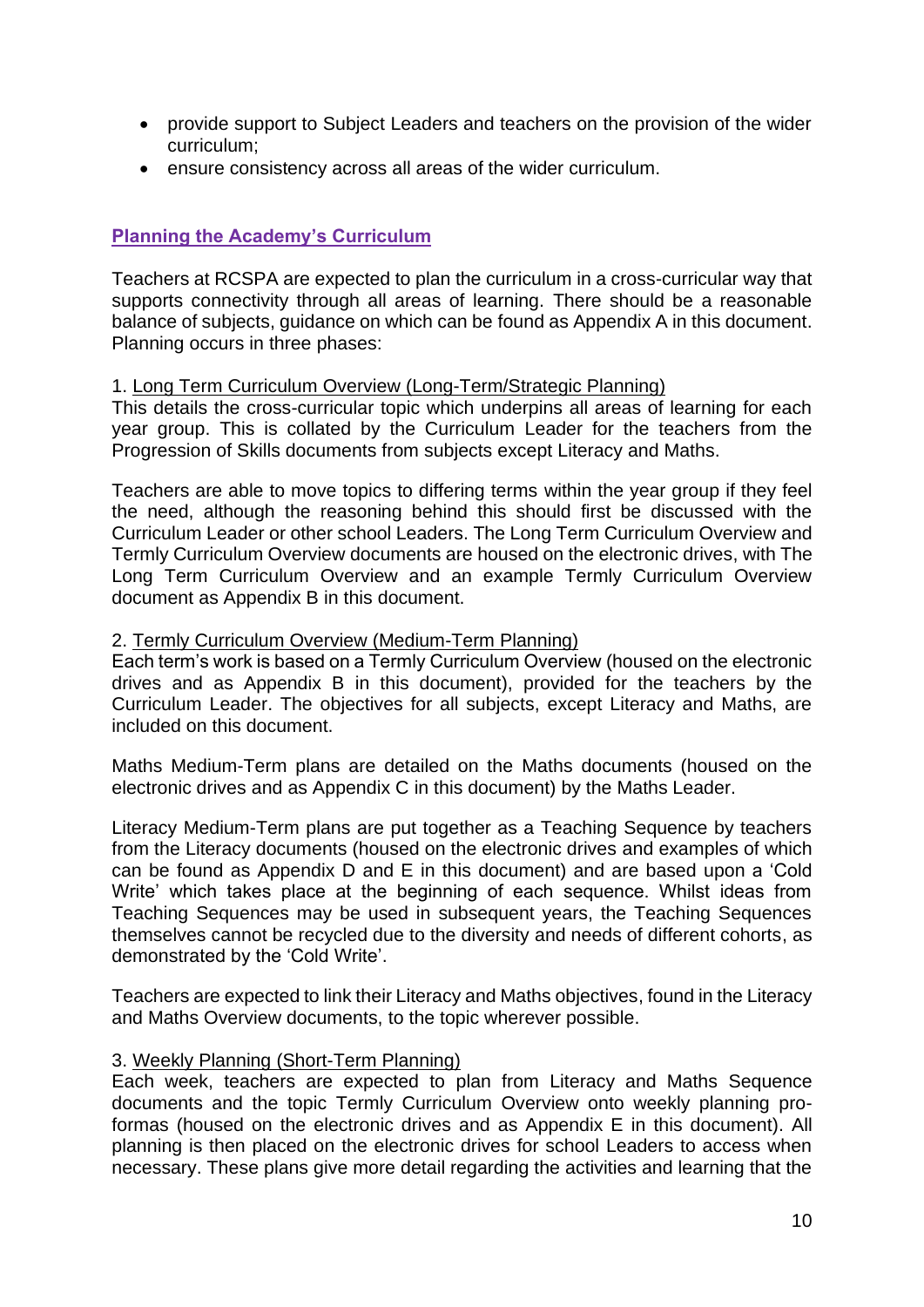children will take part in, including the part that adults will play in delivering the taught curriculum. Maths and Literacy are to be differentiated three ways and other subjects two ways. Differentiation can be planned for by the difficulty of the task, the support received during the task, the outcome of the task or by planning alternative activities.

Planning documents have a section for evaluation of learning, which can be used to record notes on both summative and formative assessment. In this way, lesson planning should be responsive to the previous lesson's evaluation and include clear 'next steps' for learning, which can be followed through as a 'learning thread'. Whilst ideas from weekly plans may be used in subsequent years, the plans

themselves cannot be recycled due to the diversity and needs of different cohorts, and the need for planning to be responsive to the events and learning from previous learning.

# **Teaching the Academy's Curriculum**

Planning and teaching in all year groups is designed to follow an internationallyminded, cross-curricular approach. The termly topics, such as *Different Pasts, Shared Futures* and *Mysteries of the Rainforest,* give us scope to meet any national requirements whilst engaging children in a range of exciting and meaningful learning experiences.

#### **Literacy**

*'Acquiring literacy is an empowering process, enabling millions to enjoy access to knowledge and information which broadens horizons, increases opportunities and creates alternatives for building a better life. ' Kofi Annan (Seventh Secretary-General of the United Nations)*

The National Curriculum (2014) states that teaching the English language is an essential, if not the most essential role of a primary school. The development of an effective literacy skillset (speaking, listening, reading and writing) is fundamental to the achievement of a rich and fulfilling life. We use these skills every day in order to communicate with, and make sense of, the world around us. As such, the better we are at these skills, the more successful we can expect to be in life. Literacy is at the heart of all children's learning in all areas and is essential in modern society:

- Developing an effective literacy skillset will allow individuals to engage fully in society (becoming global citizens).
- It has an essential role across the curriculum and helps pupils' learning to be coherent and progressive.
- It enables children to both communicate effectively with others for a variety of purposes and to examine their own and others' experiences, feelings and ideas, giving these order and meaning.
- It is essential to children's intellectual, emotional and social development.

#### Aims

The overarching aim for English in the national curriculum is to promote high standards of language and literacy by equipping pupils with a strong command of the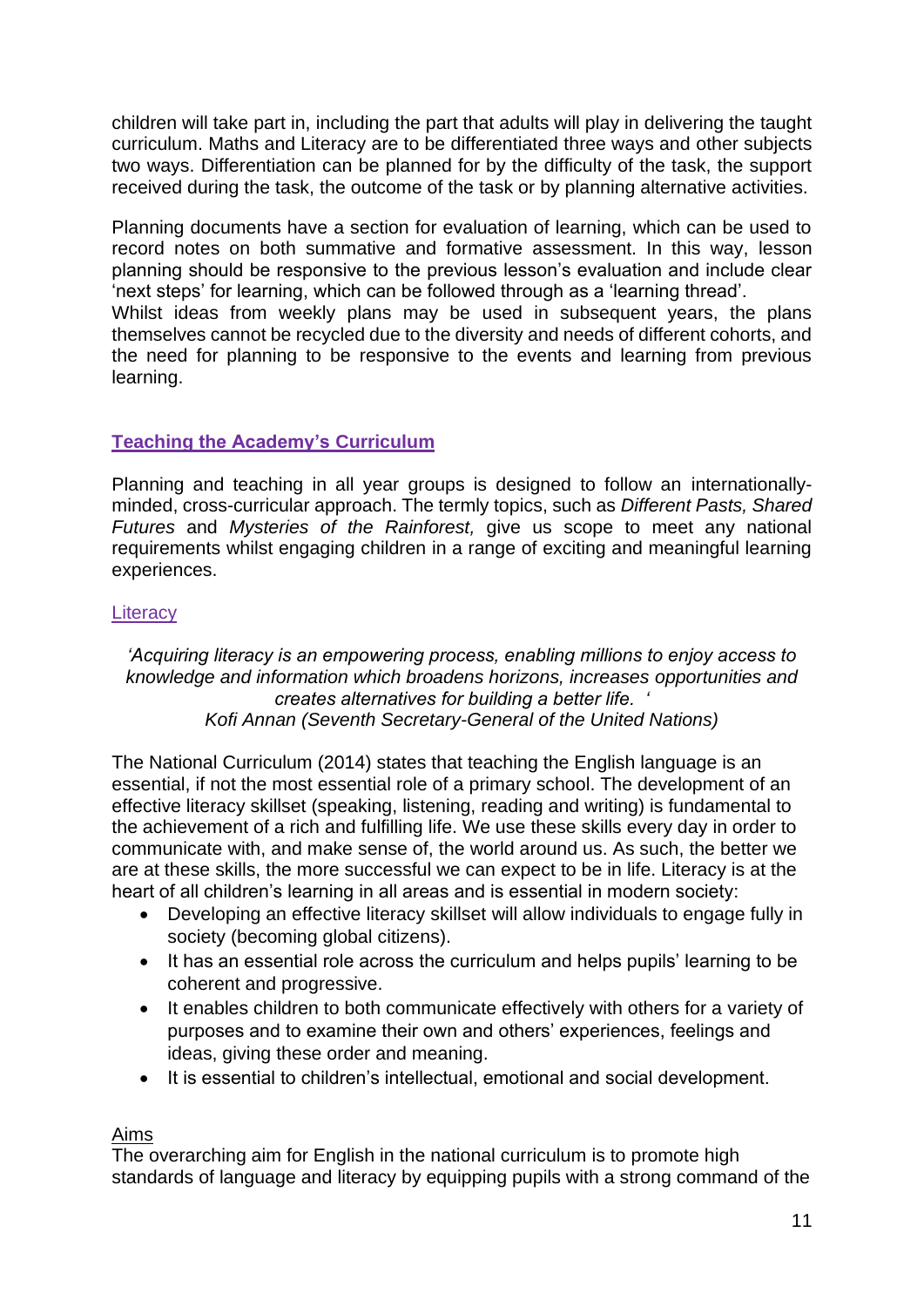spoken and written word, and to develop their love of literature through widespread reading for pleasure. Roundswell's literacy curriculum aims to ensure that all pupils:

- Read easily, fluently and with good understanding.
- Develop the habit of reading widely and often, for both pleasure and information gathering.
- Acquire a wide vocabulary, an understanding of grammar and knowledge of linguistic conventions for reading, writing and their spoken language.
- Appreciate our rich and varied literacy heritage.
- Write clearly, accurately, coherently and with creativity adapting their language and style in and for a range of contexts, purposes and audiences.
- Use discussion in order to learn; they should be able to explain and elaborate on their understanding and ideas.
- Have competent oracy skills which allow them to present their ideas, demonstrate to others and participate in debate.

# Reading

- Reading sessions will take place daily and last for 30 minutes and will incorporate phonics (particularly in the younger years) and comprehension skills.
- The teaching of reading must be carefully planned to meet the needs of all children, taking into account the expectations for their year group and beyond. Reading is taught through 'guided reading' where teachers will read and discuss with each group a key text which is being focused upon. These sessions should be child led, where possible, with teachers facilitating discussions about the text but also facilitating curriculum skills of reading. Within guided reading, children will be expected to complete independent tasks: response questions (on the text they are reading), an independent 'cold' task to expose them to different text types, independent reading (focused on reading for pleasure) and a preparation task in order to be prepared to discuss with their group.
- In the literacy curriculum, reading objectives are explicit. The objectives are also to be used within writing sessions (and across the curriculum) to ensure texts are fully interrogated and genres immersed within the process of writing.

# **Writing**

- Writing lessons will take place daily and last for 60 minutes (in most cases) and will incorporate handwriting, spelling and grammar.
- Writing sessions should follow a literacy teaching sequence which has been planned by the teacher. The sequence should begin with a 'cold' piece of writing which is then analysed considering what the children have done well, as well as evaluating what the children need in order to progress. The 'cold writing' should be at the heart of the sequence, responding to the actual needs of the children while still using the curriculum expectations for the year group to ensure they are being exposed and explicitly taught what is expected.
- The literacy teaching sequence reflects the writing process: familiarisation and immersion in a text, scaffolded writing where a clear plan and shared writing may be used and an independent outcome where children can apply the skills they have learnt within the unit or work making their own creative choices.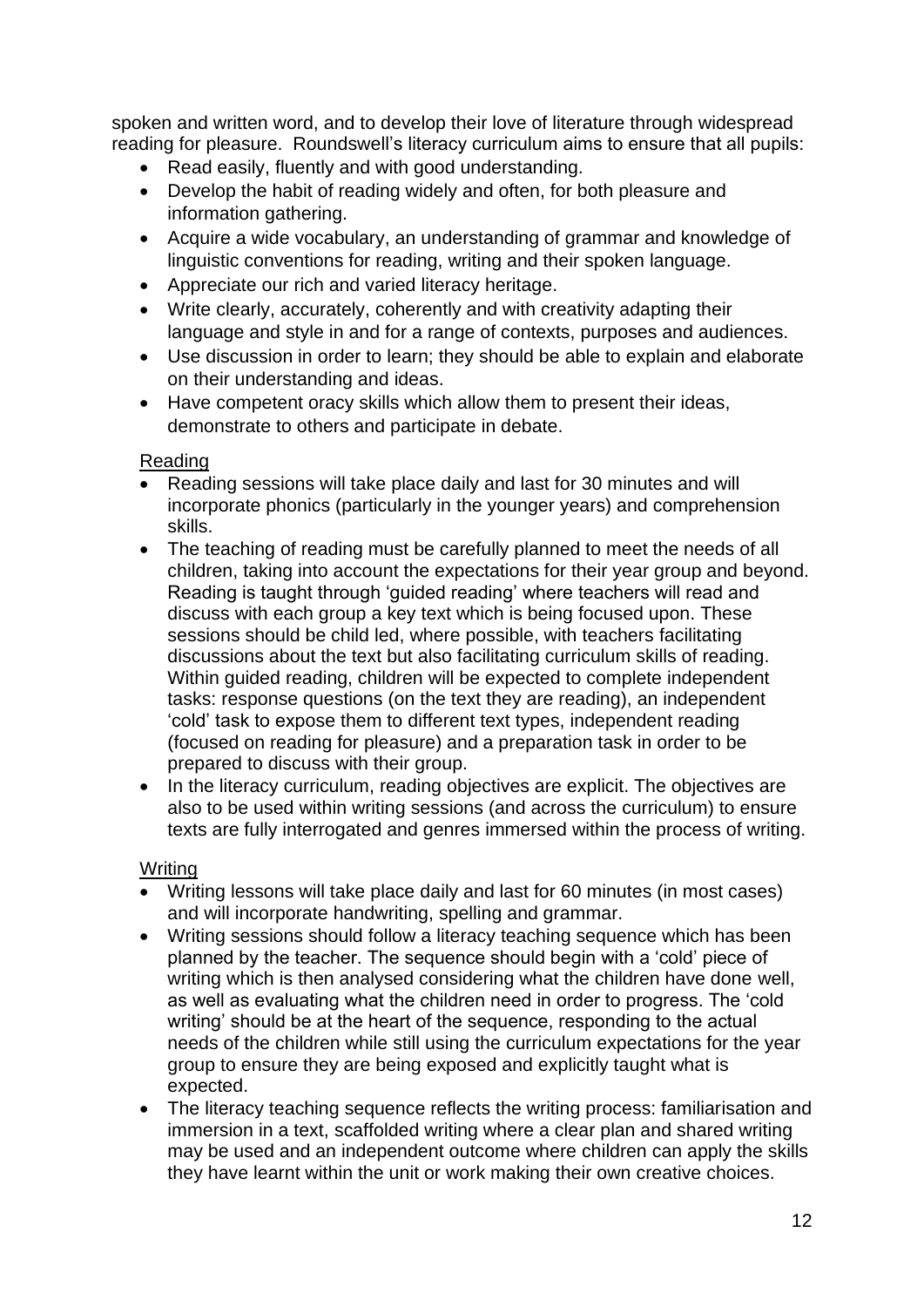• In line with the English National Curriculum, teachers have the freedom and creativity to choose whichever genre and writing focus to pursue each term. Writing should reflect real purpose, as well as focusing on our curriculum topics and interests of the children (although this should not be a constraint if the link is not appropriate). A balance of fiction, non-fiction and poetry is required and this is monitored across the school year. A requirement of at least three narratives in each year group would be required to ensure that, by the end of KS2, children have the skills to meet the narrative statutory requirements.

#### Grammar, vocabulary and punctuation

- Writing lessons will also integrate grammatical skills and knowledge within them. Grammar will be focused upon as a tool for developing writing. Grammatical elements for each year group can be embedded and used within a text. Within the curriculum documents, key grammatical terminology is specifically referenced for every year group. As well as this, children are expected, within our curriculum, to compose and rehearse sentences orally each day as well as in written work which can promote the acquisition of grammatical terminology. This can be achieved effectively through 'warming up the sentence'.
- Warming up the sentence involves children playing orally with the structure of sentences as well as the language choices. This work will reinforce accuracy of punctuation as punctuation will be 'spoken'. This work develops children's auditory skills as well as developing a rich and ambitious vocabulary. From oral complex language experiences, more sophisticated writing should develop which is our aim.

# Handwriting

*"Writing also depends on fluent, legible, and eventually, speedy handwriting." (National Curriculum – 2014)*

- Taught handwriting sessions will be taught three times weekly in KS1 (15 minutes) with follow up sessions where appropriate.
- In KS2, there will be at least one twenty-minute handwriting session taught weekly; however, other opportunities may be used to consolidate and practise skills.
- Teachers will teach handwriting through the objectives given, and from classroom resource books.
- A taught handwriting session should always begin with 'getting ready to write' and reminders about the 3Ps (pen grip, posture and position). A taught session must include the teaching of specific letter formation, joins, size and/ or proportions. Throughout the session, teachers (and teaching assistants) should be identifying children who may be struggling and then modelling letter formations or joins when needed.
- Handwriting sessions should link to spelling where possible.
- All handwriting expectations should be transferred to all other curriculum areas (particularly in children's literacy books).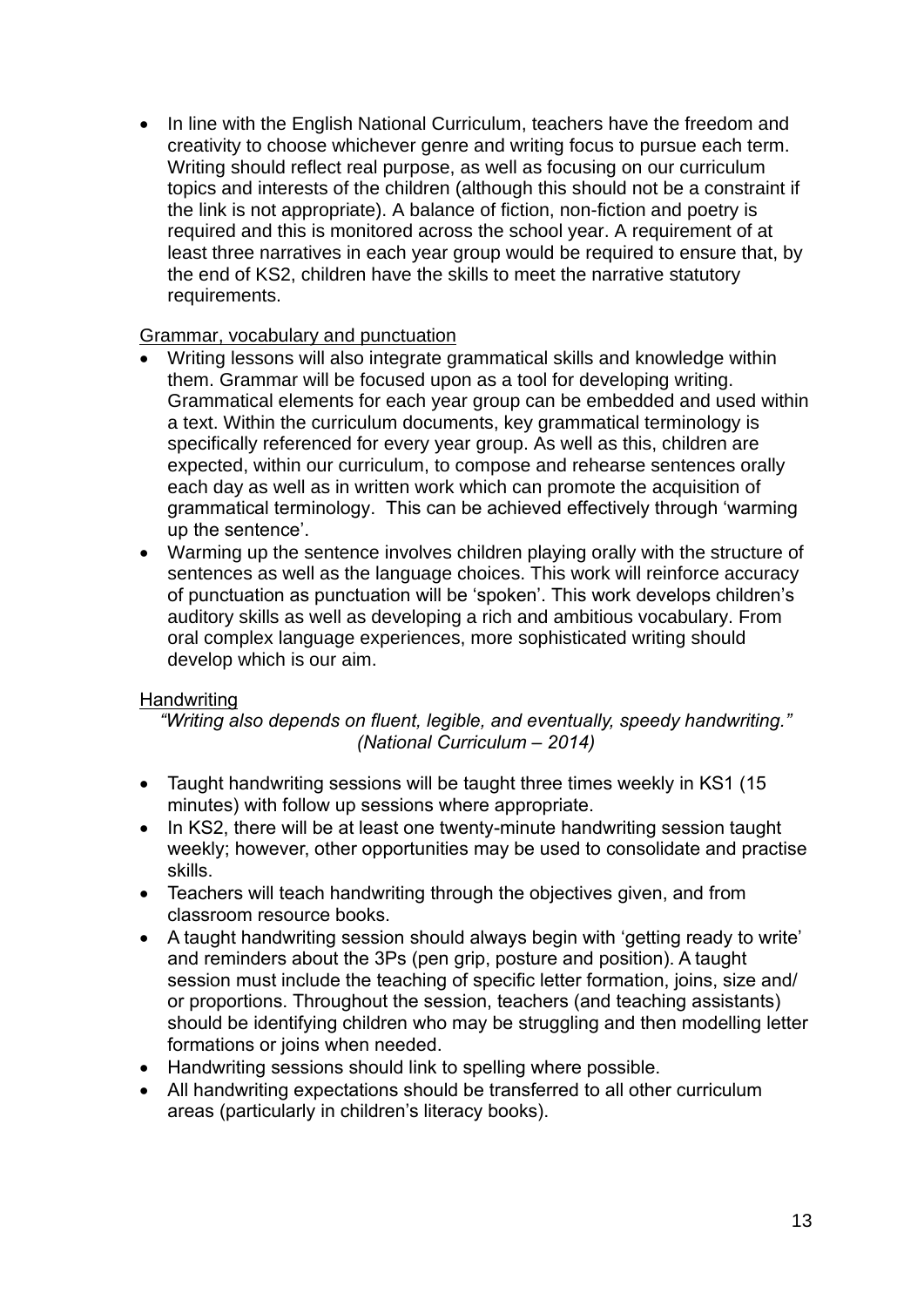#### Spelling and Phonics

- In EYFS and Year 1 our pupils follow a high-quality, systematic programme of phonics teaching following the Letters and Sounds teaching programme. Our phonics teaching makes strong links between blending for reading, segmenting for spelling and handwriting. We encourage all of our pupils to apply their phonic knowledge when spelling.
- By the end of Year 1, it is our expectation that the vast majority of our pupils will be secure at spelling Phase 5 words.
- From Year 2 onwards, pupils are taught the age related spelling content using the requirements of the 2014 National Curriculum. To support the teaching of spelling, 'Non-Nonsense Spelling' provides us with a manageable tool for meeting these requirements and has clear progression through blocks of teaching units across the year, supporting teachers with the teaching of spelling.
- Spelling will be taught in a longer session (20 minutes) to introduce spelling rules and patterns once per week. This longer taught spelling session usually begins with 'have-a-go' spelling which enables teachers to assess children's understanding of the spelling rule or pattern. Additionally, spelling will be taught daily through short five minute activities within a writing session to reinforce spelling patterns and rules. Spelling will be tested once per week. Throughout the year, teachers will also ensure the high frequency words, common exception words and statutory spelling lists for year 3, 4, 5 and 6 are taught and children can spell these statutory requirements.
- Our focus on teaching spelling embraces the knowledge of spelling conventions, patterns and rules. Furthermore, we promote the learning of spellings through multi-sensory strategies, including combining the teaching of spelling and handwriting. Sharing strategies for learning spellings with the children is implemented throughout our teaching of spelling (examples of strategies can be found in the No-Nonsense Spelling guidelines).

# Drama

• Drama does not have an allocated percentage of the time taught at either Key Stage; nevertheless, teachers will use drama as part of other curriculum areas to inform, consolidate prior knowledge and develop skills. Drama has a particular place within English, as a key tool to develop speaking, listening and writing. Specific objectives for drama can be found within the curriculum for each year group and these skills will promote inference and understanding, speaking and listening as well as writing skills.

# **Oracy**

• Spoken language is integral to all areas of the curriculum and is fundamental to the achievement of children. Oracy is clear focus for the Academy with talk expectations being on display and implemented in each classroom. This promotes the use of clear, complete and competent sentences in speech which in turn impacts upon children's writing. Oracy objectives are integrated within our literacy teaching (as well as in other areas of the curriculum) and can be found on every literacy curriculum and topic Curriculum Overview document for each year group. Rather than explicitly teaching these oracy skills in literacy lessons, this is implemented as more of an 'ethos' which teachers model, promote and insist on from children.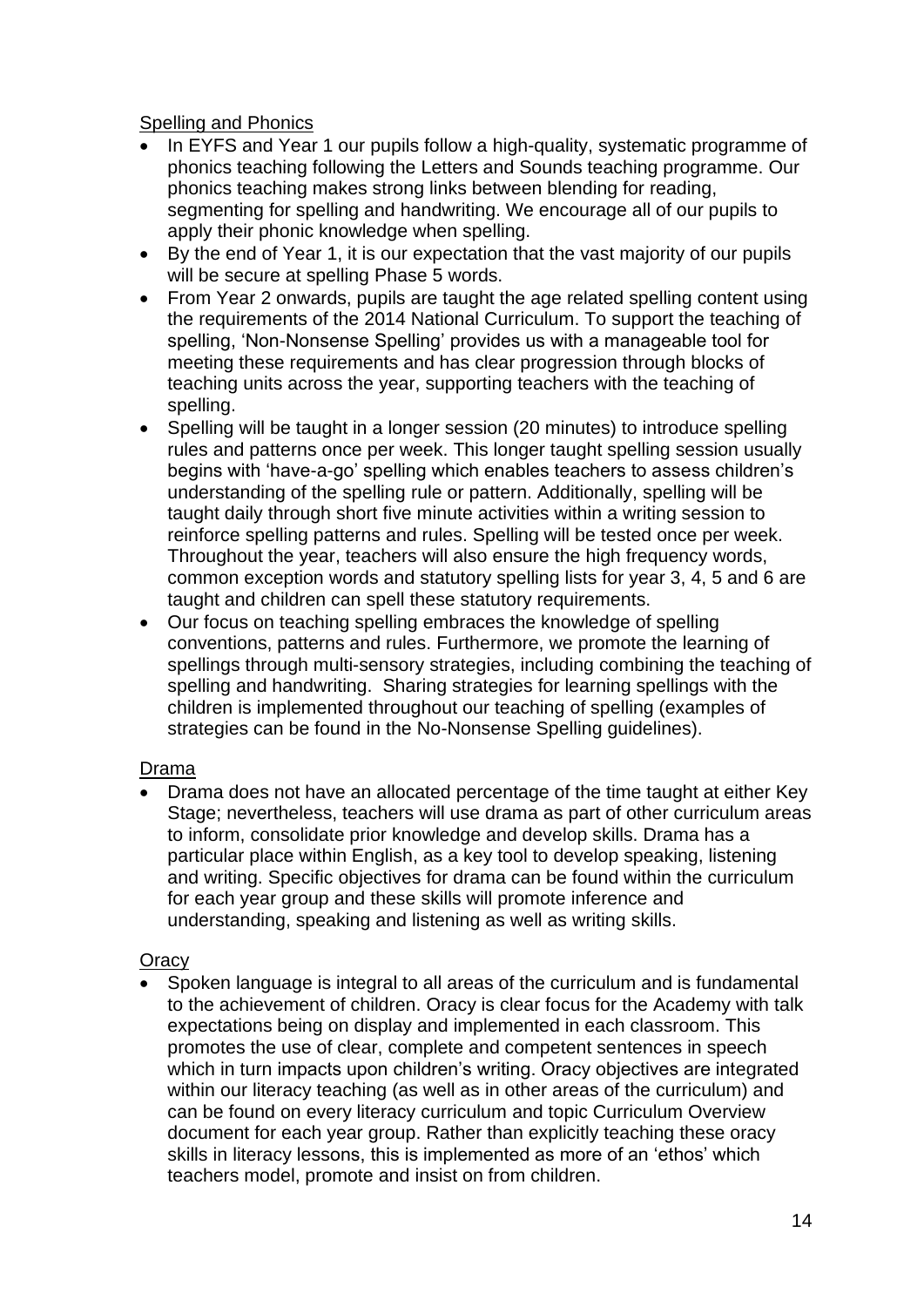Supporting documents for Literacy are housed on the electronic drives and examples of which can be found as part of Appendix D in this document

# Maths

As well as being an important curriculum requirement, the ability to use maths effectively is a vital skill in modern society.

- It provides ways of viewing and making sense of our world.
- It enables us to gain the experience necessary to analyse and communicate information and ideas and to tackle a range of practical tasks and real life problems.
- Maths teaching helps to foster a positive attitude and enthusiasm, in order for mathematics to become interesting, challenging and enjoyable for the child.
- Maths provides the materials and means for creating new, imaginative worlds to explore.

#### Aims

Our curriculum aims to ensure that all children:

- become fluent in the fundamentals of mathematics, including through varied and frequent practice.
- become confident tackling increasingly complex problems over time so that pupils develop conceptual understanding and the ability to recall and apply knowledge rapidly and accurately.
- are able to reason mathematically by following a line of enquiry, conjecturing relationships and generalisations supported by justification or proof using mathematical language.
- are able to solve problems by applying their mathematical understanding to problems with increasing sophistication, including breaking down problems into simpler steps and persevering in seeking solutions.

The curriculum will be delivered through the implementation of the Statutory Framework for the Early Years Foundation Stage, The Early Years Foundation Stage Profile 2018 and the National Curriculum 2014. Lessons will be delivered daily in discrete lessons and through other subjects where appropriate. They will last for 60 minutes for Key Stage 1 and 2 with shorter sessions in the Early Years.

Lessons should:

- be enjoyable and inclusive, ensuring all children feel valued and able to contribute.
- provide opportunities to practice mental calculation and for all children to orally explain their methods and strategies using mathematical language.
- include both teaching input and pupil activities, ensuring there is a balance between whole class, group, paired and independent activities.
- be interactive and incorporate all learning styles.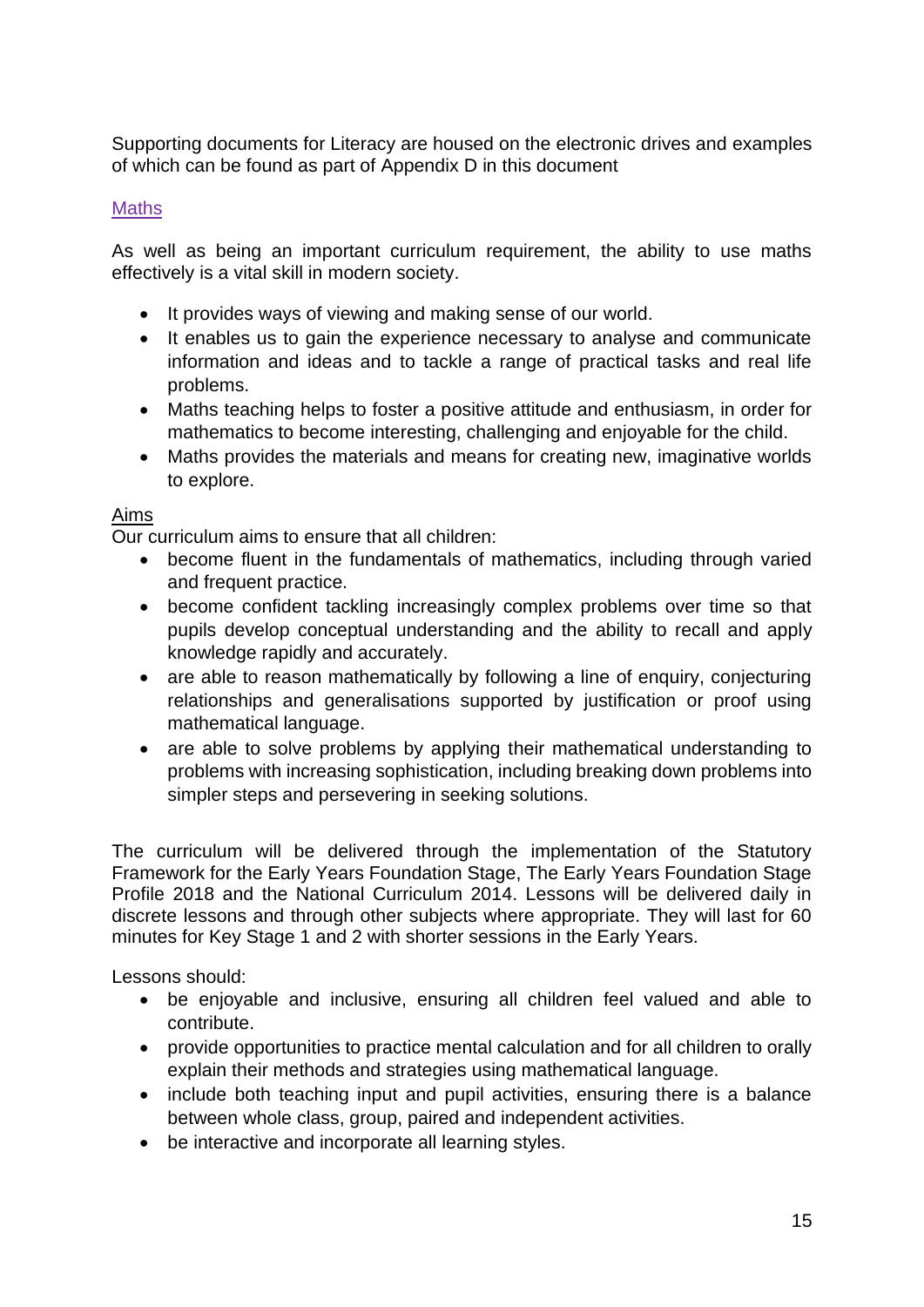• include plenaries to address misconceptions, identify progress and to make links to other work before identifying next steps.

Pupils will engage in:

- problem solving
- practical work
- investigations
- mathematical discussion
- developing mental strategies
- written methods

#### Maths facts

- In order that they can learn how to use numbers, geometry and statistics, children need to have a basic recall of certain facts that they can then apply. These need to be taught discretely and practised regularly. Documents relating to the maths facts that need to be taught in different school years are housed on the electronic drives and examples of which can be found as part of Appendix C of this document.
- An important section within maths facts is times tables. Times tables must be taught and assessed regularly with the aim of achieving full knowledge and recall of the times tables up to 12 x 12 by the end of Year 4.

#### Talk for maths

In order to develop mathematical understanding, high quality talk should be used within maths lessons. This should not be seen as rehearsal of key mathematical vocabulary, but as high quality discussion that develops logic, reasoning and deduction skills. The talk expectations below should be shared with the children:

- I will talk about what I am doing.
- I will talk so that everyone can hear me.
- I will talk in complete sentences.
- I will explain what I am thinking
- I will listen to everyone who speaks.
- If I can't hear someone, I will ask them to repeat what they have said.
- I will ask questions if I unsure about what somebody has said.

This method of using talk expectations in lessons is also a key part of teaching and learning in other subjects.

#### Maths-specific marking

Where appropriate, children should be given the opportunity to give written responses to their marking. They should be encouraged to share patterns that they have noticed and give further explanation. Good examples of comments they could use include:

- *I think…because…*
- *I noticed that…*
- *If…then…because…*
- *You can't… because…*
- *You have to…because…*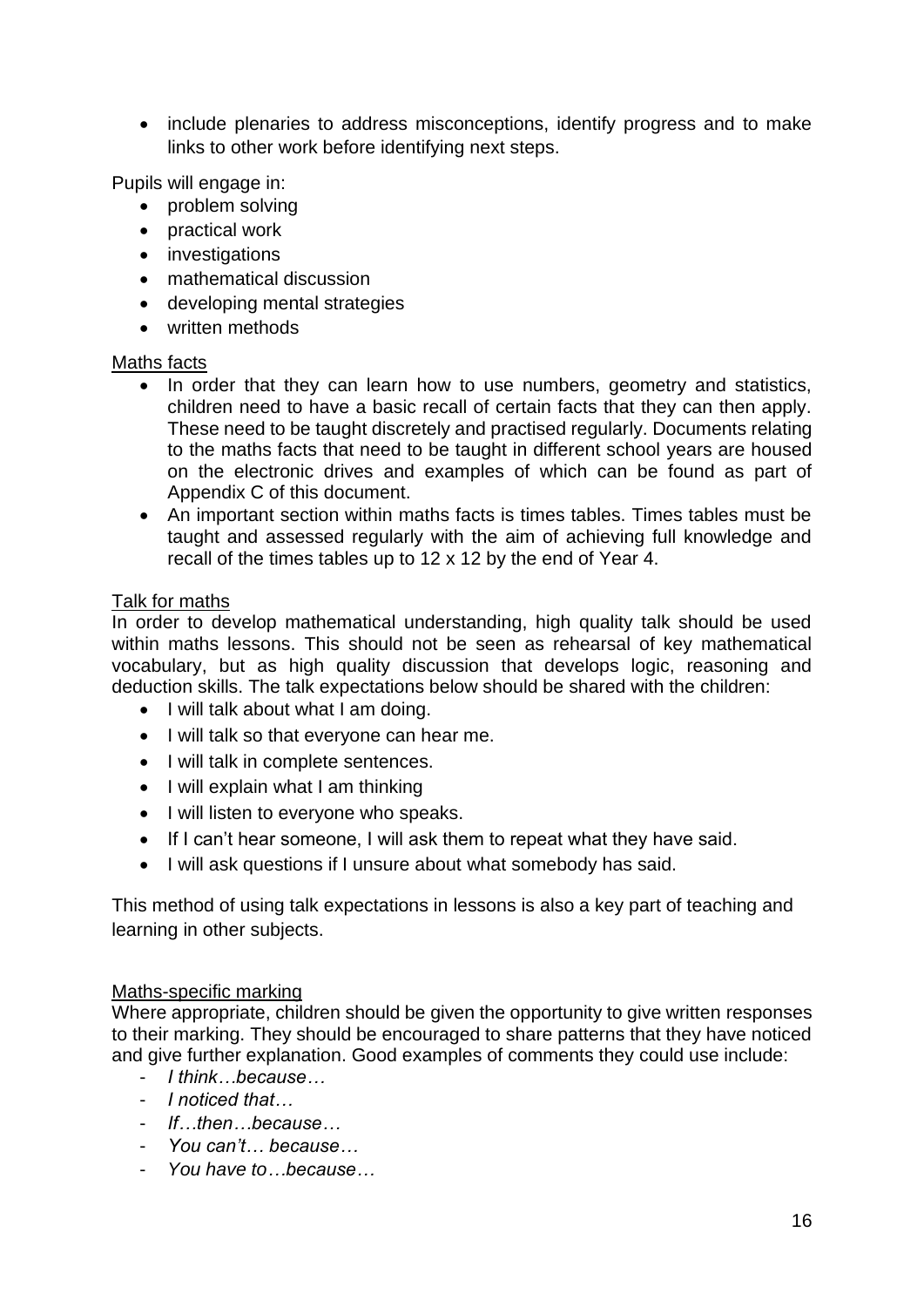Where a child has undertaken an investigative or practical task, time should be planned in for them to write a quality comment which reflects their thought processes and understanding of the task. They should be given the opportunity to self-evaluate their progress and decide on next steps.

#### **Resources**

Resources should be used to aid and support learning. Classrooms should be well organised and have a range of resources appropriate to the level of the children. They should be well-labelled and accessible for pupils, who are expected to be able to independently access the resources they feel they need for a given task.

#### **Staff resources**

To support teaching, there are a range of documents (housed on the electronic drives and examples of which are part of Appendix C in this document) that can be used to support the planning, teaching and assessment of mathematics across the primary curriculum.

#### These include:

#### Maths sequences

• To be used to plan for each unit of work. These include the objectives that the children should have covered previously and the objectives for the unit.

#### White Rose

Note: White Rose documents are to support teachers' planning and should not be used without reference to the Academy's Maths sequences and other Maths supporting documents.

- Calculation policy To be used to support progression within the school and to ensure consistent usage of the CPA (Concrete Pictorial Abstract) approach when completing the four operations
- Schemes of Work To be used to support planning and understanding of the AREs within year groups.
- White Rose Assessments To be used as examples of test questions, not as full assessments.

#### Maths vocabulary

• To ensure that vocabulary used within mathematics is consistent across the school.

#### Maths facts

• To be used to identify the maths facts relevant to each year of the curriculum.

# Talk for Maths

• Talk Expectations, to be used in Maths as well as all other areas of the Academy's Teaching and Learning. These will be on display in every classroom and teaching area, and referenced in all other areas of the curriculum.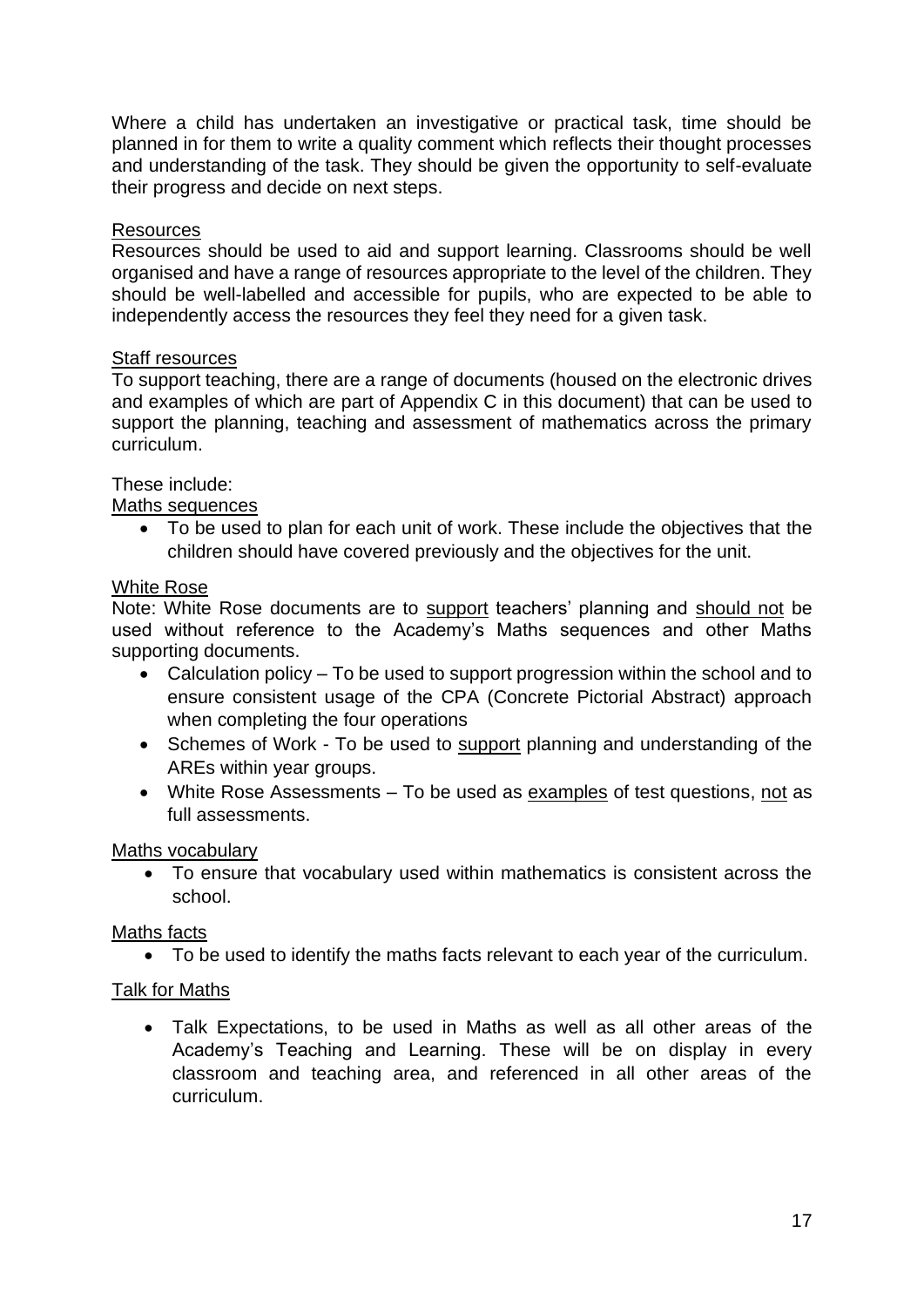### **Topics**

As stated in the introduction to this document, the topic-based themes of the Academy's curriculum inspire the core subject learning, and are based on the United Nations Sustainable Development Goals (SDGs) and the Global Dimensions of learning. Both of these incorporate the key concepts of global citizenship, conflict resolution, diversity, human rights, interdependence, social justice, sustainable development and values and perceptions. They run through and connect our curriculum in order to explore the interconnections between the local and the global while building knowledge and understanding, as well as developing skills and attitudes. The SDG(s) for each topic, as well as the SDGs covered in previous learning, are indicated on the Termly Curriculum Overviews for each year group. Teachers should ensure that they are referencing the indicated SDG(s) for each topic in their teaching over that term, as well as referring to previous learning, so that by the time pupils leave the Academy, they have a clear, age appropriate understanding of the goals.

There are 17 SDGs, which aim to secure a sustainable, peaceful, prosperous and equitable life on earth for everyone now and in the future. The goals cover global challenges that are crucial for the survival of humanity. They set environmental limits and set critical thresholds for the use of natural resources. The goals recognize that ending poverty must go hand-in-hand with strategies that build economic development. They address a range of social needs including education, health, social protection and job opportunities while tackling climate change and environmental protection. The SDGs address key systemic barriers to sustainable development such as inequality, unsustainable consumption patterns, weak institutional capacity and environmental degradation. These goals are outlined in Appendix G in this document.

Topics will permeate the teaching of most subjects, including Literacy, Science and Technology, IT and Computing, Faith and Belief, Humanities, Creative Arts, Physical Health and Wellbeing and Global Learning. Other subjects, i.e. Maths, PE, Music and Primary Languages, are expected to have strong links to the topic but at times may be taught discretely. In this way, the termly topic drives both the core and non-core subjects. Topic objectives form the Termly Curriculum Overviews, which are housed on the electronic drives, and examples of which form Appendix B in this document.

The cross-curricular topic is planned in such a way as to 'hook' the children's interest through a **'Wow!' activity** at the start of a topic, and involve the pupils in shaping the direction of their own learning, through the **Knowledge Harvest**. The Knowledge Harvest is planned by teachers to give an initial assessment of what children already know, as well as what they are interested in finding out. As part of their learning journey through a topic, children should be given the opportunity to take part in a **Creative Challenge**, which asks them to work in a way that may be unusual to them, or present their learning in an innovative way. The journey culminates in an **Exit Activity**, in which the pupils use their learning from the topic, perhaps to present their learning to another year group or parents or producing an end product or event.

The following diagram outlines the process used for planning for the teaching of the Non-Core Curriculum: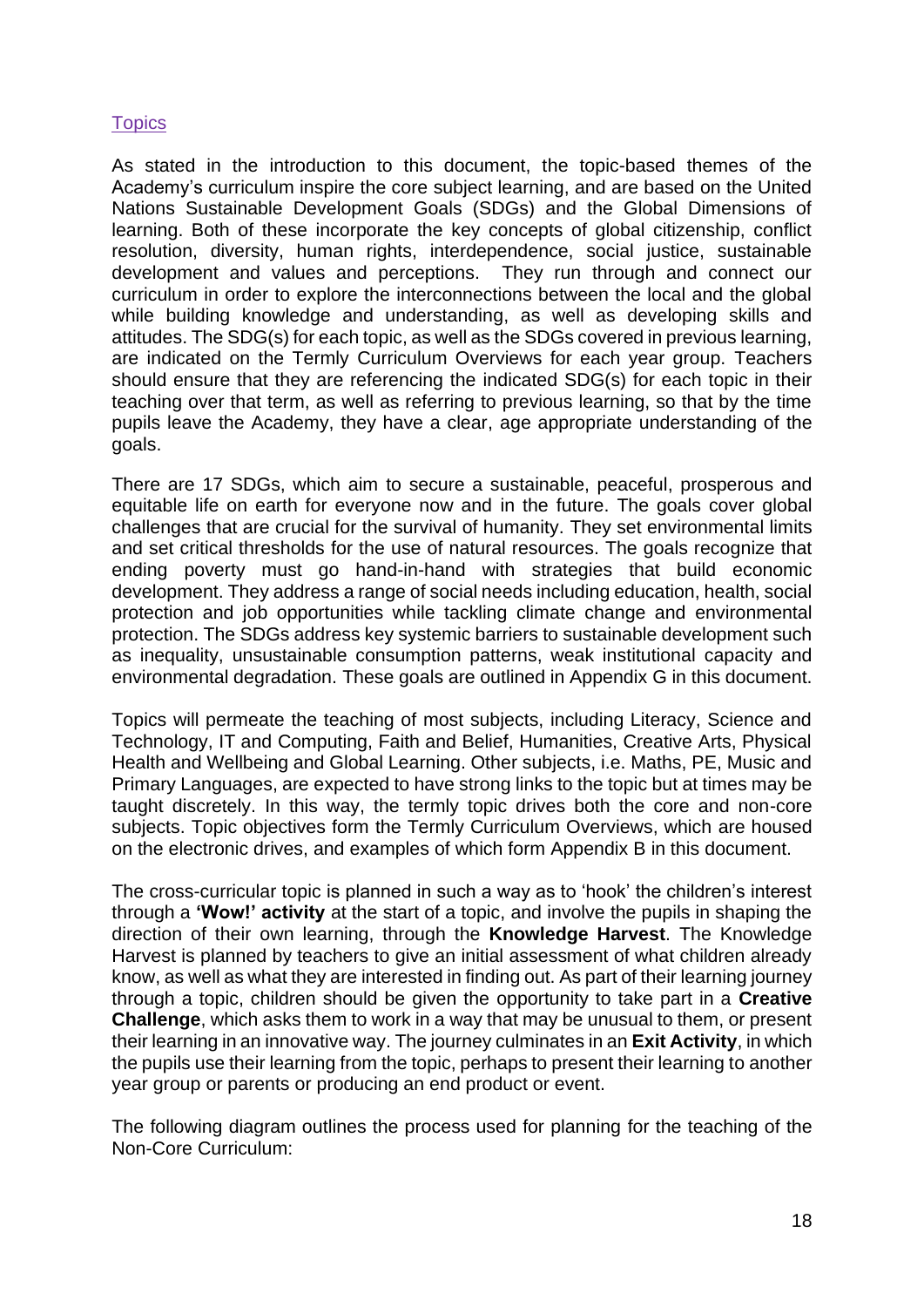|                          | . What do you know about your children?                                              |
|--------------------------|--------------------------------------------------------------------------------------|
|                          | . What interests them?                                                               |
|                          | . What motivates them?                                                               |
| 1. Context               | • How can this topic allow subjects to be taught in an internationally-minded,       |
|                          | cross-curricular way?                                                                |
|                          |                                                                                      |
|                          |                                                                                      |
|                          | . What will hook children?                                                           |
|                          | . What will they remember?                                                           |
| 2. 'Wow!'                | • How will they link it to learning?                                                 |
| activity                 |                                                                                      |
|                          |                                                                                      |
|                          |                                                                                      |
|                          | . What do the children already know?                                                 |
|                          | . Do they have any misconceptions?                                                   |
| 3. Knowledge             | . What questions do the children have and how will you include these?                |
| <b>Harvest</b>           |                                                                                      |
|                          |                                                                                      |
|                          |                                                                                      |
|                          | . What will challenge pupils' creativity?                                            |
|                          | •Can they work as part of a team?                                                    |
|                          | •Can they work in a new or innovative way?                                           |
| 4. Creative<br>Challenge | •Can they create their own ways of presenting their learning?                        |
|                          |                                                                                      |
|                          |                                                                                      |
|                          |                                                                                      |
|                          | . What have pupils acheived in the topic?                                            |
|                          | • How can they demonstrate this?                                                     |
| 5. Exit Activity         | . How can the others in the wider school community or further afield be<br>involved? |
|                          |                                                                                      |
|                          |                                                                                      |
|                          |                                                                                      |
|                          |                                                                                      |

# **Questioning**

A range of questions should be used throughout each lesson across the school. It is vital that pupils are given time to answer questions, and the freedom to ask questions of the teacher and each other. The table below provides some examples of different types of questioning. It is not a definitive list, and further support can be provided by school leaders.

| Type of<br>questions   | <b>Example</b>                                                                                                               |  |
|------------------------|------------------------------------------------------------------------------------------------------------------------------|--|
| Open                   | What do you think? Why do you think? How do you know? Do you feel? Find different<br>ways of? Can you try different ways of? |  |
| <b>Closed</b>          | What is? What are? When did? How many? Where is? Where would you find?                                                       |  |
| <b>Recalling facts</b> | Asks pupils to name an event, process or fact. Asks pupils to recall some information but not                                |  |
|                        | apply it.                                                                                                                    |  |
| <b>Observing</b>       | Asks pupils to describe what they see, using appropriate vocabulary.                                                         |  |
| Hypothesising,         | Asks pupils to estimate, suggest why something happens and suggest what will happen as a result                              |  |
| predicting<br>or       | of doing something; to ponder, guess or draw an inference.                                                                   |  |
| speculating            |                                                                                                                              |  |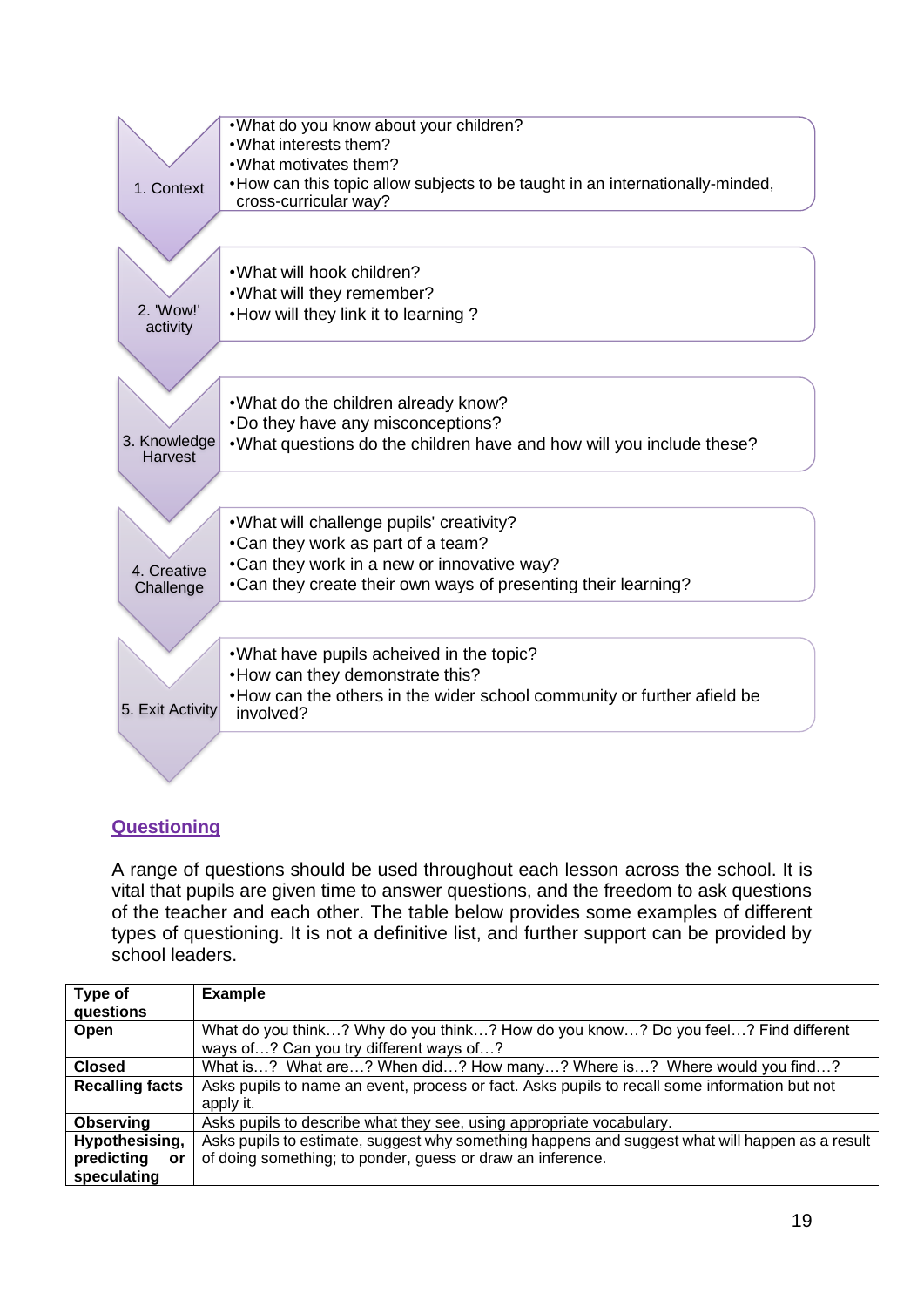| Concluding            | Asks pupils to draw different threads together or follow a logical route to arrive at a solution.  |  |
|-----------------------|----------------------------------------------------------------------------------------------------|--|
| Personal              | Asks pupils to express personal feelings, thoughts and ideas.                                      |  |
| responses             |                                                                                                    |  |
| <b>Discriminating</b> | Prompts pupils to consider advantages or disadvantages, to look at something from different points |  |
|                       | of view.                                                                                           |  |
| Designing and         | Asks pupils to plan and prepare a process for tackling a problem. Asking pupils to analyse before  |  |
| comparing             | or after an activity which process will be/was the most effective.                                 |  |
| procedures            |                                                                                                    |  |
| Interpreting          | Asks pupils to draw conclusions from data or information, particularly where they are expected to  |  |
| results               | understand a trend, identify what might happen next.                                               |  |
| <b>Applying</b>       | Asks pupils to provide more than one solution to a problem. Asks pupils to apply one or more       |  |
| reason or what        | aspects of their learning in order to explain what has happened or might happen next.              |  |
| they know             |                                                                                                    |  |

#### **Lesson structure**

Teachers are free to decide on the structure of their lessons, using their creative skills in designing teaching for learning.

Below is a table that will help teachers consider some of the possibilities. It is not a definitive list or a prescribed structure and the elements and order will vary according to what is being taught and the abilities and response of the children. One of the key ideas is to help children begin to take responsibility for their own learning and evaluate their own success. Encouraging children to become active learners will develop their confidence and belief in their ability to succeed.

### **PLANNING/PRIOR THINKING**

- Where are the children at?
- Try to place the intended learning in context of the real world
- Think of good thought provoking starting points
- Aim for a creative response
- Avoid using prescribed photocopied sheets and get children to set out own work
- Plan for the children to 'learning struggle'
- Plan to extend them beyond where you think they might go
- Be flexible respond to the children
- TA's should be used across the class and not become 'limpets' to an individual child
- Take a risk drama, problem solving, oral presentation etc.
- Decide on medium for learning drama, written, dance, art, oral, outdoors
- Ensure subject knowledge is up to date and you understand the next steps in learning.
- Think about the Connective Model use of language, imagery, symbols and concrete apparatus where possible

#### **INTRODUCTION/START/SHARED SESSION**

- Find out what the children already know or want to find out concept map, mind map
- Present or discuss a key question for investigation
- Establish the learning objectives and ensure the children understand how they will achieve success.
- **■** Introduce the topic and assess prior learning by questioning and discussion
- Brief TAs to support individuals or observe responses
- **E** Establish rules/expectations of health and safety/ behaviours
- Clear instructions for the task(s)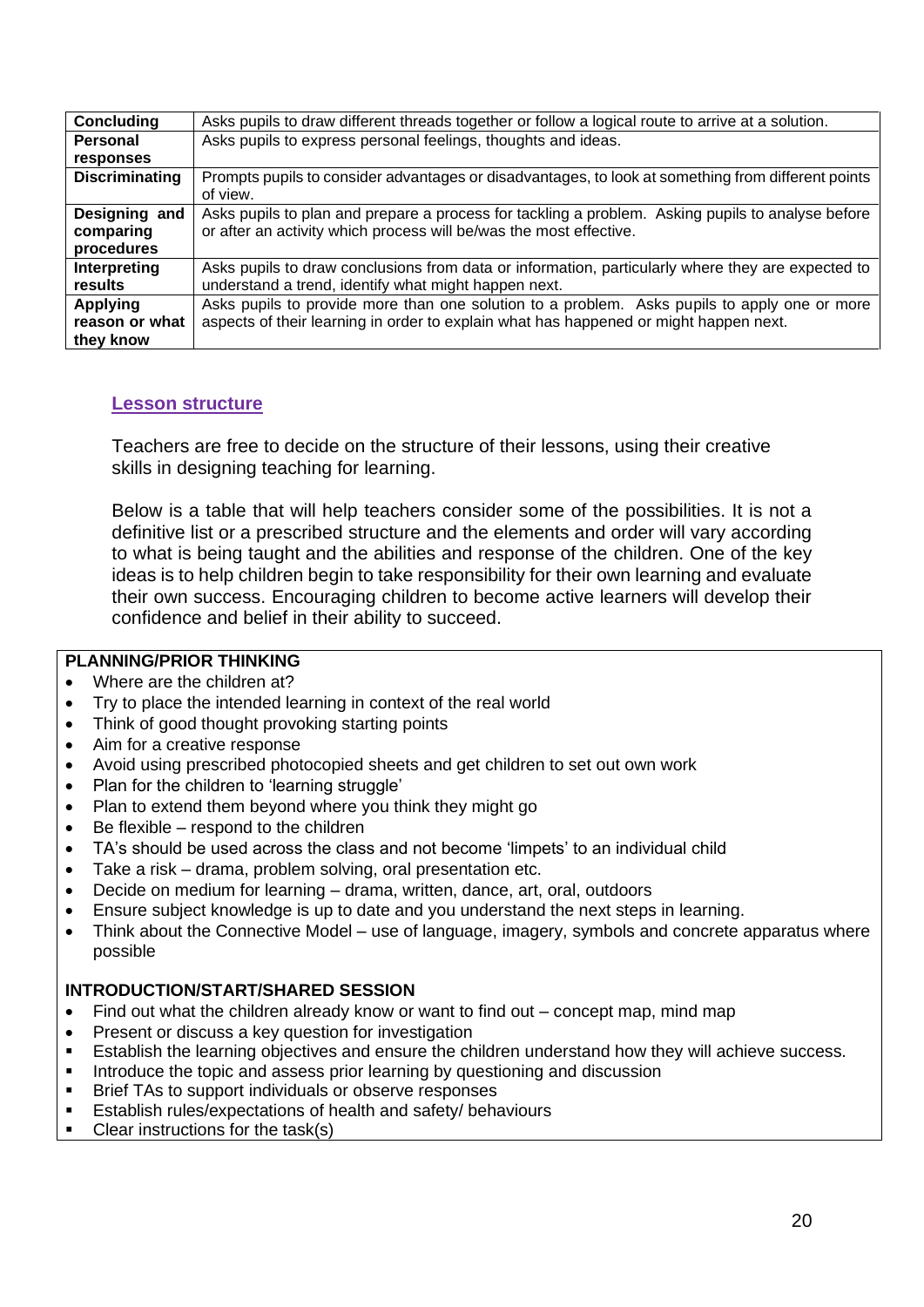- Initiate a 'struggle to learn task' this establishes where the children are and allows you to respond with direct teaching - don't be afraid to 'throw them in at the deep end' with little or no prior explanation or discussion
- Use a range of teaching styles to promote interactive learning
- Encourage discussion through the use of talk partners and the 'Talk for Maths' talk expectations
- **EXECUTE:** Target questions at individuals or pairs
- Use open ended and probing questions (See advice below)
- Model, demonstrate and practise the skills needed for the independent tasks
- Allow opportunity for children to ask questions
- Use TAs to support individuals or pairs
- Explain the differentiated tasks and the time scale
- Establish expectations for the end of the lesson
- Ensure good pace and avoid over scaffolding

#### **ALLOW TIME FOR CHILDREN TO WORK**

- Establish the purpose of the group session new learning
- Differentiate activities
- Use tasks which elicit a creative response individual or group
- Lead and manage task
- Question pupils and observe work
- Alter task if planned task is inappropriate
- Deploy TA to work group AND monitor class
- Communicate with TA to monitor progress of group or class
- Monitor class and pick up misconceptions. Use information to make teaching points where required
- Allow children to take the lead at times

#### **PLENARY**

- Review learning through questioning before moving on to the next lesson, or next session of the current lesson
- Make teaching points which need reinforcement
- Allow children to demonstrate new learned skills
- Provide a structure for self and peer evaluation against the success criteria
- Discuss the next steps
- Challenge learning further
- Take children onto to new learning

# **Outdoor Learning**

The Academy has a large outdoor area, which can be used for a variety of aspects of Teaching and Learning. The learning environment is planned for both indoors and outdoors to encourage a positive attitude to learning that is not exclusive to a classroom setting, and provides different approaches and tasks to be adapted to different learning styles. This outdoor area enables pupils to take part in activities such as, but not exclusively, Science and Topic work in an authentic, natural environment.

#### **Assessment, Recording, Monitoring and Evaluation**

We support the view of Lord Sutherland regarding assessment:

*Effective assessment is essential to quality teaching and learning. Assessment is inevitably part of every teaching activity.*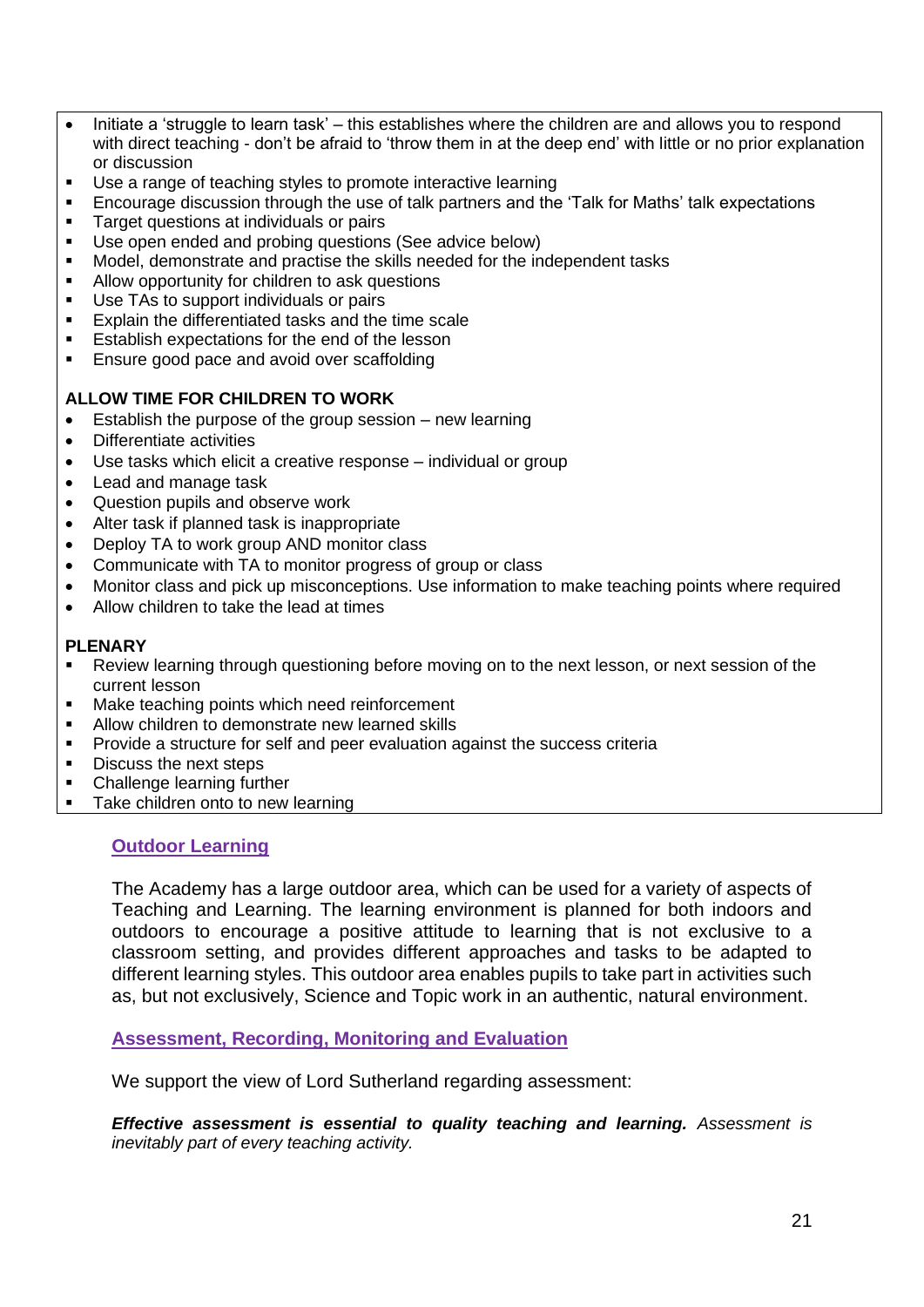*Assessment is therefore too important to be the sole preserve of national tests and assessment. In good education, assessment is the progress of the whole child throughout their educational journey.*

*Assessment is the means used by good teachers to evaluate the progress of the whole child and diagnose the needs of the pupil. True assessment is neither wholly formative, nor wholly summative; it is embedded in the classroom rather than an activity of reflection outside the classroom.*

*Assessment helps pupils engage more fully in their own development and learning. A pupil responds well to new challenges if they grasp what is necessary for progress and why.* (Lord Sutherland, February 2014)

Teachers use a combination of formative and summative assessment within the classroom, in conjunction with regular moderation and pupil progress meetings. The Academy will improve learning through assessment, which will be facilitated by the use of ICT: Tapestry in Early Years Foundation Stage and BromcomPupil Tracker Online in Years 1-6. Further details may be found in Academy policies: *'Assessment, Recording and Reporting'* and '*Early Years Foundation Stage'*.

Teachers' planning and teaching are monitored and evaluated by school leaders periodically, as indicated by the Academy calendar and as part of the appraisal process for teachers. The purpose of such monitoring and evaluation is to provide teachers with constructive feedback in order that they may move their own practice forward and impact successfully on the pupils' learning. Documents relating to the monitoring and evaluation of planning cycle are housed on the electronic drives and as Appendix F in this document.

### **Marking and Feedback**

Effective feedback and marking is integral to good teaching and learning processes. By empowering pupils to be actively involved in understanding how they are making progress, it helps to embed learning swiftly and enables accelerated learning.

Effective feedback and marking aims to:

- Celebrate achievement and effort in children's work and provide next steps to help them improve
- Motivate and support pupil confidence and self-esteem in learning
- Develop children's responsibility for their learning
- Support teachers' assessment knowledge of each pupil as part of thorough assessment for learning procedures, in order to plan and refine next steps in learning
- Assess and monitor the children's learning and provide information for future planning.
- Develop consistent processes across the school to support children in responding to feedback, self-assessing and evaluating their own learning.

To maximise the impact of feedback and marking it must be embedded in effective assessment for learning. Children, and all adults in the classroom, must be clear about the learning taking place and the expected outcomes, and skilful questioning should be used to explore children's understanding of the learning taking place; identify misconceptions; challenge and develop thinking, learning and understanding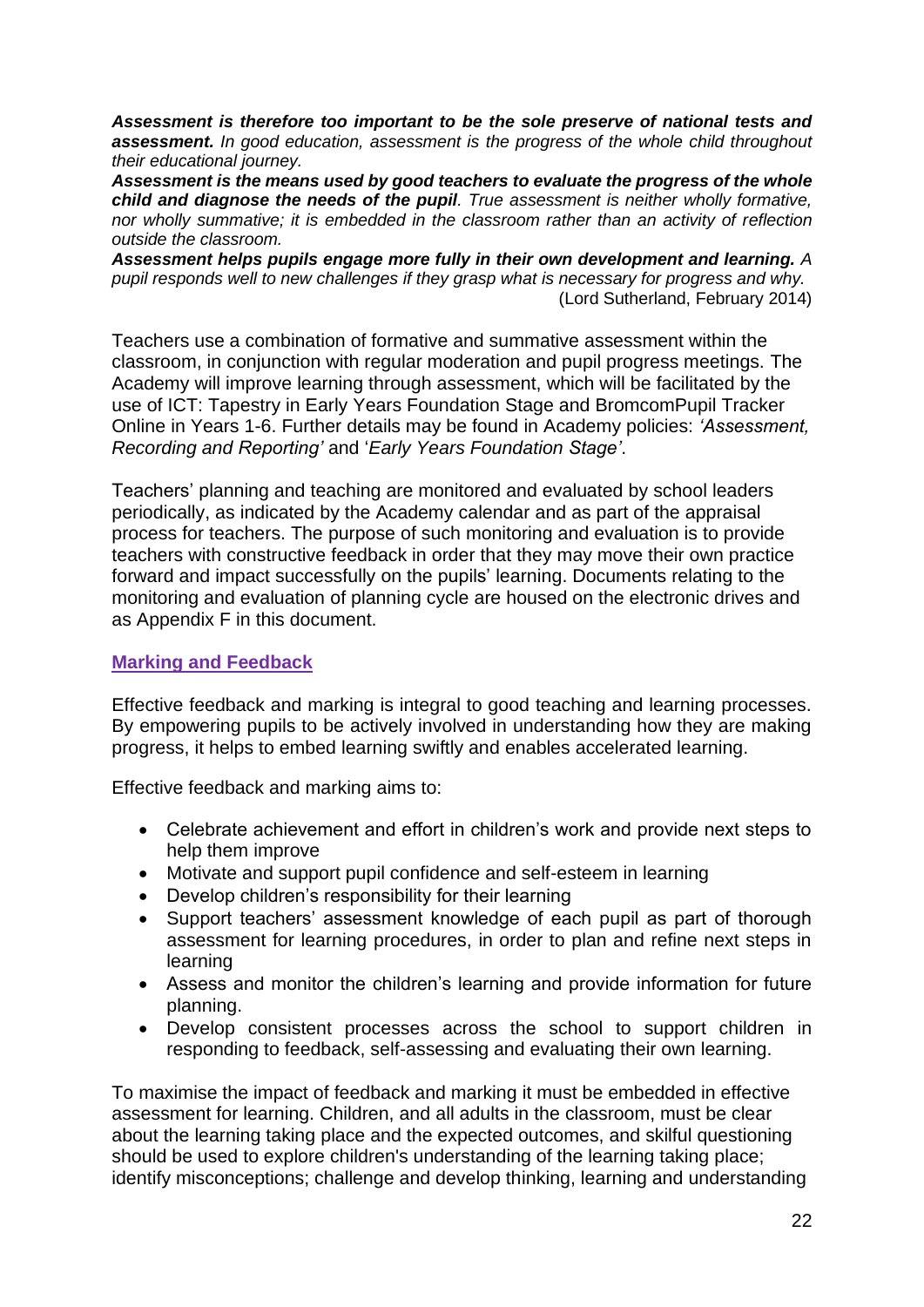and thus provide opportunities for adults to give well-directed feedback. When and where appropriate, mini plenaries give feedback to individuals/groups/whole class and address misconceptions; provide opportunities for extra challenge; allow children to reflect on their learning and make improvements during the lesson. Effective self and peer assessment allows children to reflect on progress in their learning - identifying areas of success and opportunities for improvement. Feedback and marking given will inform planning.

All marking must be carried out either through teacher marking, verbal feedback, teacher-checked peer marking or self-assessment. Marking should be carried out as soon as possible and all work should be either marked or acknowledged by a mark made against it. Samples of marking will be collected by school leaders according to the academy calendar, in order to assess the extent to which marking is furthering learning. All marking must be relevant to the learning objective the pupil's work relates to.

| Written work                                                                                             | Maths work                                                                                  |
|----------------------------------------------------------------------------------------------------------|---------------------------------------------------------------------------------------------|
| Read your work – can you add  (3 full stops,<br>an adverbial which says where, a question<br>mark, etc)  | Look back at your work – can you add  (your<br>method, a number line etc)                   |
| Try and find a sentence which needs to be<br>changed/ doesn't make sense and improve it                  | Find where you went wrong / can you find where<br>you went wrong?                           |
| How could you check this?                                                                                | How could you check this?                                                                   |
| Now try these  (adding punctuation/ grammar<br>etc.)                                                     | Now try these  (extension questions/<br>consolidation questions etc.)                       |
| Read your work – can you add  (3 full stops,<br>an adverbial which says where, a question<br>mark, etc.) | Look back at your work – can you add  (your<br>method, a number line etc.)                  |
| Try and find a sentence which needs to be<br>changed/ doesn't make sense and improve it                  | Find where you went wrong / can you find where<br>you went wrong?                           |
| Show me how you think this sentence would<br>work with  adverbials/ conjunctions/<br>adjectives.         | Show me how you think this will work with<br>other numbers/ 3 digit numbers                 |
| Show me how you could write it with<br>adverbials, conjunctions, punctuation                             | Show me how you could do it with  smaller<br>numbers  fewer numbers  using a number<br>line |

The table below indicates some examples of comments which could be used as constructive criticism to further pupils' learning through marking.

Time should be planned in for pupils to write a quality comment which reflects their thought processes and understanding of the task. They should be given the opportunity to self-evaluate their progress and decide on next steps.

In EYFS, **verbal** feedback on work with pupil should include:

- recognition of the child's effort and contribution
- the degree of success against learning objective
- acknowledgement of an outstanding piece of work in both effort and attainment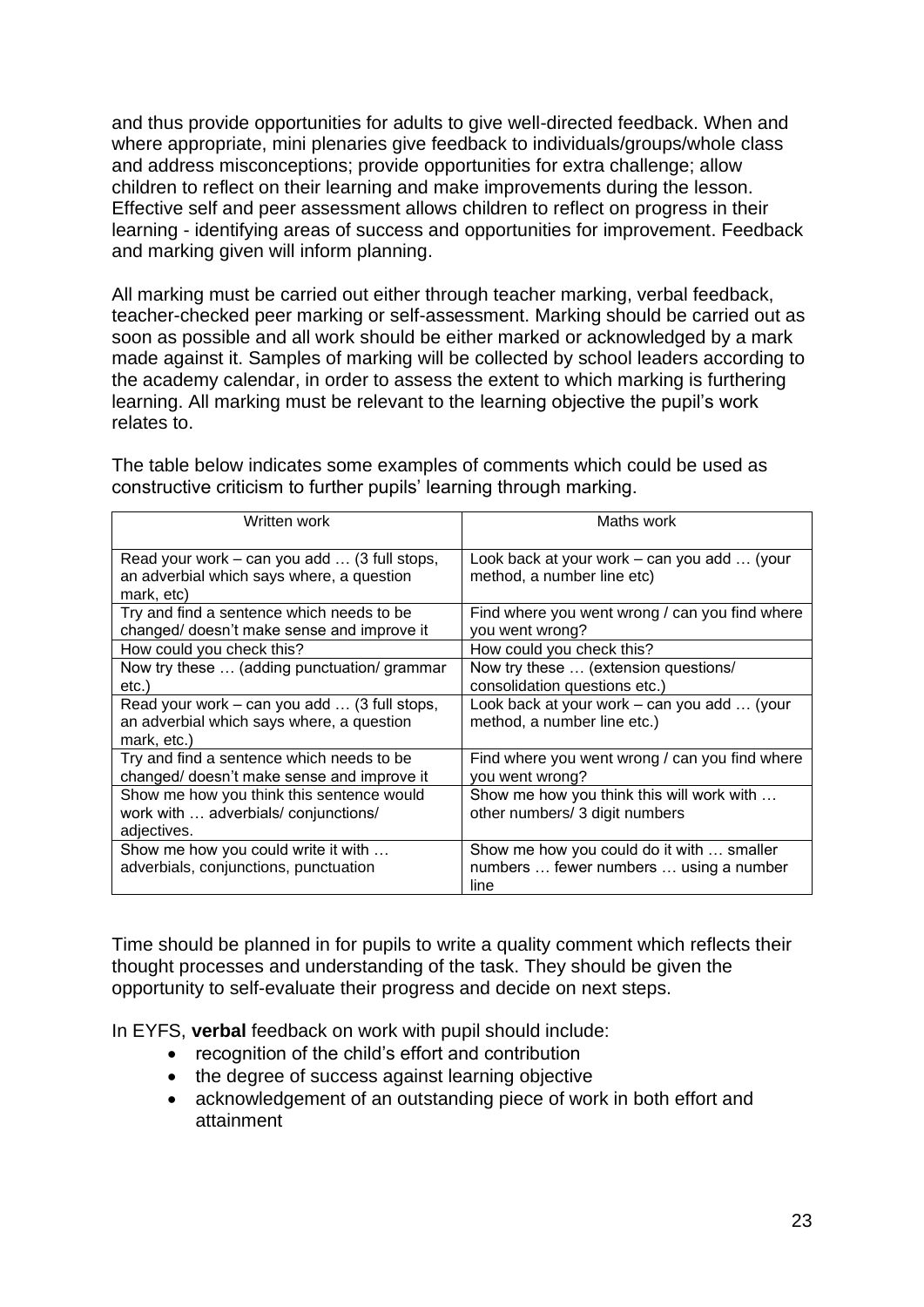### Marking strategies – written work

In KS1, **verbal** feedback on work should be given to the pupil, supported by:

- intervention marking alongside the pupil during the lesson and marked with **(VF)**
- written marking to indicate where a learning objective has been achieved and to identify areas of work to revisit and improve
- a comment with the child's name, which may highlight points of success and constructive criticism to further the pupil's learning, provide challenge and/or consolidation of learning

In KS2, the above strategy will be supplemented by use of the following code system which indicates what pupils need to do to improve the piece of work. Pupils need to be trained in the use of this system and teachers are not expected to mark every piece of writing

|                          | Paragraph missing – find out where it should be and mark it in.                    |
|--------------------------|------------------------------------------------------------------------------------|
| $\Lambda$                | Missing word – write the word above or in the margin.                              |
| ZZZ                      | This is weak word or phrase. Find a more effective word or phrase and write it in  |
|                          | the margin or above your sentence.                                                 |
| R                        | You have repeated this word too often. Find another one and write it above or in   |
|                          | the margin.                                                                        |
| $\overline{\phantom{0}}$ | There is something wrong with your work. Find the problem and write me a note      |
|                          | telling me what it is at the bottom of your work.                                  |
|                          | Rewrite this section at the bottom of your work.                                   |
| <b>SP</b>                | Spelling error, please find the correct spelling and write it above the incorrect  |
|                          | spelling.                                                                          |
| $\mathsf{P}$             | Punctuation error. Find what it is and put the correct punctuation into your work. |
| $\rightarrow$            | Please put more detail here and write it at the bottom of the work.                |
| ☺                        | Effective word choice. Well done.                                                  |
| $\mathsf{T}$             | Correct the tense in this sentence or paragraph by writing the new word above.     |
| VF                       | Verbal feedback/ marking during the lesson                                         |
|                          | Finger space                                                                       |

# Marking strategies – handwriting

Throughout the handwriting sessions, verbal feedback should be given as much as possible with alterations or extensions visible part way through a child's piece of work by both the teacher and/ or TA. Children who are not spoken to by the teacher should have written feedback with points to work on/ extensions e.g. You got the g! Now try the y. If it is felt that a child will not be able to read written feedback, a smiley/ sad face followed by examples is sufficient.

#### Marking strategies – maths

In Key Stages One and Two, **verbal** feedback on work should be given to the pupil, supported by:

- intervention marking alongside the pupil during the lesson and marked with **(VF)**
- a cross to indicate a wrong answer or method
- a tick to indicate a correct answer or method
- C to indicate work that the pupil must return to and correct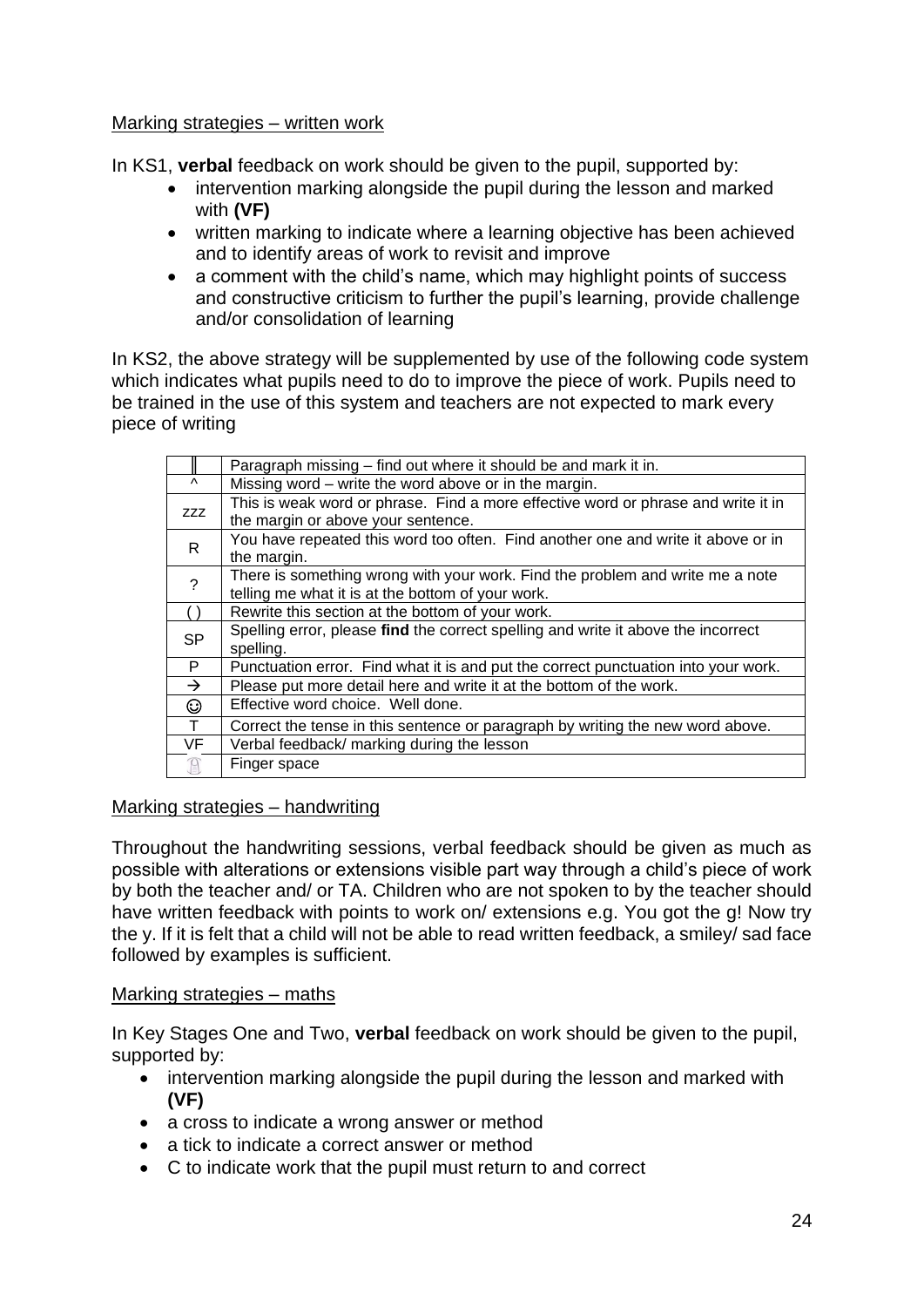Further information on marking in maths is given in the 'Maths' section of this document.

### Marking strategies - other work

In both Key Stages, **verbal** feedback on work should be given to the pupil, supported by:

- a tick to indicate the work has been monitored
- a comment with the child's name, which may highlight points of success and constructive criticism to further the pupil's learning, provide challenge and/or consolidation of learning

#### **Home Learning**

The academy regards the purpose of home learning as being to:

- develop an effective partnership between the academy and parents and other carers in pursuing the academy's aims.
- offer up opportunities to consolidate and reinforce skills and understanding which relate to the curriculum.
- develop positive attitudes to learning.
- provide an opportunity for children to share their learning experiences in an informal, supportive atmosphere.
- encourage all pupils to develop the confidence and independence needed to study on their own, and to prepare them for the requirements of secondary school.
- to develop organisational skills and a responsibility for learning by the child.

We aim to:

- ensure consistency of approach throughout the academy
- ensure progression towards independence and individual responsibility
- ensure the needs of the individual pupil are taken into account
- ensure parents/guardians have a clear understanding of the expectations from themselves and pupils
- broaden the learning experiences offered to pupils
- support and deepen the learning experiences within the classroom through consolidation activities
- provide opportunities for parents, pupils and school to work in partnership
- encourage children to develop long term strategies, including organisational skills, for future needs
- prepare year 6 children for secondary transfer.

The nature of home learning will be appropriate to the ability of the child and expectations will change as progress is made.

Within Early Years into Key Stage 1, there will be short activities of different kinds simple games, practical research and reading together – providing a very important opportunity for young children to talk about what they are learning and to practise key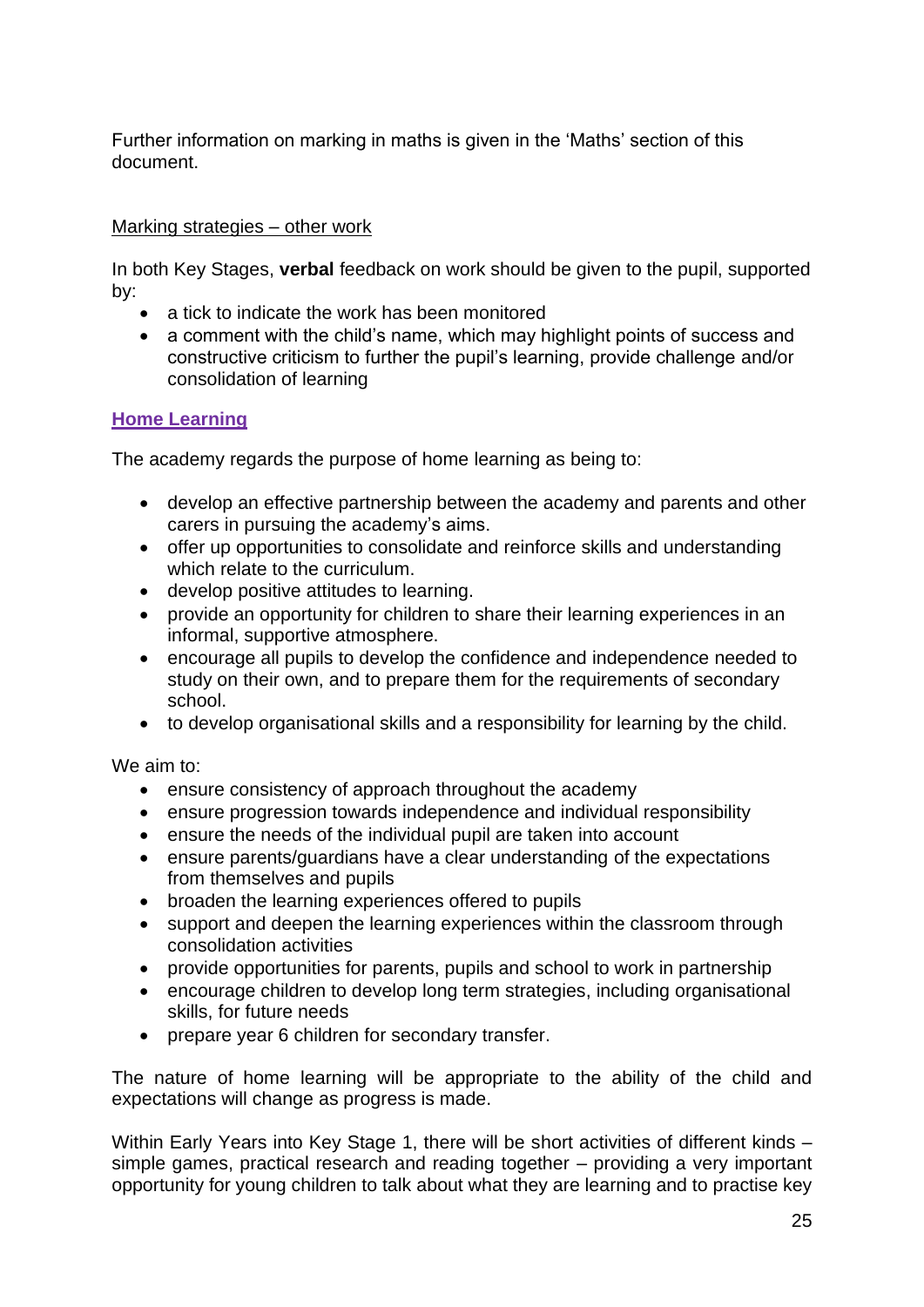skills in a supportive environment. As children get older, home learning provides an opportunity for them to develop skills of independent learning, and this should increasingly become its main purpose.

Home learning activities will cover a range of key skills and curriculum content within a regular weekly schedule and a project home learning task to be developed and completed throughout the term. This approach will benefit their learning and also ensure a smooth transition to Year 7.

Home learning will include:

- **Literacy** and **maths** activities, which enhance and consolidate the learning in the classroom. In some cases, optional suggested websites may be referenced for further learning opportunities.
- **Reading** with an expectation for daily/ regular reading, maintaining a reading log to record frequency and track genres of reading materials, a monthly in depth review/comment on a book read at home, the expectation for regular parental/ carer signatures and an option for parental/carer or child comment.
- **Spellings**: weekly spellings or spelling rule relevant to the year group expectations/ children will be sent home, and after classroom input, a period of time to learn and consolidate spellings or spelling rule at home, there will be a weekly test.
- **Multiplication tables/ number facts:** weekly multiplication table facts/ number bonds relevant to the year group/ children will be sent home, and after classroom input, a period of time to learn and consolidate the multiplication facts /number bonds, there will be a weekly test.
- **Project home learning:** practical and creative tasks based on the term's curriculum topic will be set to be completed at home and then presented at school. The main focus of the tasks will be on the oral presentation of the project by the child, and feedback will be against the speaking and listening objectives outlined when the task is set.

Further details and exemplification of the expectations for home learning in the Early Years Foundation Stage can be found in the Academy's policy *Early Years Foundation Stage*.

# **Communication to Parents and Carers**

Communication with parents and carers about their children's experiences is a high priority for us and we do this in a number of ways:

- Teachers are available at the start and end of each day for any urgent communications, and parents and carers are encouraged to make an appointment to see the teacher for any more in-depth discussions.
- Parents' Evenings once a term give parents and carers and teachers the opportunity to communicate about how pupils are performing both academically and in the wider school context.
- Curriculum Newsletters are sent out at the beginning of each term to inform parents and carers of the intended learning in each year group for that term, as well as important year-group specific dates for the term ahead.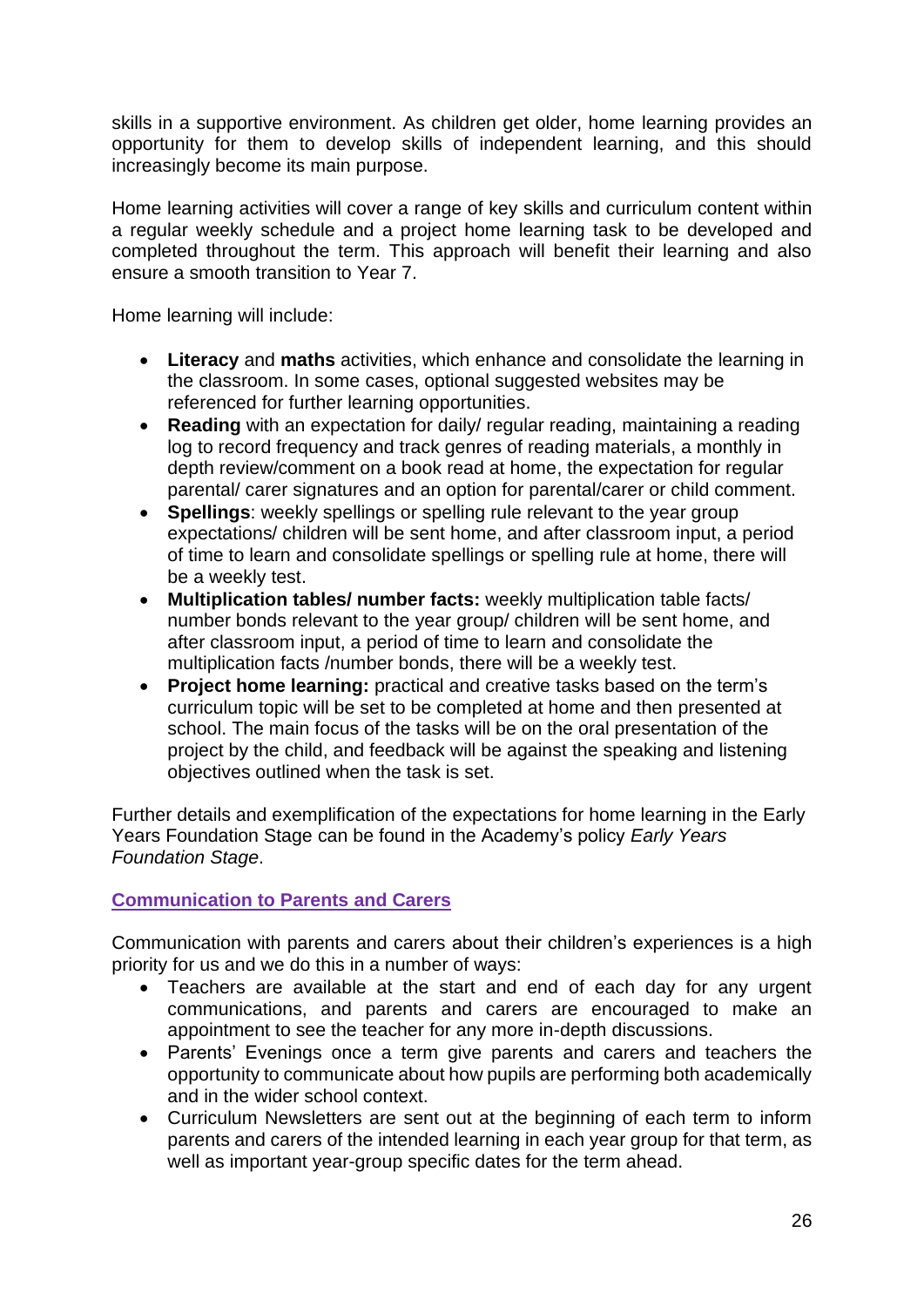• The school website is used to communicate information about events that children have been involved in. Teachers can use a pro-forma that needs to be filled in and given to office staff to put photographs and information about events on the website (ensuring that all children featured have permission for their image to be used).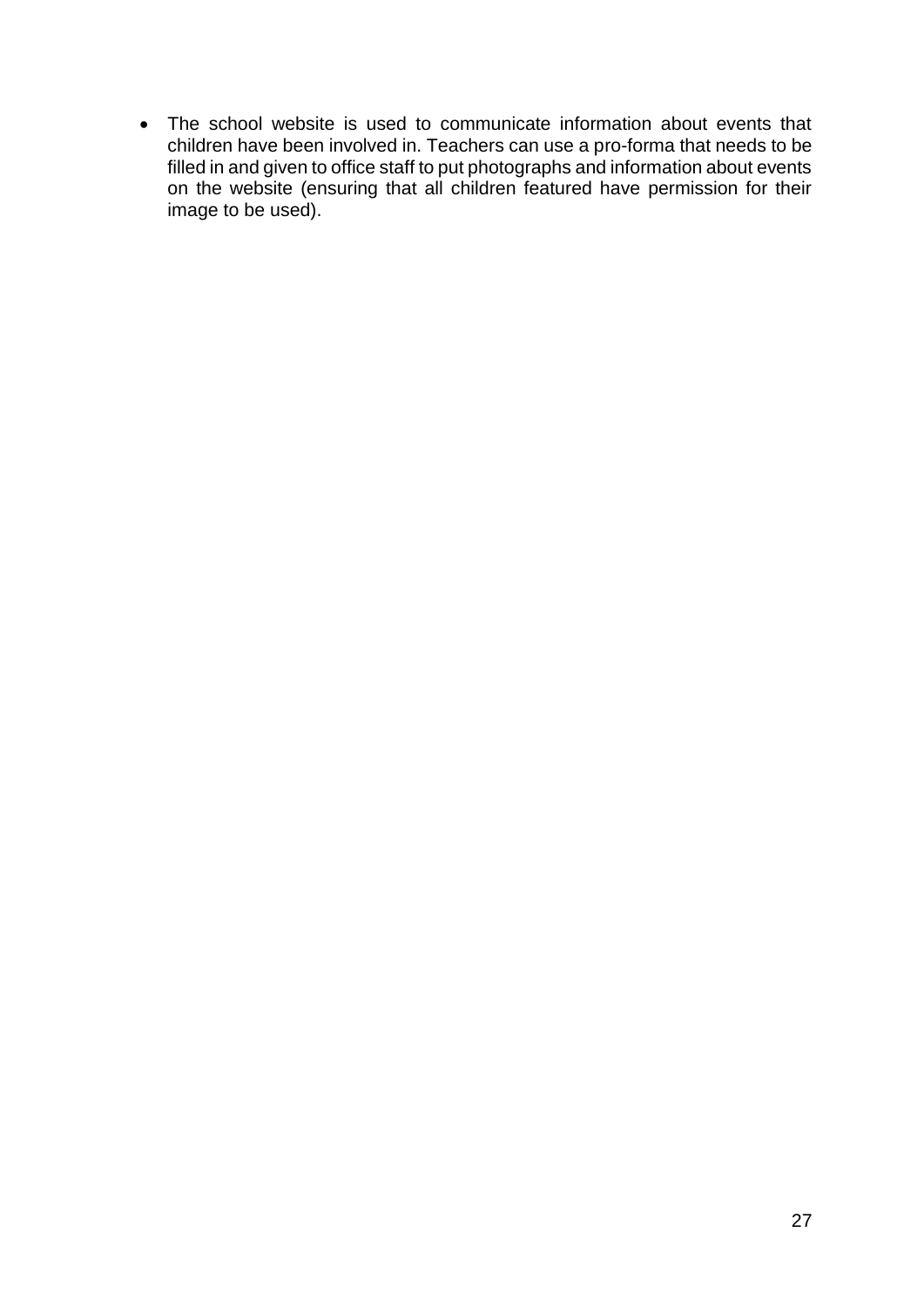# **Appendices**

| <b>Appendix A</b> | <b>Curriculum Balance</b>                                                                                                                          |
|-------------------|----------------------------------------------------------------------------------------------------------------------------------------------------|
| <b>Appendix B</b> | Y1-6 Curriculum Long Term Overview and a Termly Curriculum<br>Overview example documents (full documents can be found on<br>the electronic drives) |
| <b>Appendix C</b> | Maths Planning example documents (full documents can be<br>found on the electronic drives)                                                         |
| <b>Appendix D</b> | Literacy Planning example documents (full documents can be<br>found on the electronic drives)                                                      |
| <b>Appendix E</b> | <b>Planning Pro-formas</b>                                                                                                                         |
| <b>Appendix F</b> | Planning and Teaching Monitoring and Evaluation forms                                                                                              |
| <b>Appendix G</b> | The Global Goals for Sustainable Development (SDGs)                                                                                                |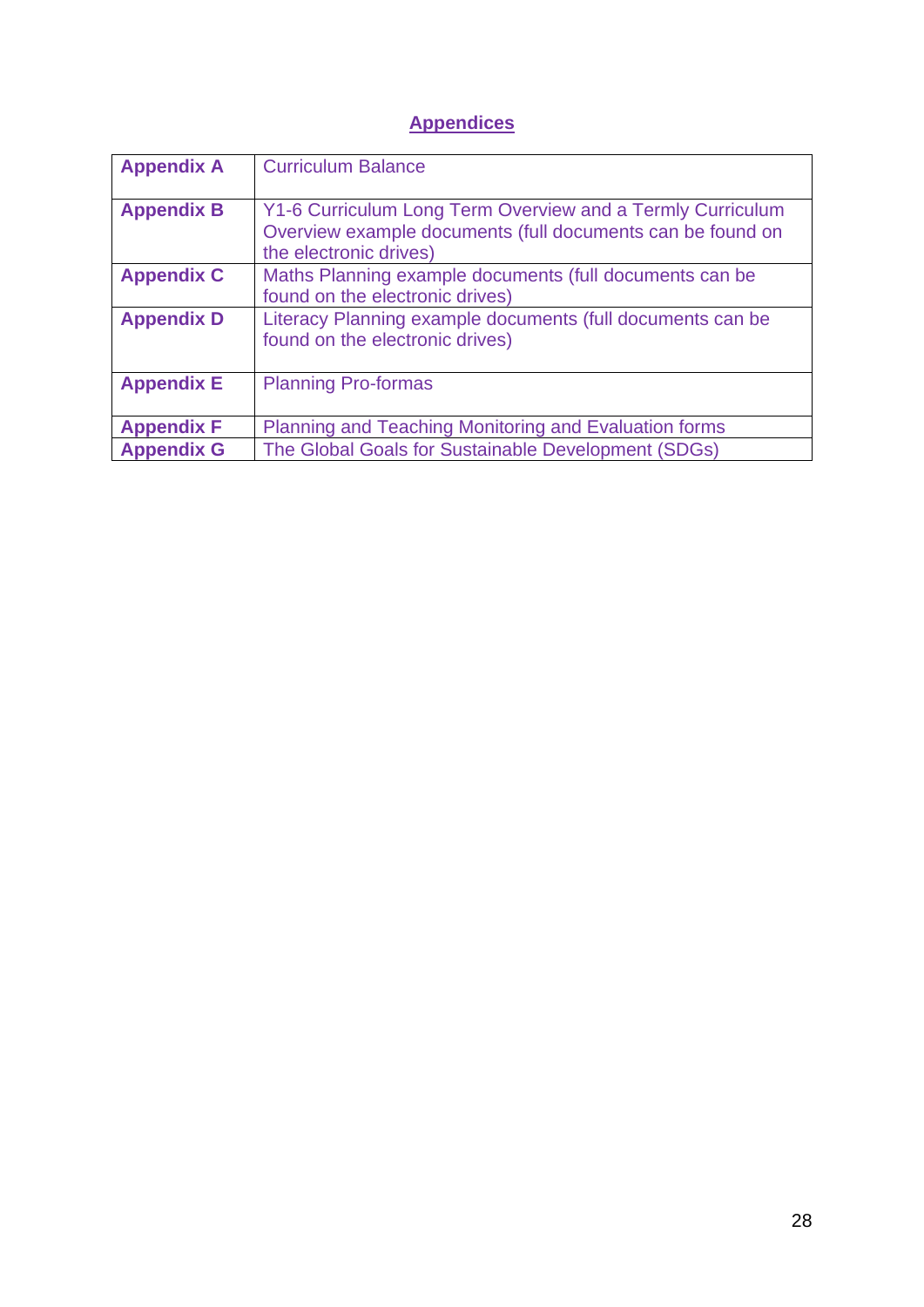# **Appendix A: Curriculum Balance**

The following information is based on a school day of 8.45am to 3.10pm, including a break time of 15 minutes and a lunchtime of 1 hour.

| Collective worship                           | 20 minutes daily                                           |
|----------------------------------------------|------------------------------------------------------------|
| <b>Maths</b>                                 | 1 lesson daily (approximately 1 hour)                      |
| Literacy                                     | 1 lesson daily (approximately 1 hour 10 minutes to include |
|                                              | spelling and handwriting, and phonics in KS1)              |
|                                              | 1 guided reading lesson daily                              |
| Science                                      | 1 lesson weekly                                            |
| <b>RE</b>                                    | 60 minutes weekly                                          |
| <b>Physical Education</b>                    | 2 x lessons weekly (one lesson during teachers' PPA time)  |
|                                              | 15 minutes 'Daily Mile'                                    |
|                                              | Termly swimming lessons for KS2                            |
| <b>Music</b>                                 | 1 lesson weekly (during teachers' PPA time)                |
| <b>Topic</b>                                 | 5 lessons weekly                                           |
| To include:                                  |                                                            |
| IT and Computing                             |                                                            |
| Creative arts                                |                                                            |
| Physical Health and Wellbeing (PSHE and SRE) |                                                            |
| Humanities (Geography and History)           |                                                            |
| <b>Global Learning</b>                       |                                                            |
| <b>Primary Languages</b>                     |                                                            |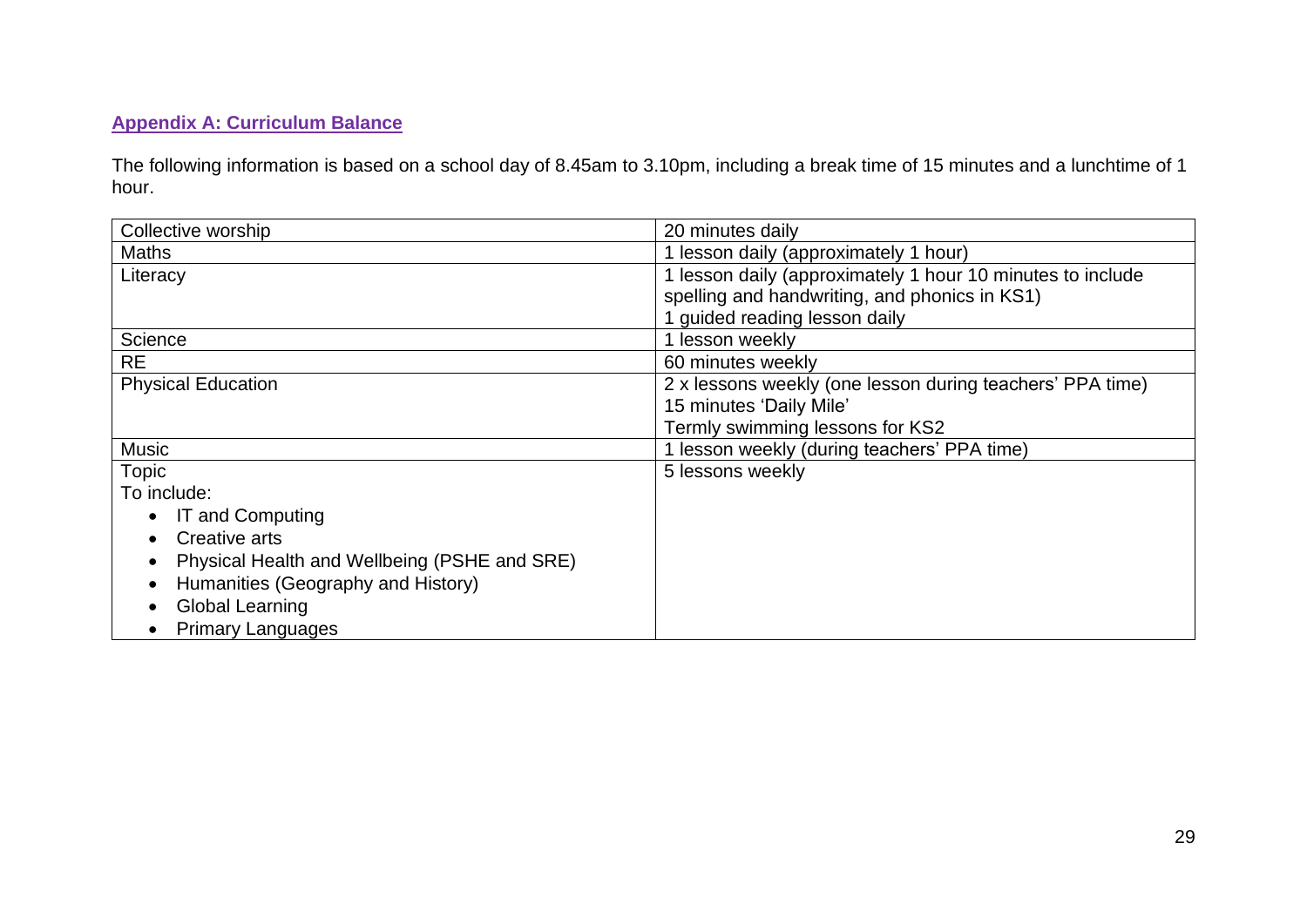# **Example timetable – Nursery**

| <b>Nursery Example Timetable</b>                 |                 |                |  |                                     |      |                                                   |                                 |             |      |                                     |      |                                                      |                     |
|--------------------------------------------------|-----------------|----------------|--|-------------------------------------|------|---------------------------------------------------|---------------------------------|-------------|------|-------------------------------------|------|------------------------------------------------------|---------------------|
|                                                  | 8.4             |                |  |                                     |      |                                                   |                                 |             |      |                                     |      |                                                      |                     |
|                                                  | $5\phantom{.0}$ | 11.45<br>12.45 |  |                                     |      |                                                   |                                 | $3.15 - 45$ |      |                                     |      |                                                      |                     |
| <b>Monday</b><br>Tuesday -<br>Wednes<br>Thursday | Register        | Play           |  | <b>Story</b><br>time /<br>listening | Play | Singing<br>Getting<br>ready for<br>lunch/<br>home | L<br>U<br>N<br>$\mathbf C$<br>H | Register    | Play | <b>Story</b><br>time /<br>listening | Play | Singing<br>Getting<br>ready<br>for<br>lunch/<br>home | Stay<br>and<br>play |
| Friday                                           |                 |                |  |                                     |      |                                                   |                                 |             |      |                                     |      |                                                      |                     |

Snack throughout morning and afternoon sessions.

Speech and language throughout the week.

Daily Mile after register in morning or afternoon session.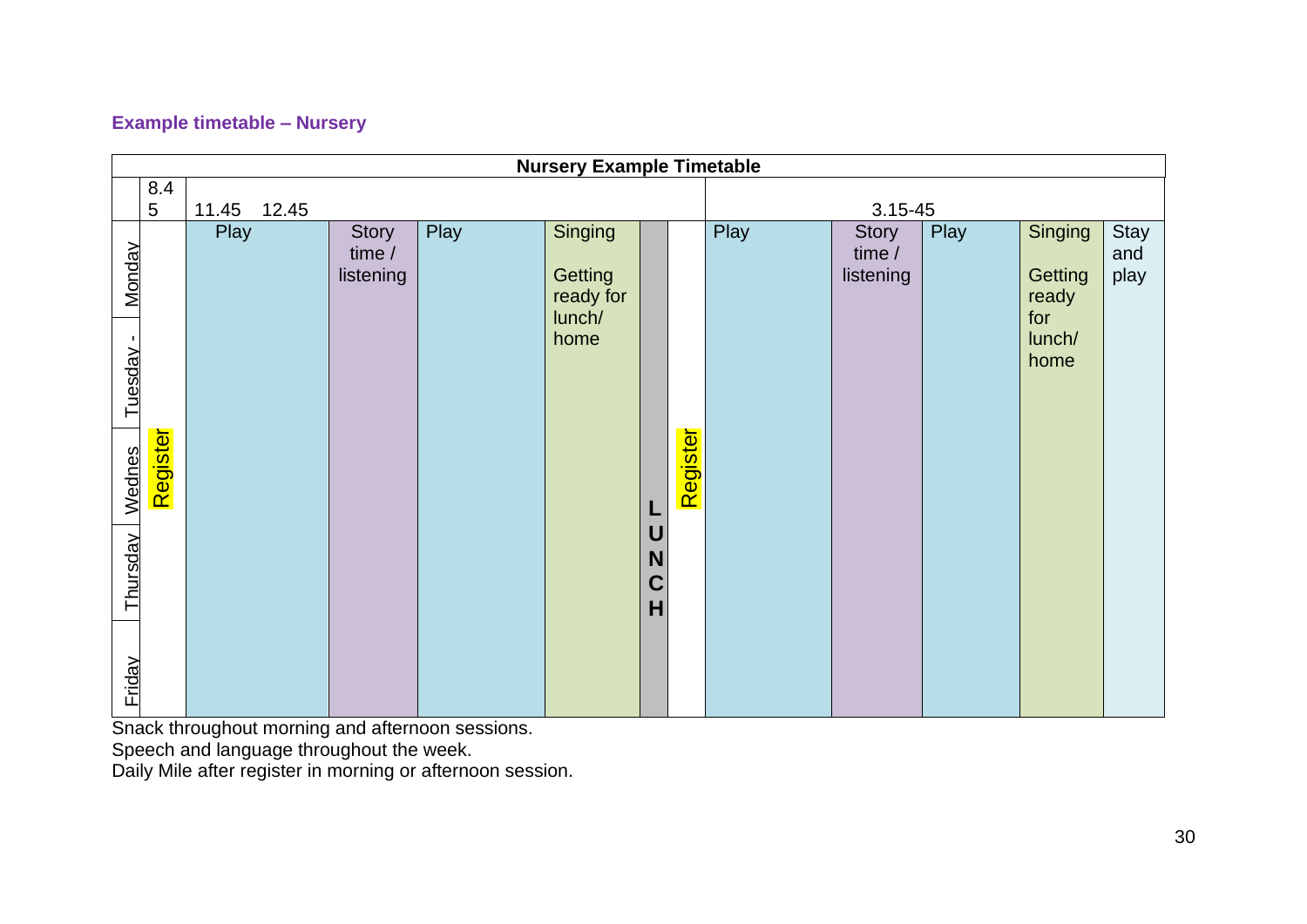# **Example timetable – Reception**

|                     | Reception |                         |                                      |                                                                                              |                                                                                                                        |                        |       |                       |  |                                 |                                                                              |                                        |                                       |                                                                                                                           |
|---------------------|-----------|-------------------------|--------------------------------------|----------------------------------------------------------------------------------------------|------------------------------------------------------------------------------------------------------------------------|------------------------|-------|-----------------------|--|---------------------------------|------------------------------------------------------------------------------|----------------------------------------|---------------------------------------|---------------------------------------------------------------------------------------------------------------------------|
|                     |           | $8.45 - 9.05$           |                                      | $9.10 - 9.30$                                                                                | $9.30 - 10.45$                                                                                                         | 11.00                  | 11.25 | 11.45                 |  | $1.00 - 1.30$                   | $1.30 - 2.20$                                                                | 2.30                                   |                                       |                                                                                                                           |
| Monday              |           | Literacy<br>$8.45-9.00$ | G.Reading<br>$(9.00 -$               | <b>Continuous Provision</b><br>(9.00-10.45. Outside open 9.30)                               |                                                                                                                        |                        |       |                       |  | <b>Maths</b><br>$(1.05 - 1.20)$ | <b>Go Wild</b>                                                               |                                        |                                       |                                                                                                                           |
| Tuesday<br>PPA      |           |                         |                                      | <b>Book PSHE</b>                                                                             | PPA - P.E (8.45 - 11.00) swap<br><b>Maths</b><br>dhoub<br>$(1.05 - 1.20)$<br>$(8.45 - 11.00)$ swap<br><b>Provision</b> |                        |       |                       |  |                                 | <b>Continuous</b>                                                            | 2.55pm                                 |                                       |                                                                                                                           |
| Wednesday           | Register  | Literacy<br>8.45-9.00   | G.Reading<br>(9.00-9.15/30)          | <b>Continuous Provision</b><br>(9.00 - 10.45. Outside open 9.30)                             |                                                                                                                        | phonics<br>followed by | Mile  | Lunch<br><b>Daily</b> |  |                                 | Register                                                                     | <b>Maths</b><br>$(1.05 - 1.20)$        | <b>Continuous</b><br><b>Provision</b> | Celebration of learning from day/Story/Singing/Home time<br>Collective worship/thought for the day<br>Interventions: 2.30 |
| Thursday<br>AW NQT- |           | Literacy<br>8.45-9.00   | Reading.<br>$(9.00 -$<br>$\mathbf C$ | <b>Continuous Provision</b><br>(9.00-10.45. Outside open 9.30)<br><b>Library book groups</b> |                                                                                                                        | Phonics                |       |                       |  | <b>Maths</b><br>$(1.05 - 1.20)$ | <b>Go Wild</b>                                                               |                                        |                                       |                                                                                                                           |
| Friday              |           | Literacy<br>8.45-9.00   | G.Reading<br>(9.00-9.15/30)          | <b>Continuous Provision</b><br>(9.00-10.45. Outside open 9.30)                               |                                                                                                                        |                        |       |                       |  | <b>Maths</b><br>$(1.05 - 1.20)$ | <b>Continuous</b><br><b>Provision</b><br><b>Reading with nursery</b><br>2.15 | Intervent<br>ions:<br>$2.45 -$<br>2.55 |                                       |                                                                                                                           |

• Interventions: Dough Gym, Speech support, Language support, Nurture sessions.

• Funky fingers/**fine motor** activities integrated across the **continuous provision** in all areas.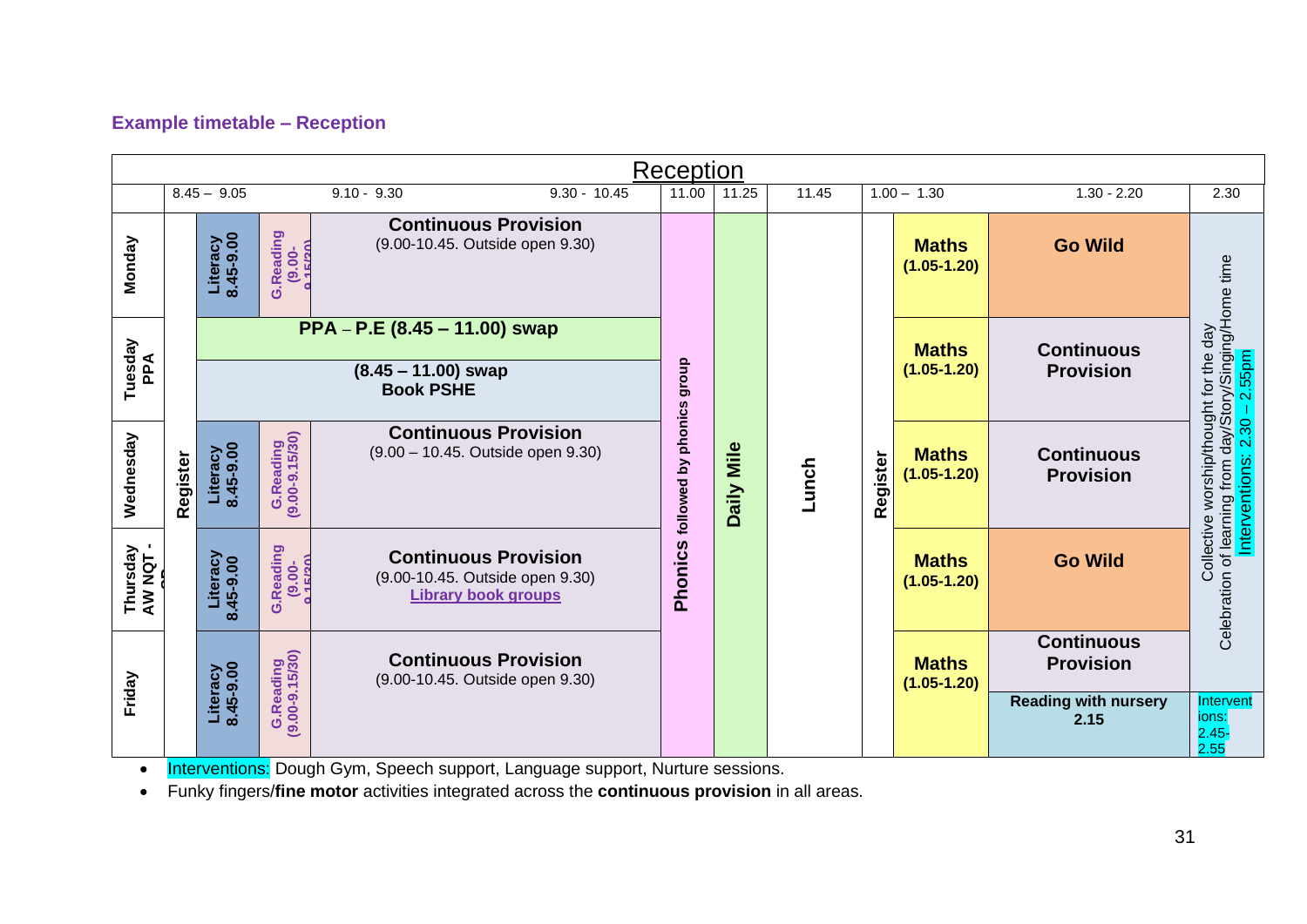# **Example timetable – KS1/2**

| Day       | $8.45 - 10.30$                                  |                                                                                              |                                         | $10.45 - 12.15$                 |                                         |  | 1.15-3.15                                                 |                                                                |
|-----------|-------------------------------------------------|----------------------------------------------------------------------------------------------|-----------------------------------------|---------------------------------|-----------------------------------------|--|-----------------------------------------------------------|----------------------------------------------------------------|
| Monday    | Worship<br>: 45 – 9.05<br>Collective<br>8.45    | Literacy<br>(including handwriting<br>and spelling, and<br>phonics in KS1)<br>$9.05 - 10.15$ | 10.30<br>The Daily<br>Mile<br>10.15     | <b>Maths</b><br>$10.45 - 11.45$ | Guided<br>Reading<br>$11.45 -$<br>12.15 |  | Science                                                   | <b>Topic</b><br>(IT and<br>Computing)                          |
| Tuesday   | Worship<br>: 45 – 9.05<br>Collective<br>8.45    | Literacy<br>(including handwriting<br>and spelling, and<br>phonics in KS1)<br>$9.05 - 10.15$ | 10.30<br>The Daily<br>Mile<br>10.15     | <b>Maths</b><br>$10.45 - 11.45$ | Guided<br>Reading<br>$11.45 -$<br>12.15 |  | <b>PPA</b><br>(Music)                                     | <b>PPA</b><br>(Outdoor PE)                                     |
| Wednesday | Worship<br>: 45 – 9.05<br>Collective<br>8.45    | Literacy<br>(including handwriting<br>and spelling, and<br>phonics in KS1)<br>$9.05 - 10.15$ | 10.30<br>The Daily<br>Mile<br>$10.15 -$ | <b>Maths</b><br>$10.45 - 11.45$ | Guided<br>Reading<br>$11.45 -$<br>12.15 |  | Faith and Belief -<br><b>RE</b>                           | <b>Topic</b><br>(Primary<br>Languages)                         |
| Thursday  | Worship<br>: 45 – 9.05<br>Collective<br>8.45    | Literacy<br>(including handwriting<br>and spelling, and<br>phonics in KS1)<br>$9.05 - 10.15$ | 10.30<br>The Daily<br>Mile<br>10.15     | <b>Maths</b><br>$10.45 - 11.45$ | Guided<br>Reading<br>$11.45 -$<br>12.15 |  | <b>Topic</b><br>(PSHE/SRE)                                | <b>Topic</b><br>(Art or Global<br>Learning)                    |
| Friday    | $Worship$<br>$:45 - 9.05$<br>Collective<br>8.45 | Literacy<br>(including handwriting<br>and spelling, and<br>phonics in KS1)<br>$9.05 - 10.15$ | 10.30<br>The Daily<br>Mile<br>$10.15 -$ | <b>Maths</b><br>$10.45 - 11.45$ | Guided<br>Reading<br>$11.45 -$<br>12.15 |  | <b>Topic</b><br>(Humanities -<br>Geography or<br>History) | Indoor PE<br>(including termly<br>swimming<br>lessons for KS2) |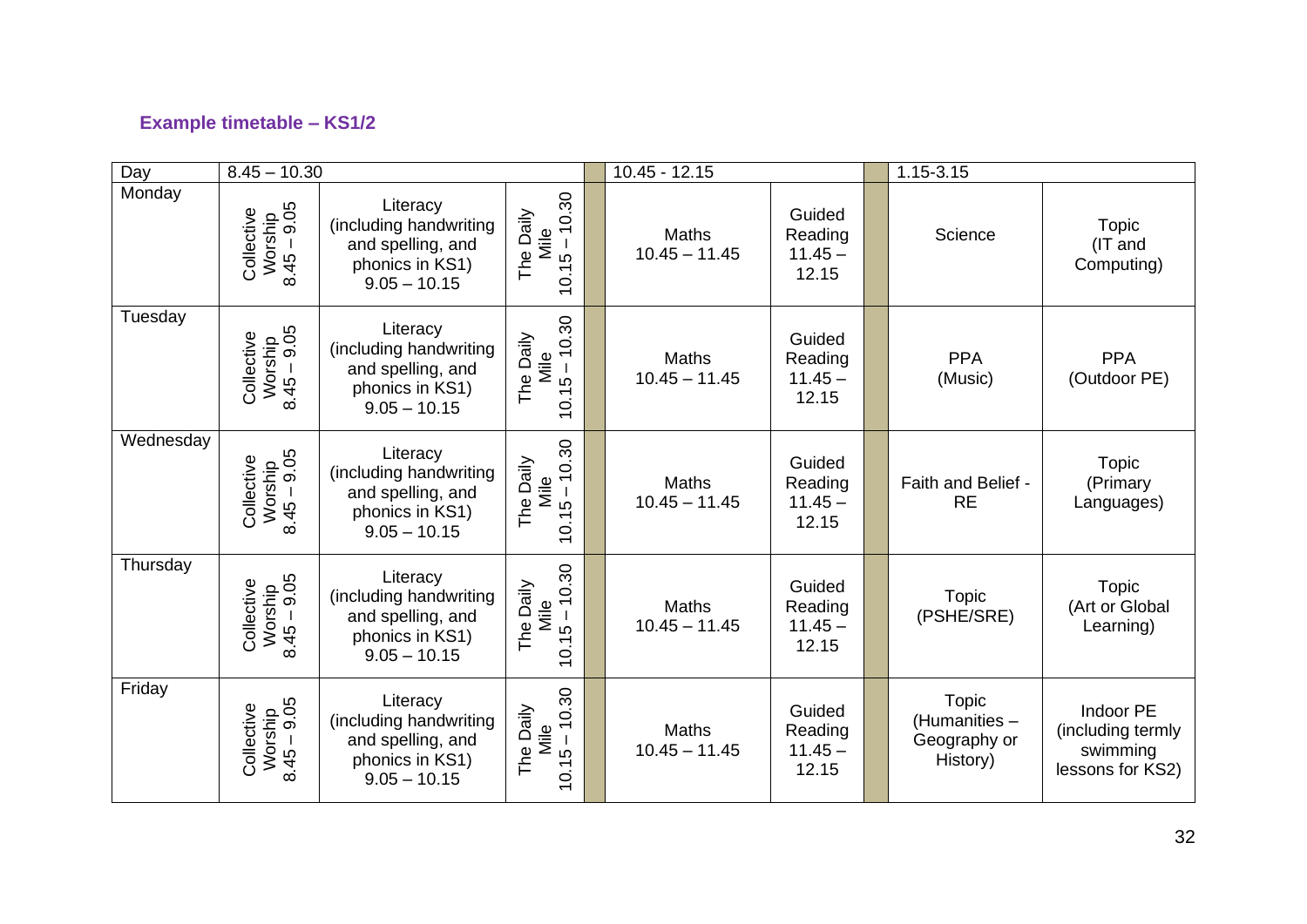# **Appendix B: Y1-6 Curriculum Long Term Overview and a Termly Curriculum Overview example documents (full documents can be found on the electronic drives)**

|                   | <b>Autumn Term</b>                                                                                                         | <b>Spring Term</b>                                                                                                     | <b>Summer Term</b>                                                                                                                         |
|-------------------|----------------------------------------------------------------------------------------------------------------------------|------------------------------------------------------------------------------------------------------------------------|--------------------------------------------------------------------------------------------------------------------------------------------|
| Year <sub>1</sub> | <b>Claws, Paws, Wings and Fins</b><br>Animals and their habitats<br>5 <sup>uff</sup>                                       | We Are What We Eat<br>Local geography, imports and exports, farming,<br>plants and habitats<br>3 6000 HEALTH<br>–∿⁄∙   | <b>Plunder, Parrots and Planks</b><br>Explorers, sailors and world geography/history<br><b>4</b> BELOW WALER                               |
| Year <sub>2</sub> | <b>Superheroes</b><br>Significant individuals, events and changes within<br>and beyond living memory<br>GOALS              | Were they hard times?<br>Victorians in an inter-connected world, and their<br>influence on the modern world<br>4 BRAIN | <b>Mysteries of the Rainforest</b><br>Sustainability and conservation, animals and their<br>habitats<br>13 GENATE<br>$\epsilon_{\rm{eff}}$ |
| Year <sub>3</sub> | <b>Active Planet</b><br>Fossils and rocks; and earthquakes and volcanoes<br>and their affects on the world<br>RY.<br>GOALS | <b>Explorers and Adventurers</b><br>Ancient civilisation - Romans                                                      | The Rise of the Robots<br>Technology across the world and in the future                                                                    |
| Year 4            | In the News<br>Current affairs, bias and stereotype, ICT                                                                   | <b>Stargazers</b><br>Earth and the solar system<br><b>3</b> CLIMATE<br>₩<br>en,                                        | <b>Democracy</b><br>Democracy through time and across the world,<br><b>Fundamental British Values</b>                                      |
| Year <sub>5</sub> | <b>Urban Pioneers</b><br>Geography, settlements, art<br><b>GOALS</b>                                                       | <b>Time Machine: AD900</b><br>Ancient civilisations across the world<br><b>17 PARTMERSHIPS</b><br>❀                    | <b>Different Pasts, Shared Futures</b><br>Migration and immigration<br><b>O</b> REDUCED<br>Ξ                                               |
| Year <sub>6</sub> | <b>War and Peace</b><br>Conflict, including WWI or WWII                                                                    | <b>People Power</b><br>Global Learning, active citizens<br><b>1 NO</b><br><b>1</b> FOVERTY<br><b>17 PARTNERSHIPS</b>   | <b>What Price Progress?</b><br>Inventions, consequences of scientific and other<br>developments<br><b>DECENT INDRKAN</b>                   |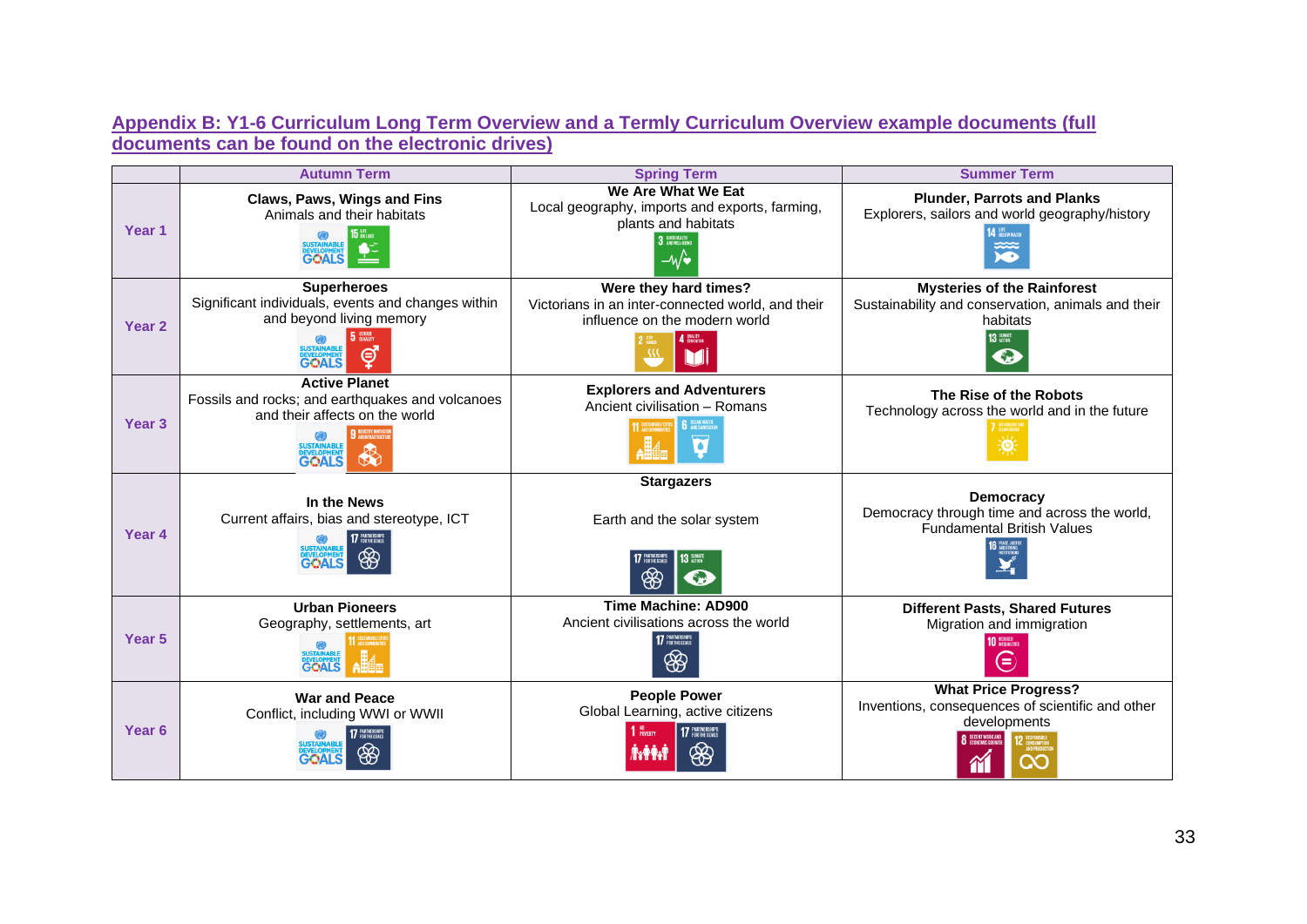| <b>Year 1 Autumn Term Curriculum Overview:</b>                                                                                                                                                                                                                            |                                                                                                                                             |                         |  |  |  |
|---------------------------------------------------------------------------------------------------------------------------------------------------------------------------------------------------------------------------------------------------------------------------|---------------------------------------------------------------------------------------------------------------------------------------------|-------------------------|--|--|--|
| Claws, Paws, Wings and Fins                                                                                                                                                                                                                                               |                                                                                                                                             |                         |  |  |  |
| The <b>Big</b> Idea                                                                                                                                                                                                                                                       |                                                                                                                                             |                         |  |  |  |
| What is your favourite animal? Why do you like it? Does it slither, fly, run or swim?                                                                                                                                                                                     |                                                                                                                                             |                         |  |  |  |
| From pets we may have at home to animals in the zoo, children will find out what different animals need to survive, where they live and how                                                                                                                               |                                                                                                                                             |                         |  |  |  |
| they behave. Children will learn how animals are grouped by identifying and classifying them using first-hand observation and by<br>formulating their own questions about animals to be answered. They will explore and learn about fish, amphibians, reptiles, birds and |                                                                                                                                             |                         |  |  |  |
| mammals, by comparison and direct experience, looking at their bodies and finding out about what they eat.                                                                                                                                                                |                                                                                                                                             |                         |  |  |  |
| Questions around the treatment of animals will be investigated, including how attitudes have changed through history, and children will                                                                                                                                   |                                                                                                                                             |                         |  |  |  |
|                                                                                                                                                                                                                                                                           | express their own opinions around subjects such as zoos, circuses and visitor attractions that use animals for entertainment. Habitats will |                         |  |  |  |
| be investigated and compared, including micro-habitats, and their protection and development.                                                                                                                                                                             |                                                                                                                                             |                         |  |  |  |
| <b>Termly Global Goals for Sustainable Development focus:</b>                                                                                                                                                                                                             | <b>Key Questions:</b>                                                                                                                       |                         |  |  |  |
| When have you come across animals in your life? Which is your favourite<br><b>15 UFE</b><br>SUSTAINABLE<br>DEVELOPMENT<br>GOALS<br>animal? What are its characteristics? Why do you like it?<br>How can we identify and classify animals? What are their habitats like?   |                                                                                                                                             |                         |  |  |  |
|                                                                                                                                                                                                                                                                           | Do some animals and habitats need protection? How can you protect                                                                           |                         |  |  |  |
| <b>Global Goals for Sustainable Development previously</b>                                                                                                                                                                                                                | them?                                                                                                                                       |                         |  |  |  |
| studied:<br>Do you know the characteristics of fish, amphibians, reptiles, birds and<br>mammals?                                                                                                                                                                          |                                                                                                                                             |                         |  |  |  |
| What do animals eat? Which animals are eaten? Does everyone eat                                                                                                                                                                                                           |                                                                                                                                             |                         |  |  |  |
| animals? Why/why not?                                                                                                                                                                                                                                                     |                                                                                                                                             |                         |  |  |  |
| Are all animals treated fairly?                                                                                                                                                                                                                                           |                                                                                                                                             |                         |  |  |  |
| Suggested texts (This list is not exhaustive and you need to be selective depending on the<br>needs and interests of your cohort/group):                                                                                                                                  |                                                                                                                                             | <b>Key Experiences:</b> |  |  |  |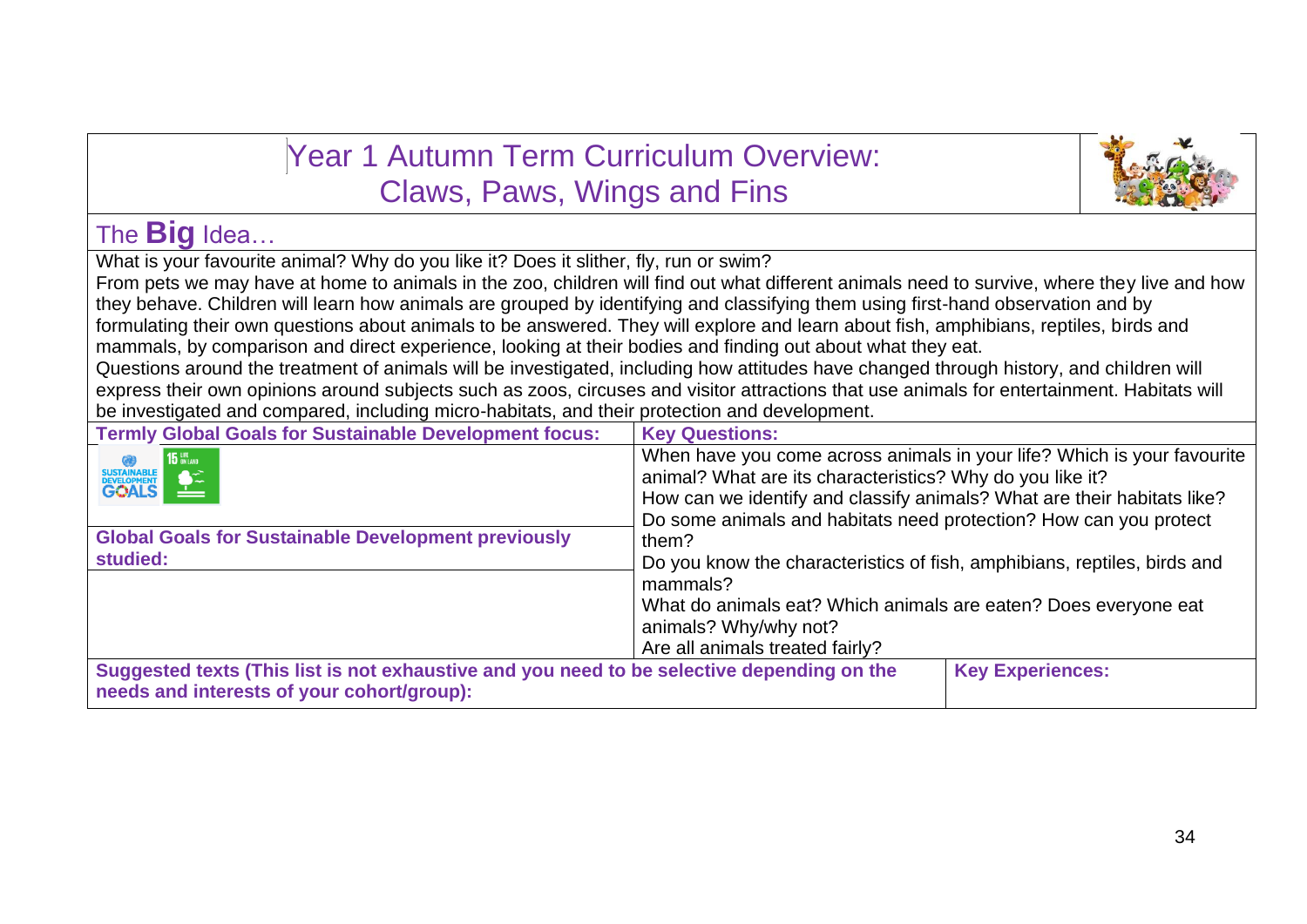| Elmer - David McKee<br>Hindley<br>Beegu - Alexis Deacon<br>Dino Dinners - Manning and Granstrom<br>The Tiger Who Came to Tea - Judith Kerr<br>Peace at Last - Jill Murphy<br>Sally and the Limpet - Simon James<br>The Elephant and the Bad Baby - Elfrida Vipont and Raymond Briggs<br>Could a Penguin Ride a Bike? - Bitskoff and Beydoyere<br><b>Stephens</b><br>Knock, Knock Open the Door by Michaela Morgan                                                                                                                                                                                                                                                                                         | How to Wash a Woolly Mammoth - Robinson and<br>Penguins - Emily Bone<br>Reptiles - Angela Royston<br>What do you do with a tail like this? - Steve Jenkins<br>A Dog's Day by Rebecca Rissman<br>Augustus and his Smile by Catherine Rayner<br>Where the Wild Things Are -Maurice Sendak Boa's Bad Birthday by Jeanne Willis and Tony Ross<br>How to Hide a Lion at School by Helen<br>Wanted: The Perfect Pet by Fiona Roberton                                                                                                                                                                                                                                                                                                                                                                                                                                                                                                                                                                       |                                                                                           | Visit to or from a zoo.<br>$\bullet$<br>Caring for a living creature.<br>$\bullet$<br>Handling animals.<br>$\bullet$<br>Creating a habitat for an animal.<br>$\bullet$                                                                                                                                                                                                                                                                                  |
|-----------------------------------------------------------------------------------------------------------------------------------------------------------------------------------------------------------------------------------------------------------------------------------------------------------------------------------------------------------------------------------------------------------------------------------------------------------------------------------------------------------------------------------------------------------------------------------------------------------------------------------------------------------------------------------------------------------|-------------------------------------------------------------------------------------------------------------------------------------------------------------------------------------------------------------------------------------------------------------------------------------------------------------------------------------------------------------------------------------------------------------------------------------------------------------------------------------------------------------------------------------------------------------------------------------------------------------------------------------------------------------------------------------------------------------------------------------------------------------------------------------------------------------------------------------------------------------------------------------------------------------------------------------------------------------------------------------------------------|-------------------------------------------------------------------------------------------|---------------------------------------------------------------------------------------------------------------------------------------------------------------------------------------------------------------------------------------------------------------------------------------------------------------------------------------------------------------------------------------------------------------------------------------------------------|
| Greatest Animal Stories Chosen by Michael Morpurgo Wolves - Emily Gravett                                                                                                                                                                                                                                                                                                                                                                                                                                                                                                                                                                                                                                 |                                                                                                                                                                                                                                                                                                                                                                                                                                                                                                                                                                                                                                                                                                                                                                                                                                                                                                                                                                                                       |                                                                                           |                                                                                                                                                                                                                                                                                                                                                                                                                                                         |
| <b>Working Scientifically (S)</b><br>(Objectives ongoing throughout the year)<br><b>S1.1</b> Observe closely while manipulating simple<br>equipment, to generate and explore answers to<br>questions.<br>S1.2 Record simple data to answer questions. (Use<br>all of the following over the course of the year:<br>drawings, displays, photographs, given tables and<br>simple measurements)<br><b>S1.3</b> Use key scientific vocabulary to give simple<br>explanations, using recorded voices, phonetic based<br>writing and labelled photographs<br><b>S1.4</b> Ask simple questions which lead to exploring a<br>range of simple investigations.<br>S1.5 Record data over an extended period of time. | <b>Science and Technology (S/T)</b><br>S1.6 Identify and group animals according to their food<br>source i.e. carnivores, herbivores and omnivores<br>S1.7 Identify, compare and describe the features of a<br>variety of common animals including fish, birds,<br>amphibians, reptiles, mammals and invertebrates.<br>S1.8Understand how some features of common<br>animals can be adaptations to their environment.<br>S1.9 Identify, name, draw and label the basic parts of<br>the human body<br><b>S1.10</b> Understand how humans and animals use their<br>bodies to perceive the world through their senses<br>T1.1 Investigate and use a range of existing products,<br>tools and materials to identify key features<br>T1.2 Use a plan to show what they are going to make<br>through drawings, jottings and key vocabulary<br>T1.3 Cut, fold and join with control and accuracy a<br>range of materials (e.g. to make an animal puppet)<br>T1.4 Describe how their own and others' products | E-safety<br>Digital creativity<br>during topic work.<br>make a picture<br>size for effect | <b>IT and Computing (I)</b><br>Assessment objectives underlined and in bold.<br><b>11.11</b> Know what to do when faced with inappropriate /<br>upsetting content online<br>11.12 Understand some risks of being online<br>11.5Be able to take a photograph on a digital<br>camera or mobile device i.e. on school trips or<br><b>11.6</b> Know how to draw shapes in different colours to<br><b>11.7</b> Know how to change the brush colour, style or |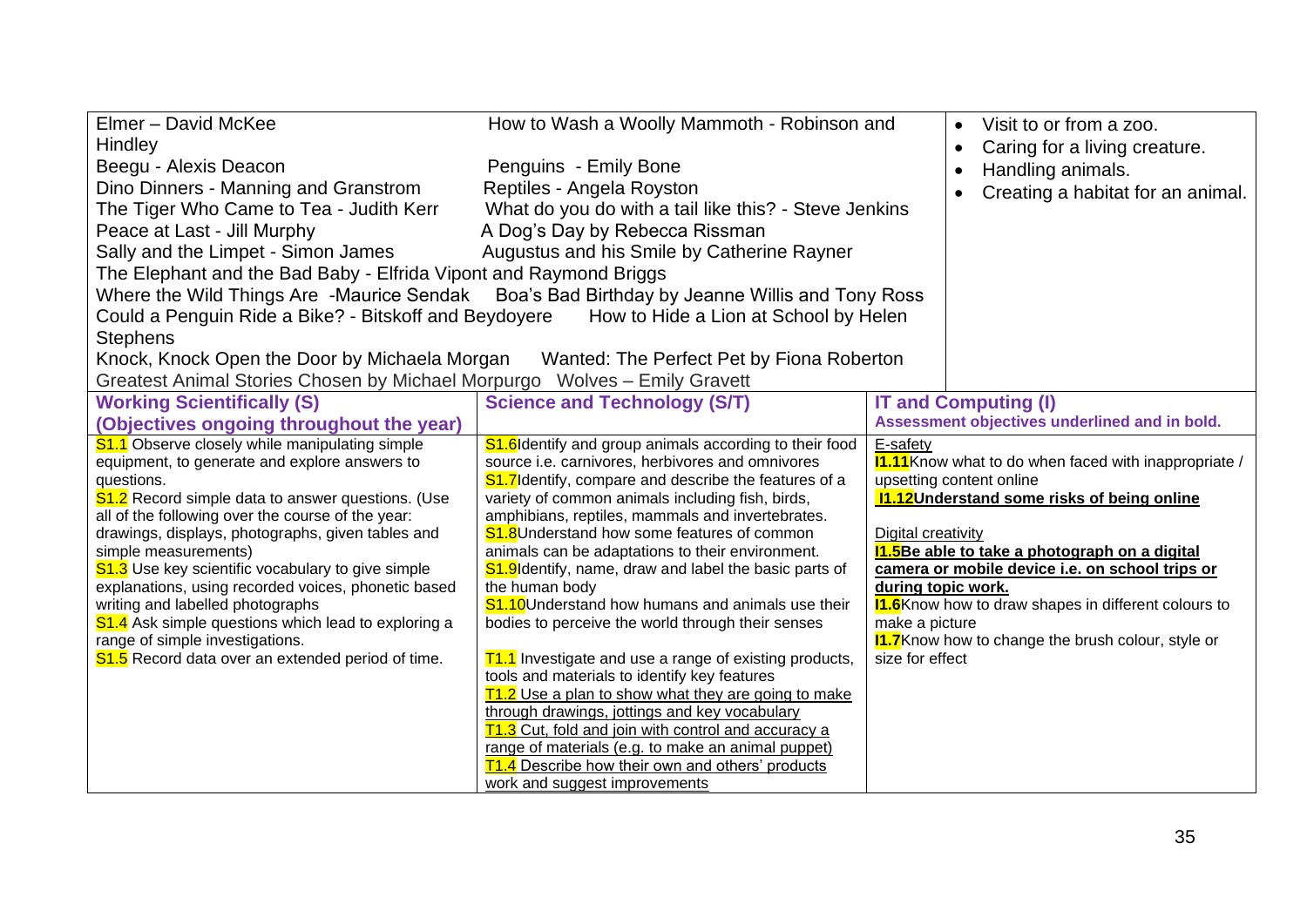| <b>Faith and Belief (F)</b>                                 | <b>Communications and Oracy:</b>                           | <b>Creative Arts (A)</b>                                   |
|-------------------------------------------------------------|------------------------------------------------------------|------------------------------------------------------------|
| Assessment objectives underlined and in bold.               | (Objectives ongoing throughout the year)                   | Assessment objectives underlined and in bold.              |
| <b>F1.1</b> Be able to retell a story from a religious text | 01.1 Listen with sustained concentration to all            | A1.1 Present imaginative ideas for a range of              |
| <b>F1.2</b> Be able to explain how religious beliefs can    | speakers                                                   | audiences and purposes and suggest ways to                 |
| influence attitudes to nature and the environment           | 01.2 Listen and follow instructions accurately, asking     | improve or extend my work with reference to artists        |
| <b>F1.4</b> Be able to describe some aspects of the         | for help and clarification if needed                       | (e.g. painters, illustrators, designers and craftspeople)  |
| <b>Christian Faith</b>                                      | <b>O1.3</b> Introduce the 'Talk for Maths' principles.     | and specific art vocabulary.                               |
|                                                             | 01.4 Using an audible voice, retell stories and            | A1.2 Describe and comment on the work of a range of        |
|                                                             | describe incidents from their own experience               | artists from different times and cultures, describing      |
|                                                             | 01.5 Be able to ask and answer questions and make          | what I think, how I feel and ask and answer relevant       |
|                                                             | relevant contributions in a range of contexts              | questions.                                                 |
|                                                             | 01.6 Take turns to speak, listening to the suggestions     | A1.3 Visit a local art gallery or exhibition and work with |
|                                                             | of others and talk about what they are going to do         | artists in and beyond the classroom                        |
|                                                             | 01.7 Be able to express a view on a given topic. In        | A1.4 Record from first hand observation                    |
|                                                             | groups, decide how to report the group's view to the       | (Techniques: line, shape and space. Processes:             |
|                                                             | class                                                      | sketching/drawing)                                         |
|                                                             | 01.8 Be able to participate in adult-led conflict          |                                                            |
|                                                             | resolution                                                 |                                                            |
|                                                             | <b>O1.9</b> Compose sentences orally (warm up a            |                                                            |
|                                                             | sentence) so children can use auditory skills to           |                                                            |
|                                                             | support understanding of complete sentences.               |                                                            |
| <b>Physical health and Well being (PS)</b>                  | <b>Humanities (G or H)</b>                                 | <b>Global Learning (GL)</b>                                |
| Assessment objectives underlined and in bold.               | Assessment objectives underlined and in bold.              | Assessment objectives underlined and in bold.              |
| For further support with vocabulary and resources,          | <b>G1.1</b> Be able to use secondary sources to obtain     | <b>GL1.1</b> To have knowledge of different places outside |
| please see 'Jigsaw PSHE'.                                   | simple geographical information e.g. atlases,              | their immediate and local environment                      |
|                                                             | globes and world maps, aerial photographs and              | <b>GL1.2</b> To understand their own identity and have a   |
| Being Me in My World                                        | plans                                                      | sense of self worth                                        |
| PS1.1 Understand the rights and responsibilities of         | <b>G1.2Know about the main physical and human</b>          | <b>GL1.4</b> To understand what is fair/unfair and         |
| being a member of my class                                  | features of particular localities and use the related      | right/wrong on a personal level                            |
| <b>PS1.2</b> Recognise the choices I make and understand    | vocabulary                                                 | <b>GL1.5To be able to identify unfairness and</b>          |
| the consequences                                            | <b>G1.3</b> Be able to follow directions e.g. route to     | suggest appropriate action                                 |
| <b>Healthy Me</b>                                           | school                                                     |                                                            |
| <b>PS1.7</b> Explain why I think my body is amazing and     | <b>G1.4</b> Know their own address                         |                                                            |
| can identify some ways to keep it safe and healthy          | <b>G1.5</b> Be able to make maps and plans of real and     |                                                            |
| PS1.8Know how to keep safe when crossing the road,          | imaginary places, using pictures and symbols               |                                                            |
| and about people who can help me to stay safe               | <b>G1.6</b> Know about and value both the similarities and |                                                            |
|                                                             | differences about different localities                     |                                                            |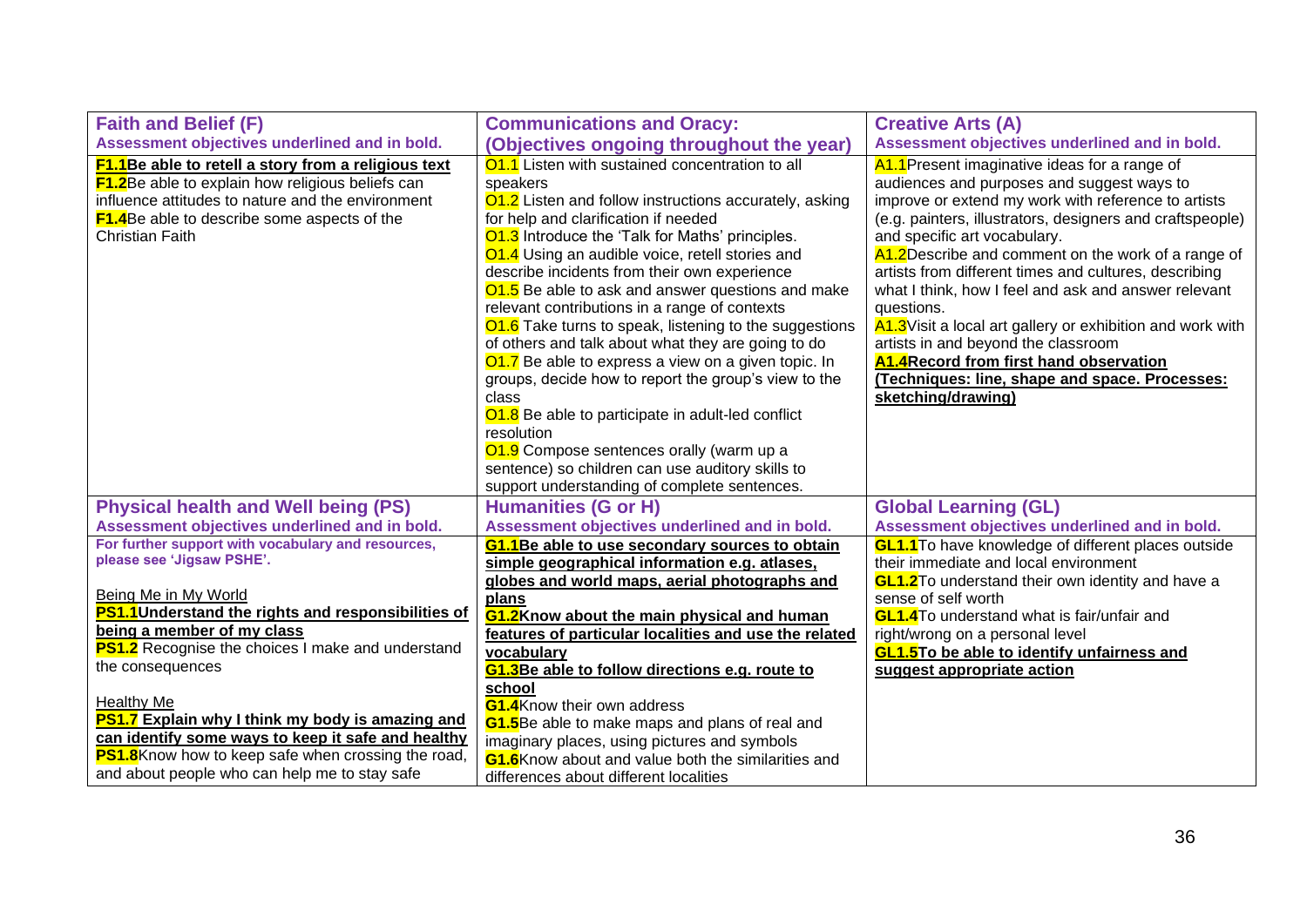|                                                                                                                         | <b>G1.7</b> Know about how land and buildings are used in                                                                |  |  |  |
|-------------------------------------------------------------------------------------------------------------------------|--------------------------------------------------------------------------------------------------------------------------|--|--|--|
|                                                                                                                         | particular localities e.g. that different cultures in                                                                    |  |  |  |
|                                                                                                                         | different localities have different housing and social                                                                   |  |  |  |
|                                                                                                                         | rules                                                                                                                    |  |  |  |
|                                                                                                                         | G1.8To understand that the UK is made up of four                                                                         |  |  |  |
|                                                                                                                         | countries, identifying capital cities and their own                                                                      |  |  |  |
|                                                                                                                         | <b>location</b>                                                                                                          |  |  |  |
|                                                                                                                         | <b>G1.9</b> Understand and use the vocabulary for key                                                                    |  |  |  |
|                                                                                                                         | physical features related to topic area e.g. beach                                                                       |  |  |  |
|                                                                                                                         | Primary Languages (PL) – These objectives may be taught across the year at the discretion of the teacher(s), blocking as |  |  |  |
| appropriate.                                                                                                            |                                                                                                                          |  |  |  |
| Assessment objectives underlined and in bold.                                                                           |                                                                                                                          |  |  |  |
| <b>PL1.1</b> Be able to locate the UK on a world map and countries where Spanish is spoken                              |                                                                                                                          |  |  |  |
| <b>PL1.2</b> Be able to count to 10 in Spanish                                                                          |                                                                                                                          |  |  |  |
| PL1.3Be able to greet each other in Spanish                                                                             |                                                                                                                          |  |  |  |
| <b>PL1.4</b> Be able to answer the register with a greeting of their choice.                                            |                                                                                                                          |  |  |  |
| <b>PL1.5</b> Know that other countries speak different languages                                                        |                                                                                                                          |  |  |  |
| <b>PL1.6</b> Know the languages that are native to the UK                                                               |                                                                                                                          |  |  |  |
| <b>PL1.7</b> Know and join in with songs and finger rhymes in Spanish                                                   |                                                                                                                          |  |  |  |
| <b>PL1.8</b> Understand that letter sounds are different for different languages                                        |                                                                                                                          |  |  |  |
| <b>PL1.9</b> Understand how the school life of a child in Spain may be similar or different to their own                |                                                                                                                          |  |  |  |
| P.E (PE) – These objectives may be taught across the year at the discretion of the teacher(s), blocking as appropriate. |                                                                                                                          |  |  |  |
| Assessment objectives underlined and in bold.                                                                           |                                                                                                                          |  |  |  |
|                                                                                                                         | <b>Indoor PE</b>                                                                                                         |  |  |  |
| <b>PE1.1</b> Be able to explore movement ideas and respond imaginatively to a range of stimuli                          |                                                                                                                          |  |  |  |
| <b>PE1.2</b> Be able to perform movement phrases using a range of body actions and body parts                           |                                                                                                                          |  |  |  |
| <b>PE1.3</b> Be able to talk about dance, linking movement to moods, ideas and feelings                                 |                                                                                                                          |  |  |  |
| <b>PE1.4</b> Understand how to carry and place appropriate apparatus safely, with guidance                              |                                                                                                                          |  |  |  |
| <b>Both Indoor and Outdoor PE</b>                                                                                       |                                                                                                                          |  |  |  |
| PE1.5Be able to move confidently and safely in their own and general space, using changes of speed, level and direction |                                                                                                                          |  |  |  |
| PE1.6Be able to copy, watch, and describe what they and others are doing                                                |                                                                                                                          |  |  |  |
| PE1.7Understand why the heart beats faster when exercising, and how their body feels when still and when exercising     |                                                                                                                          |  |  |  |
| Music (M) – These objectives may be taught across the year at the discretion of the teacher, blocking as appropriate.   |                                                                                                                          |  |  |  |
| Assessment objectives underlined and in bold.                                                                           |                                                                                                                          |  |  |  |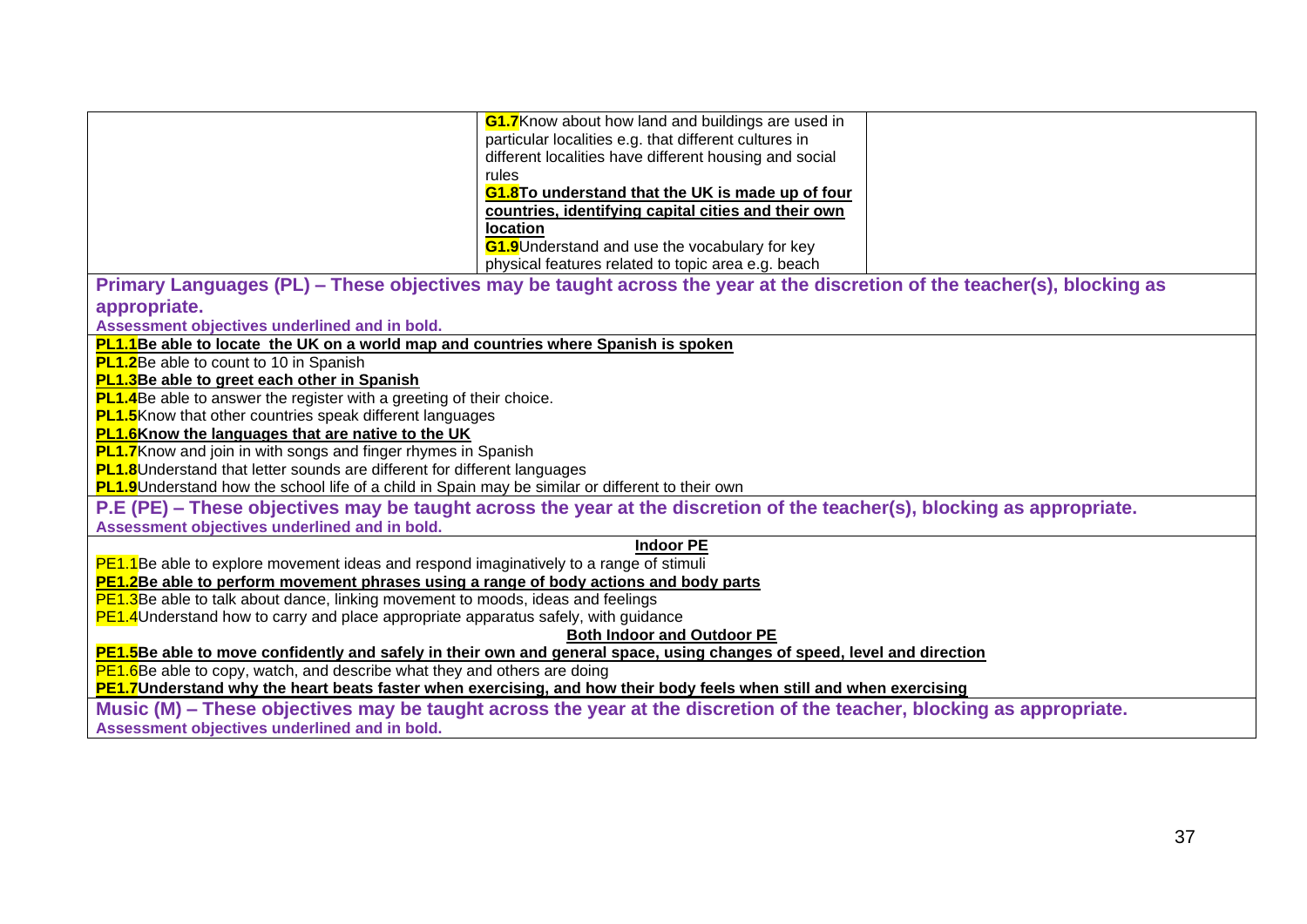**M1.1Sing with a sense of awareness of pulse and control of rhythm**

**M1.2**Accompany a chant or song by clapping or playing the pulse or rhythm

**M1.3Play instruments in different ways and create sound effects**

**M1.4**Perform together and follow instructions that combine the musical elements

**M1.5**Recall and remember short songs and sequences and patterns of sounds

**M1.6**Identify different sound sources

**M1.7** Identify the pulse in different pieces of music

**M1.8Begin to recognise simple notation and response by talking about the rhythm using simple terms**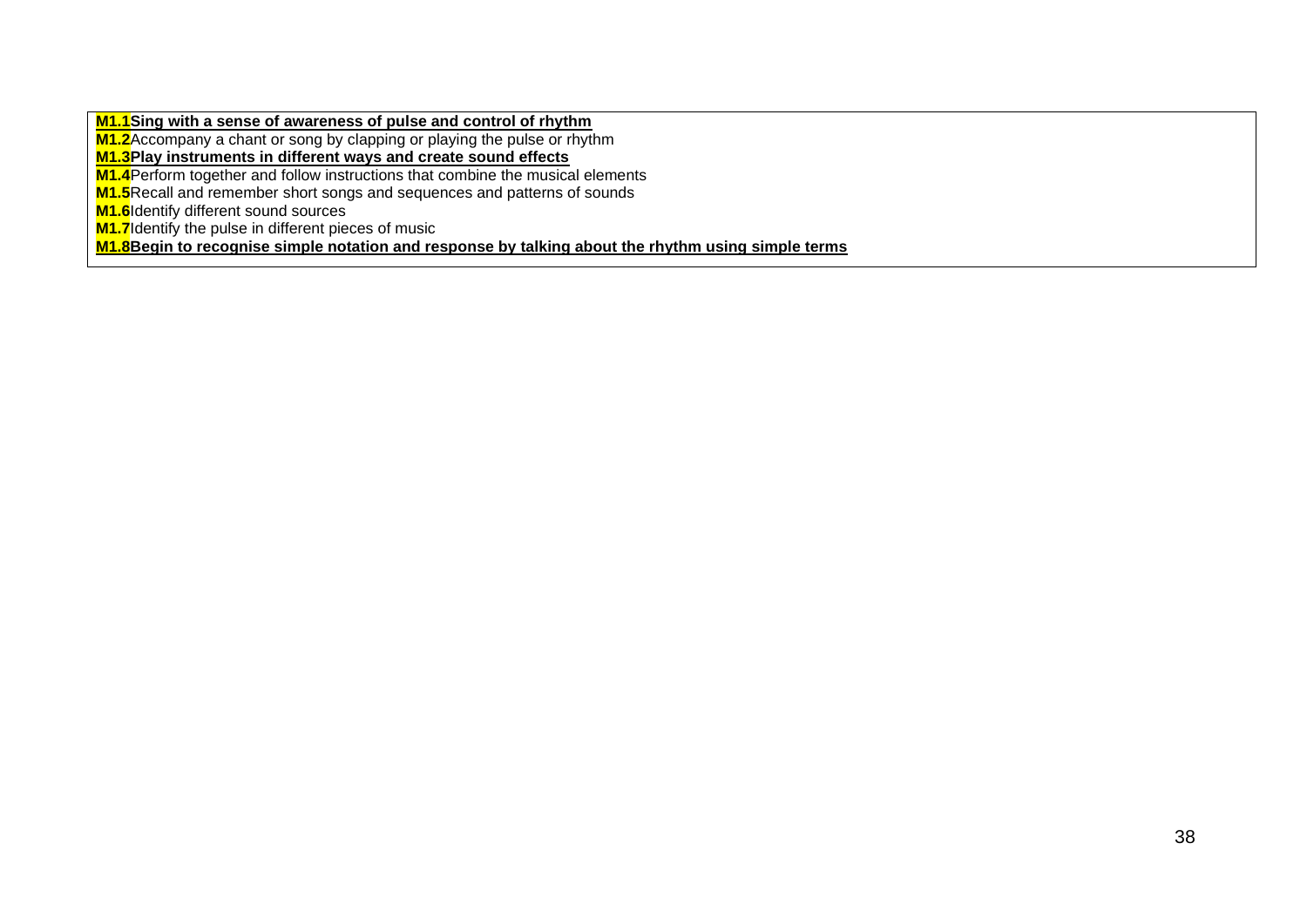**Appendix C: Maths Medium Term Planning example documents (full documents can be found on the electronic drives)**

## Sequence example document

| Learning over the year:<br><b>Success criteria</b><br><b>Resources</b><br>This is what the children need to have learnt over the whole of Year 1.<br>Maths vocabulary book<br>Pupils can represent and explain<br>what happens when counting<br>• count to and across 100, forwards and backwards, beginning with 0 or 1, or from<br>Using and Applying in every<br>forwards and backwards in ones and<br>any given number<br>maths lesson<br>can compare two measures and<br>• count, read and write numbers to 100 in numerals; count in multiples of twos, fives<br>describe the relationship.<br>Assessment through guided<br>and tens<br>maths<br>• given a number, identify one more and one less identify and represent numbers<br>using objects and pictorial representations including the number line, and use the<br>Think Maths!<br>language of: equal to, more than, less than (fewer), most, least<br>• read and write numbers from 1 to 20 in numerals and words<br>Pitch and Expectations Y1<br>• compare, describe and solve practical problems for:<br>Models and Images<br>• lengths and heights [for example, long / short, longer / shorter, tall / short,<br>double / half]<br>Overcoming Barriers to<br>• mass or weight [for example, heavy / light, heavier than, lighter than]<br>learning Level 1 to 2<br>• capacity / volume [for example, full / empty, more than, less than, half, half full,<br>Securing Level 1/Level 2<br>quarter]<br>• time [for example, quicker, slower, earlier, later]<br>• recognise and use language relating to dates, including days of the week, weeks,<br>months and years<br>• sequence events in chronological order using language [for example, before and<br>after, next, first, today, yesterday, tomorrow, morning, afternoon and evening]<br>• recognise and know the value of different denominations of coins and notes<br>• measure and begin to record the following:<br>lengths and heights<br>$\bullet$<br>$\bullet$ mass / weight | <b>Number Sense 1.1</b> | Length of unit:<br>3 weeks | Week beg: | Year: 1 | Teacher: |
|--------------------------------------------------------------------------------------------------------------------------------------------------------------------------------------------------------------------------------------------------------------------------------------------------------------------------------------------------------------------------------------------------------------------------------------------------------------------------------------------------------------------------------------------------------------------------------------------------------------------------------------------------------------------------------------------------------------------------------------------------------------------------------------------------------------------------------------------------------------------------------------------------------------------------------------------------------------------------------------------------------------------------------------------------------------------------------------------------------------------------------------------------------------------------------------------------------------------------------------------------------------------------------------------------------------------------------------------------------------------------------------------------------------------------------------------------------------------------------------------------------------------------------------------------------------------------------------------------------------------------------------------------------------------------------------------------------------------------------------------------------------------------------------------------------------------------------------------------------------------------------------------------------------------------------------------------------------------------------------------------------------|-------------------------|----------------------------|-----------|---------|----------|
| capacity and volume                                                                                                                                                                                                                                                                                                                                                                                                                                                                                                                                                                                                                                                                                                                                                                                                                                                                                                                                                                                                                                                                                                                                                                                                                                                                                                                                                                                                                                                                                                                                                                                                                                                                                                                                                                                                                                                                                                                                                                                          |                         |                            |           |         |          |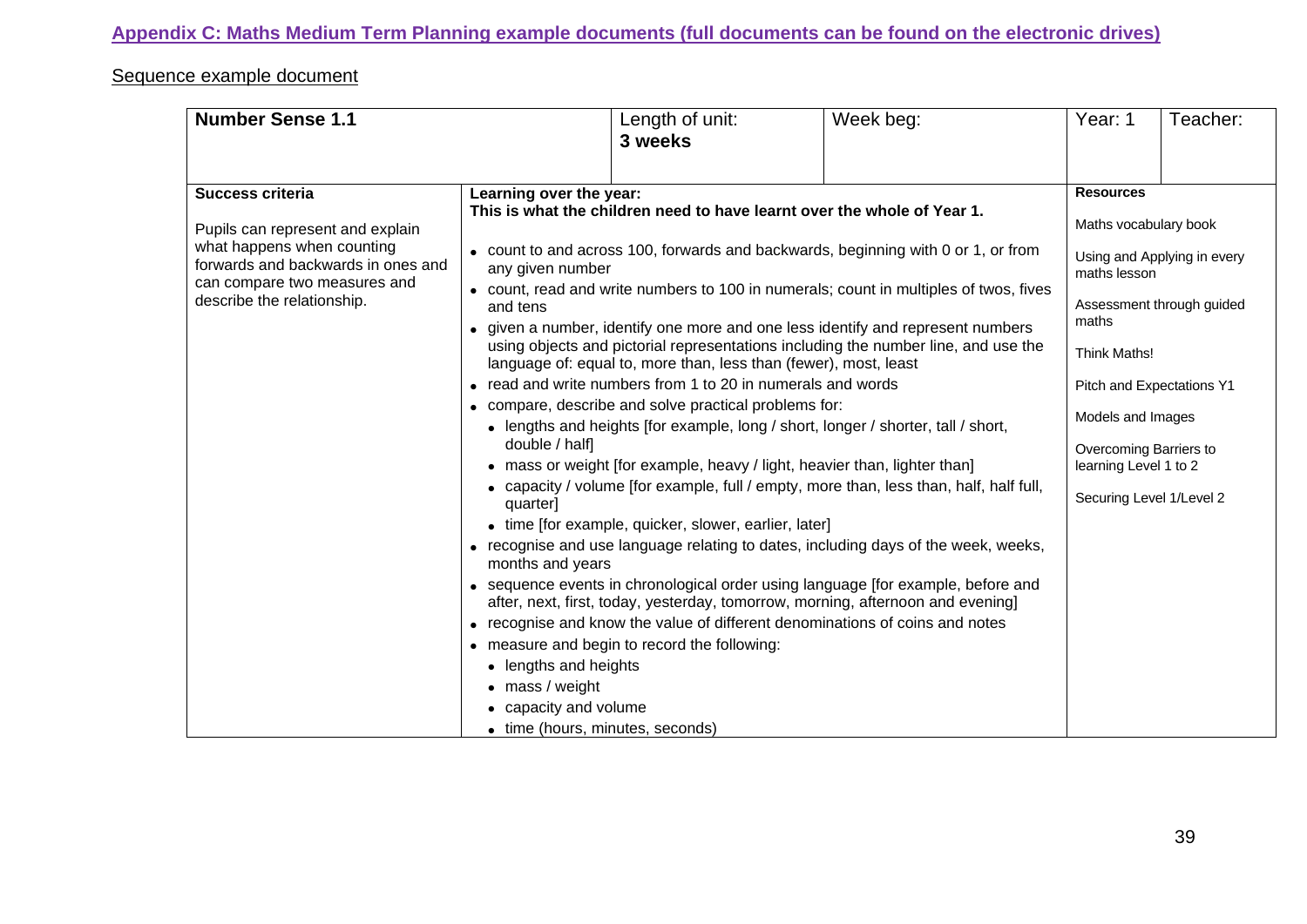#### **Guidance**

Pupils practice counting (1, 2, 3), ordering (eg first, second, third), and to indicate a quantity (eg 3 apples, 2 centimetres), including solving simple concrete problems, until they are fluent.

They practice counting as reciting numbers and counting as enumerating objects.

Pupils begin to recognize place value in numbers beyond 20 by reading, writing, counting and comparing numbers to 100, supported by objects and pictorial representations.

| <b>Learning objectives</b>                                                                                                                                                                                                                                                                                                                                                                                                                                                                                                                                                                                                                                                                                                                                                                                                                                                                                             | <b>Pupil outcomes:</b>                                                                                                                                                                                                                           |
|------------------------------------------------------------------------------------------------------------------------------------------------------------------------------------------------------------------------------------------------------------------------------------------------------------------------------------------------------------------------------------------------------------------------------------------------------------------------------------------------------------------------------------------------------------------------------------------------------------------------------------------------------------------------------------------------------------------------------------------------------------------------------------------------------------------------------------------------------------------------------------------------------------------------|--------------------------------------------------------------------------------------------------------------------------------------------------------------------------------------------------------------------------------------------------|
| Pupils should be taught to:<br>Number and place value<br>• count to and across 100, forwards and backwards, beginning with 0 or 1, or from any given number<br>• count, read and write numbers to 100 in numerals<br>• given a number, identify one more and one less<br>• identify and represent numbers using objects and pictorial representations including the number line, and use the language of:<br>equal to, more than, less than (fewer), most, least<br>Measurement<br>• compare, describe and solve practical problems for<br>- lengths and heights (for example, long/short, longer/shorter, tall/short, double/half)<br>mass/weight (for example, heavy/light, heavier than/lighter than)<br>- capacity and volume (for example, full/empty, more than/less than, half full, half, quarter)<br>• recognise and use the language relating to dates, including days of the week, weeks, months and years. | l can choose some<br>equipment to show how the<br>numbers change when you<br>count up from 20 to 30 and<br>back from 30 to 20 and<br>explain what is happening.<br>I can build two towers and<br>explain which one is shorter<br>and how I know. |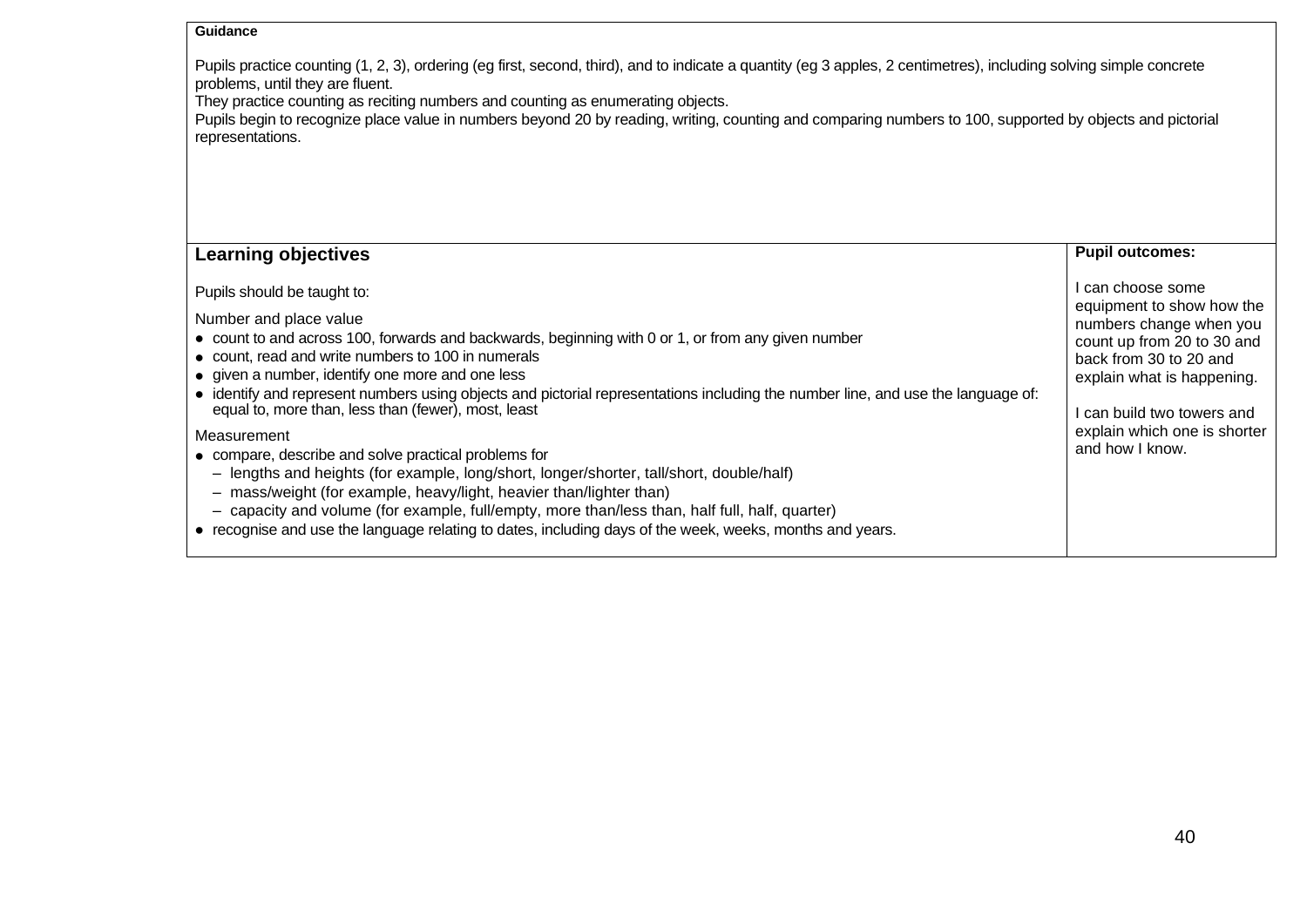## Maths Vocabulary example document

| <b>Maths vocabulary for year 1</b>          |                                                                                                                                                                                                                                                                                                                                                             |  |  |  |  |
|---------------------------------------------|-------------------------------------------------------------------------------------------------------------------------------------------------------------------------------------------------------------------------------------------------------------------------------------------------------------------------------------------------------------|--|--|--|--|
| <b>Number and place</b><br>value            | Ten more/less, digit, numeral, figure(s), compare, (in) order/a different order, size, value, between, halfway between,<br>above, below, tens, ones                                                                                                                                                                                                         |  |  |  |  |
| <b>Addition and</b><br>subtraction          | Number bonds, number line, add, more, plus, make, sum, total, altogether, inverse, double, equals, is the same as<br>(including equals sign), difference between, subtract, take away, minus, exchange                                                                                                                                                      |  |  |  |  |
|                                             | How many more to make ?, How many more is  than ?, How much more is ?, How many fewer is  than<br>?. How much less is ?                                                                                                                                                                                                                                     |  |  |  |  |
| <b>Multiplication and</b>                   | Once, twice, three, five times, multiple of times                                                                                                                                                                                                                                                                                                           |  |  |  |  |
| division                                    | Multiply, multiply by, repeated addition, array, row, column, double, halve, share, share equally, group in pairs,<br>threes, etc., equal groups of, divide, divided by, left over                                                                                                                                                                          |  |  |  |  |
| <b>Measure</b>                              | Time, days of the week, seasons, day, week, month, year, weekend, birthday, holiday, morning, afternoon, evening,<br>night, midnight, bedtime, dinnertime, playtime, today, yesterday, tomorrow                                                                                                                                                             |  |  |  |  |
|                                             | Before, after, next, last, now, soon, early, late, quick, quicker, quickest, quickly, fast, faster, fastest, slow, slower,<br>slowest, slowly, old, older, oldest, new, newer, newest                                                                                                                                                                       |  |  |  |  |
|                                             | Takes longer, takes less time, hour, o'clock, half past, clock, watch, hands, how long ago?, How long will it be to ?,<br>How long will it take to ?, How often?, always, never, often, sometimes, usually, once, twice, first, second, third,<br>etc., estimate, close to, about the same as, just over, just under, too many, too few, not enough, enough |  |  |  |  |
|                                             | Length, width, height, depth, long, longer, longest, short, shorter shortest, tall, taller, tallest, high, higher, highest,<br>Low, wide, narrow, deep, shallow, thick, thin, far, near, close, metre, ruler, metre stick                                                                                                                                   |  |  |  |  |
|                                             | How much?, How many?, money, coin, penny, pence, pound, price, cost, buy, sell, spend, spent, pay, change,<br>dear(er), costs more, costs less, cheaper, costs the same as, total                                                                                                                                                                           |  |  |  |  |
| <b>Geometry (position</b><br>and direction) | Before, after, beside, next to, opposite, apart, between, middle, edge, centre, corner, direction, journey, left, right, up,<br>down, forwards, backwards, sideways, across, close, far, near, along, through, to, from, towards, away from,<br>movement, slide, roll, turn, whole turn, half turn, stretch, bend                                           |  |  |  |  |
| <b>Geometry (properties)</b><br>of shape)   | Corner (point, pointed), face, side, edge, make, build, draw                                                                                                                                                                                                                                                                                                |  |  |  |  |
| <b>Fractions</b>                            | Whole, equal parts, four equal parts, one half, two halves, a quarter, two quarters                                                                                                                                                                                                                                                                         |  |  |  |  |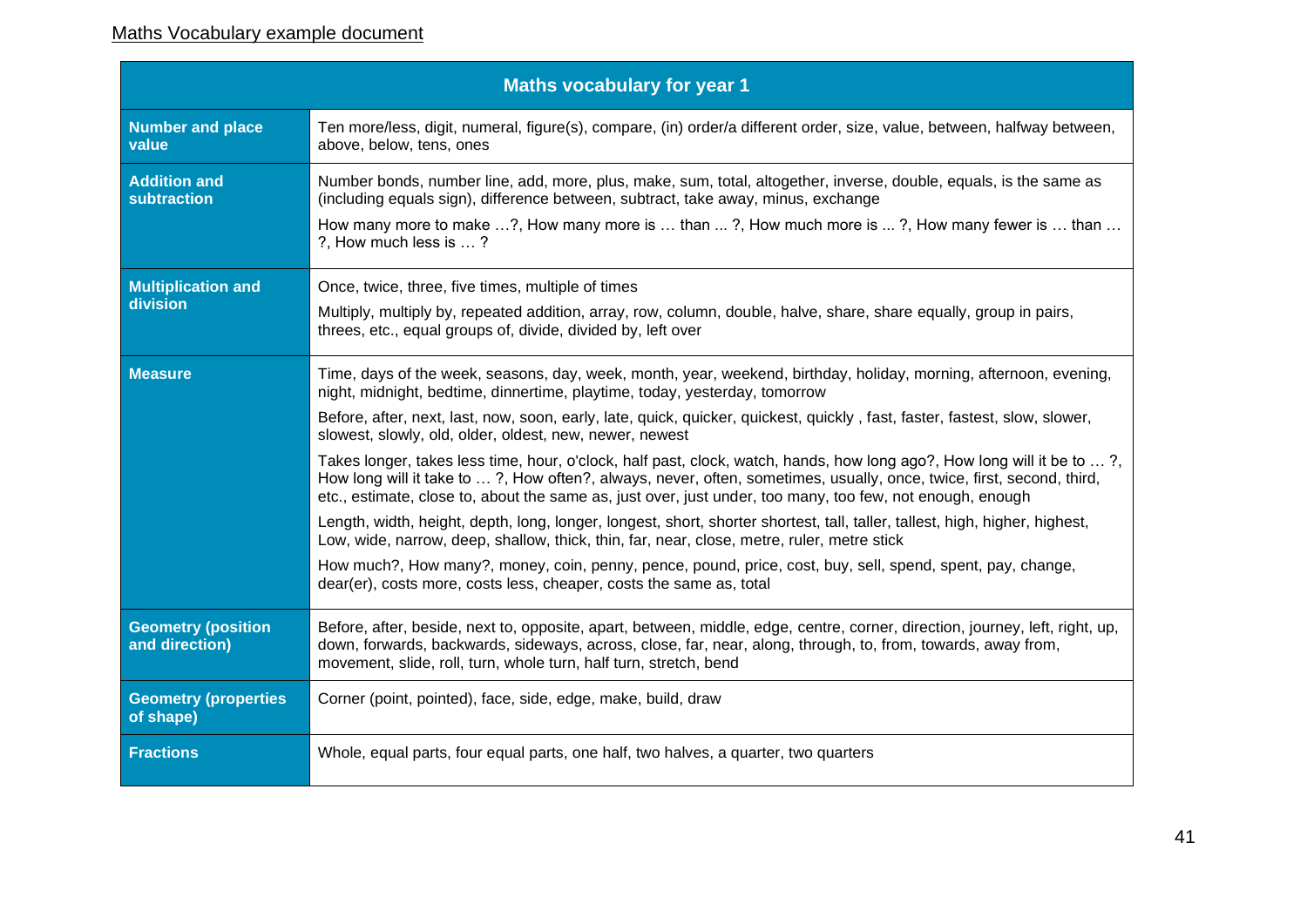| <b>Problem solving</b>                                                                                                    | Change, change over, split, separate, carry on, continue, repeat, what comes next?, find, choose, collect, use, make,<br>build                                                                                |  |  |  |
|---------------------------------------------------------------------------------------------------------------------------|---------------------------------------------------------------------------------------------------------------------------------------------------------------------------------------------------------------|--|--|--|
|                                                                                                                           | Tell me, describe, pick out, talk about, explain, show me, read, write, record, trace, copy, complete, finish, end, fill in,<br>shade, colour, tick, cross, draw, draw a line between, join (up), ring, arrow |  |  |  |
|                                                                                                                           | Cost, count, work out, answer, check same number(s)/different number(s)/missing number(s)                                                                                                                     |  |  |  |
|                                                                                                                           | Number facts, number line, number track, number square, number cards, abacus, counters, cubes, blocks, rods, die,<br>dice, dominoes, pegs, peg board                                                          |  |  |  |
|                                                                                                                           | Same way, different way, best way, another way, in order, in a different order, not all, every, each                                                                                                          |  |  |  |
| Talk for Maths Talk Expectations (to be displayed in every classroom and used across the curriculum, as well as in Maths) |                                                                                                                                                                                                               |  |  |  |

**Talk Expectations** 

- I will talk so that everyone can hear me
- I will talk so everyone can understand what I am saying
- I will listen to all speakers
- I will ask questions if I am unclear about what has been said

42

- I will explain what I am thinking
- I will be able to repeat what someone has explained.
- I will be able to use my own words to repeat what someone has said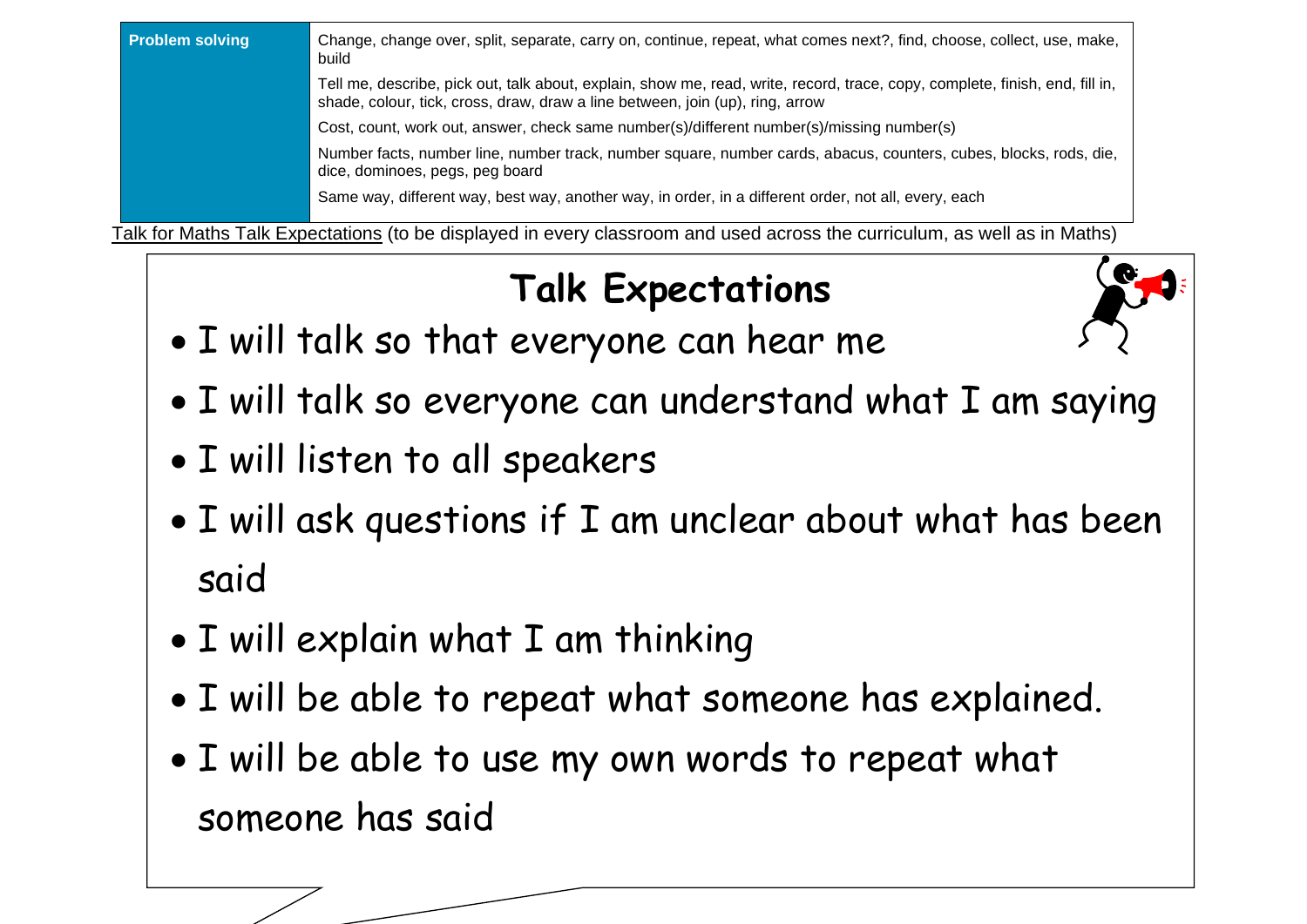### **Appendix D: Literacy Planning example documents (full documents can be found on the electronic drives)**

| <b>Area</b>                                                                                                           | Year 1 Literacy Curriculum Overview - Key Focus/ Objectives                                                                                                                                                                                                                                                                                                                                                                                                                                                                                                                                                                                                                                                                                                                                                                                                                                                                                                                                                                                                                                                                                                                                                                                                                                                                                                                                                                                          |
|-----------------------------------------------------------------------------------------------------------------------|------------------------------------------------------------------------------------------------------------------------------------------------------------------------------------------------------------------------------------------------------------------------------------------------------------------------------------------------------------------------------------------------------------------------------------------------------------------------------------------------------------------------------------------------------------------------------------------------------------------------------------------------------------------------------------------------------------------------------------------------------------------------------------------------------------------------------------------------------------------------------------------------------------------------------------------------------------------------------------------------------------------------------------------------------------------------------------------------------------------------------------------------------------------------------------------------------------------------------------------------------------------------------------------------------------------------------------------------------------------------------------------------------------------------------------------------------|
| <b>Reading</b><br><b>Comprehension</b><br><b>(Guided reading</b><br><b>Shared</b><br>reading/interrogating<br>a text) | Decoding/word reading-<br>Apply phonic knowledge and skills as the route to decode words<br>$\bullet$<br>Respond speedily with the correct sound to graphemes (letters or groups of letters) for all 40+<br>$\bullet$<br>phonemes, including, where applicable sounds for graphemes<br>Read accurately by blending sounds in unfamiliar words containing GPCs that have been taught<br>$\bullet$<br>Read common exception words, noting unusual correspondences between spelling and sound<br>$\bullet$<br>and where these occur in the word<br>Read words containing taught GPC's and -s, -es, -ing, -ed, -er and -est endings<br>$\bullet$<br>Read other words of more than one syllable that contain taught GPC's<br>$\bullet$<br>Read words with contractions e.g. I'll, and understand that the apostrophe represents the omitted<br>$\bullet$<br>letters<br>Reread books that are consistent with their phonic knowledge to build up fluency and confidence<br>$\bullet$<br>in word reading<br><b>Comprehension:</b>                                                                                                                                                                                                                                                                                                                                                                                                                           |
|                                                                                                                       | Through shared and guided reading experiences, listen to and discuss a wide range of stories,<br>$\bullet$<br>poems and non-fiction at a level beyond that at which they can read independently.<br>Through discussion, describe story settings and incidents and relate what has been read to their<br>$\bullet$<br>own experiences<br>Become familiar with key stories and traditional tales, retelling them and considering their<br>$\bullet$<br>particular characteristics<br>Choose and read familiar books with attention, discussing preferences and giving reasons<br>$\bullet$<br>Join in with predictable phrases and repeating patterns and perform rhymes and poems.<br>$\bullet$<br>When reading, check that a text makes sense to them as they read and self correct<br>$\bullet$<br>Discuss the significance of the title and events<br>$\bullet$<br>Make inferences on the basis of what has been said and done and discuss reasons for, or<br>$\bullet$<br>causes of, incidents in stories<br>Predict what might happen on the basis of what has been read so far<br>$\bullet$<br>Use the terms 'fiction' and 'non-fiction' and share texts with an understanding that the reader<br>$\bullet$<br>does not need to go from start to finish but selects according to what is needed<br>Participate in discussions in guided reading, taking turns and listening to the points of others and<br>$\bullet$<br>thinking if they agree. |
| <b>Writing</b><br><b>Composition</b><br><b>Planning</b><br><b>Drafting</b><br><b>Evaluating</b><br><b>Editing</b>     | Immerse and interrogate texts that teach, learning from its structure, vocabulary and grammar.<br>$\bullet$<br>Write sentences by saying out aloud what they are going to write about.<br>$\bullet$<br>Use 'warm up a sentence' to rehearse complete sentences before writing<br>Begin to write for a purpose such as write captions for their work for display, making simple lists,<br>write questions as part of an interactive display<br>Through shared and guided writing, apply phonological, graphic knowledge and sight vocabulary<br>$\bullet$<br>to write sentences and ideas<br>Write sentences by sequencing sentences to form short narratives. Use some of the elements of<br>$\bullet$<br>known stories to structure own writing<br>Substitute and extend patterns from reading through language play<br>$\bullet$<br>Write sentences by rereading what they have written to check that it makes sense<br>$\bullet$<br>Discuss what they have written with a partner and groups<br>$\bullet$                                                                                                                                                                                                                                                                                                                                                                                                                                         |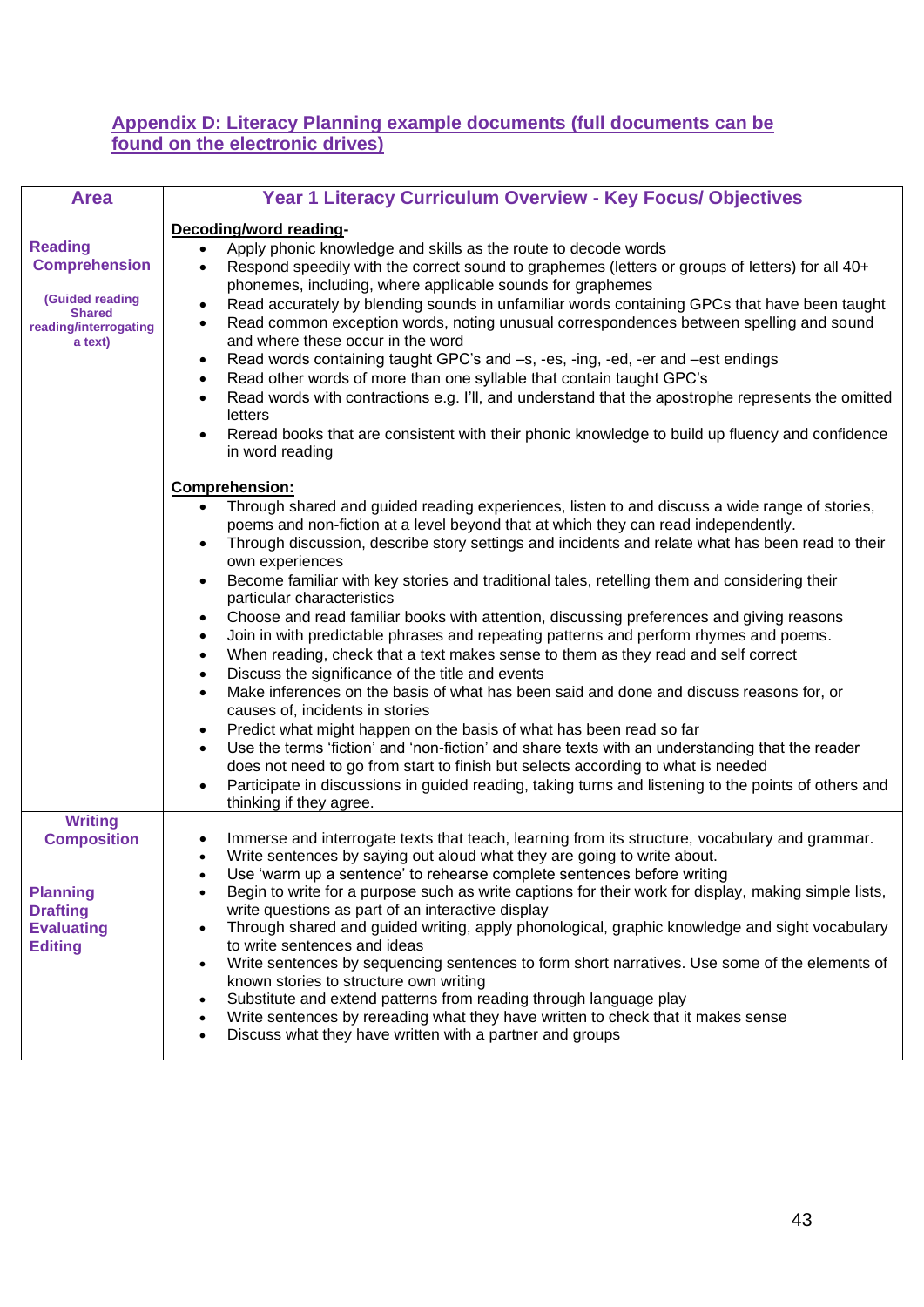| Grammar,<br><b>Vocabulary and</b><br><b>Punctuation</b>                                       | Compose sentences orally (warm up a sentence) so children can use<br>$\bullet$<br>auditory skills to support understanding of 'complete' sentences and<br>recognise sentence boundaries.<br>Compose and write simple sentences independently to communicate<br>$\bullet$<br>meaning.<br>Read sentences aloud with pace and expression appropriate to the grammar<br>$\bullet$<br>(e.g. pausing at full stops, raising a voice for questions).<br>Through warm up a sentence, begin to check whether a simple sentence<br>$\bullet$<br>makes 'complete' sense. Develop understanding of how words combine to<br>make sentences.<br>Join words and sentences using 'and'<br>$\bullet$<br>Leave spaces between words<br>$\bullet$<br>Demarcate sentences with a capital letter, as well as ending in a full stop<br>$\bullet$<br>Add a question mark to questions and begin to recognise an exclamation<br>$\bullet$<br>mark<br>Begin to recognise and use a capital letter for names of people, places, the<br>$\bullet$<br>days of the week. Use a capital letter for the personal pronoun 'I' | word<br>sentence<br>letter<br>capital letter<br>full stop<br>punctuation<br>singular<br>plural<br>question mark<br>exclamation<br>mark                                                                                                                                                    |  |  |
|-----------------------------------------------------------------------------------------------|-----------------------------------------------------------------------------------------------------------------------------------------------------------------------------------------------------------------------------------------------------------------------------------------------------------------------------------------------------------------------------------------------------------------------------------------------------------------------------------------------------------------------------------------------------------------------------------------------------------------------------------------------------------------------------------------------------------------------------------------------------------------------------------------------------------------------------------------------------------------------------------------------------------------------------------------------------------------------------------------------------------------------------------------------------------------------------------------------|-------------------------------------------------------------------------------------------------------------------------------------------------------------------------------------------------------------------------------------------------------------------------------------------|--|--|
| <b>Spelling</b>                                                                               | (Primarily Letters and Sounds programme and guidelines)<br>Spell common exception/tricky words<br>Spell the days of the week<br>$\bullet$<br>Add prefixes and suffixes such as:<br>-use the prefix -un<br>person singular marker for verbs<br>helping, helped, helper, eating, quicker, quickest)<br>Apply simple spelling rules and guidelines (see Appendix)<br>$\bullet$<br>$\bullet$                                                                                                                                                                                                                                                                                                                                                                                                                                                                                                                                                                                                                                                                                                      | - using the spelling rule for adding -s or -es as the plural marker for nouns and the third<br>-use -ing, -ed, -er and -est where no change is needed in the spelling of root words (e.g.<br>Write from memory simple sentences dictated by the teacher that includes words taught so far |  |  |
| <b>Handwriting and</b><br><b>Presentation</b><br><b>Developing</b><br><b>Skills Red Level</b> | To ensure a comfortable and efficient pen grip is established and introduce as part of the three<br>$\bullet$<br>p's.<br>Practise handwriting in conjunction with 'letters and sounds' phonic and spelling patterns.<br>$\bullet$<br>Begin to introduce and practise the four basic handwriting joins demonstrated through Nelson:<br>$\bullet$<br>-diagonal joins to letters without ascenders (e.g. un, um, ig, id, an)<br>-diagonal joins to letters with ascenders. (e.g. ch, sh, ll. th. ck)<br>-horizontal joins to letters without ascenders (e.g. oon, re, ve, od, og)<br>-horizontal joins to letters with ascenders (wl, vl, fl).<br>Practise the break letters: b, p, g, q, y, j, z.<br>Form capital letters                                                                                                                                                                                                                                                                                                                                                                       |                                                                                                                                                                                                                                                                                           |  |  |
| <b>Oracy</b>                                                                                  | Listen with sustained concentration to all speakers<br>$\bullet$<br>Listen and follow instructions accurately, asking for help and clarification if needed<br>$\bullet$<br>Introduce the 'Talk for Maths' principles.<br>$\bullet$<br>Using an audible voice, retell stories and describe incidents from their own experience<br>$\bullet$<br>Be able to ask and answer questions and make relevant contributions in a range of contexts<br>Take turns to speak, listening to the suggestions of others and talk about what they are going to<br>do<br>Be able to express a view on a given topic. In groups, decide how to report the group's view to<br>the class<br>Be able to participate in adult-led conflict resolution<br>Compose sentences orally (warm up a sentence) so children can use auditory skills to support<br>understanding of complete sentences.                                                                                                                                                                                                                        |                                                                                                                                                                                                                                                                                           |  |  |
| <b>Drama</b>                                                                                  | Explore familiar themes and characters through improvisation and role play.<br>$\bullet$<br>Act out well known stories, using voices for different characters.<br>Tell each other why they like a performance.                                                                                                                                                                                                                                                                                                                                                                                                                                                                                                                                                                                                                                                                                                                                                                                                                                                                                |                                                                                                                                                                                                                                                                                           |  |  |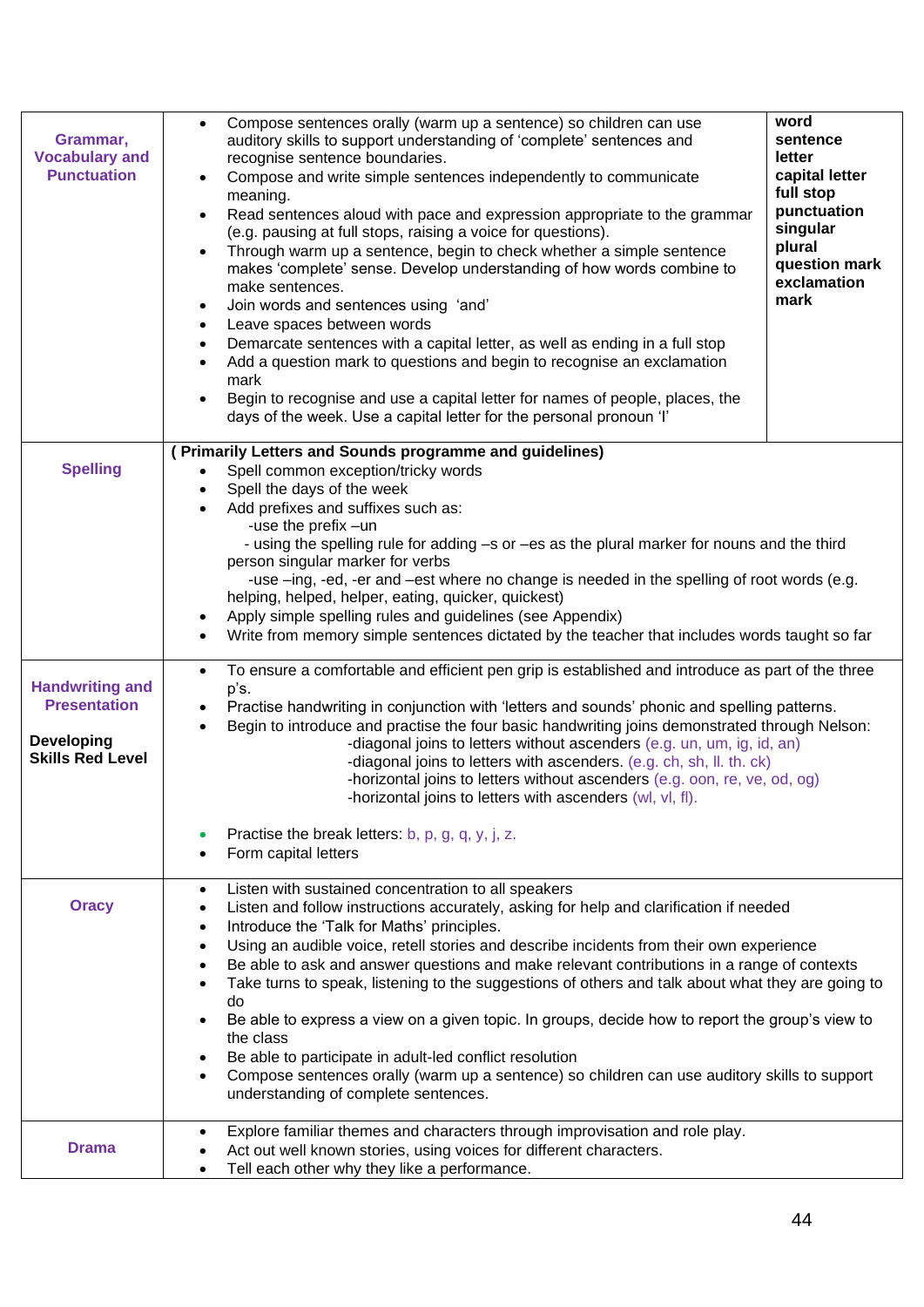|  | Be able to participate in adult-led conflict resolution |
|--|---------------------------------------------------------|
|--|---------------------------------------------------------|

| <b>Literacy Teaching Sequence</b>                                                                                                                                                                                           |                         |                                 |                         |  |  |
|-----------------------------------------------------------------------------------------------------------------------------------------------------------------------------------------------------------------------------|-------------------------|---------------------------------|-------------------------|--|--|
| <b>Genre</b>                                                                                                                                                                                                                |                         | <b>Texts that could be used</b> |                         |  |  |
| Cold writing (undertaken at the beginning of a unit of work with no recent prior teaching / input on genre. This writing<br>helps teachers to decide what to focus upon and what input the children need).                  |                         |                                 |                         |  |  |
| <b>Group objectives</b>                                                                                                                                                                                                     | <b>Group objectives</b> |                                 | <b>Group objectives</b> |  |  |
| <b>Familiarisation/Immersion in text/Analysis of text</b>                                                                                                                                                                   |                         |                                 |                         |  |  |
| Scaffolded (children's writing may be scaffolded and direct instruction may be used. The same or similar structures to<br>modeled texts might be used but children may start to experiment and change aspects of the text). |                         |                                 |                         |  |  |
| <b>Independent outcome</b> (writing without direct intervention or input from the teacher where children make their own<br>choices about how to apply what they have been taught throughout the unit of work).              |                         |                                 |                         |  |  |
| <b>Evaluation</b> (what do children still need to work on as a result of the independent outcome? How could this lead on to<br>the next unit of work?)                                                                      |                         |                                 |                         |  |  |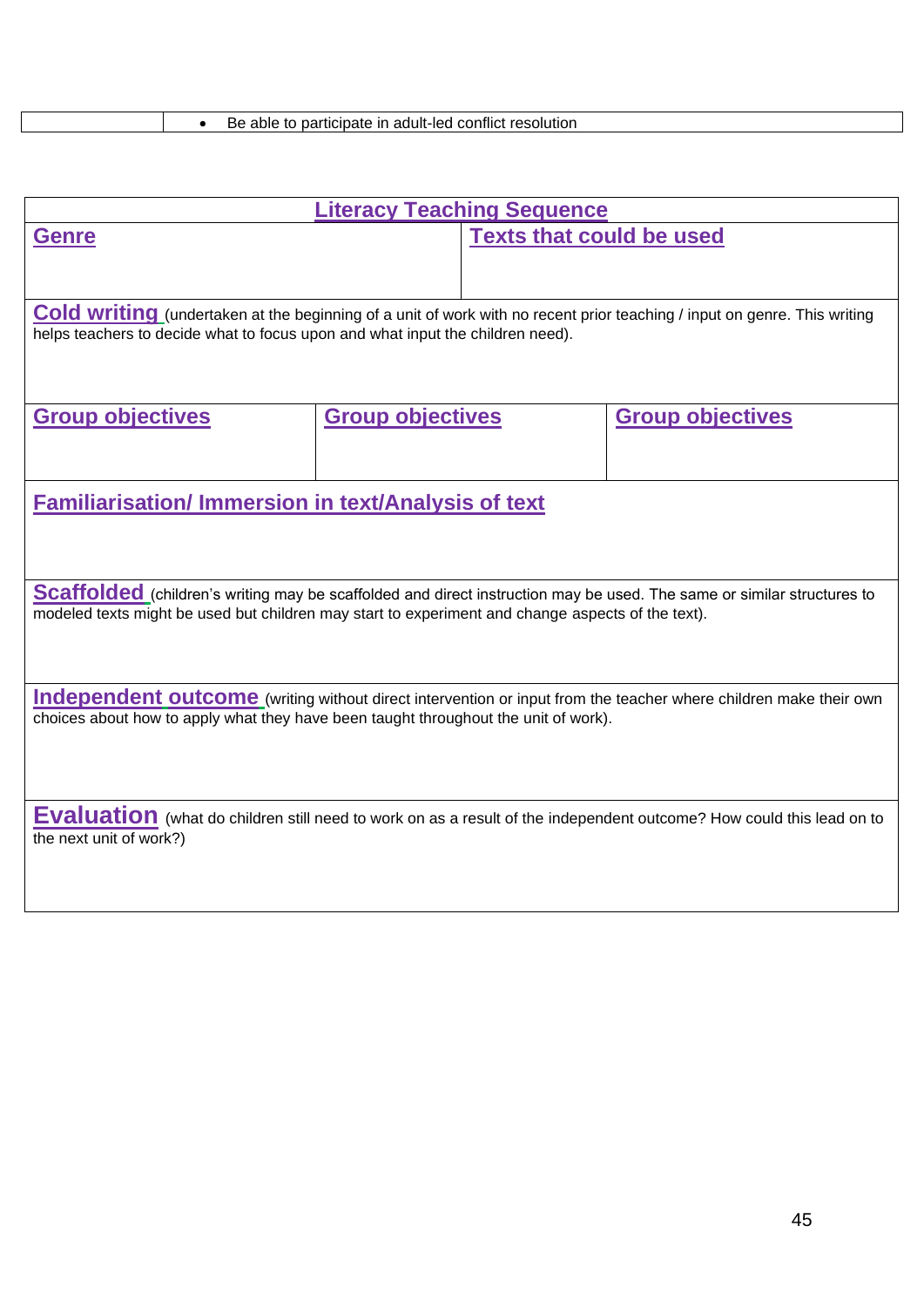## **Appendix E: Planning Pro-formas**

**Literacy Weekly Plan for Class: Week Commencing:** 

| <u><b>Environment of the Charles Charles of the Charles of the Charles of the Charles of the Charles of the Charles of the Charles of the Charles of the Charles of the Charles of the Charles of the Charles of the Charles of th</b></u><br><b>THE CONSTRAINING</b><br><b>Learning Objective(s) from Guidance for Teachers: Literacy</b> |                                                                      |                                                                                  |                                                                 |  |
|--------------------------------------------------------------------------------------------------------------------------------------------------------------------------------------------------------------------------------------------------------------------------------------------------------------------------------------------|----------------------------------------------------------------------|----------------------------------------------------------------------------------|-----------------------------------------------------------------|--|
|                                                                                                                                                                                                                                                                                                                                            | <b>Starting Point for</b><br><b>Learning/Key</b><br><b>Questions</b> | <b>Differentiated Learning Expectations</b><br>(To be differentiated three ways) | <b>Assessment and Review of Learning</b><br><b>Expectations</b> |  |
| <b>Mon</b>                                                                                                                                                                                                                                                                                                                                 |                                                                      |                                                                                  |                                                                 |  |
| <b>Tue</b>                                                                                                                                                                                                                                                                                                                                 |                                                                      |                                                                                  |                                                                 |  |
| <b>Wed</b>                                                                                                                                                                                                                                                                                                                                 |                                                                      |                                                                                  |                                                                 |  |
| <b>Thurs</b>                                                                                                                                                                                                                                                                                                                               |                                                                      |                                                                                  |                                                                 |  |
| <b>Fri</b>                                                                                                                                                                                                                                                                                                                                 |                                                                      |                                                                                  |                                                                 |  |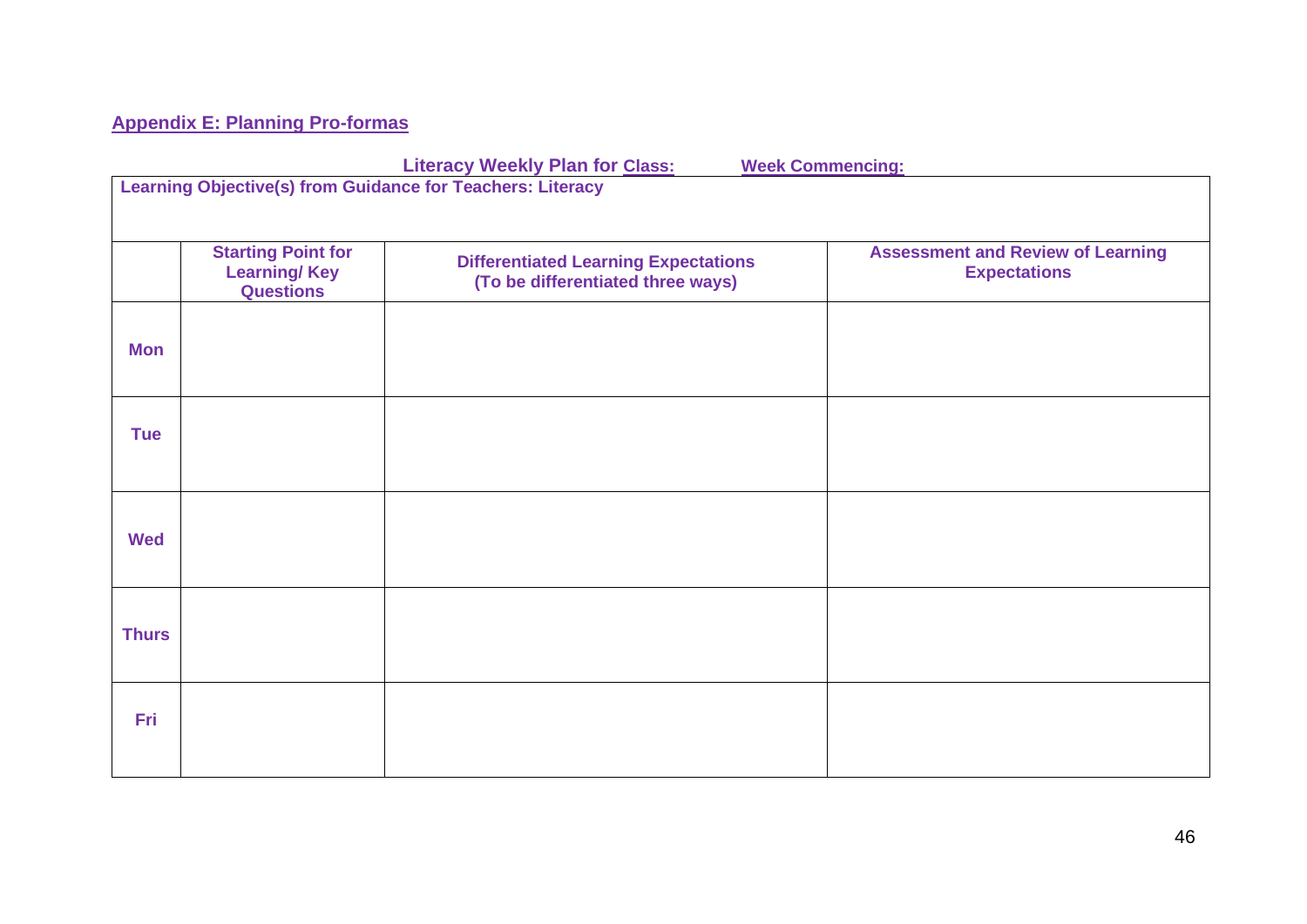|              | <b>Maths Weekly Plan for Class:</b><br><b>Week Commencing:</b>       |                                                                                  |                                                                 |  |  |
|--------------|----------------------------------------------------------------------|----------------------------------------------------------------------------------|-----------------------------------------------------------------|--|--|
|              | <b>Learning Objective(s) from Guidance for Teachers: Maths</b>       |                                                                                  |                                                                 |  |  |
|              |                                                                      |                                                                                  |                                                                 |  |  |
|              | <b>Starting Point for</b><br><b>Learning/Key</b><br><b>Questions</b> | <b>Differentiated Learning Expectations</b><br>(To be differentiated three ways) | <b>Assessment and Review of Learning</b><br><b>Expectations</b> |  |  |
| <b>Mon</b>   |                                                                      |                                                                                  |                                                                 |  |  |
| <b>Tue</b>   |                                                                      |                                                                                  |                                                                 |  |  |
| <b>Wed</b>   |                                                                      |                                                                                  |                                                                 |  |  |
| <b>Thurs</b> |                                                                      |                                                                                  |                                                                 |  |  |
| <b>Fri</b>   |                                                                      |                                                                                  |                                                                 |  |  |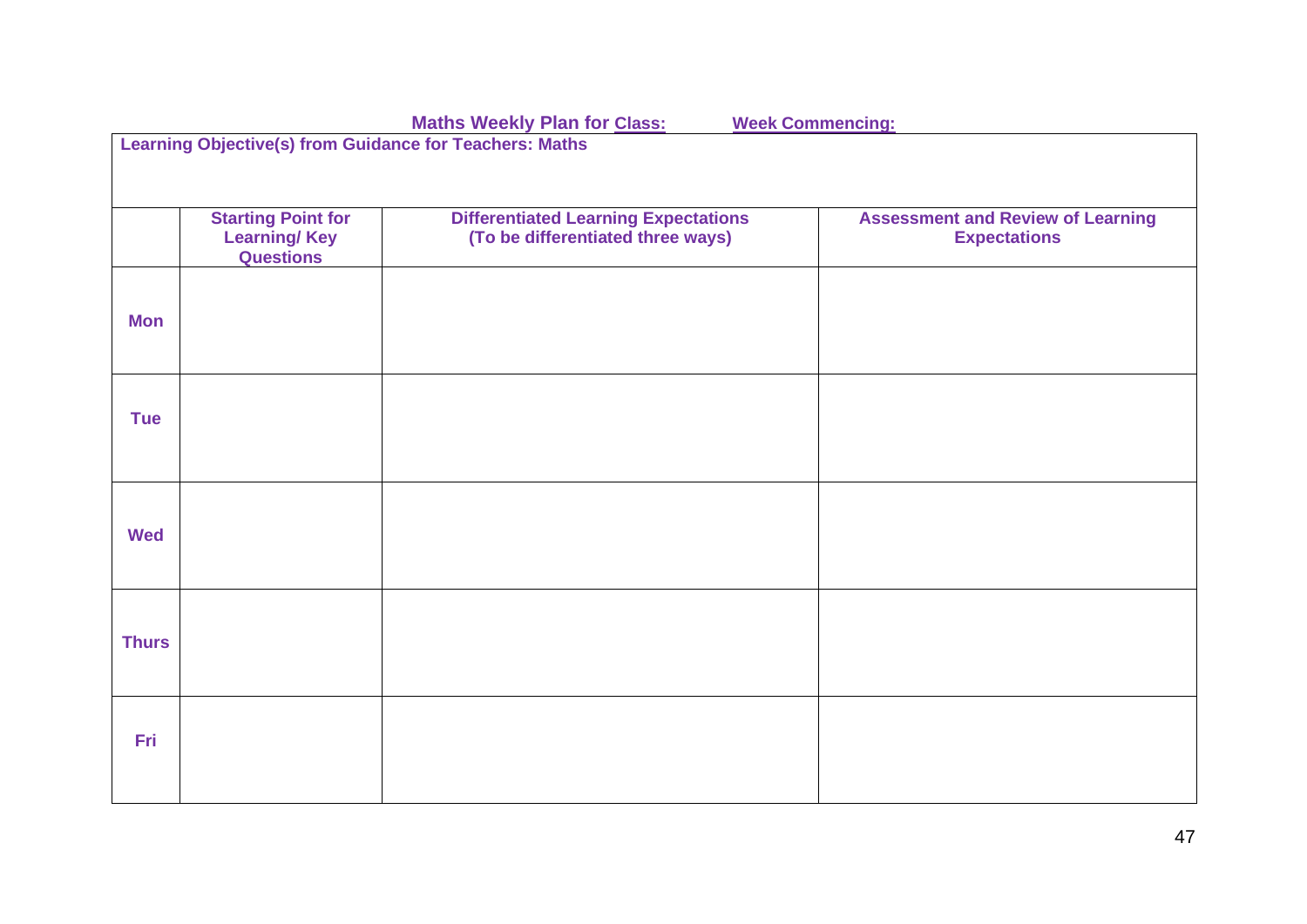|     | <b>Science Termly Plan for Class:</b><br><b>Week Commencing:</b>     |                                                                                             |                                                                 |  |  |  |
|-----|----------------------------------------------------------------------|---------------------------------------------------------------------------------------------|-----------------------------------------------------------------|--|--|--|
|     | <b>Learning Objective(s) from Termly Curriculum Overview:</b>        |                                                                                             |                                                                 |  |  |  |
|     |                                                                      |                                                                                             |                                                                 |  |  |  |
| W/C | <b>Starting Point for</b><br><b>Learning/Key</b><br><b>Questions</b> | <b>Differentiated Learning Expectations</b><br>(To be differentiated a minimum of two ways) | <b>Assessment and Review of Learning</b><br><b>Expectations</b> |  |  |  |
|     |                                                                      |                                                                                             |                                                                 |  |  |  |
|     |                                                                      |                                                                                             |                                                                 |  |  |  |
|     |                                                                      |                                                                                             |                                                                 |  |  |  |
|     |                                                                      |                                                                                             |                                                                 |  |  |  |
|     |                                                                      |                                                                                             |                                                                 |  |  |  |
|     |                                                                      |                                                                                             |                                                                 |  |  |  |
|     |                                                                      |                                                                                             |                                                                 |  |  |  |
|     |                                                                      |                                                                                             |                                                                 |  |  |  |
|     |                                                                      |                                                                                             |                                                                 |  |  |  |
|     |                                                                      |                                                                                             |                                                                 |  |  |  |
|     |                                                                      |                                                                                             |                                                                 |  |  |  |
|     |                                                                      |                                                                                             |                                                                 |  |  |  |
|     |                                                                      |                                                                                             |                                                                 |  |  |  |
|     |                                                                      |                                                                                             |                                                                 |  |  |  |
|     |                                                                      |                                                                                             |                                                                 |  |  |  |
|     |                                                                      |                                                                                             |                                                                 |  |  |  |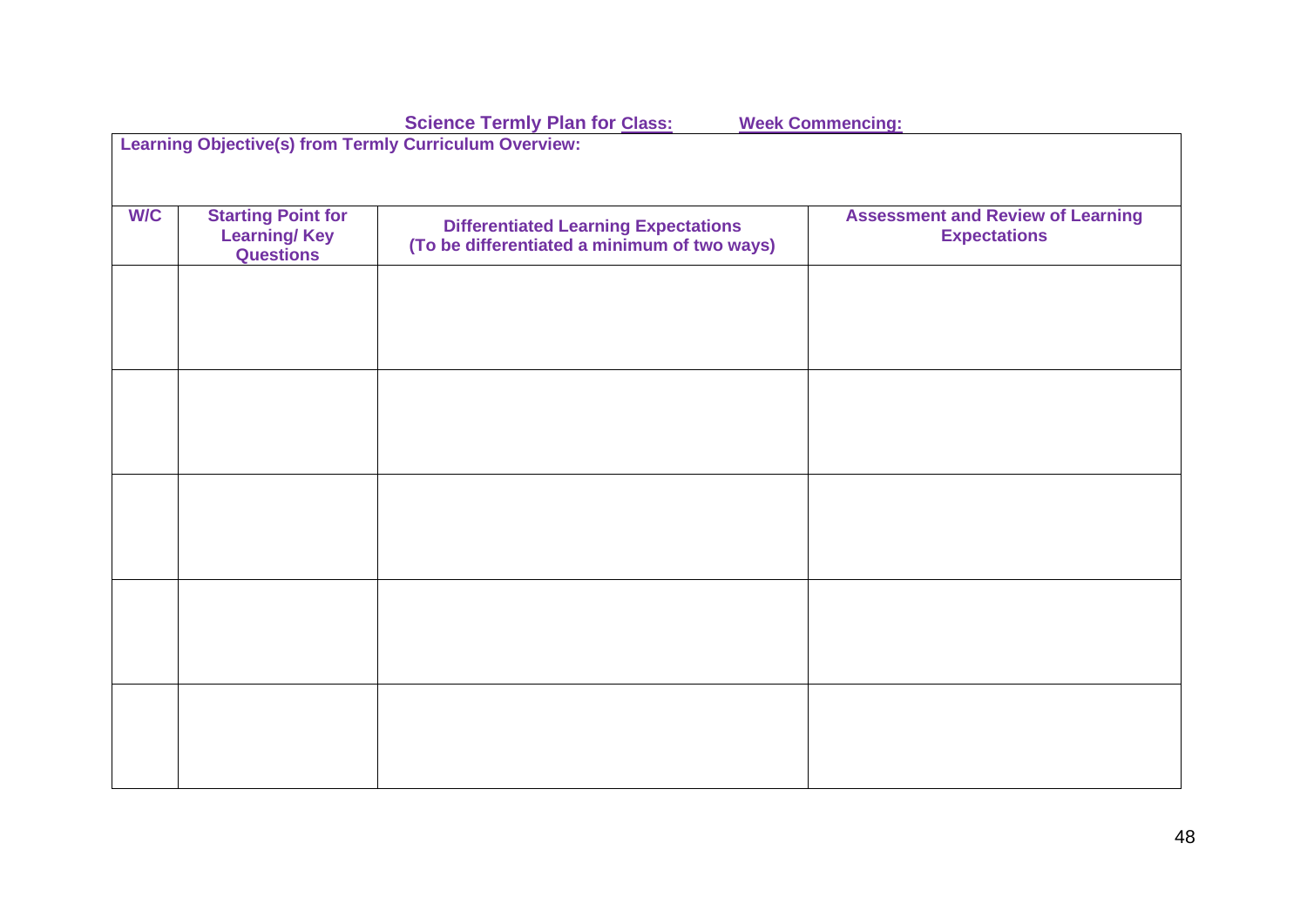|                                                                                                                                | <b>Topic/Other Subjects Termly Plan</b> |                                                                                                                                               |                                                                 |                                                                                                                                                                           |                                                                           |  |  |
|--------------------------------------------------------------------------------------------------------------------------------|-----------------------------------------|-----------------------------------------------------------------------------------------------------------------------------------------------|-----------------------------------------------------------------|---------------------------------------------------------------------------------------------------------------------------------------------------------------------------|---------------------------------------------------------------------------|--|--|
| <b>Topic:</b>                                                                                                                  |                                         |                                                                                                                                               |                                                                 |                                                                                                                                                                           |                                                                           |  |  |
| <b>Creative Learning Challenges (What opportunities will you provide</b><br>for pupils to be creative as part of this topic?): |                                         |                                                                                                                                               |                                                                 | this topic?):                                                                                                                                                             | Key Experiences (What key experiences do you aim to provide as part of    |  |  |
| Entry Wow Activity (How will pupils be 'hooked' into the topic?):                                                              |                                         | Knowledge Harvest Activity (How will you find out what pupils already<br>know/would like to know about this topic, to inform your planning?): |                                                                 |                                                                                                                                                                           |                                                                           |  |  |
| <b>W/C</b>                                                                                                                     | <b>Subject</b>                          | <b>Literacy/</b><br><b>Maths</b><br><b>Links</b>                                                                                              | <b>Learning Expectations from</b><br><b>Curriculum Overview</b> | <b>Suggested Activities</b><br>(To be differentiated a minimum of two ways<br>and to include key experiences, knowledge<br>harvest, Wow activity and creative challenges) | <b>Assessment and</b><br><b>Review of Learning</b><br><b>Expectations</b> |  |  |
|                                                                                                                                | <b>Topic</b>                            |                                                                                                                                               |                                                                 |                                                                                                                                                                           |                                                                           |  |  |
|                                                                                                                                | <b>Other</b><br><b>subjects</b>         |                                                                                                                                               |                                                                 |                                                                                                                                                                           |                                                                           |  |  |
|                                                                                                                                | <b>Topic</b>                            |                                                                                                                                               |                                                                 |                                                                                                                                                                           |                                                                           |  |  |
|                                                                                                                                | <b>Other</b><br>subjects                |                                                                                                                                               |                                                                 |                                                                                                                                                                           |                                                                           |  |  |
|                                                                                                                                | <b>Topic</b>                            |                                                                                                                                               |                                                                 |                                                                                                                                                                           |                                                                           |  |  |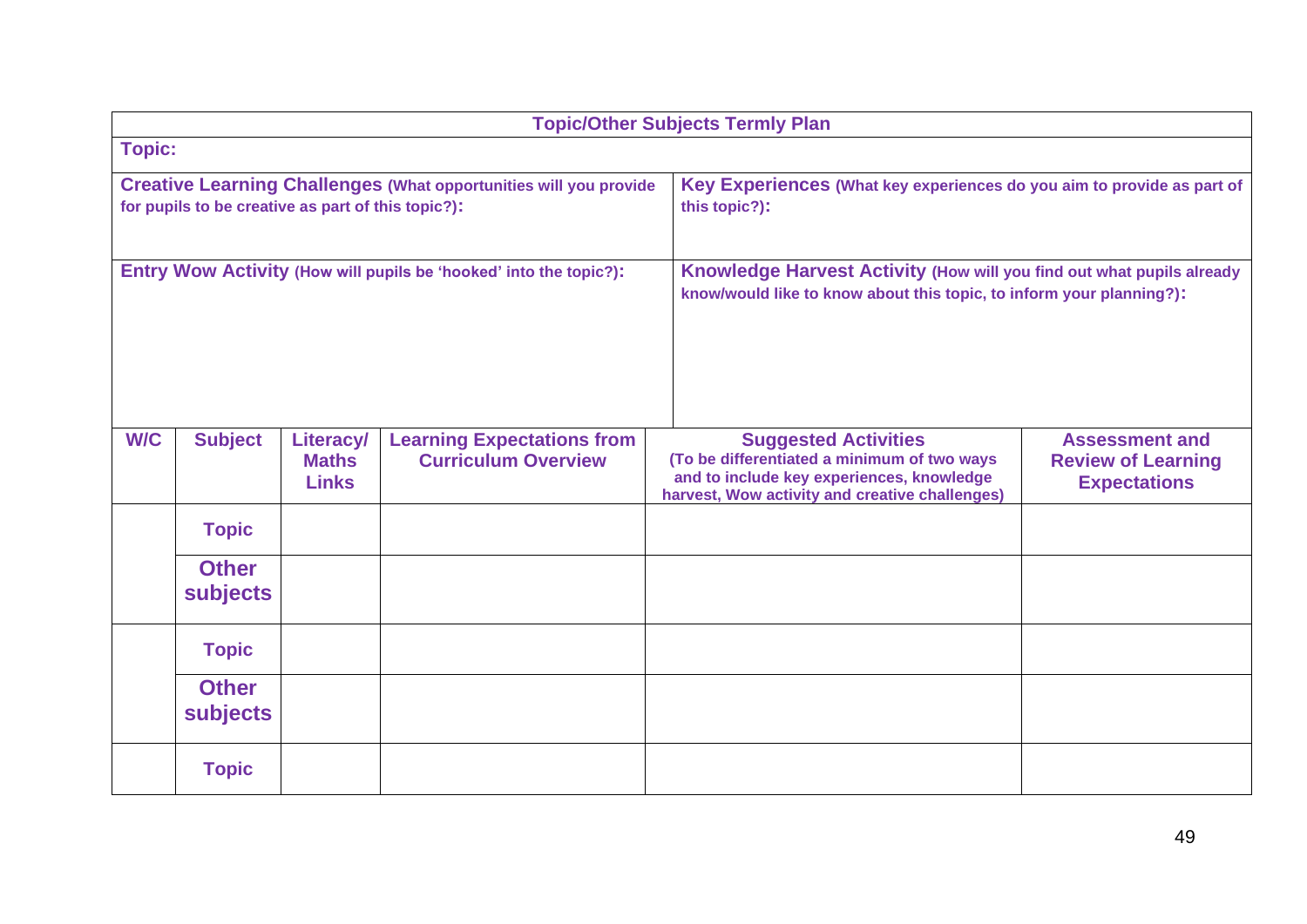| <b>Topic</b>             |  |                                                                            |  |  |
|--------------------------|--|----------------------------------------------------------------------------|--|--|
| <b>Other</b><br>subjects |  |                                                                            |  |  |
| <b>Topic</b>             |  |                                                                            |  |  |
| <b>Other</b><br>subjects |  |                                                                            |  |  |
| <b>Topic</b>             |  |                                                                            |  |  |
| <b>Other</b><br>subjects |  |                                                                            |  |  |
|                          |  | Exit Activity (How will pupils show/use their knowledge from this topic?): |  |  |
|                          |  |                                                                            |  |  |
|                          |  |                                                                            |  |  |
|                          |  |                                                                            |  |  |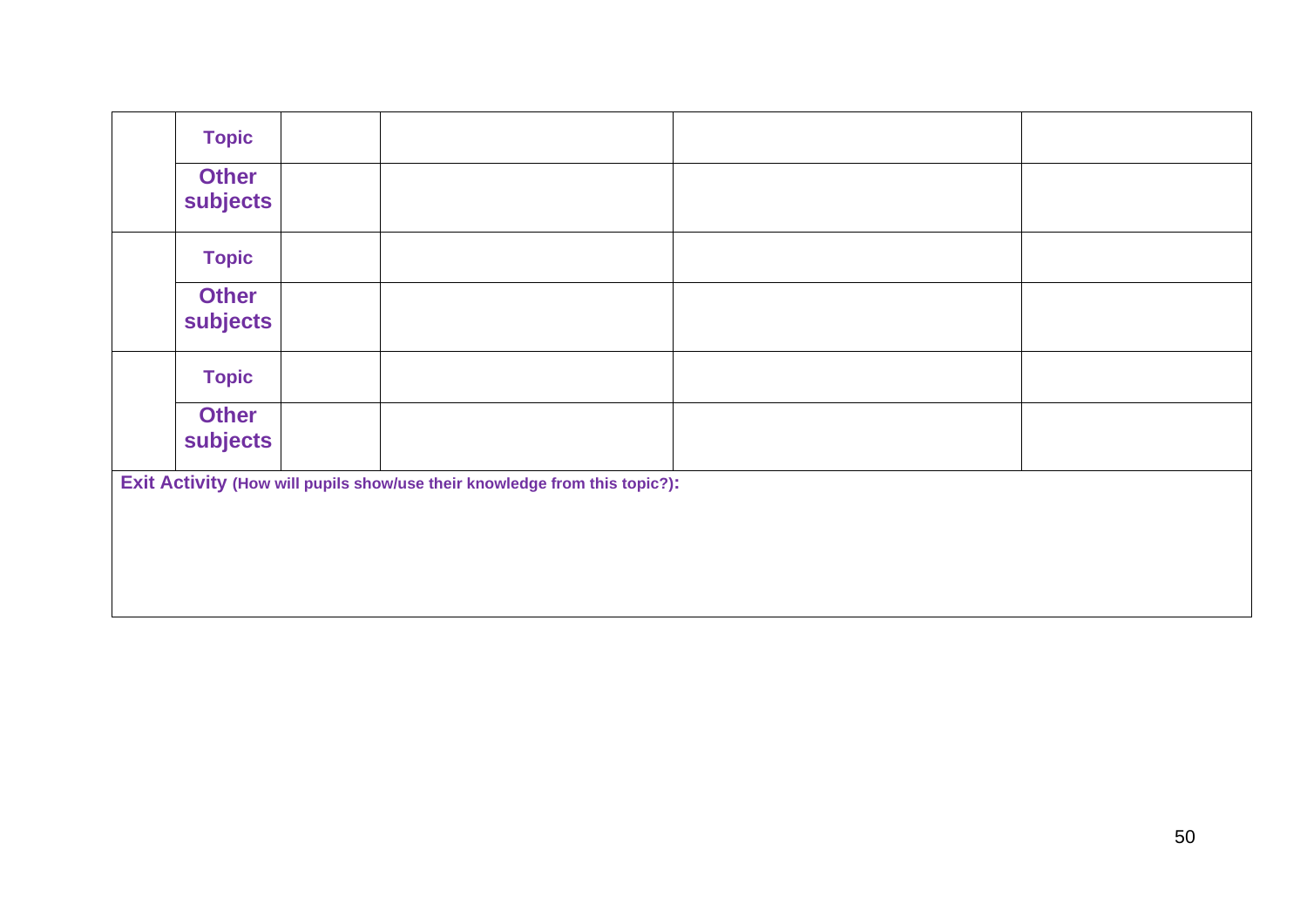### **Appendix F: Monitoring of Planning**

## **Roundswell Community School Primary Academy Evaluation of Children's Learning & Y1- Y6 Teacher's Planning**

| Teacher:                                                                                                                                                                                                                                                | Date:                 |          |                                                                                                                                                                                                                                                                |
|---------------------------------------------------------------------------------------------------------------------------------------------------------------------------------------------------------------------------------------------------------|-----------------------|----------|----------------------------------------------------------------------------------------------------------------------------------------------------------------------------------------------------------------------------------------------------------------|
| Year Group:                                                                                                                                                                                                                                             | <b>Senior Leader:</b> |          | Moderated by:<br>(if applicable)                                                                                                                                                                                                                               |
| Evidence base used in making the following judgements:<br><b>Medium Term Plans</b><br><b>Daily Short Term Plans</b><br><b>Reading Records</b><br>Sample of Pupil Books - core curriculum<br><b>Assessment Records</b><br><b>Teaching Assistant File</b> |                       | 2.<br>З. | Progress against previous planning evaluation: (please circle)<br>N.A. Very Good / Good / Satisfactory / Limited / No Progress<br>N.A. Very Good / Good / Satisfactory / Limited / No Progress<br>N.A. Very Good / Good / Satisfactory / Limited / No Progress |

**Planning:**

| Outstanding                                                                                                                                                                                                                                | Good                                                                                                                                                                                                                                 | Inadequate                                                                                                                                                                                                                                                        |
|--------------------------------------------------------------------------------------------------------------------------------------------------------------------------------------------------------------------------------------------|--------------------------------------------------------------------------------------------------------------------------------------------------------------------------------------------------------------------------------------|-------------------------------------------------------------------------------------------------------------------------------------------------------------------------------------------------------------------------------------------------------------------|
| They make very effective personalised provision for<br>those they teach, including Pupil Premium, those for<br>whom English is an additional language, more able<br>pupils or those who have special educational needs or<br>disabilities. | They make effective personalised provision for those<br>they teach, including Pupil Premium those for whom<br>English is an additional language, more able pupils or<br>those who have special educational needs or<br>disabilities. | They have very limited understanding of how to make<br>effective personalised provision for those they teach.                                                                                                                                                     |
| They plan for progression across the age and ability<br>range, consistently designing very effective learning<br>sequences which respond to evaluations of learning<br>The planned learning sequences ensure that the                      | They plan for progression across the age and ability<br>range, consistently designing effective learning<br>sequences which respond to evaluations of learning<br>The planned learning sequences ensure that the                     | They do not plan for progression and learning<br>sequences within and across lessons/sessions are not<br>effective; evaluations do not inform teaching.<br>The planned learning sequences do not make the<br>subject matter accessible to most pupils and limited |
| subject matter is accessible to pupils at the different<br>stages in their learning and that very good progress is<br>made.                                                                                                                | subject matter is accessible to pupils at the different<br>stages in their learning and that good progress is<br>made.                                                                                                               | progress is made.                                                                                                                                                                                                                                                 |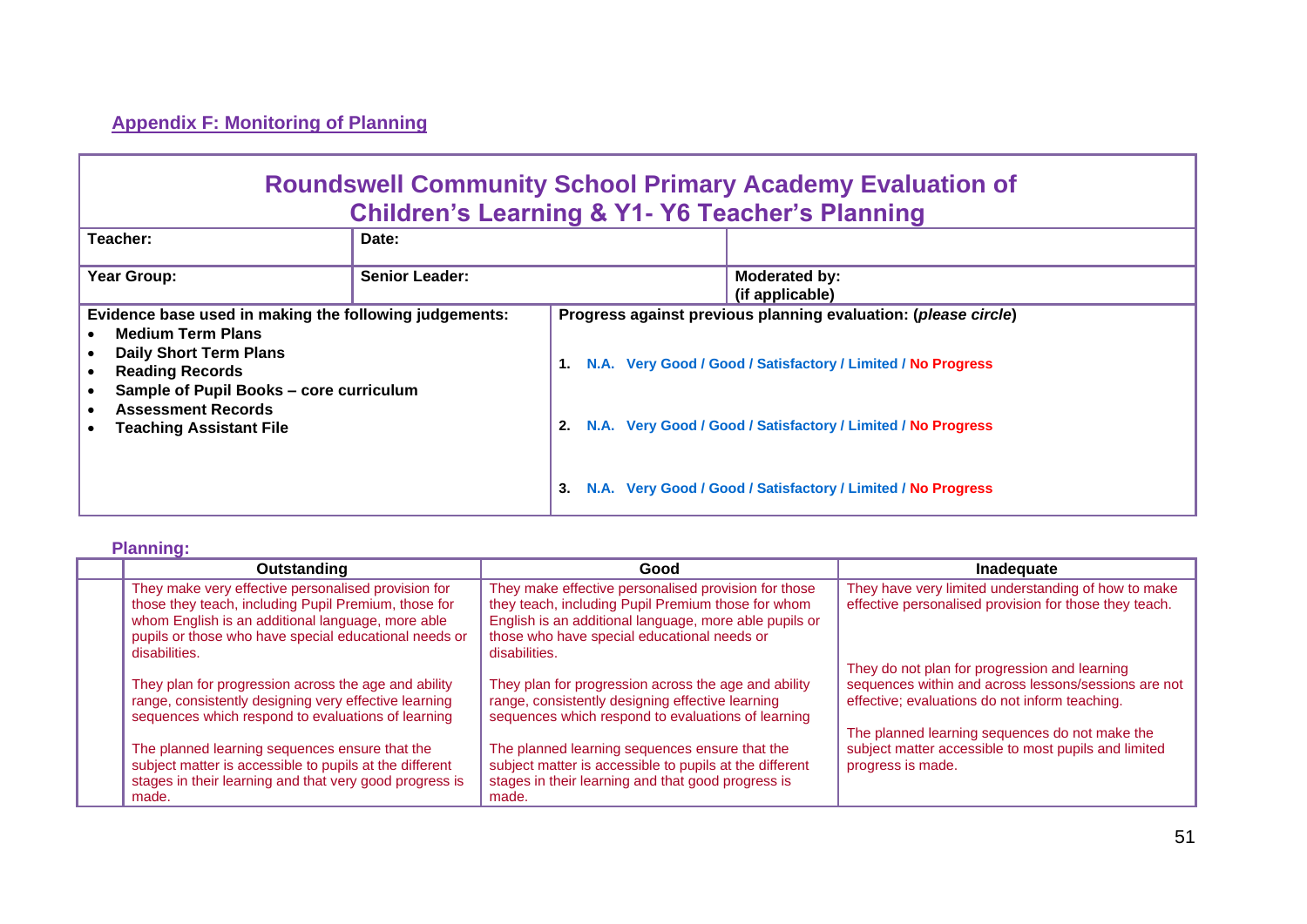| They design very good opportunities for children to<br>develop their literacy skills at age related expectations.                                                                                                                                                        | They design good opportunities for children to develop<br>their literacy skills at age related expectations                                                                                                                                | Opportunities for children to develop their literacy skills<br>at age related expectations are limited.<br>Phonics/ spelling programmes are inconsistently                                               |
|--------------------------------------------------------------------------------------------------------------------------------------------------------------------------------------------------------------------------------------------------------------------------|--------------------------------------------------------------------------------------------------------------------------------------------------------------------------------------------------------------------------------------------|----------------------------------------------------------------------------------------------------------------------------------------------------------------------------------------------------------|
| Phonics/spelling programmes are planned and fully<br>implemented to address age related expectations                                                                                                                                                                     | Phonics/ spelling programmes are planned and<br>implemented to address age related expectations                                                                                                                                            | planned and not fully addressing age related<br>expectations                                                                                                                                             |
| They design very good opportunities for children to<br>develop their mathematical skills at age related<br>expectations.                                                                                                                                                 | They design good opportunities for children to develop<br>their s mathematical skills at age related expectations.                                                                                                                         | Opportunities for children to develop their<br>mathematical skills at age related expectations are<br>limited.                                                                                           |
| They design very good opportunities to support<br>children's learning through IT skills across the                                                                                                                                                                       | They design good opportunities to support children's<br>learning through IT skills across the curriculum                                                                                                                                   | Opportunities for children to develop their ICT skills are<br>limited.                                                                                                                                   |
| <b>curriculum</b><br>They design opportunities for children to learn using a<br>wide range of teaching and learning strategies                                                                                                                                           | They design good opportunities for children to learn<br>using a wide range of teaching and learning strategies<br>They design good opportunities through most subjects                                                                     | The range of teaching and learning strategies is too<br>limited.                                                                                                                                         |
| They design good opportunities through all subjects for<br>children to learn in a cross-curricular, internationally-                                                                                                                                                     | for children to learn in a cross-curricular,<br>internationally-minded way through the topic-based<br>curriculum                                                                                                                           | Opportunities are limited for children to learn in a<br>cross-curricular, internationally-minded way                                                                                                     |
| minded way through the topic-based curriculum                                                                                                                                                                                                                            | They plan, set and assess homework or other out-of-                                                                                                                                                                                        | through the topic-based curriculum                                                                                                                                                                       |
| They plan, set and assess homework or other out-of-<br>class work which extends and consolidates the pupil's<br>learning very effectively and encourages parents and<br>carers to support learning.                                                                      | class work which extends and consolidates the pupil's<br>learning effectively and encourages parents and carers<br>to support learning.                                                                                                    | Homework or out-of-class work does not extend or<br>consolidate learning, or take account of the roles of<br>parents and carers in supporting learning.                                                  |
| Lesson plans are informed by an in depth review and<br>acute awareness of the effectiveness of previous<br>teaching, in core and non-core subjects, and its impact<br>on all pupils' progress, attainment and well-being.                                                | Lesson plans are informed by an in depth review of the<br>effectiveness of previous teaching, in core and non-<br>core subjects, and its impact on all pupils' progress,<br>attainment and well-being.                                     | Lesson plans takes too little account of previous<br>teaching, in core and non-core subjects, and its impact<br>on pupils' progress, attainment and well-being.                                          |
| Learning objectives are focused, challenging and<br>appropriately differentiated in each part of the lesson<br>with<br>learning resources and activities are accurately<br>matched to the pupils' varying needs. Learning tasks<br>successfully support appropriate AREs | Learning objectives are appropriately focused and<br>differentiated in each part of the lesson with learning<br>resources and activities are carefully matched to the<br>pupils' varying needs. Learning tasks support<br>appropriate AREs | Learning objectives are too broad and learning<br>resources and activities do not take account of the<br>pupils' varying needs.<br>Learning tasks do not successfully support appropriate<br><b>AREs</b> |
| Teaching Assistants/other adults are very well planned<br>for and fully briefed. Their deployment is precisely<br>targeted to maximise learning.                                                                                                                         | Teaching Assistants/other adults are well planned for<br>and briefed. Their deployment is well focused and<br>makes a significant contribution to the quality of<br>learning.                                                              | The teacher does not plan for and/or brief Teaching<br>Assistants/other adults effectively.                                                                                                              |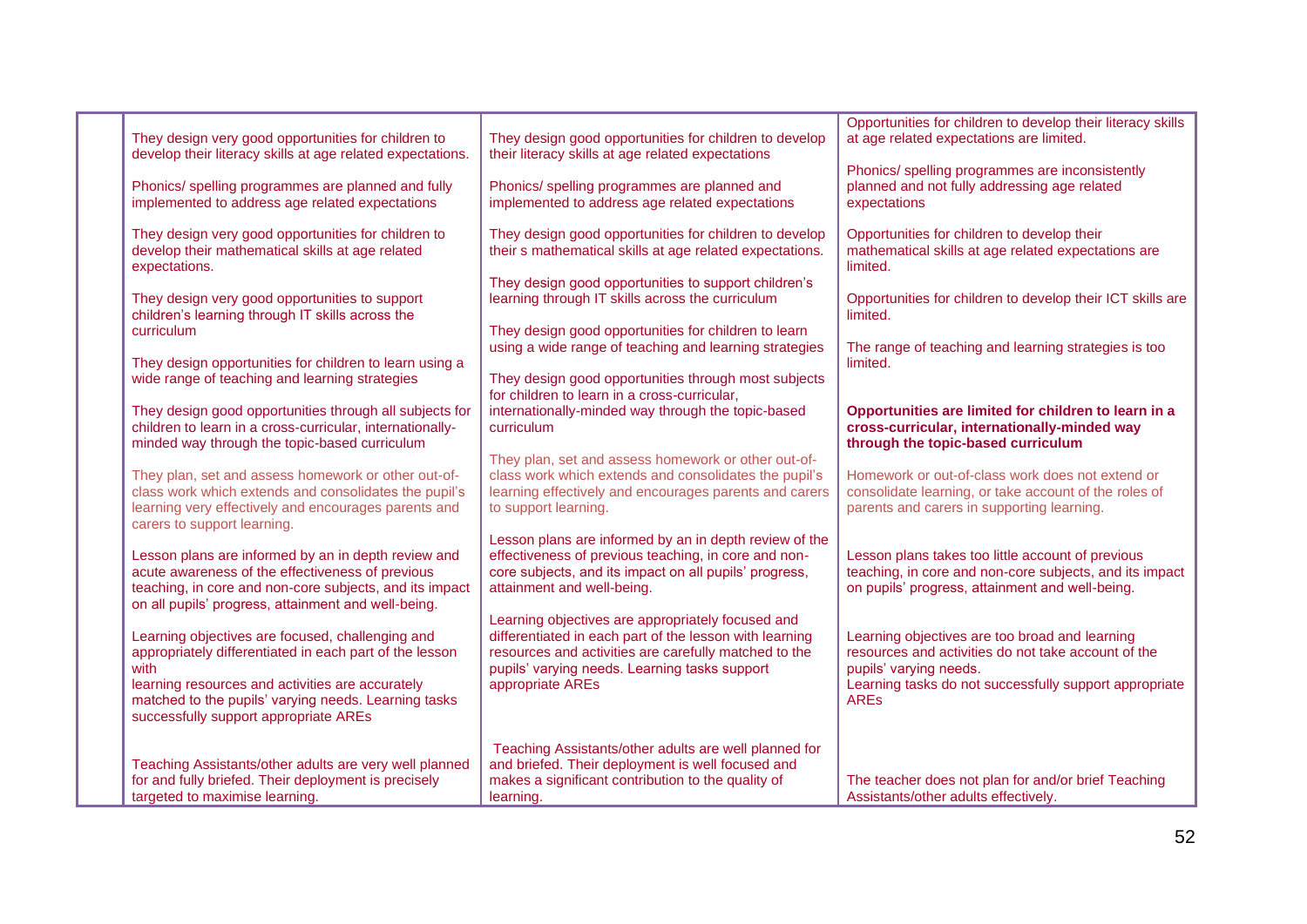|  | balance | The planning documents have detailed plans<br>which include:-<br>Medium term plans/subject plans<br>Short term daily plans<br>Group lists showing differentiation and<br>target group identification, which reflect<br>data and teacher observation<br>Class Timetable reflects the school's curriculum | The planning documents do not comply with school<br>expectations and content is incomplete |
|--|---------|---------------------------------------------------------------------------------------------------------------------------------------------------------------------------------------------------------------------------------------------------------------------------------------------------------|--------------------------------------------------------------------------------------------|
|--|---------|---------------------------------------------------------------------------------------------------------------------------------------------------------------------------------------------------------------------------------------------------------------------------------------------------------|--------------------------------------------------------------------------------------------|

# **Children's Learning**

| <b>Outstanding</b>                                                                                              | Good                                                                                                            | Inadequate                                                                                                                              |
|-----------------------------------------------------------------------------------------------------------------|-----------------------------------------------------------------------------------------------------------------|-----------------------------------------------------------------------------------------------------------------------------------------|
| Frequency of writing, including extended writing, fully                                                         | Frequency of writing, including extended writing, fully                                                         | Frequency of writing and lack of extended writing, does                                                                                 |
| supports very good writing outcomes                                                                             | supports good writing outcomes                                                                                  | not support good writing outcomes                                                                                                       |
| The balance of writing skills practice and independent/ cold                                                    | The balance of writing skills practice and independent/                                                         | The balance of writing skills practice and independent/                                                                                 |
| writing ensures very good progress                                                                              | cold writing ensures good progress                                                                              | cold writing does not support good progress                                                                                             |
| A very good range of genres provide very good mastery                                                           | A good range of genres provide good mastery                                                                     | The range of genres do not provide mastery                                                                                              |
| opportunities for children                                                                                      | opportunities for children                                                                                      | opportunities for children                                                                                                              |
| Work set provides very good progress opportunities towards                                                      | Work set provides good progress opportunities                                                                   | Work set does not provide progress sufficient                                                                                           |
| <b>AREs</b>                                                                                                     | towards AREs                                                                                                    | opportunities towards AREs                                                                                                              |
| Phonics/ spelling are having a very positive impact on                                                          | Phonics/ spelling are having a positive impact on                                                               | Phonics/ spelling are having a limited impact on                                                                                        |
| children's learning                                                                                             | children's learning                                                                                             | children's learning                                                                                                                     |
| Regular, purposeful handwriting practice is evident, resulting                                                  | Regular, purposeful handwriting practice is evident,                                                            | Regular, purposeful handwriting practice is not evident,                                                                                |
| in sustaining/ making very good progress                                                                        | resulting in sustaining/ making good progress                                                                   | resulting in poor progress                                                                                                              |
| Very good presentation and handwriting skills are promoted                                                      | Good presentation and handwriting skills are promoted                                                           | Presentation and handwriting skills are not promoted                                                                                    |
| and evident in all books                                                                                        | and evident in all books                                                                                        | and evident in books, resulting in poor progress                                                                                        |
| Very high expectations for Guided Reading tasks/responses<br>have a very positive impact on children's learning | <b>High expectations for Guided Reading</b><br>tasks/responses have a positive impact on children's<br>learning | Expectations for Guided Reading tasks/responses are<br>not challenging and do not have a very positive impact<br>on children's learning |
| Very high expectations for Reading Record responses have a                                                      | High expectations for Reading Record responses have                                                             | Expectations for Reading Record responses are not                                                                                       |
| very positive impact on children's learning and progress                                                        | a positive impact on children's learning and progress                                                           | challenging and progress is limited                                                                                                     |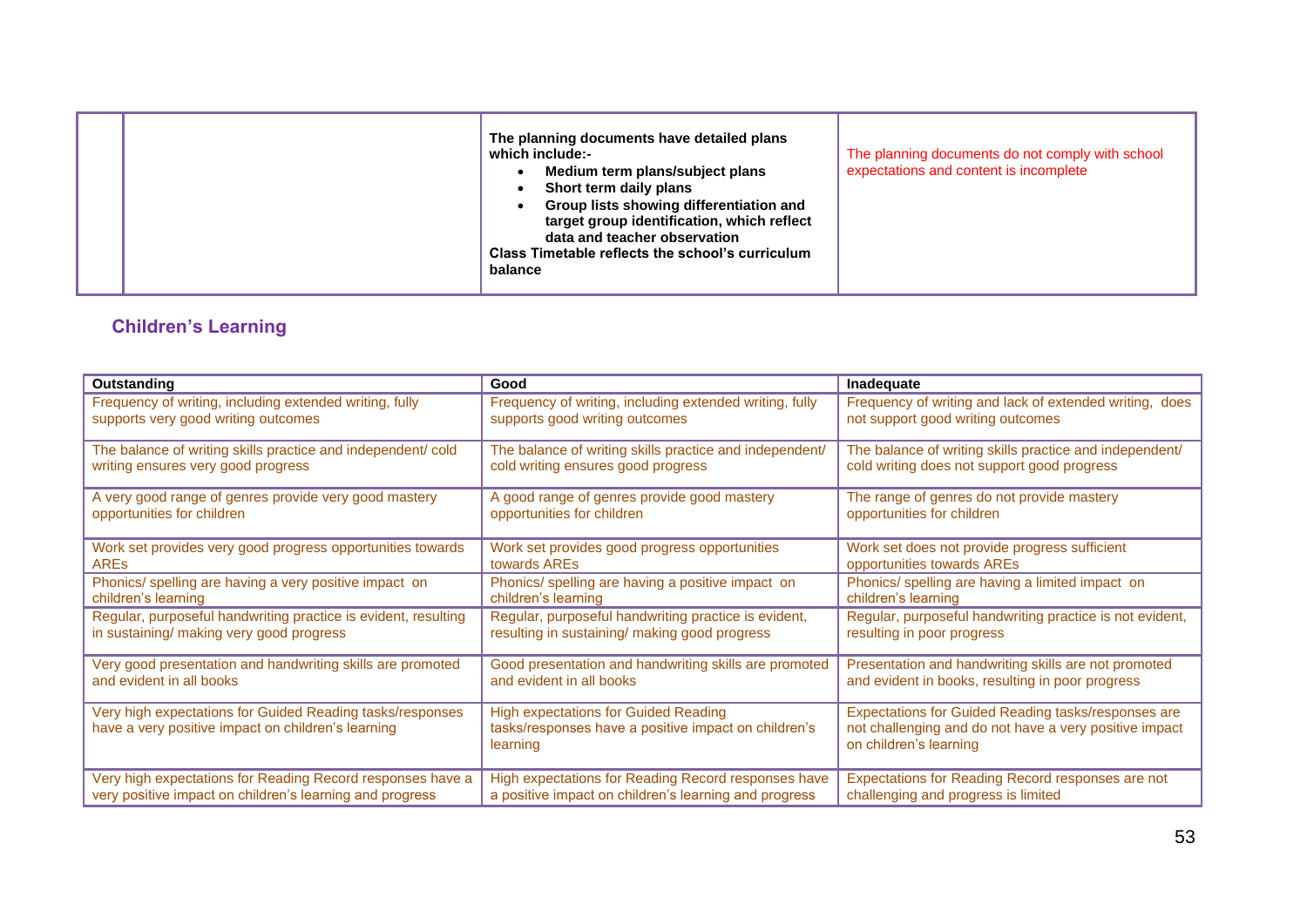| A very good balance between computation skills and using           | A good balance between computation skills and using           | The balance between computation skills and using and    |
|--------------------------------------------------------------------|---------------------------------------------------------------|---------------------------------------------------------|
| and applying provide very good mastery opportunities               | and applying provide good mastery opportunities               | applying does not provide mastery opportunities         |
| Work set provides very good progress opportunities towards         | Work set provides good progress opportunities                 | Work set does not provide progress opportunities        |
| <b>ARES</b>                                                        | towards AREs                                                  | towards AREs                                            |
| Thinking skills are very well developed and evidenced              | Thinking skills are well developed and evidenced              | Thinking skills are not well developed and evidenced    |
| Very good presentation skills are promoted and evident in<br>books | Good presentation skills are promoted and evident in<br>books | Presentation skills are not supported and promoted      |
| Very good evidence of SC1 and children's thinking skills           | Good evidence of SC1 and children's thinking skills           | Evidence of SC1 and children's thinking skills is not   |
| reflected in work                                                  | reflected in work                                             | reflected in work                                       |
| Regular opportunities for recording at an appropriate level are    | Regular opportunities for recording at an appropriate         | Regular opportunities for recording at an appropriate   |
| very well developed                                                | level are well developed                                      | level are not developed                                 |
| Very good presentation skills are promoted and evident in<br>books | Good presentation skills are promoted and evident in<br>books | Presentation skills are not supported and promoted      |
| Work set provides evidence of a high level of learning in all      | Work set provides evidence of a high level of learning        | Work set is not of sufficient quality to evidence an    |
| non-core subjects                                                  | in most non-core subjects                                     | appropriately high level of learning                    |
| Marking is supportive and challenging, which promotes very         | Marking is supportive and challenging, which promotes         | Marking is not supportive and challenging, and progress |
| good progress                                                      | good progress                                                 | is limited                                              |
| Children are expected to respond to constructive marking and       | Children are expected to respond to constructive              | Children are not expected to respond to constructive    |
| expectations are very high                                         | marking and expectations are high                             | marking and expectations are low                        |

| <b>Strengths</b> | <b>Areas for Development</b> |
|------------------|------------------------------|
|                  |                              |
|                  |                              |
|                  |                              |
|                  |                              |
|                  |                              |
|                  |                              |
|                  |                              |
|                  |                              |
|                  |                              |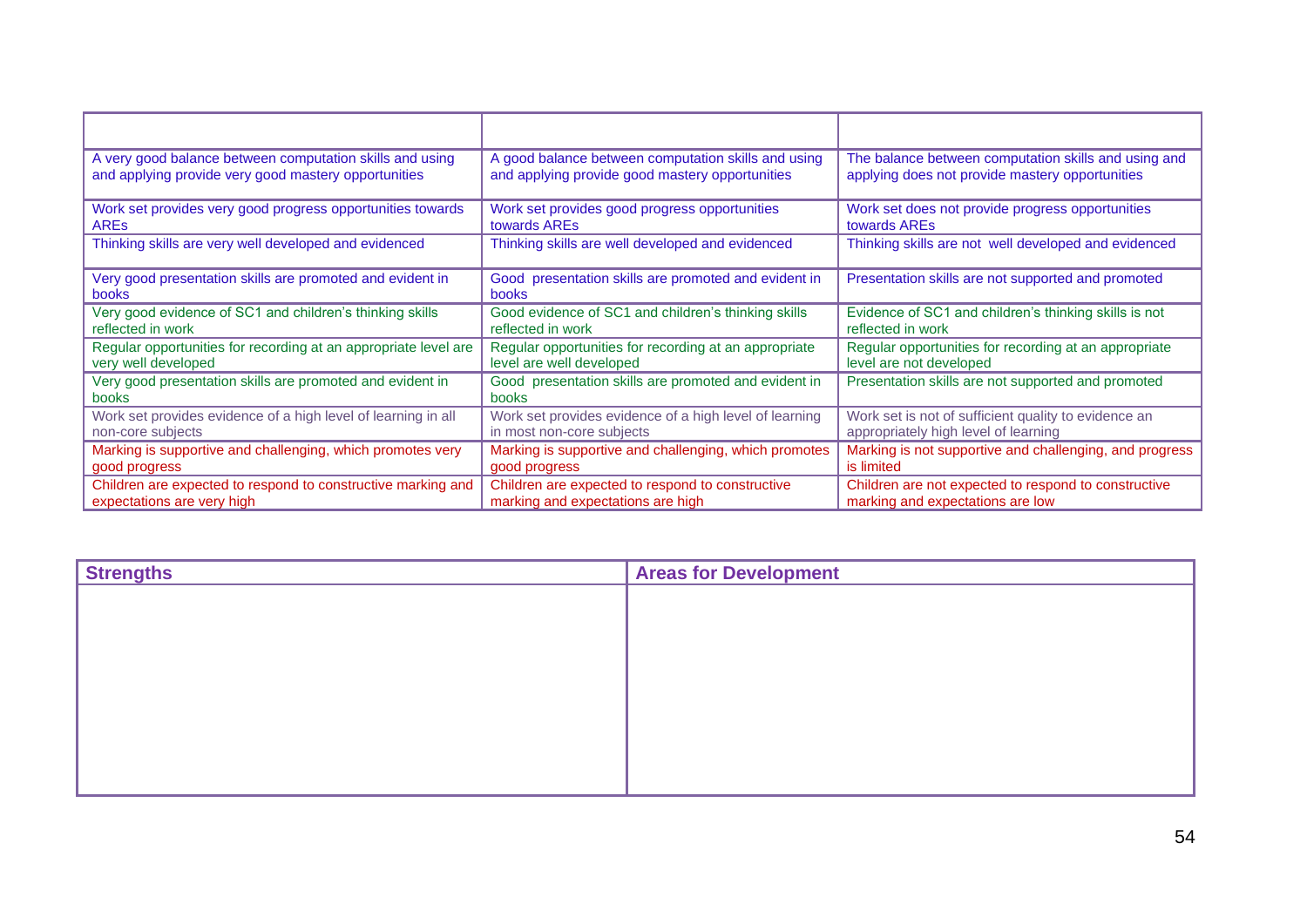|                         | (Teacher) Date: 2008              |
|-------------------------|-----------------------------------|
|                         | (Senior Leader) Date: ___________ |
|                         | (Head Teacher) Date: ____________ |
| <b>Teacher Comment:</b> |                                   |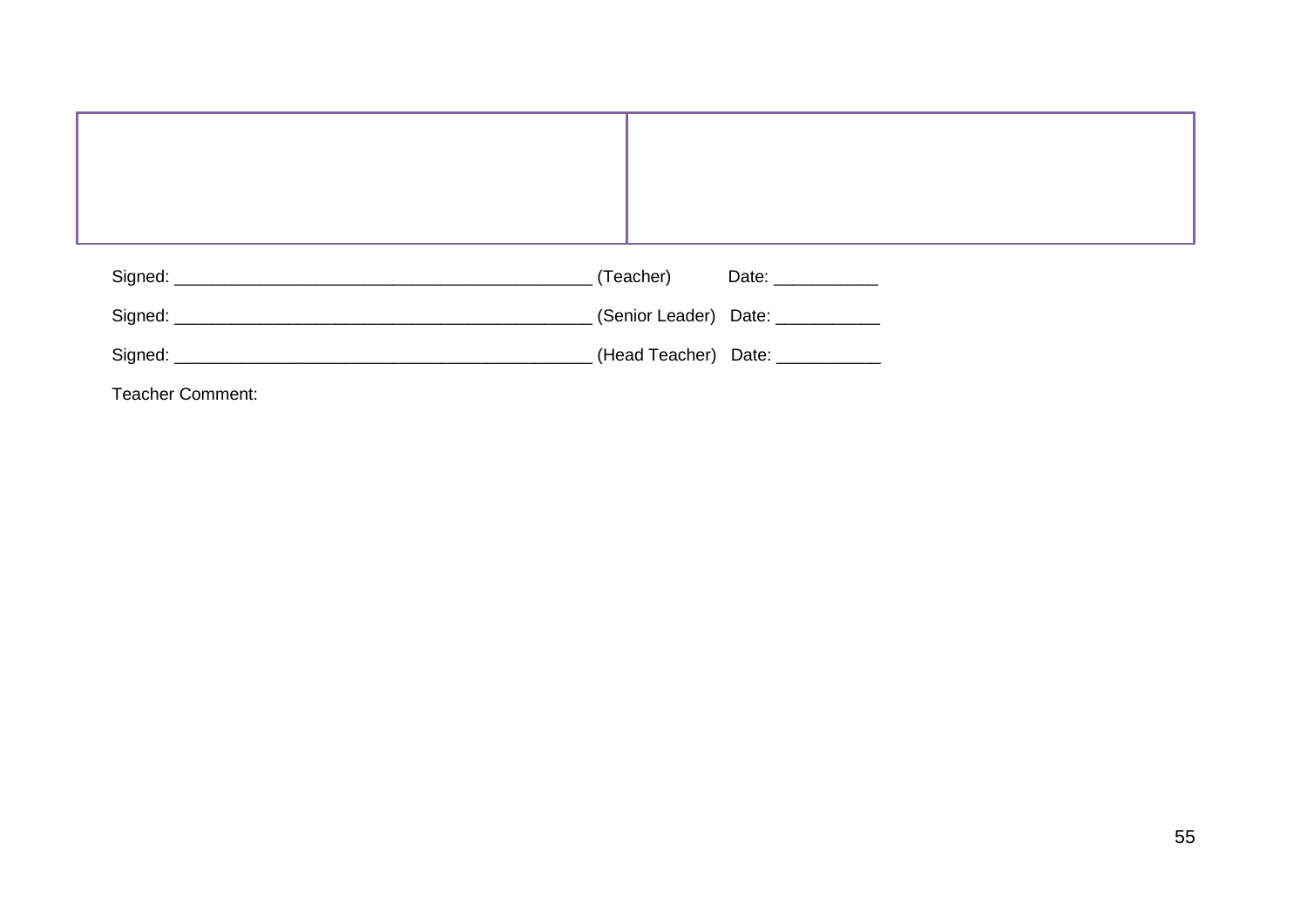# **Roundswell Community School Primary Academy Evaluation of Children's Learning & EYFS Teacher's Planning**

| Teacher:                                                                                                                                                                                                                                                                                                           | Date:                 |                |                                                                                                                                                                                                                                                                |
|--------------------------------------------------------------------------------------------------------------------------------------------------------------------------------------------------------------------------------------------------------------------------------------------------------------------|-----------------------|----------------|----------------------------------------------------------------------------------------------------------------------------------------------------------------------------------------------------------------------------------------------------------------|
| Year Group:                                                                                                                                                                                                                                                                                                        | <b>Senior Leader:</b> |                | Moderated by:<br>(if applicable)                                                                                                                                                                                                                               |
| Evidence base used in making the following<br>judgements:<br><b>Medium Term Plans</b><br><b>Daily Short Term Plans</b><br><b>Subject Plans</b><br><b>Objective Led Plans</b><br><b>Reading Records</b><br><b>Assessment Records/Learning Journeys</b><br><b>Wow Slips</b><br>Sample of Pupil Books (If applicable) |                       | 4.<br>5.<br>6. | Progress against previous planning evaluation: (please circle)<br>N.A. Very Good / Good / Satisfactory / Limited / No Progress<br>N.A. Very Good / Good / Satisfactory / Limited / No Progress<br>N.A. Very Good / Good / Satisfactory / Limited / No Progress |

#### **Planning:**

| Outstanding                                                                                                                                                                                                                                | Good                                                                                                                                                                                                                                 | Inadeguate                                                                                                                                              |
|--------------------------------------------------------------------------------------------------------------------------------------------------------------------------------------------------------------------------------------------|--------------------------------------------------------------------------------------------------------------------------------------------------------------------------------------------------------------------------------------|---------------------------------------------------------------------------------------------------------------------------------------------------------|
| They make very effective personalised provision for<br>those they teach, including Pupil Premium, those for<br>whom English is an additional language, more able<br>pupils or those who have special educational needs or<br>disabilities. | They make effective personalised provision for those<br>they teach, including Pupil Premium those for whom<br>English is an additional language, more able pupils or<br>those who have special educational needs or<br>disabilities. | They have very limited understanding of how to make<br>effective personalised provision for those they teach.                                           |
| They plan for progression across the age and ability<br>range, consistently designing very effective learning<br>sequences which respond to evaluations of learning                                                                        | They plan for progression across the age and ability<br>range, consistently designing effective learning<br>sequences which respond to evaluations of learning                                                                       | They do not plan for progression and learning<br>sequences within and across lessons/sessions are not<br>effective; evaluations do not inform teaching. |
| The planned learning sequences ensure that the<br>subject matter is accessible to pupils at the different<br>stages in their learning and that very good progress is<br>made.                                                              | The planned learning sequences ensure that the<br>subject matter is accessible to pupils at the different<br>stages in their learning and that good progress is<br>made.                                                             | The planned learning sequences do not make the<br>subject matter accessible to most pupils and limited<br>progress is made.                             |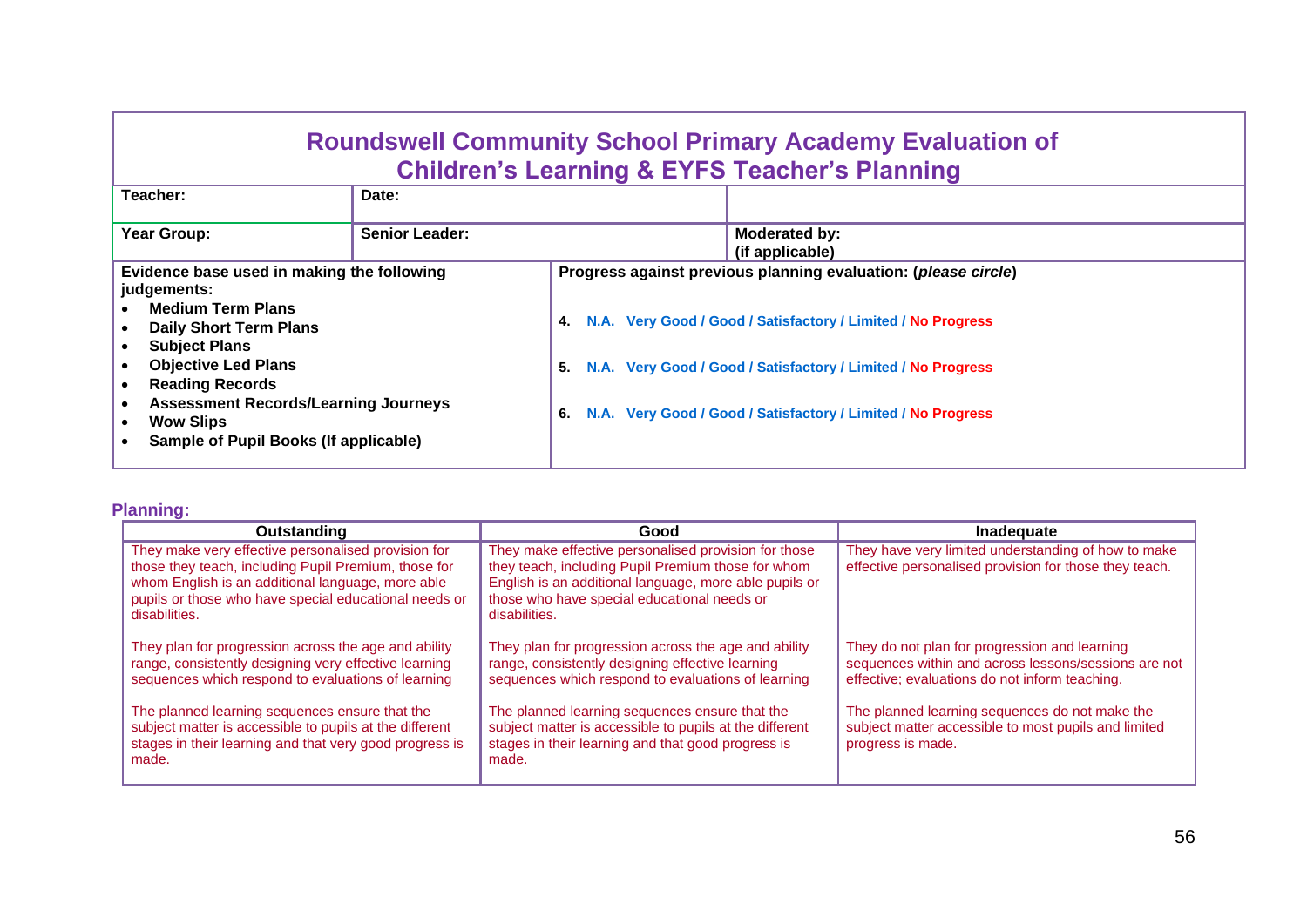| They design very good opportunities for children to<br>develop their literacy skills at age related expectations.                                                                                   | They design good opportunities for children to develop<br>their literacy skills at age related expectations                                                                                    | Opportunities for children to develop their literacy skills<br>at age related expectations are limited.                                                 |
|-----------------------------------------------------------------------------------------------------------------------------------------------------------------------------------------------------|------------------------------------------------------------------------------------------------------------------------------------------------------------------------------------------------|---------------------------------------------------------------------------------------------------------------------------------------------------------|
| Phonics/ spelling programmes are planned and fully<br>implemented to address age related expectations                                                                                               | Phonics/ spelling programmes are planned and<br>implemented to address age related expectations                                                                                                | Phonics/ spelling programmes are inconsistently<br>planned and not fully addressing age related<br>expectations                                         |
| They design very good opportunities for children to<br>develop their mathematical skills at age related<br>expectations.                                                                            | They design good opportunities for children to develop<br>their s mathematical skills at age related expectations.                                                                             | Opportunities for children to develop their<br>mathematical skills at age related expectations are<br>limited.                                          |
| They design very good opportunities to support<br>children's learning through IT skills across the<br>curriculum                                                                                    | They design good opportunities to support children's<br>learning through IT skills across the curriculum<br>They design good opportunities for children to develop                             | Opportunities for children to develop their ICT skills are<br>limited.                                                                                  |
| They design very good opportunities for children to<br>develop their communication and language skills<br>across the curriculum                                                                     | their communication and language skills across the<br>curriculum                                                                                                                               | Opportunities for children to develop their<br>communication and language skills are limited.                                                           |
| They design opportunities for children to learn using a<br>wide range of teaching and learning strategies                                                                                           | They design good opportunities for children to learn<br>using a wide range of teaching and learning strategies                                                                                 | The range of teaching and learning strategies is too<br>limited.                                                                                        |
| They plan, set and assess homework or other out-of-<br>class work which extends and consolidates the pupil's<br>learning very effectively and encourages parents and<br>carers to support learning. | They plan, set and assess homework or other out-of-<br>class work which extends and consolidates the pupil's<br>learning effectively and encourages parents and carers<br>to support learning. | Homework or out-of-class work does not extend or<br>consolidate learning, or take account of the roles of<br>parents and carers in supporting learning. |
| Lesson plans are informed by an in depth review and<br>acute awareness of the effectiveness of previous<br>teaching and its impact on all pupils' progress,<br>attainment and well-being.           | Lesson plans are informed by an in depth review of the<br>effectiveness of previous teaching and its impact on all<br>pupils' progress, attainment and well-being.                             | Lesson plans takes too little account of previous<br>teaching and its impact on pupils' progress, attainment<br>and well-being.                         |
| Learning tasks successfully support appropriate AREs                                                                                                                                                | Learning tasks support appropriate AREs                                                                                                                                                        | Learning tasks do not successfully support appropriate                                                                                                  |
| Lesson planning can be clearly linked to recent and                                                                                                                                                 | Lesson planning can be linked to assessment and this<br>supports children's learning and development, many                                                                                     | <b>AREs</b>                                                                                                                                             |
| rigorous assessment in order to support children's<br>learning and development, so that all activities and<br>experiences meet their needs.                                                         | activities and experiences meet their needs.                                                                                                                                                   | Lesson plans do not take into account recent<br>assessment and activities set do not take account of<br>the children's current needs.                   |
| Lesson planning and assessment frequently shows                                                                                                                                                     | Lesson planning and assessment occasionally shows<br>contributions from the teacher and other adults within                                                                                    |                                                                                                                                                         |
| varied contributions from the teacher and other adults<br>within the setting.                                                                                                                       | the setting.                                                                                                                                                                                   | Lesson planning and assessment only shows<br>contribution from the class teacher.                                                                       |
|                                                                                                                                                                                                     | Teaching Assistants/other adults are well planned for<br>and briefed. Their deployment is well focused and                                                                                     |                                                                                                                                                         |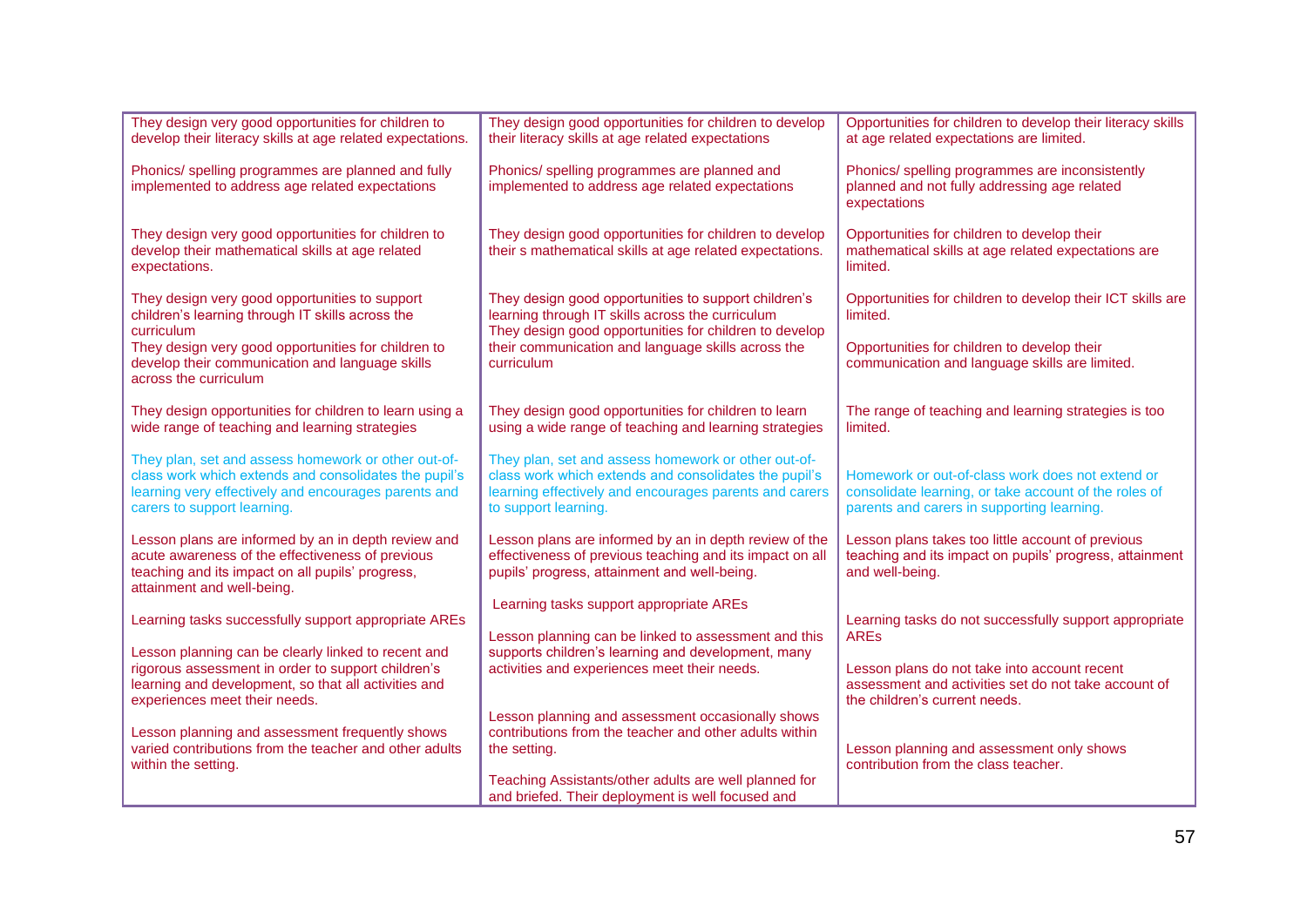| Teaching Assistants/other adults are very well planned<br>for and fully briefed. Their deployment is precisely<br>targeted to maximise learning. | makes a significant contribution to the quality of<br>learning. | The teacher does not plan for and/or brief Teaching<br>Assistants/other adults effectively. |
|--------------------------------------------------------------------------------------------------------------------------------------------------|-----------------------------------------------------------------|---------------------------------------------------------------------------------------------|
|                                                                                                                                                  |                                                                 | The planning documents do not comply with school<br>expectations and content is incomplete  |

## **Children's Learning**

| Outstanding                                                                                                                                                                                 | Good                                                                                                                                                                 | Inadequate                                                                                                        |
|---------------------------------------------------------------------------------------------------------------------------------------------------------------------------------------------|----------------------------------------------------------------------------------------------------------------------------------------------------------------------|-------------------------------------------------------------------------------------------------------------------|
| Frequency of writing opportunities fully supports very                                                                                                                                      | Frequency of writing opportunities promotes good writing                                                                                                             | Frequency of writing opportunities does not support good                                                          |
| good writing outcomes                                                                                                                                                                       | outcomes                                                                                                                                                             | writing outcomes                                                                                                  |
| Phonics/ spelling are having a very positive impact on                                                                                                                                      | Phonics/ spelling are having a positive impact on                                                                                                                    | Phonics/ spelling are having a limited impact on                                                                  |
| children's learning                                                                                                                                                                         | children's learning                                                                                                                                                  | children's learning                                                                                               |
| Regular, purposeful Physical Development and Fine<br>Motor practice is evident, resulting in sustaining/making<br>very good progress                                                        | Regular, purposeful Physical Development and Fine<br>Motor practice is evident, resulting in sustaining/making<br>good progress                                      | Regular, purposeful Physical Development and Fine<br>Motor practice is not evident, resulting in poor progress    |
| Regular opportunities for recording at an appropriate level                                                                                                                                 | Regular opportunities for recording at an appropriate level                                                                                                          | Regular opportunities for recording at an appropriate level                                                       |
| are very well developed                                                                                                                                                                     | are well developed                                                                                                                                                   | are not developed                                                                                                 |
| Very high expectations for Reading Record engagement<br>during home learning have a very positive impact on<br>children's learning and progress                                             | High expectations for Reading Record engagement<br>during home learning have a positive impact on children's<br>learning and progress                                | <b>Expectations for Reading Record engagement during</b><br>home learning are not evident and progress is limited |
| Work set provides very good progress opportunities                                                                                                                                          | Work set provides good progress opportunities towards                                                                                                                | Work set does not provide progress opportunities towards                                                          |
| towards AREs                                                                                                                                                                                | <b>ARES</b>                                                                                                                                                          | <b>ARES</b>                                                                                                       |
| Very high expectations for parents to engage and share<br>their child's home learning experiences are regularly<br>evident with WOW slips, e-mails and work/activities sent<br>in from home | High expectations for parents to share their child's home<br>learning experiences are evident with some WOW slips,<br>e-mails and work/activities sent in from home. | Expectations for parents to share their child's home<br>learning experiences are not clearly evident.             |
| Evidence of children regularly participating in a range of                                                                                                                                  | Evidence of children participating in a range of activities                                                                                                          | Very little evidence of children participating in a range of                                                      |
| activities and experiences can be clearly seen on EExAT                                                                                                                                     | and experiences can be clearly seen on EExAT                                                                                                                         | activities and experiences can be seen on EExAT                                                                   |

| <b>CL.</b><br>$\cdot$ oud. $\cdot$ | Arage<br>s for Devels<br>$\sim$ $\sim$ $\sim$ $\sim$ $\sim$ $\sim$<br>nopment<br>саэ<br><b>A</b> |
|------------------------------------|--------------------------------------------------------------------------------------------------|
|                                    |                                                                                                  |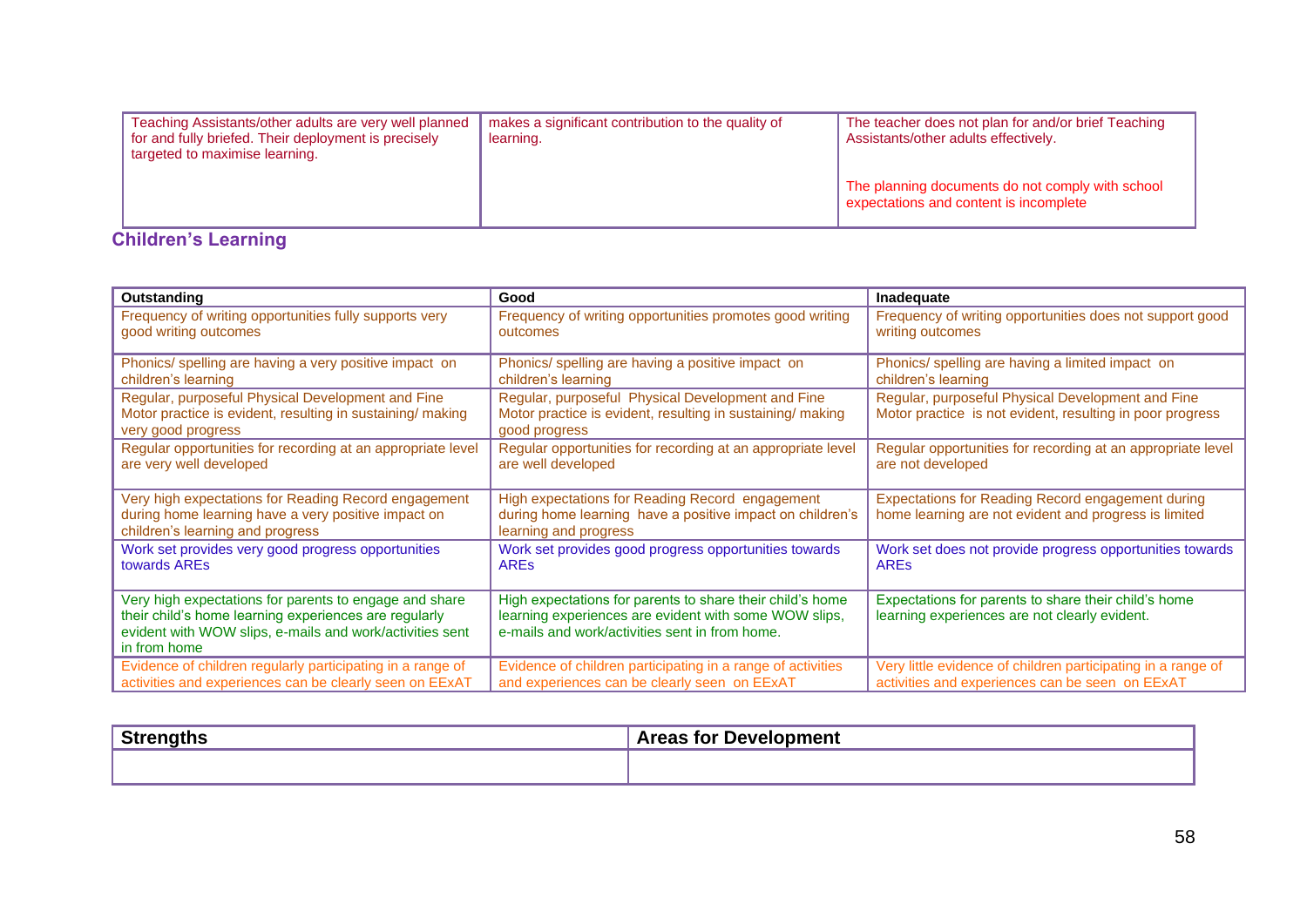| Signed, Management and Communications of the Signed, | (Teacher)             | Date: _____________ |
|------------------------------------------------------|-----------------------|---------------------|
| Signed,                                              | (Senior Leader) Date: |                     |
| Signed,                                              | (Head Teacher) Date:  |                     |
|                                                      |                       |                     |

Teacher Comment:

| Lesson Observation Form - New Teacher Standards 2012: QTS (revised 2015-16) |                          |                                                                        |  |  |
|-----------------------------------------------------------------------------|--------------------------|------------------------------------------------------------------------|--|--|
| Teacher:                                                                    | Date:                    | Time in Lesson:                                                        |  |  |
| <b>Observer:</b>                                                            | Year Group:              | <b>Subject / EYFS Area Learning:</b>                                   |  |  |
| <b>Lesson Aims:</b>                                                         | <b>Ability Grouping:</b> |                                                                        |  |  |
|                                                                             |                          |                                                                        |  |  |
| Observation Foci: (identified from previous lesson observation)             |                          | Progress in Observation Foci: (please circle)                          |  |  |
|                                                                             |                          | N.A. Very Good / Good / Satisfactory / Limited / No<br><b>Progress</b> |  |  |
|                                                                             |                          | N.A. Very Good / Good / Satisfactory / Limited / No<br><b>Progress</b> |  |  |
|                                                                             |                          | N.A. Very Good / Good / Satisfactory / Limited / No<br><b>Progress</b> |  |  |

**Planning (Teacher Standards section 4) 'struggle' is taking pupils beyond what they can do, know or understand to apply their thinking to a new situation or problem to gain improved skills, understanding and knowledge**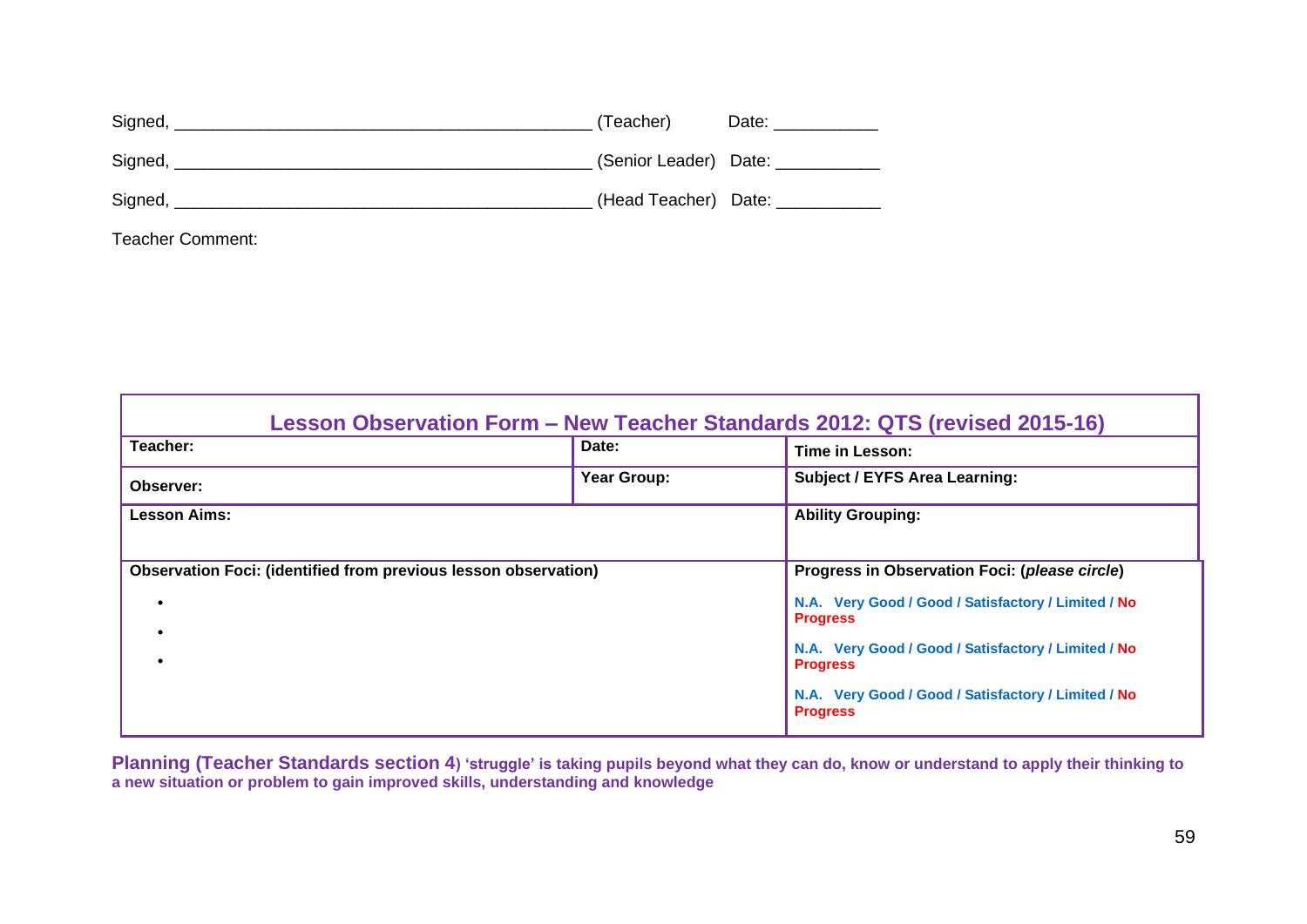| <b>Std</b>           | Grade $1 \sim$ Outstanding                                                                                                                                                               | Grade $2 \sim$ Good                                                                                                                                                                | Grade $3 \sim$ Requires<br>Improvement                                                                                                                                                        | Grade $4 \sim$ Inadequate                                                                                                                                                            |
|----------------------|------------------------------------------------------------------------------------------------------------------------------------------------------------------------------------------|------------------------------------------------------------------------------------------------------------------------------------------------------------------------------------|-----------------------------------------------------------------------------------------------------------------------------------------------------------------------------------------------|--------------------------------------------------------------------------------------------------------------------------------------------------------------------------------------|
| 4a<br>2 <sub>b</sub> | They design very engaging, very<br>creative and highly effective learning<br>sequences within and across lessons<br>which promote outstanding progress.                                  | They design engaging, creative and<br>very well structured learning<br>sequences within and across lessons<br>which promote good progress.                                         | They design structured, but limiting<br>learning sequences within and across<br>lessons which little progress.                                                                                | Planned learning sequences<br>within and across lessons are<br>inappropriate and do not promote<br>progress.                                                                         |
| 1 <sub>b</sub>       | Learning objectives very well<br>defined for each part of the lesson<br>and very effectively differentiated<br>and very challenging, ensuring that<br>all learners engage in 'struggle'. | Learning objectives are focused,<br>effectively differentiated and<br>challenging, encouraging most<br>learners engage in 'struggle'                                               | Learning objectives are<br>inappropriately focused,<br>insufficiently differentiated, offering<br>little challenge, and only<br>encouraging some learners to<br>engage in 'struggle'.         | Learning objectives are too broad,<br>or insufficiently challenging.<br>Learners do not engage in 'struggle'<br>and hence make little progress.                                      |
| 2 <sub>b</sub>       | Learning resources and activities are<br>very carefully matched to the children's<br>varying needs. All children make<br>outstanding progress.                                           | Learning resources and activities are<br>carefully matched to the children's<br>varying needs. All children make good<br>progress.                                                 | Learning resources and activities are<br>not appropriately differentiated. Only<br>some children make good progress.                                                                          | <b>Learning resources and activities</b><br>do not take account of the<br>children's varying needs and<br>some/or most children make little or                                       |
| 1a                   | Potential risks to safety (including<br>e-safety) are recognised and<br>addressed very effectively.                                                                                      | Potential risks to safety (including<br>e-safety) are recognised and<br>addressed effectively.                                                                                     | Potential risks to safety (including<br>e-safety) are recognised but not<br>addressed with adequate support<br>for the children. No direct harm                                               | no progress.<br>Insufficient consideration is given<br>to safety, including e-safety.<br>Children are placed in danger. (Alert                                                       |
| 8c                   | Teaching Assistant/other adults<br>deployment is very well planned for<br>and they are fully briefed for their role.                                                                     | Teaching Assistants/other adults are<br>well planned for and briefed. Teaching<br>Assistant/other adults deployment is<br>well planned for and they are briefed<br>for their role. | comes to the children<br>Teaching Assistants/other adults<br>deployment is planned for and they are<br>briefed for their role. There is limited<br>understanding of the intended<br>learning. | <b>Head Teacher or Leader of School</b><br><i>immediately)</i><br>The teacher does not plan for the<br>deployment of and/or brief Teaching<br>Assistants/other adults appropriately. |

### **Teaching and Learning (Teaching Standards Sections 2, 4, 5, 8)**

| Std                  | Grade $1 \sim$ Outstanding                                                                                                                                                                                         | Grade $2 \sim$ Good                                                                                                                                                               | Grade $3 \sim$ Requires Improvement                                                                                                                                                | Grade $4 \sim$ Inadequate                                                                                                                                                                               |
|----------------------|--------------------------------------------------------------------------------------------------------------------------------------------------------------------------------------------------------------------|-----------------------------------------------------------------------------------------------------------------------------------------------------------------------------------|------------------------------------------------------------------------------------------------------------------------------------------------------------------------------------|---------------------------------------------------------------------------------------------------------------------------------------------------------------------------------------------------------|
| 4a<br>2 <sub>b</sub> | Learning objectives are explained<br>very clearly, with reference to explicit<br>success criteria, and reinforced at<br>key points in the lesson / session<br>resulting in outstanding progress for<br>all pupils. | Learning objectives are explained<br>clearly within the lesson / session<br>with success criteria and reinforced<br>appropriately, resulting in good<br>progress for most pupils. | Learning objectives are communicated<br>within the lesson / session, but<br>understanding of the intended learning is<br>limited resulting in limited progress for<br>most pupils. | Learning objectives are not<br>communicated clearly or reviewed<br>appropriately at any stage of the<br>lesson / session. The lesson / session<br>lacks a clear direction. Progress is<br>very limited. |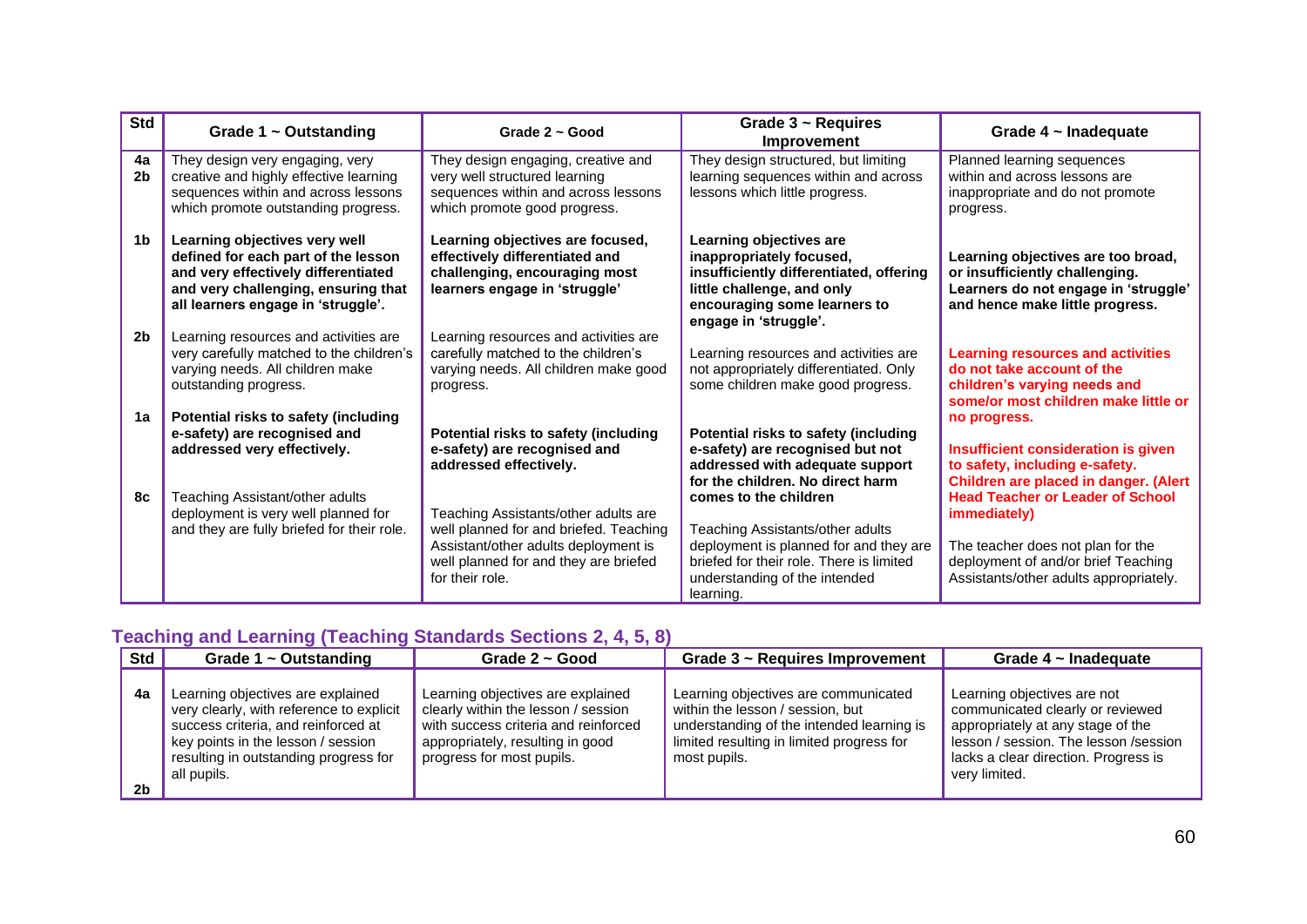| 4a             | Prior knowledge, achievement and<br>experience are built upon very<br>successfully and concepts and<br>processes are developed very<br>effectively.                                                                                                | Prior knowledge, achievement and<br>experience are built upon<br>successfully and concepts and<br>processes are developed.                                                                              | An attempt to build on prior<br>knowledge, achievement and<br>experience is made,<br>but concepts and processes are<br>insufficiently developed.                                                              | The teacher does not build<br>sufficiently on the pupils' prior<br>knowledge and achievement.<br>Development of concepts and<br>processes is very limited.         |
|----------------|----------------------------------------------------------------------------------------------------------------------------------------------------------------------------------------------------------------------------------------------------|---------------------------------------------------------------------------------------------------------------------------------------------------------------------------------------------------------|---------------------------------------------------------------------------------------------------------------------------------------------------------------------------------------------------------------|--------------------------------------------------------------------------------------------------------------------------------------------------------------------|
| 4a             | Skills and concepts are very well<br>explained and where appropriate<br>modelled very clearly and logically<br>throughout the lesson/session.                                                                                                      | Skills and concepts are explained<br>and modelled clearly and logically<br>throughout the lesson / session.                                                                                             | Skills and concepts are explained, but<br>there is evidence of some confusion in the<br>lesson / session.                                                                                                     | Skills and concepts are not explained<br>clearly enough. There is considerable<br>confusion over the intended learning<br>throughout the session/lesson.           |
| 5a             | Teaching encourages all pupils to<br>learn new skills and concepts<br>through enthusiastically engaging<br>in the 'struggle'.                                                                                                                      | Teaching encourages the vast<br>majority of pupils to learn new<br>skills and concepts through<br>engaging in the 'struggle'.                                                                           | Teaching encourages some pupils to<br>learn new skills and concepts through<br>'struggle'                                                                                                                     | Teaching is over scaffolded and<br>limits learning. Pupils learn little<br>which is new to them.                                                                   |
| 5d<br>5a       | A very good range of teaching<br>strategies is used (including IT where<br>appropriate) to engage and support<br>pupils, catering very effectively for<br>their varying needs.                                                                     | A good range of teaching strategies<br>is used (including ICT where<br>appropriate) to engage and support<br>pupils, catering effectively for their<br>varying needs.                                   | A range of teaching strategies is used<br>(including ICT where appropriate) to<br>engage and support pupils, but they do<br>not sufficiently meet the needs of the<br>children.                               | A limited range of strategies is used<br>and pupils are not engaged or<br>supported appropriately. Progress is<br>very limited                                     |
|                | Targeted, differentiated and<br>probing questions are used very<br>effectively to explore previous<br>learning and develop current<br>understanding. Pupils have to<br>really 'dig deep' to respond to<br>many questions.                          | <b>Targeted and differentiated</b><br>questions are used effectively to<br>revise previous learning and<br>develop current understanding.<br>Pupils have to 'dig deep' to<br>respond to some questions. | <b>Targeted and differentiated questions</b><br>are used to revise previous learning<br>and develop current understanding,<br>but the pupil responses are limited and<br>do not require pupils to dig deeper. | Questions do not cater sufficiently<br>for different learning needs or<br>abilities. Questions do not illicit<br>further learning often being closed<br>questions. |
| Std            | Grade 1 ~ Outstanding                                                                                                                                                                                                                              | Grade 2 ~ Good                                                                                                                                                                                          | Grade 3 ~ Requires Improvement                                                                                                                                                                                | Grade $4 \sim$ Inadequate                                                                                                                                          |
| 4b             | Teaching encourages pupils to reflect<br>critically, generate their own<br>questions, discuss and evaluate<br>ideas. Pupils may interrupt<br>sessions/lessons to comment on their<br>lack of understanding through a<br>desire to improve further. | Teaching encourages pupils to<br>reflect, discuss and evaluate the<br>ideas of others. Pupils may<br>independently enquire to further<br>understanding.                                                 | Teaching encourages pupils to reflect and<br>participate in discussion, but the<br>opportunities are limited and do not<br>engage children sufficiently.                                                      | Teaching lacks opportunities for<br>children to participate in discussion. As<br>a result learning is not promoted.                                                |
| 3b<br>4b<br>7c | Teaching is imaginative and<br>inspiring. The majority of pupils<br>are highly motivated and work<br>enthusiastically.                                                                                                                             | Teaching is engaging and<br>motivating. The majority of pupils<br>work enthusiastically                                                                                                                 | Teaching encourages pupils to enjoy<br>learning, the majority remain engaged<br>but some pupils are off task.                                                                                                 | Teaching does not encourage<br>pupils to enjoy learning and fails to<br>capture their interest. Many pupils<br>are off task.                                       |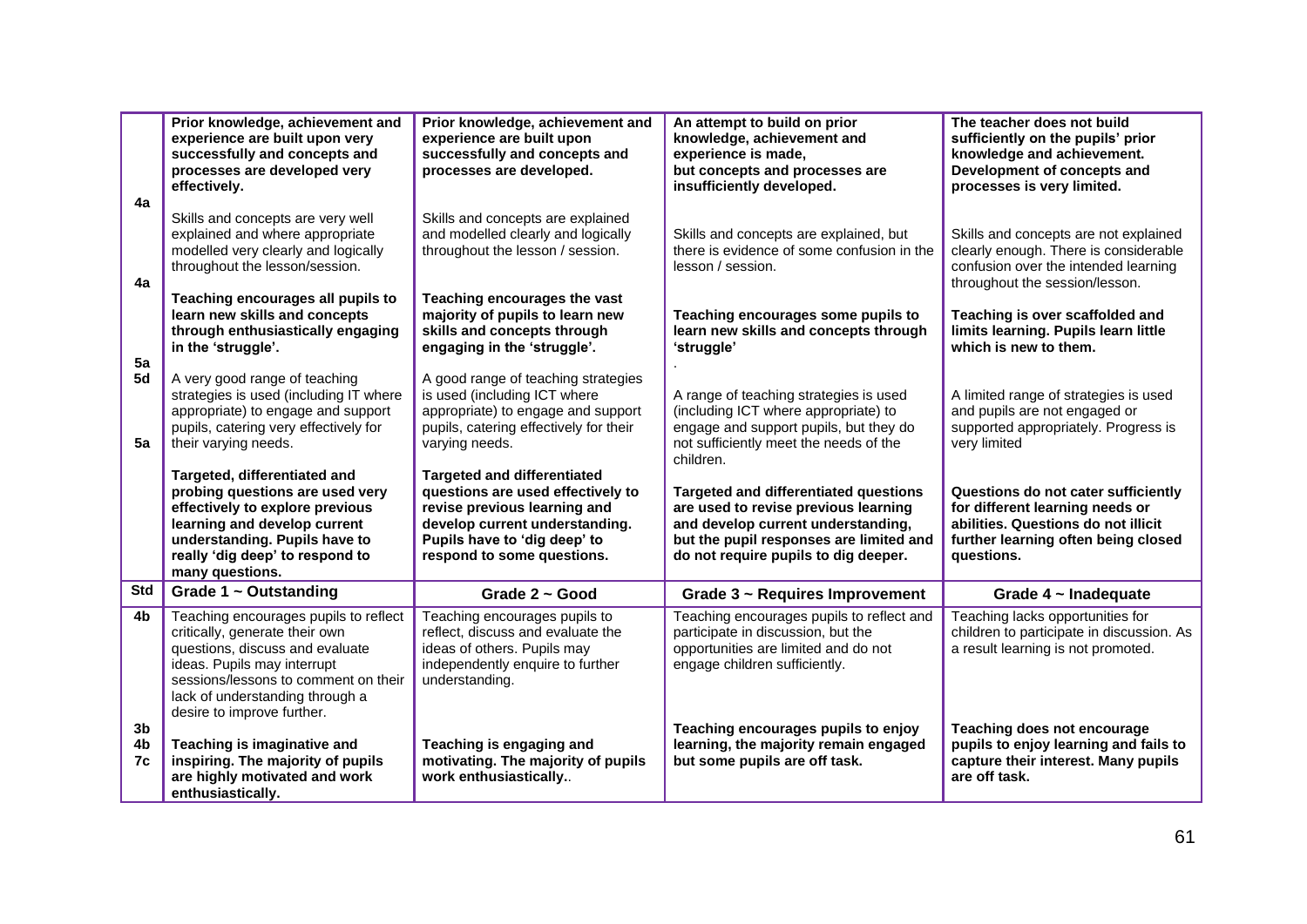| and take the lead in teaching<br>is good.<br>points ensuring learning is<br>outstanding. |
|------------------------------------------------------------------------------------------|
|------------------------------------------------------------------------------------------|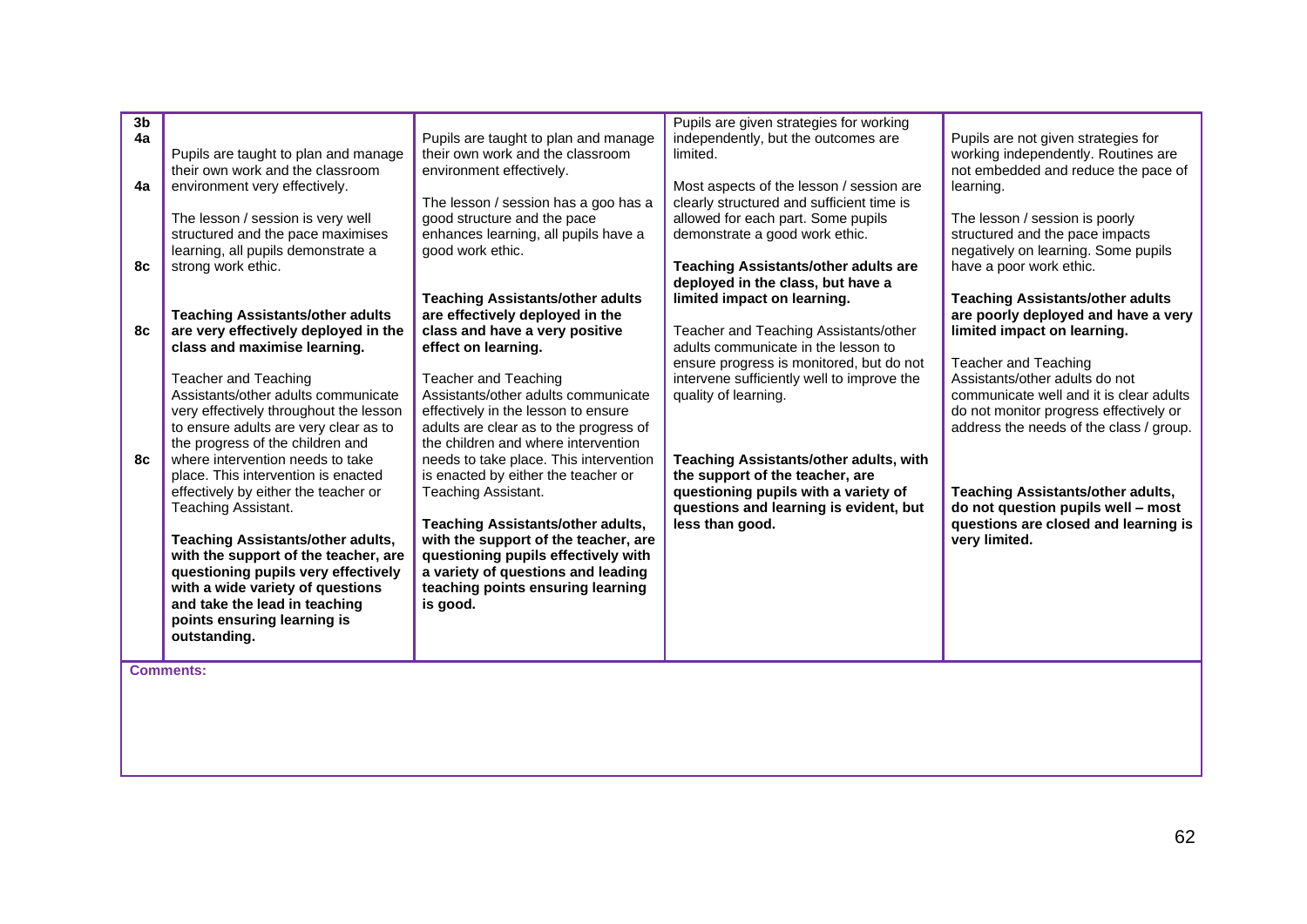## **Assessment (Teaching Standards Section 6)**

|    | Grade $1 \sim$ Outstanding                                                                                                                                                                                                                                                                | Grade 2 ~ Good                                                                                                                                                                                                                                           | Grade 3 ~ Requires Improvement                                                                                                                                                                                       | Grade $4 \sim$ Inadequate                                                                                                                                                         |
|----|-------------------------------------------------------------------------------------------------------------------------------------------------------------------------------------------------------------------------------------------------------------------------------------------|----------------------------------------------------------------------------------------------------------------------------------------------------------------------------------------------------------------------------------------------------------|----------------------------------------------------------------------------------------------------------------------------------------------------------------------------------------------------------------------|-----------------------------------------------------------------------------------------------------------------------------------------------------------------------------------|
| 6a | Observation, targeted questioning<br>and discussion are used very<br>effectively to monitor and assess<br>individual progress against the<br>success criteria. Insights gained,<br>inform teaching. The impact on<br>learning is very strong.                                             | Observation, questioning and<br>discussion are used effectively to<br>monitor and assess progress<br>against the learning objectives.<br>Insights gained, inform teaching.<br>The impact improves learning.                                              | Observation, questioning and discussion are<br>used to monitor and assess progress<br>against the learning objectives. Some<br>insights gained, inform teaching, but the<br>impact is limited.                       | Progress against learning objectives is<br>not monitored sufficiently.                                                                                                            |
| 6d | Learning is reinforced and<br>extended very effectively during<br>lessons through detailed,<br>accurate, constructive and<br>supportive feedback against clear<br>success criteria (Orally or                                                                                             | Learning is reinforced and<br>extended effectively during<br>lessons through accurate and<br>constructive feedback against the<br>success criteria (orally or<br>written).                                                                               | Some learning is reinforced and extended<br>during lessons through accurate and<br>constructive feedback against the<br>planned learning objectives, but some<br>learning is left unchecked. (orally or<br>written). | <b>Constructive feedback during</b><br>lessons is limited and learning, as a<br>result is limited (orally and written).                                                           |
| 6c | written).<br>Teachers monitor the class very<br>effectively, identifying<br>misconceptions and addressing                                                                                                                                                                                 | Teachers monitor the class<br>effectively, identifying<br>misconceptions and addressing<br>them either individually and / or as a                                                                                                                        | Teachers monitor the class, identifying some<br>misconceptions and addressing them with<br>individuals / group or class. The outcomes of<br>intervention do not impact sufficiently on the<br>learning.              | Teachers do not effectively monitor the<br>class and misconceptions are not<br>effectively identified or addressed.<br>Learning is very limited.                                  |
| 2c | them either individually and / or as a<br>group or class. The outcomes push<br>learning to its maximum.<br>Pupils engage in structured,<br>focused reflection on their<br>progress and emerging needs,<br>through self and peer<br>assessment against detailed<br>success criteria (where | group or class. The outcomes<br>ensure good learning.<br>Pupils reflect on their progress<br>and emerging needs, through self<br>and peer assessment against<br>clear success criteria (where<br>appropriate). This has a positive<br>effect on learning | Pupils are encouraged, to reflect on their<br>progress and emerging needs, through<br>self and/or peer assessment against the<br>learning objective (where appropriate)<br>but the impact is limited.                | Opportunities are not given for<br>pupils to reflect on their progress<br>through peer or self-assessment.                                                                        |
| 6c | appropriate). This has a very<br>positive effect on learning<br>The teacher uses guided work very<br>effectively using assessment                                                                                                                                                         | The teacher uses guided work<br>effectively using assessment to<br>inform their next steps. Accurate<br>comments are recorded in the                                                                                                                     | The teacher uses guided work to make<br>comments about pupil's assessment. These<br>comments lack detail and are largely<br>descriptive.(where appropriate.)                                                         | The teacher does not use the guided<br>books effectively (where appropriate)<br>either not commenting or commenting<br>only on what they saw - a description<br>of what happened. |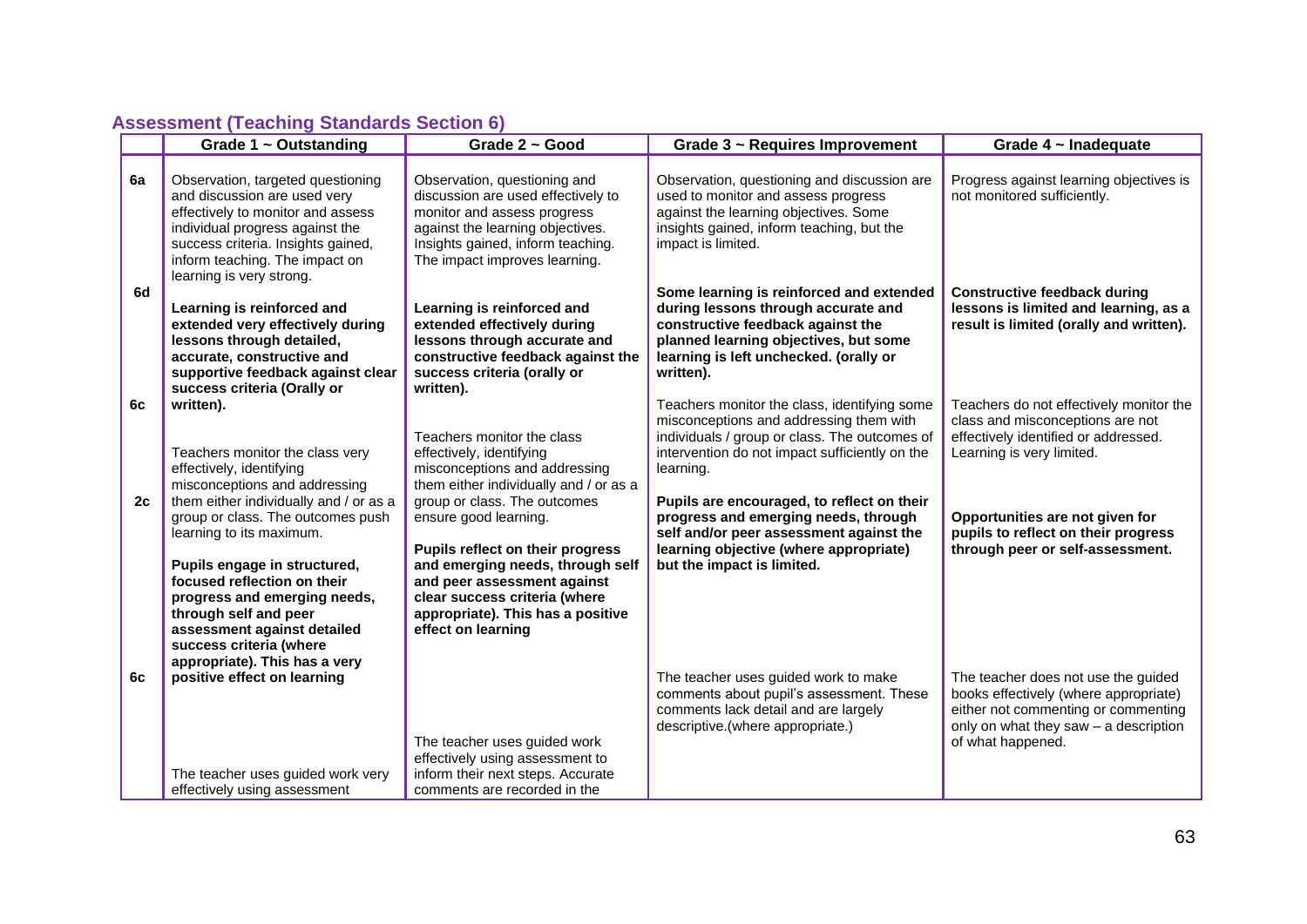| comments. Perceptive and accurate<br>comments are recorded focusing on<br>what the child / group has achieved<br>or next steps either in lesson or<br>shortly afterwards.(where<br>appropriate) | lesson or shortly afterwards about<br>attainment and future learning.<br>(where appropriate.) |  |
|-------------------------------------------------------------------------------------------------------------------------------------------------------------------------------------------------|-----------------------------------------------------------------------------------------------|--|
|                                                                                                                                                                                                 |                                                                                               |  |
|                                                                                                                                                                                                 |                                                                                               |  |
|                                                                                                                                                                                                 |                                                                                               |  |
|                                                                                                                                                                                                 |                                                                                               |  |
|                                                                                                                                                                                                 | <b>Comments:</b>                                                                              |  |

# Learning Environment (Teaching Standards Section 7)

|          | Grade $1 \sim$ Outstanding                                                                                         | Grade $2 \sim$ Good                                                                                       | Grade 3 ~ Requires Improvement                                                                                                                                                                       | Grade $4 \sim$ Inadequate                                                                                    |
|----------|--------------------------------------------------------------------------------------------------------------------|-----------------------------------------------------------------------------------------------------------|------------------------------------------------------------------------------------------------------------------------------------------------------------------------------------------------------|--------------------------------------------------------------------------------------------------------------|
| 7d       | The teacher's manner in the<br>classroom inspires confidence.                                                      | The teacher has a clear, confident<br>manner in the classroom and acts<br>decisively if necessary.        | The teacher has a presence in the classroom,<br>but does not always act decisively if<br>necessary.                                                                                                  | The teacher has limited 'teacher<br>presence' in the classroom. Pupil<br>behaviour is poor.                  |
| 7d<br>1a | Relationships with pupils are<br>outstanding. They are rooted in<br>mutual respect and maximise<br>learning.       | Relationships with pupils are<br>very good. They are rooted in<br>mutual respect and promote<br>learning. | Relationships with most pupils are<br>maintained, rooted in mutual respect, but<br>some pupils display a lack of respect for<br>the teacher and or the adult/children.                               | Relationships with pupils are not<br>sufficiently respectful or<br>constructive.                             |
| 1a<br>1a | They establish a safe, very<br>stimulating and a very positive<br>environment that maximises<br>learning.          | They establish a safe and<br>stimulating learning environment<br>that promotes good learning.             | They establish a safe and often stimulating<br>learning environment, but there are some<br>inconsistencies<br>Work spaces and resources are sometimes<br>poorly organised and learning is stifled by | The learning environment is not<br>sufficiently safe or stimulating for<br>pupils. Learning is very limited. |
|          | Work spaces and resources are<br>very well organised and<br>managed very efficiently and<br>effectively by pupils. | Work spaces are well organised<br>and managed safely and<br>effectively by pupils.                        | the children's organisation<br>The outdoor learning space is organised, but<br>the pupil engagement in learning is limited.                                                                          | Work spaces and resources are not<br>always organised or managed<br>safely by pupils. Routines are           |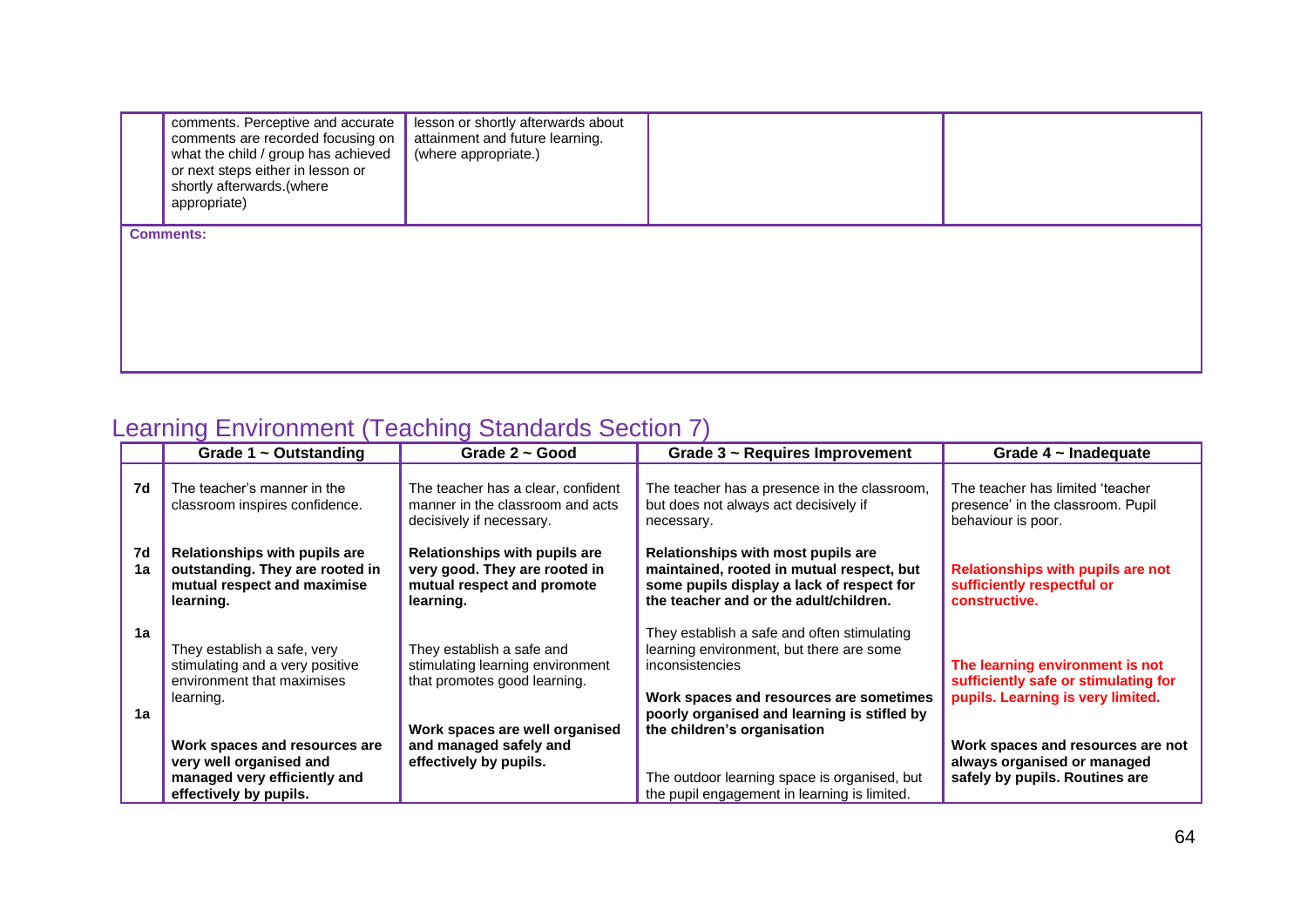| 1a<br>7d<br>1c       | The outdoor learning space is very<br>well organised, very stimulating<br>and supports a wide variety (where<br>appropriate) of areas of learning.<br>The children demonstrate a very<br>high level of engagement.<br>Communication with pupils is<br>very clear, concise, positive and<br>very effective.                                                                                                                                 | The outdoor learning space is well<br>organised, stimulating and<br>supports a variety (where<br>appropriate) of areas of learning.<br>The children demonstrate a high<br>level of engagement.<br><b>Communication with pupils is</b><br>very clear, positive and effective.<br>They consistently and effectively<br>model and promote the positive<br>values, attitudes and behaviour | <b>Communication with pupils is sometimes</b><br>inconsistent<br>They demonstrate and promote the positive<br>values, attitudes and behaviour they expect<br>from pupils, but the impact is limited.<br>Pupils are encouraged to demonstrate<br>responsible and conscientious attitudes<br>towards their learning, but the impact is<br>limited. | poorly embedded and have a<br>significant impact on learning.<br>The outdoor learning space is poorly<br>developed. The children are frequently<br>off task. There is evidence of<br>disruptive behaviours.<br>Communication with pupils is not<br>sufficiently clear or positive, often<br>creating misunderstandings and or<br>poor behaviour<br>They communicate or demonstrate<br>some negative values, attitudes or |
|----------------------|--------------------------------------------------------------------------------------------------------------------------------------------------------------------------------------------------------------------------------------------------------------------------------------------------------------------------------------------------------------------------------------------------------------------------------------------|----------------------------------------------------------------------------------------------------------------------------------------------------------------------------------------------------------------------------------------------------------------------------------------------------------------------------------------------------------------------------------------|--------------------------------------------------------------------------------------------------------------------------------------------------------------------------------------------------------------------------------------------------------------------------------------------------------------------------------------------------|--------------------------------------------------------------------------------------------------------------------------------------------------------------------------------------------------------------------------------------------------------------------------------------------------------------------------------------------------------------------------------------------------------------------------|
| 2e<br>3b             | They consistently and very<br>effectively model and promote the<br>positive values, attitudes and<br>behaviour they expect from pupils.                                                                                                                                                                                                                                                                                                    | they expect from pupils.<br>Pupils are encouraged to<br>demonstrate conscientious                                                                                                                                                                                                                                                                                                      | Expectations of the pupils' behaviour are set<br>and communicated, but the impact is limited.                                                                                                                                                                                                                                                    | behaviours.<br><b>Conscientious attitudes towards</b><br>learning are not promoted.                                                                                                                                                                                                                                                                                                                                      |
| 7a<br>7b<br>7a<br>7b | <b>Pupils demonstrate</b><br>conscientious attitudes and take<br>responsibility for their own<br>learning.<br>Very high expectations of the                                                                                                                                                                                                                                                                                                | attitudes and take responsibility<br>for their own learning.<br>High expectations of the pupils'<br>behaviour are set and<br>communicated clearly. The                                                                                                                                                                                                                                 | Rules and routines are reinforced and praise,<br>rewards and sanctions are used to try to<br>maintain a purposeful working atmosphere.<br>Pupils are engaged in the lesson / session<br>demonstrating continuous level of<br>engagement. Some pupils are not engaged.                                                                            | Expectations set for the pupils'<br>behaviour are too low.                                                                                                                                                                                                                                                                                                                                                               |
| 7c                   | pupils' behaviour are set and<br>communicated clearly. The<br>outcome is consistent and<br>maximises learning.<br><b>Rules and routines are</b><br>reinforced calmly,<br>constructively, confidently and<br>consistently. A range of<br>strategies is used very<br>effectively to pre-empt potential<br>difficulties and create an<br>atmosphere in which learning is<br>maximised. Pupils are engaged<br>very enthusiastically throughout | outcome promotes good learning<br><b>Rules and routines are</b><br>reinforced and a range of<br>strategies is used calmly and<br>consistently to pre-empt<br>potential difficulties and<br>maintain a positive and<br>purposeful working atmosphere.<br>Pupils are engaged<br>enthusiastically throughout the<br>lesson / session showing a high<br>level of engagement.               |                                                                                                                                                                                                                                                                                                                                                  | The behaviour management<br>strategies used are not successful<br>in creating a purposeful working<br>atmosphere. Pupils are frequently<br>off task in parts of the lesson /<br>session.                                                                                                                                                                                                                                 |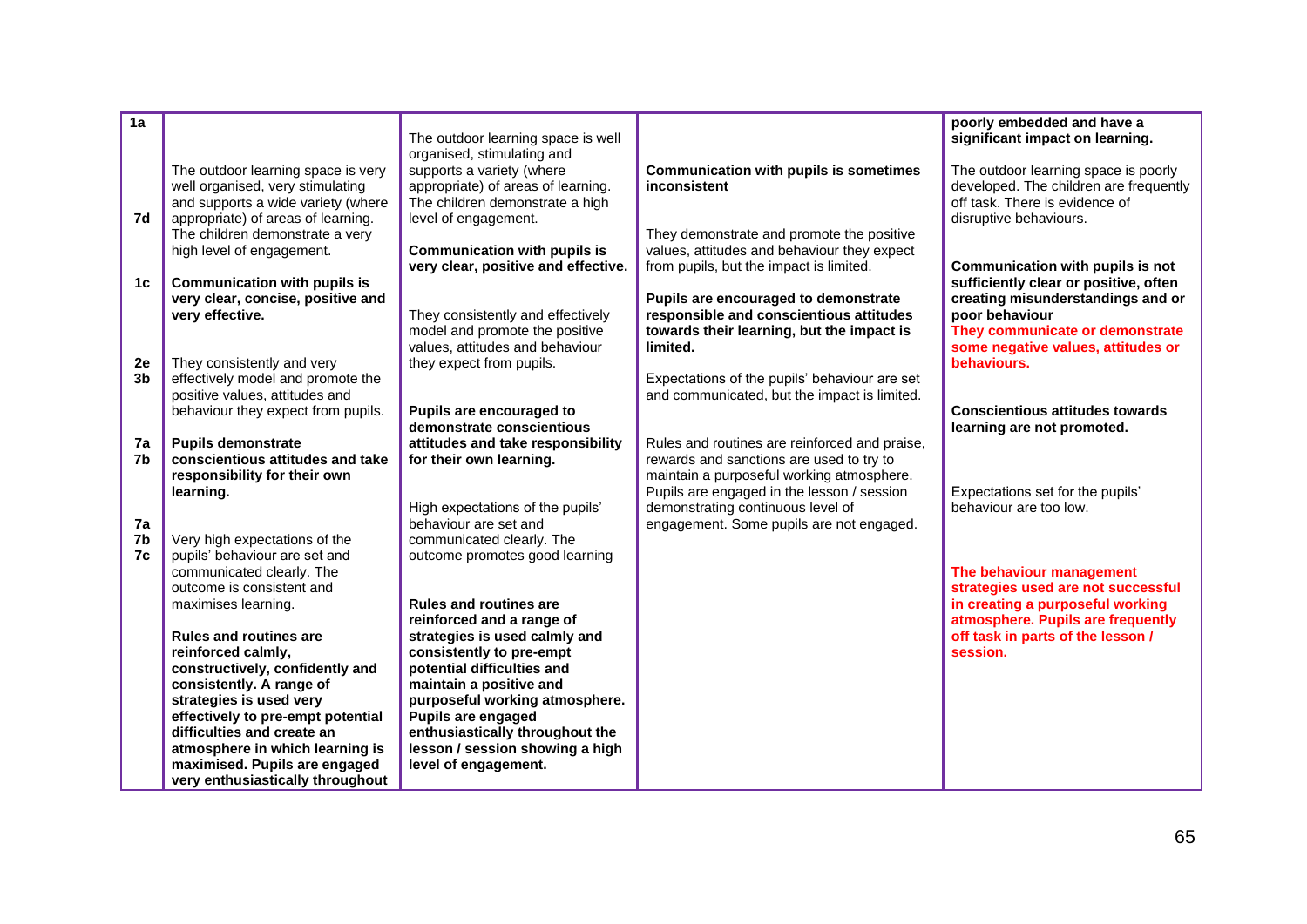| the lesson / session showing a<br>deep level of learning. |  |  |  |  |
|-----------------------------------------------------------|--|--|--|--|
|                                                           |  |  |  |  |
|                                                           |  |  |  |  |
| <b>Comments:</b>                                          |  |  |  |  |
|                                                           |  |  |  |  |
|                                                           |  |  |  |  |
|                                                           |  |  |  |  |

### **Subject Knowledge (Teaching Standards Sections 2, 3)**

| <b>Std</b>                 | Grade $1 \sim$ Outstanding                                                                                                                                                                                      | Grade $2 \sim$ Good                                                                                                                                                                                       | Grade 3 ~ Requires Improvement                                                                                                                                                                                                                            | Grade $4 \sim$ Inadequate                                                                                                                                                                            |
|----------------------------|-----------------------------------------------------------------------------------------------------------------------------------------------------------------------------------------------------------------|-----------------------------------------------------------------------------------------------------------------------------------------------------------------------------------------------------------|-----------------------------------------------------------------------------------------------------------------------------------------------------------------------------------------------------------------------------------------------------------|------------------------------------------------------------------------------------------------------------------------------------------------------------------------------------------------------|
| 3a                         | Teachers demonstrate a thorough<br>knowledge of the subject content,<br>skills and concepts covered in the<br>lesson and may set this knowledge<br>in a broader context.                                        | Teachers demonstrate a thorough<br>knowledge of the subject content,<br>skills and concepts covered in the<br>lesson.                                                                                     | Teachers demonstrate some understanding<br>of the subject content, skills and concepts<br>covered in the lesson, but there may be<br>inconsistent application or a minor<br>misconception taught.                                                         | Inaccuracies show insecurity in areas<br>of learning. Descriptions and<br>explanations of concepts, knowledge<br>or skills are inadequate.                                                           |
| 2d<br>3d<br>2d             | They have a very good<br>knowledge and understanding<br>of how children learn.                                                                                                                                  | They have a good knowledge<br>and understanding of how<br>children learn.                                                                                                                                 | They have some knowledge and<br>understanding of how children learn.<br>Their teaching caters for some learning                                                                                                                                           | Knowledge and understanding of<br>how children learn is very limited.<br>Their teaching does not cater                                                                                               |
| 5 <sub>b</sub><br>5c<br>3a | Their teaching caters very<br>effectively for a range of learning<br>styles.<br>Teaching strategies are adapted<br>very effectively to support and<br>challenge children at different<br>stages of development. | Their teaching caters effectively for<br>a range of learning styles.<br><b>Teaching strategies are adapted</b><br>effectively to support and<br>challenge children at different<br>stages of development. | styles.<br>Teaching strategies are adapted to<br>support and challenge children at<br>different stages of development, but they<br>have limited impact.<br>Misconceptions are recognised, but not acted<br>upon or the impact of intervention is limited. | sufficiently for different learning styles.<br>Teaching strategies are not adapted<br>to support and challenge children at<br>different stages of development.<br>Misconceptions are not recognised. |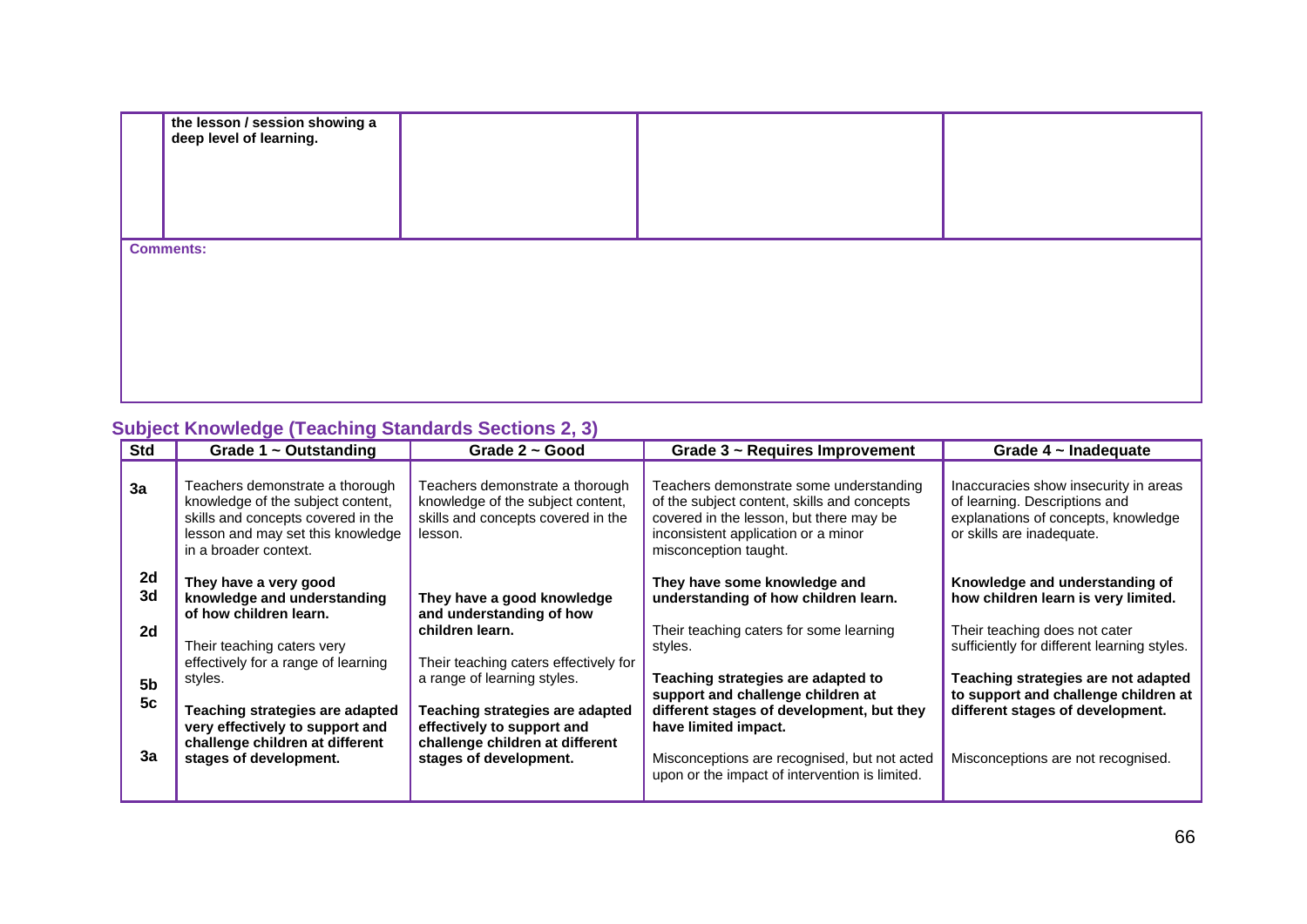| 3a               | All misconceptions are recognised<br>and used to extend the learning of<br>others, maximising learning.                                                                         | Some misconceptions are<br>recognised and used to extend the<br>learning of others.                                                       | The 'pitch' of the lesson / session is not<br>consistently challenging.                           | The 'pitch' of the lesson / session is<br>insufficiently challenging and the<br>lesson / session remains so. |
|------------------|---------------------------------------------------------------------------------------------------------------------------------------------------------------------------------|-------------------------------------------------------------------------------------------------------------------------------------------|---------------------------------------------------------------------------------------------------|--------------------------------------------------------------------------------------------------------------|
| <b>Pre</b><br>3c | The 'pitch 'of the lesson /<br>session is very challenging and<br>opportunities are sought to<br>extend progress further and the<br>teacher succeeds in maximising<br>learning. | The 'pitch' of the lesson /<br>session is challenging and<br>opportunities are sought to<br>extend progress further during<br>the lesson. | Correct handwriting, Standard English and<br>correct articulation are used, but<br>inconsistently | Correct handwriting, Standard English<br>and correct articulation are often not<br>used.                     |
|                  | Correct handwriting, Standard<br>English and correct articulation are<br>consistently used, modelled and<br>promoted.                                                           | Correct handwriting, Standard<br>English and correct articulation are<br>used and modelled.                                               |                                                                                                   |                                                                                                              |

**Comments:**

**The judgement and comments about the Teacher's Subject Knowledge will take account of the effectiveness of the Teacher's:**

- Explanations of why the learning objectives matter in terms of the knowledge, skills and understanding of the subject, including where possible, relevant examples of practical applications in a broader context.
- Modelling of subject specific skills and strategies (eg. reading, writing, calculation, investigative, artistic, musical and physical skills, handwriting.
- Modelling and reinforcement of technical vocabulary/notation/terms.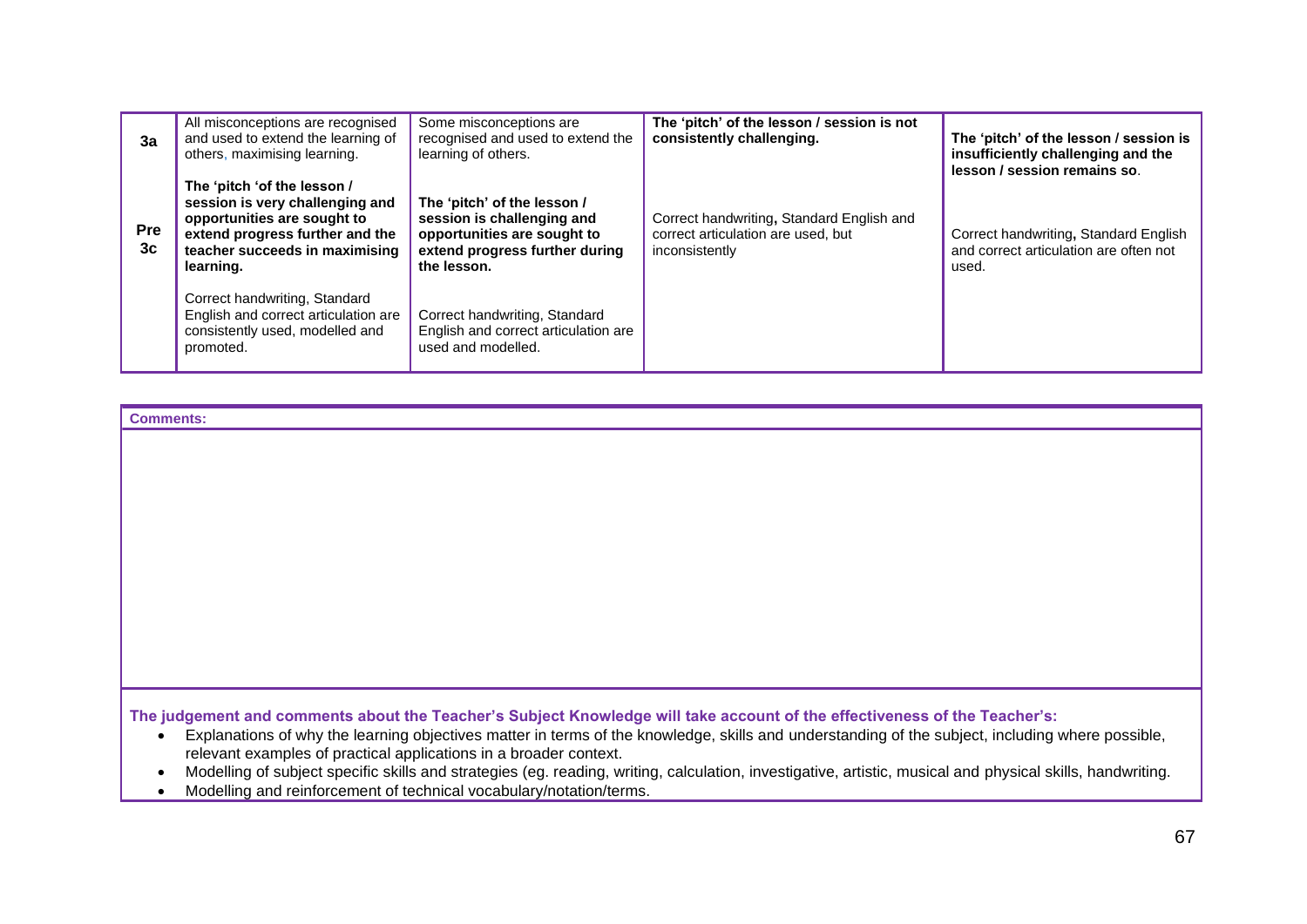- Modelling of high standards of oral and written communication including correct articulation of phonemes, handwriting and presentation skills.
- Questioning to encourage particular ways of thinking (eg. logical, critical, creative and speculative)
- Use of appropriate resources/equipment (eg. texts, mathematical representations, artefacts, images and ICT)

### **Professional Attributes and Conduct (Teaching Standards Sections 1,2)**

| <b>Std</b><br>Grade $1 \sim$ Outstanding                                                                                                                                                                                                                        | Grade $2 \sim$ Good                                                                                                                                                                                                 | Grade $3 \sim$ Requires Improvement                                                                                                                                                                                                              | Grade $4 \sim$ Inadequate                                                                                                                                                                                                      |
|-----------------------------------------------------------------------------------------------------------------------------------------------------------------------------------------------------------------------------------------------------------------|---------------------------------------------------------------------------------------------------------------------------------------------------------------------------------------------------------------------|--------------------------------------------------------------------------------------------------------------------------------------------------------------------------------------------------------------------------------------------------|--------------------------------------------------------------------------------------------------------------------------------------------------------------------------------------------------------------------------------|
| They have very high expectations<br><b>Pre</b><br>&1b<br>and are totally committed to<br>ensuring that each child achieves<br>their full educational potential.<br>Learning and progress is<br>outstanding.                                                     | They have very high expectations and<br>consistently set goals that stretch and<br>challenge all pupils. Learning and<br>progress is good.                                                                          | They have high expectations and set<br>goals that stretch and challenge pupils of<br>all backgrounds, abilities and<br>dispositions.                                                                                                             | Expectations of children are not high<br>enough.                                                                                                                                                                               |
| Con<br><b>&amp;1c</b><br>They treat all children with<br>dignity and respect.<br><b>Relationships with children</b><br>maximise learning.<br><b>Con</b><br>&1c<br>They succeed in developing pupils'<br>confidence and self-esteem, which<br>maximises learning | They treat all children with dignity<br>and respect. Relationships with<br>children promote learning.<br>They seek opportunities to develop<br>pupils' confidence and self-esteem,<br>which promotes good learning. | They treat all children with dignity and<br>respect. Relationships with children<br>are constructive, but inconsistent.<br>They take advantage of opportunities to<br>develop pupils' confidence and self-<br>esteem, but the impact is limited. | They do not always treat all children<br>with dignity and respect.<br>Relationships with children are not<br>constructive.<br>The teacher's interactions with the pupils<br>do not develop their confidence or self<br>esteem. |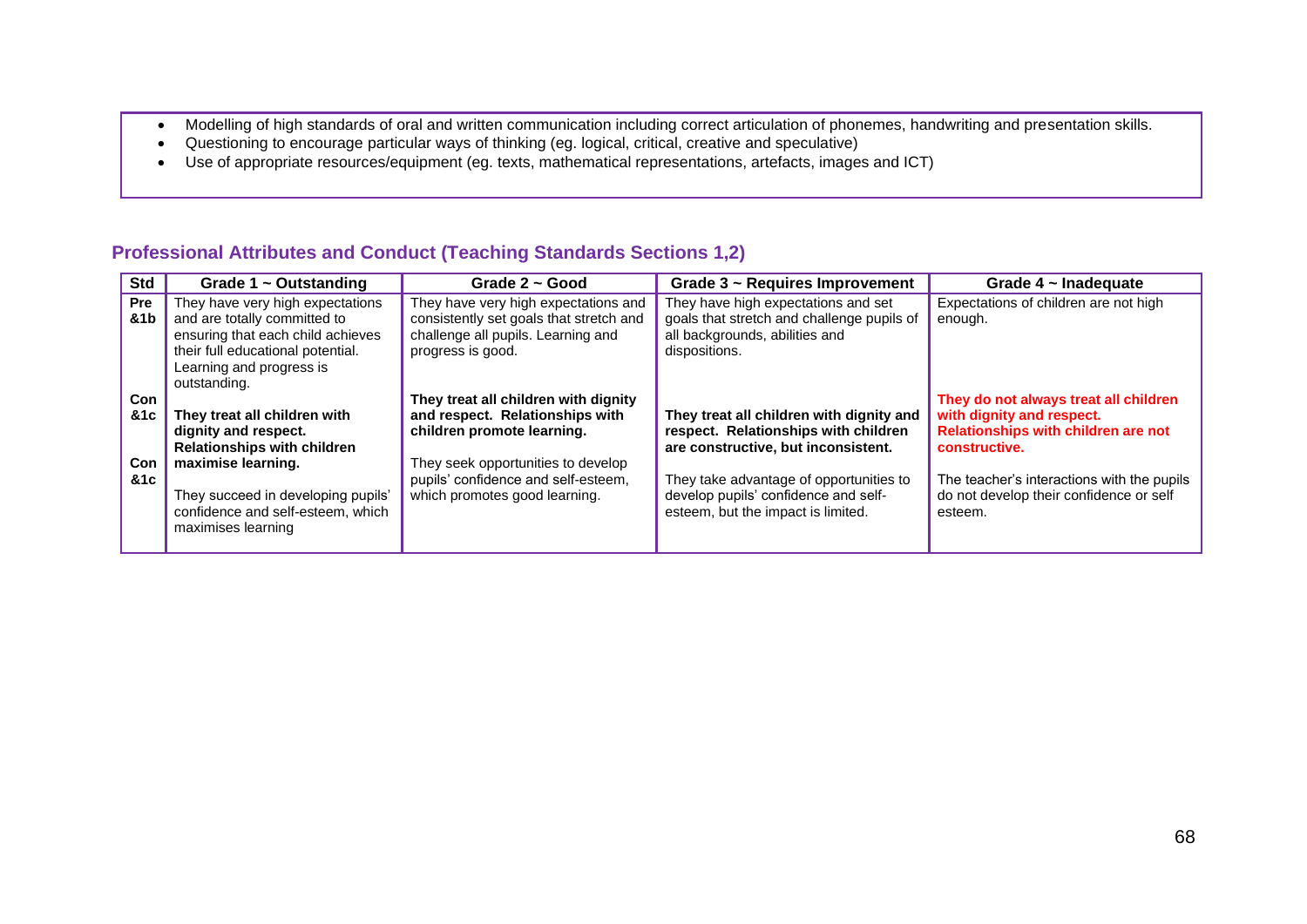| <b>Comments:</b> |
|------------------|
|                  |
|                  |
|                  |
|                  |
|                  |
|                  |
|                  |
|                  |
|                  |

| <b>Areas for Development:</b> |  |
|-------------------------------|--|
|                               |  |
|                               |  |
|                               |  |
|                               |  |

Pre = Preamble in the Teachers Standards 2012

Con = Personal and Professional Conduct – Part Two of Teachers Standards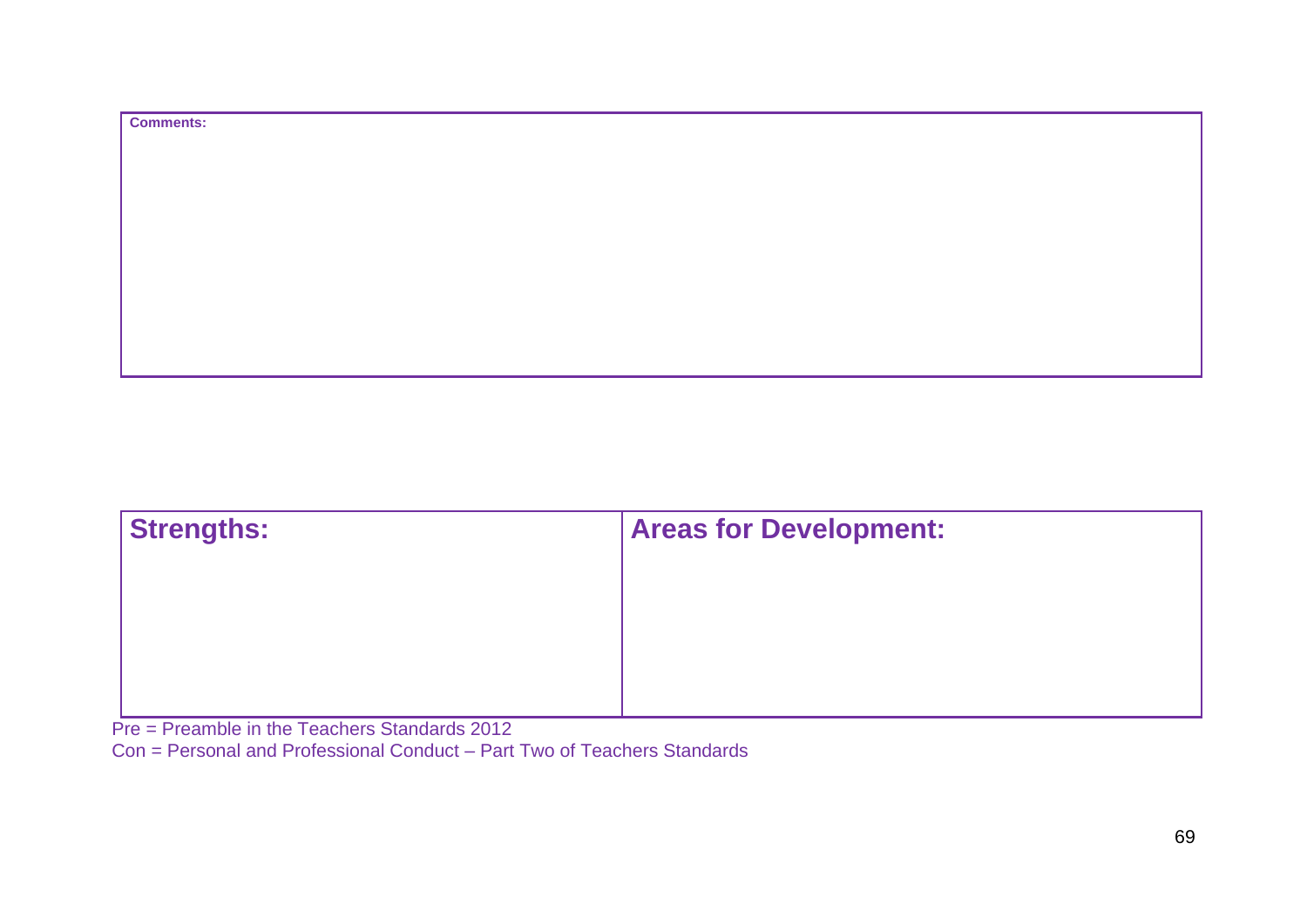# **Notes for Guidance**

- Judgements about the criteria which best describe the teacher's performance are to be recorded with a highlighter pen.
- When a Standard is judged not to apply to a particular lesson / session, none of the criteria against it will be highlighted.
- Specific examples that illustrate performance against the Standards, and advice/guidance on ways forward, are to be recorded in the boxes.
- An outstanding lesson can only be awarded if teaching and learning is outstanding and where the majority of the other 5 remaining sections are graded outstanding.
- A good lesson can only be awarded if teaching and learning is good and where the majority of the other sections are graded as good.

All lesson observations are signed by the teacher, senior leader (where appropriate) and Head Teacher.

Overall Lesson Grade: **Example 20** 

| <b>Summary of Grades</b>       | Outstanding | Good | <b>Requires</b><br>Improvement | Inadequate |
|--------------------------------|-------------|------|--------------------------------|------------|
| Planning                       |             |      |                                |            |
| <b>Teaching and Learning</b>   |             |      |                                |            |
| <b>Assessment for Learning</b> |             |      |                                |            |
| <b>Learning Environment</b>    |             |      |                                |            |
| Subject knowledge for          |             |      |                                |            |
| teaching                       |             |      |                                |            |
| <b>Professional Attributes</b> |             |      |                                |            |
|                                |             |      |                                |            |

**Teaching which is graded as 'Requires Improvement' should be discussed with the Head Teacher to provide support where applicable.**

**Any teaching graded as 'Inadequate' should be discussed with the Head Teacher as soon as possible and prior to meeting with the teacher.**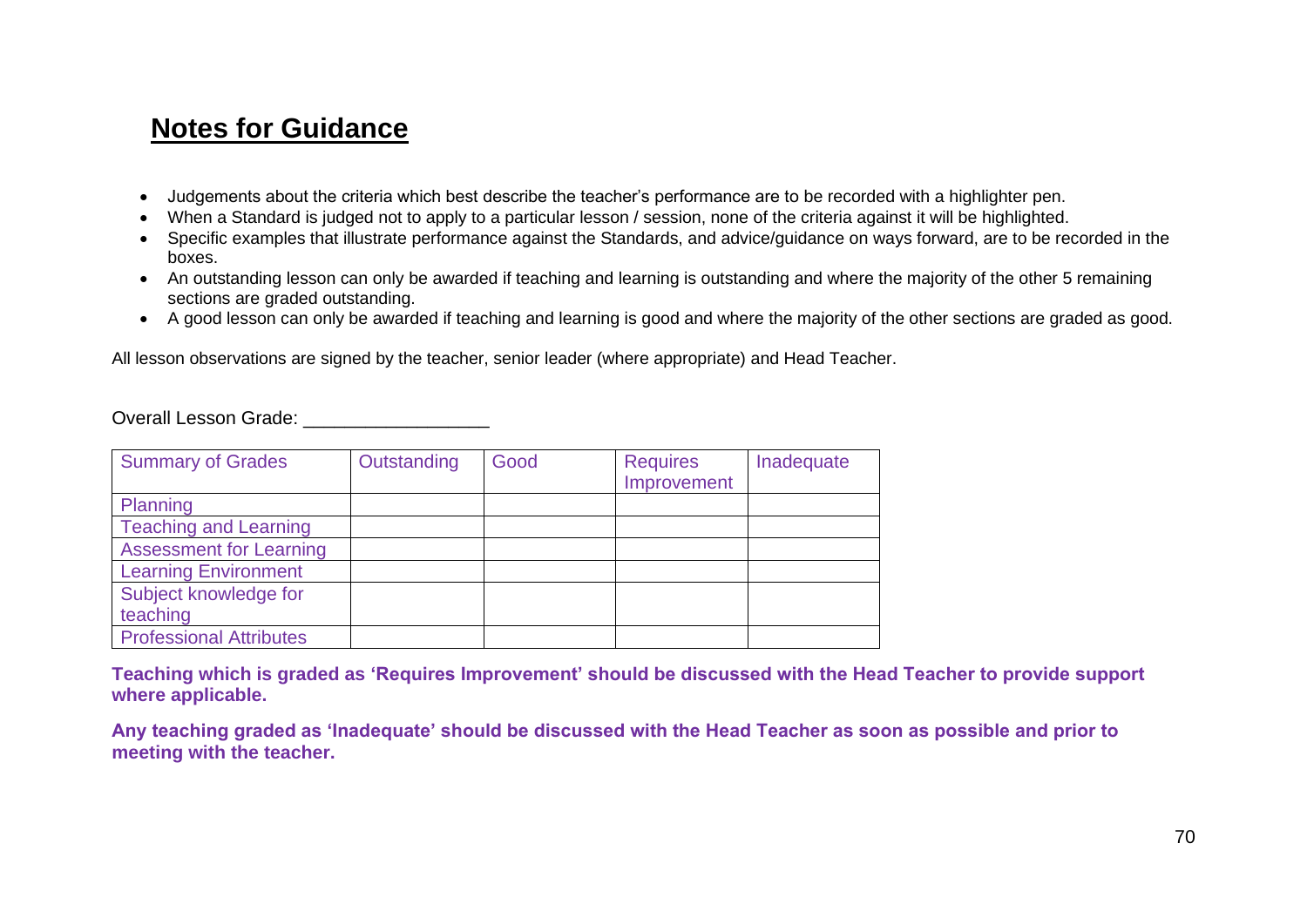| <b>Observer's Comments:</b> |                                           |                                        |  |  |  |  |
|-----------------------------|-------------------------------------------|----------------------------------------|--|--|--|--|
| Teacher's Comments:         |                                           |                                        |  |  |  |  |
| Signed:                     |                                           |                                        |  |  |  |  |
|                             |                                           |                                        |  |  |  |  |
| Teacher:                    | Senior Leader: Network and Senior Leader: | Head Teacher: ________________________ |  |  |  |  |
| Date:                       | Date:                                     | Date:                                  |  |  |  |  |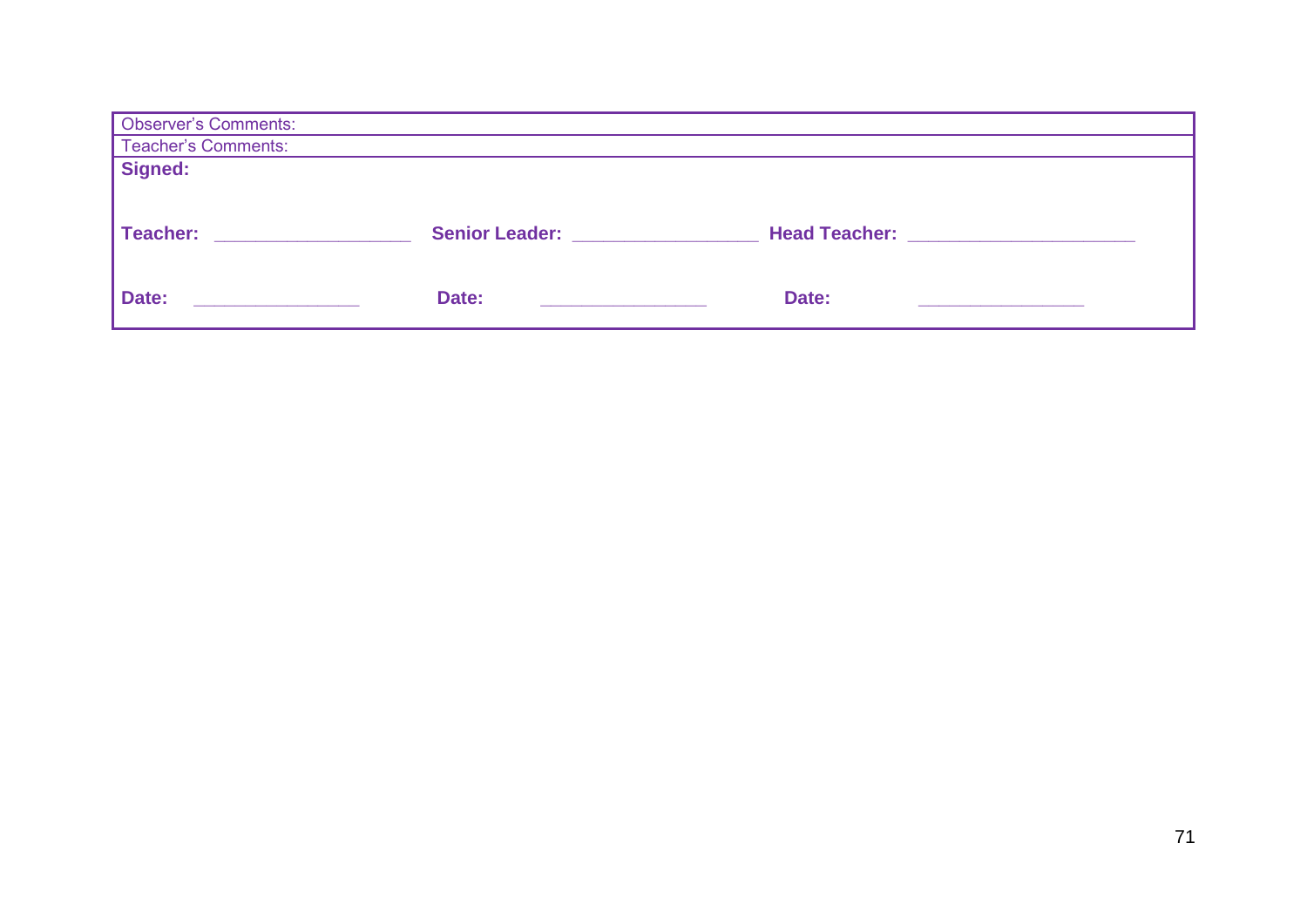### **Appendix G: The Global Goals for Sustainable Development (SDGs)**

1. No Poverty – End poverty in all its forms everywhere

2. Zero Hunger – End hunger, achieve food security and improved nutrition and promote sustainable agriculture

3. Good Health and Well-Being – Ensure healthy lives and promote well-being for all at all ages

4. Quality Education – Ensure inclusive and equitable quality education and promote lifelong learning opportunities for all

5. Gender Equality – Achieve gender equality and empower all women and girls

6. Clean Water and Sanitation – Ensure availability and sustainable management of water and sanitation for all

7. Affordable and Clean Energy – Ensure access to affordable, reliable, sustainable and clean energy for all

8. Decent Work and Economic Growth – Promote sustained, inclusive and sustainable economic growth, full and productive employment and decent work for all

9. Industry, Innovation and Infrastructure – Build resilient infrastructure, promote inclusive and sustainable industrialization and foster innovation

- 10. Reduced Inequalities Reduce inequality within and among countries
- 11. Sustainable Cities and Communities Make cities and human settlements inclusive, safe, resilient and sustainable
- 12. Responsible Consumption and Production Ensure sustainable consumption and production patterns

13. Climate Action – Take urgent action to combat climate change and its impacts

14. Life below Water – Conserve and sustainably use the oceans, seas and marine resources for sustainable development